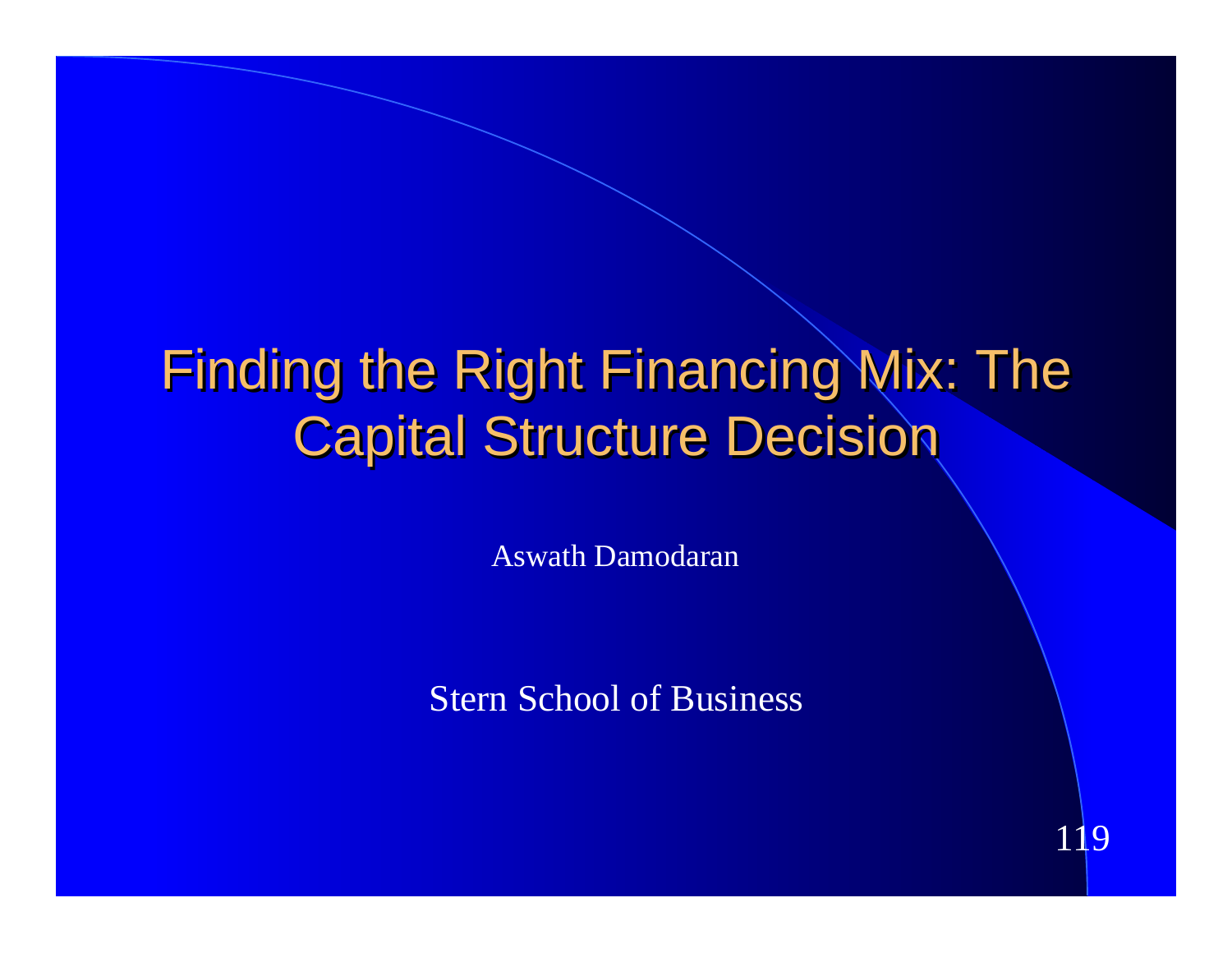#### First Principles

**Invest in projects that yield a return greater than the minimum** acceptable hurdle rate.

- The hurdle rate should be higher for riskier projects and reflect the financing mix used - owners' funds (equity) or borrowed money (debt)
- Returns on projects should be measured based on cash flows generated and the timing of these cash flows; they should also consider both positive and negative side effects of these projects.
- **Choose a financing mix that minimizes the hurdle rate and matches the assets being financed.**
- **If there are not enough investments that earn the hurdle rate, return the** cash to stockholders.
	- The <u>form of returns</u> dividends and stock buybacks will depend upon the stockholders' characteristics.

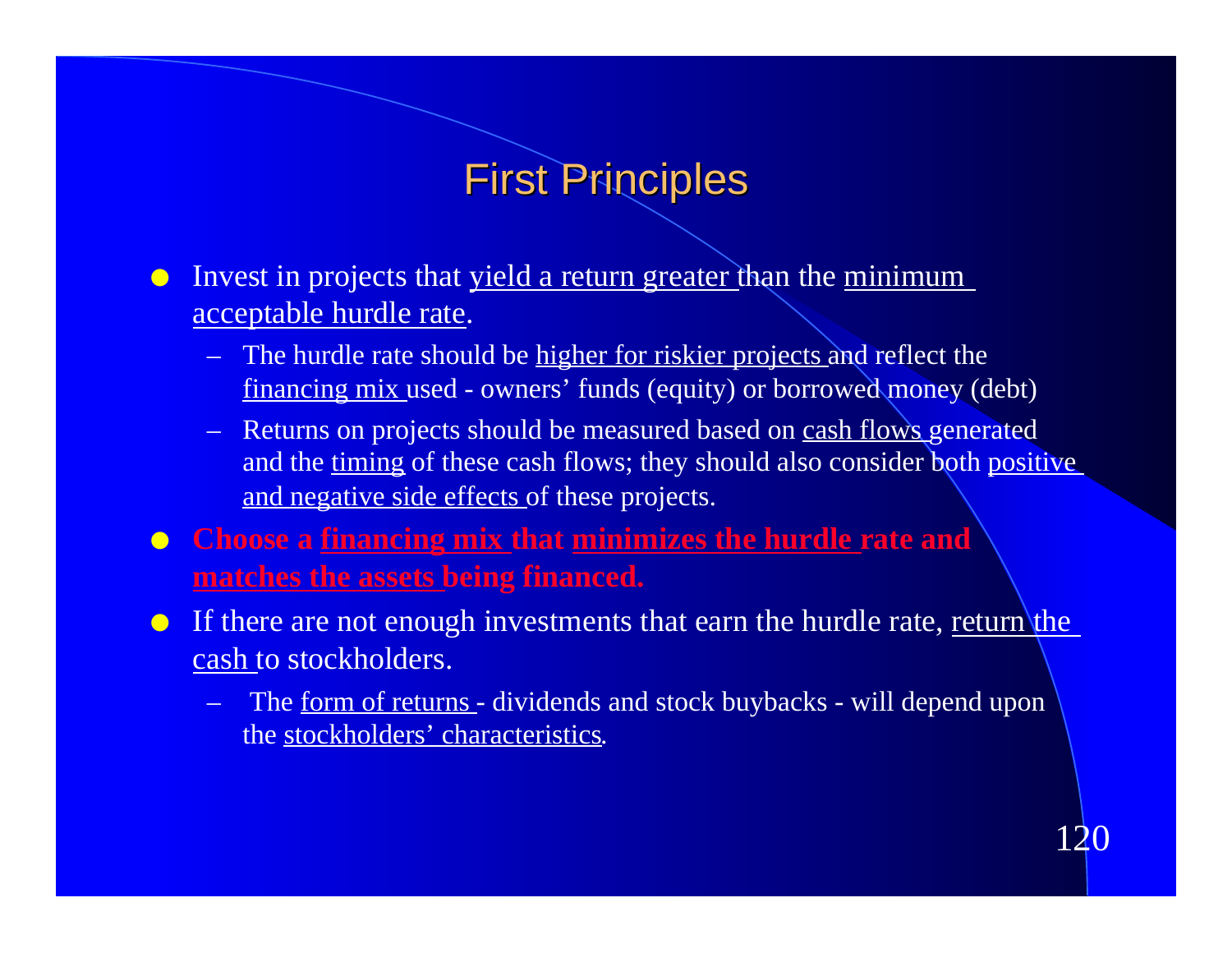### **The Agenda**

• What determines the optimal mix of debt and equity for a company?

- $\bullet$  How does altering the mix of debt and equity affect investment analysis and value at a company?
- $\bullet$  What is the right kind of debt for a company?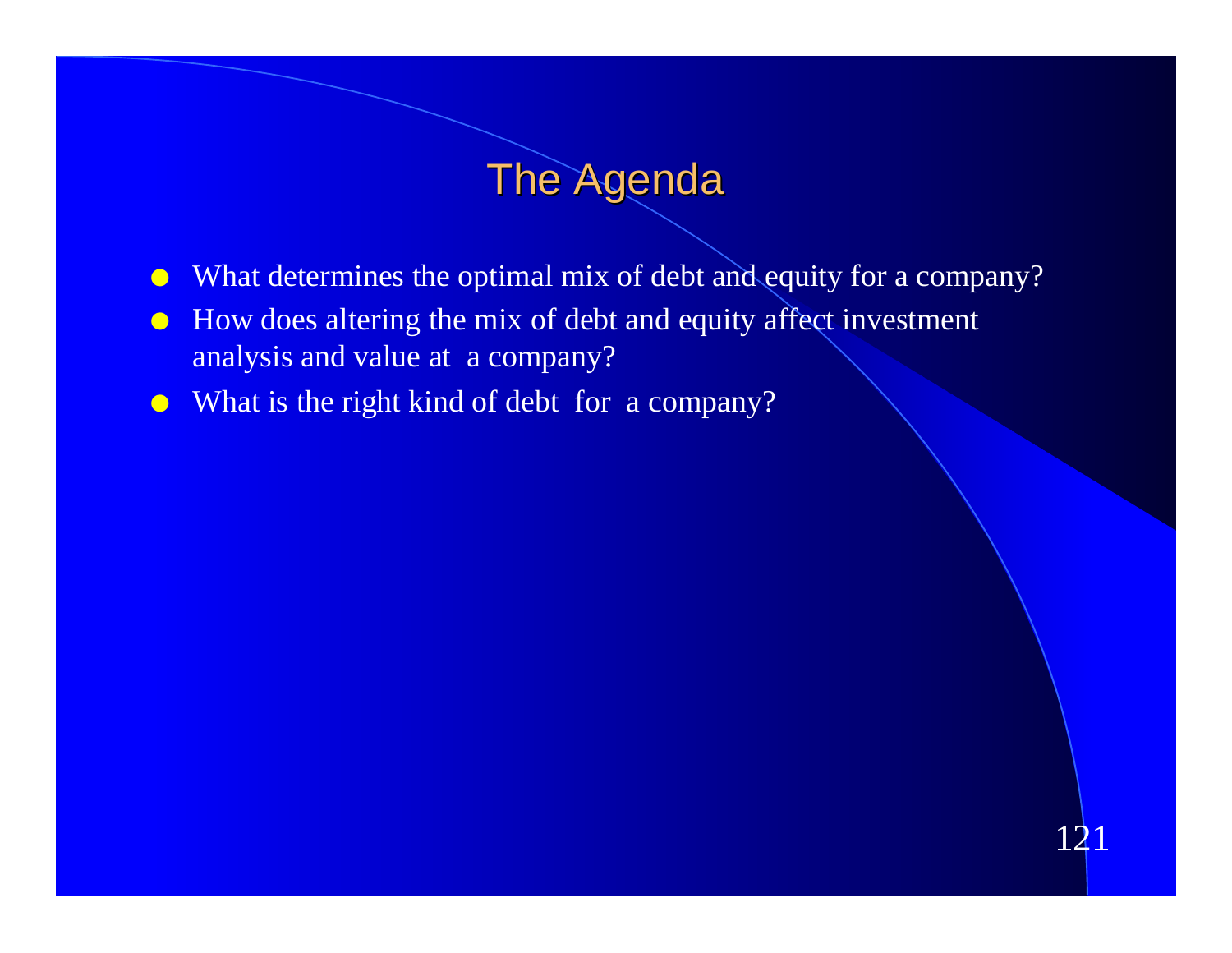### **Costs and Benefits of Debt**

122

#### **C** Benefits of Debt

- Tax Benefits
- Adds discipline to management
- **Costs of Debt** 
	- Bankruptcy Costs
	- Agency Costs
	- Loss of Future Flexibility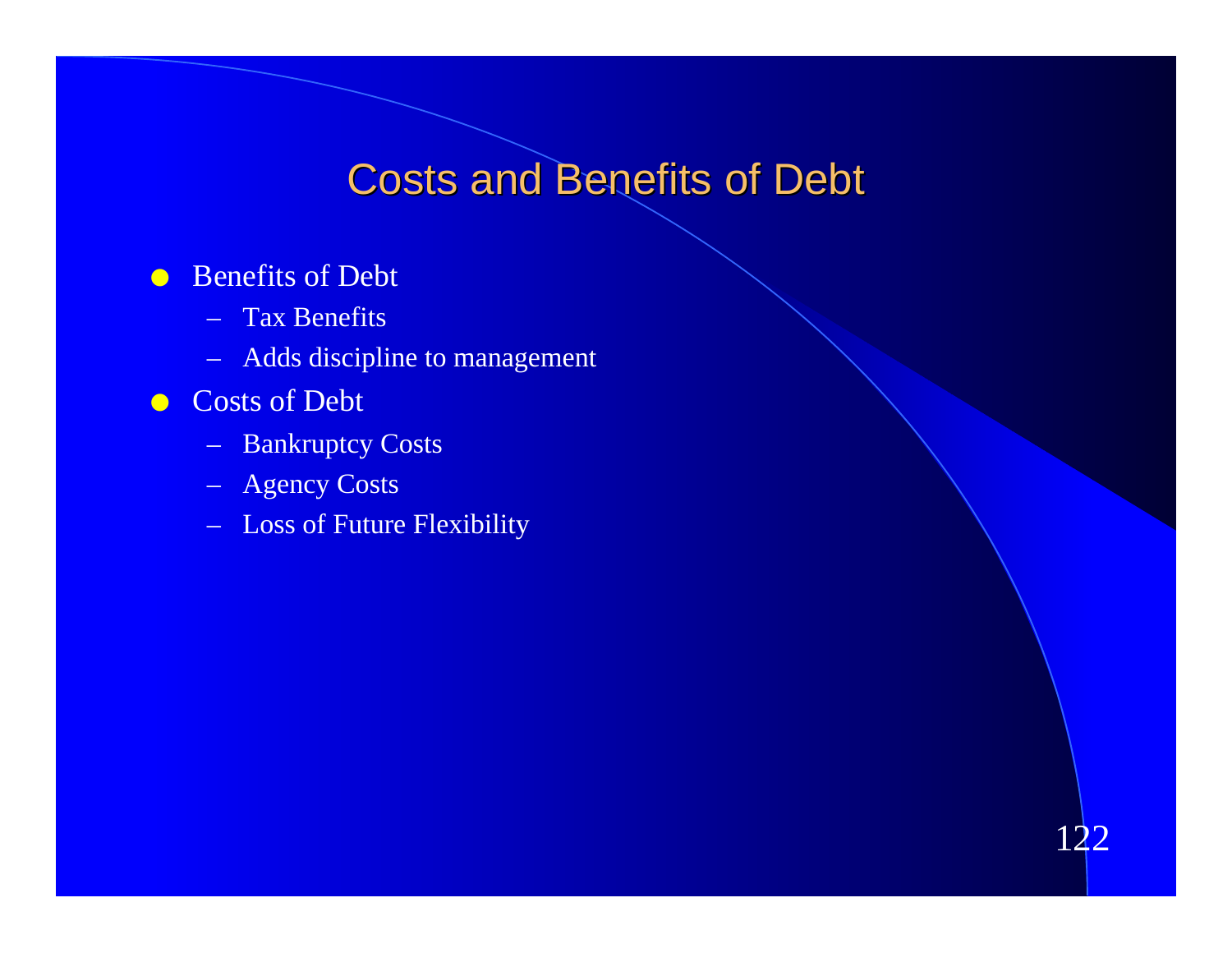#### Tax Benefits of Debt

- $\bullet$  (a) Tax Benefits: Interest on debt is tax deductible whereas cashflows on equity (like dividends) are not.
	- $-$  Tax benefit each year = t r B
	- After tax interest rate of debt =  $(1-\bar{t})$  r
- **•** Proposition 1: Other things being equal, the higher the marginal tax rate of a corporation, the more debt it will have in its capital structure.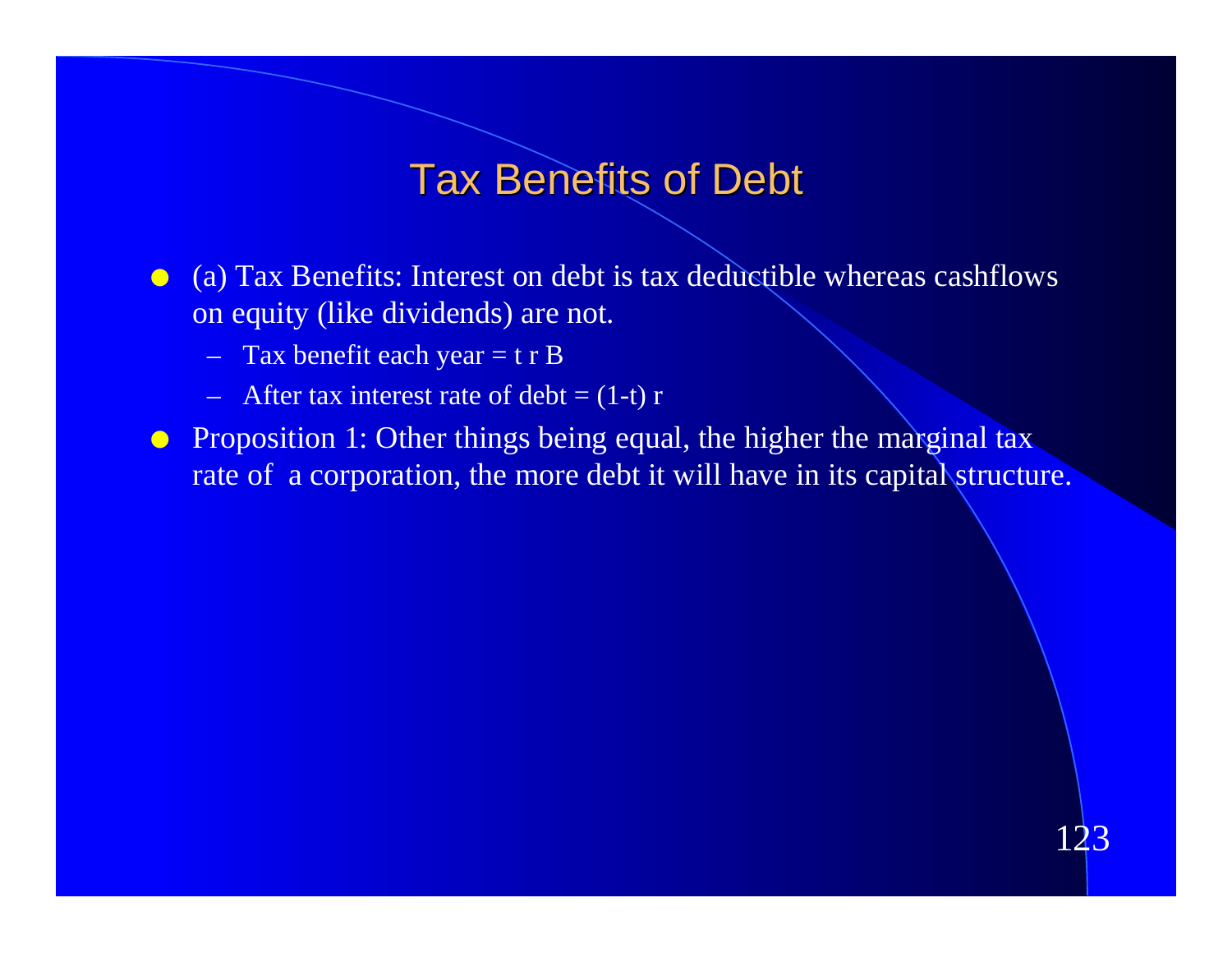#### Issue 1: The Effects of Taxes

1. You are comparing the debt ratios of real estate corporations, which pay the corporate tax rate, and real estate investment trusts, which are not taxed, but are required to pay 95% of their earnings as dividends to their stockholders. Which of these two groups would you expect to have the higher debt ratios?

- $\Box$  The real estate corporations
- $\Box$  The real estate investment trusts
- ❒ Cannot tell, without more information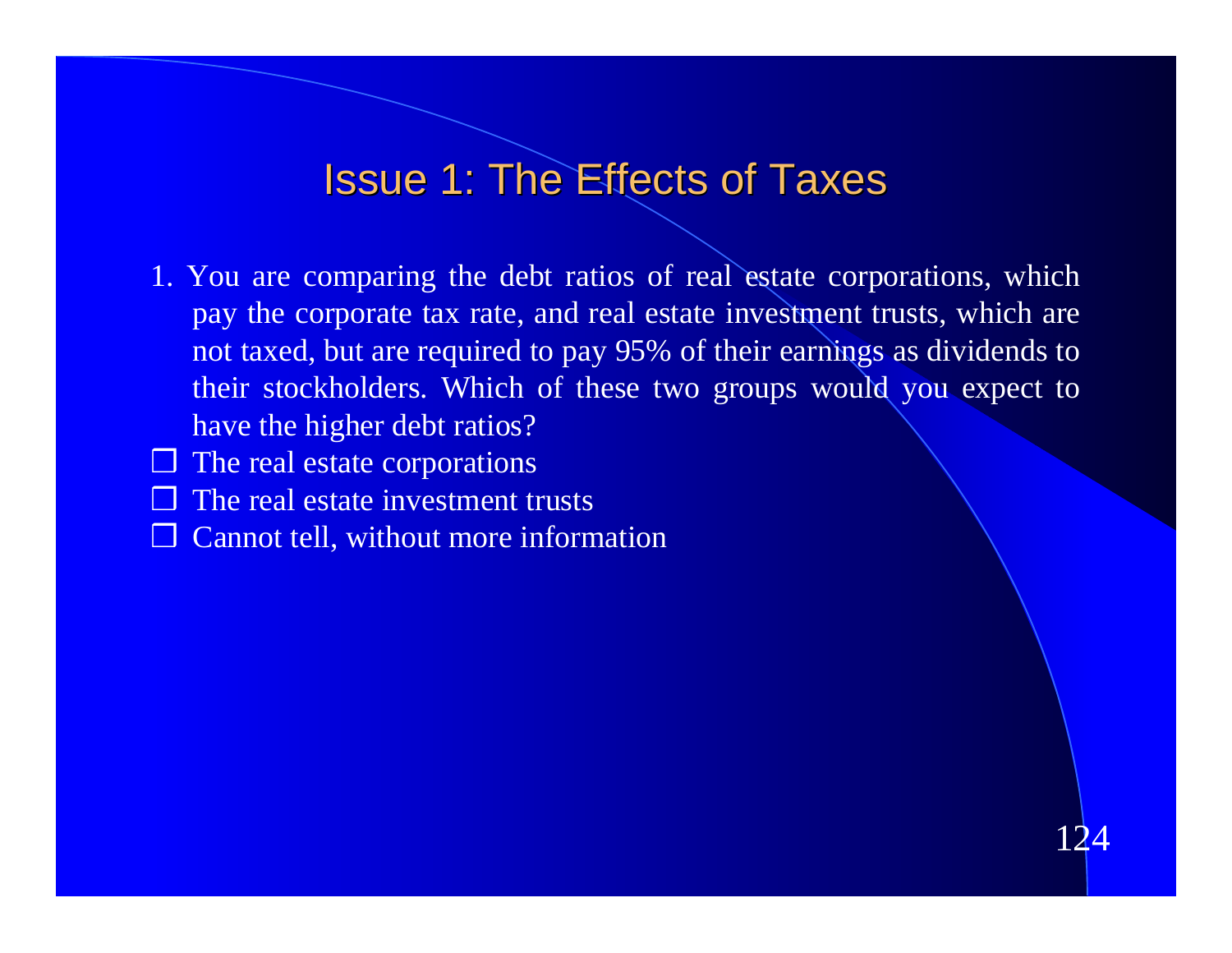## Debt adds discipline to management

- Equity is a cushion; Debt is a sword;
- **In The management of firms which have high cashflows left over each** year are more likely to be complacent and inefficient.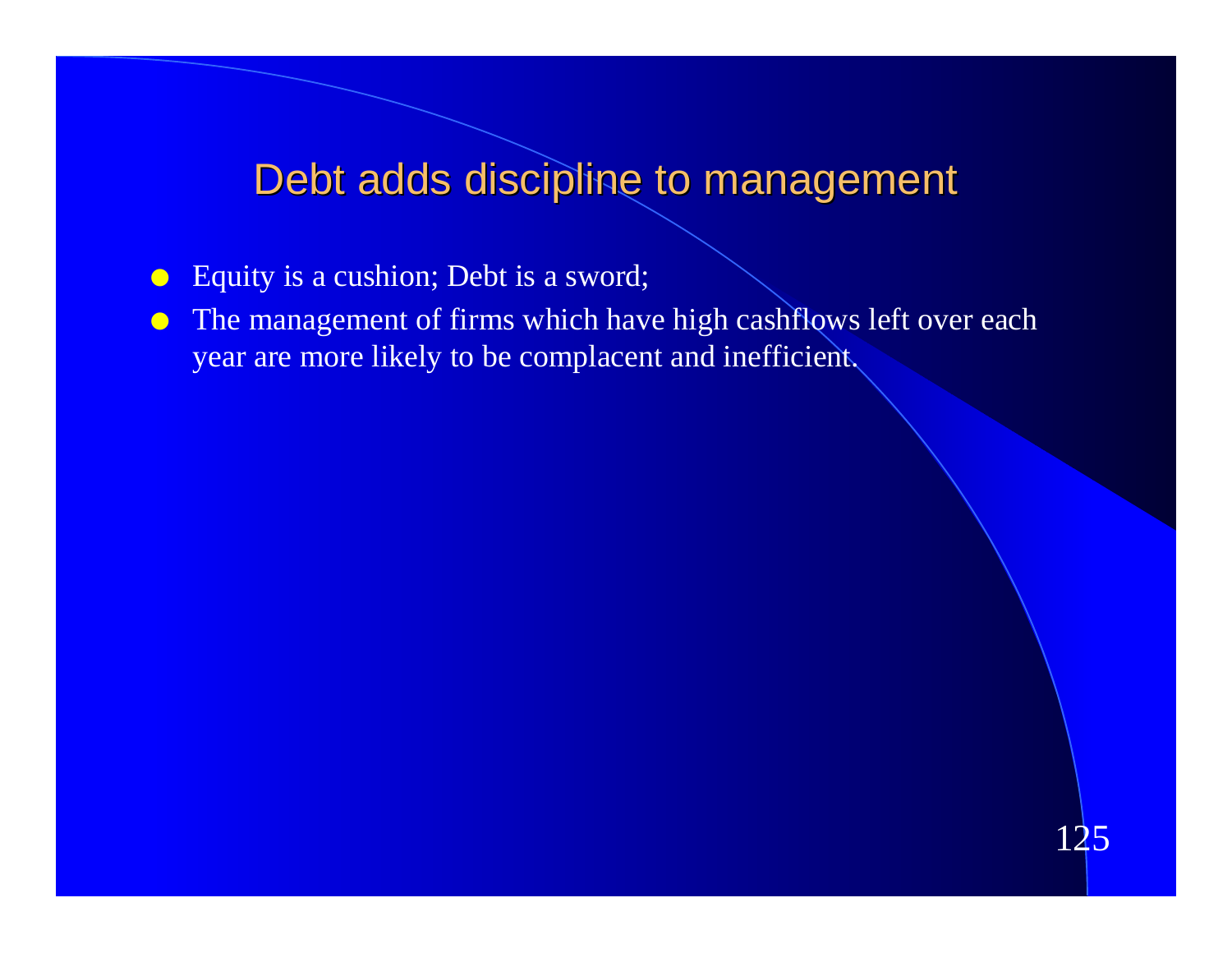#### Issue 2: Debt and Discipline

- 2. Assume that you buy into this argument that debt adds discipline to management. Which of the following types of companies will most benefit from debt adding this discipline?
- ❒ Conservatively financed, privately owned businesses
- ❒ Conservatively financed, publicly traded companies, with a wide and diverse stock holding
- ❒ Conservatively financed, publicly traded companies, with an activist and primarily institutional holding.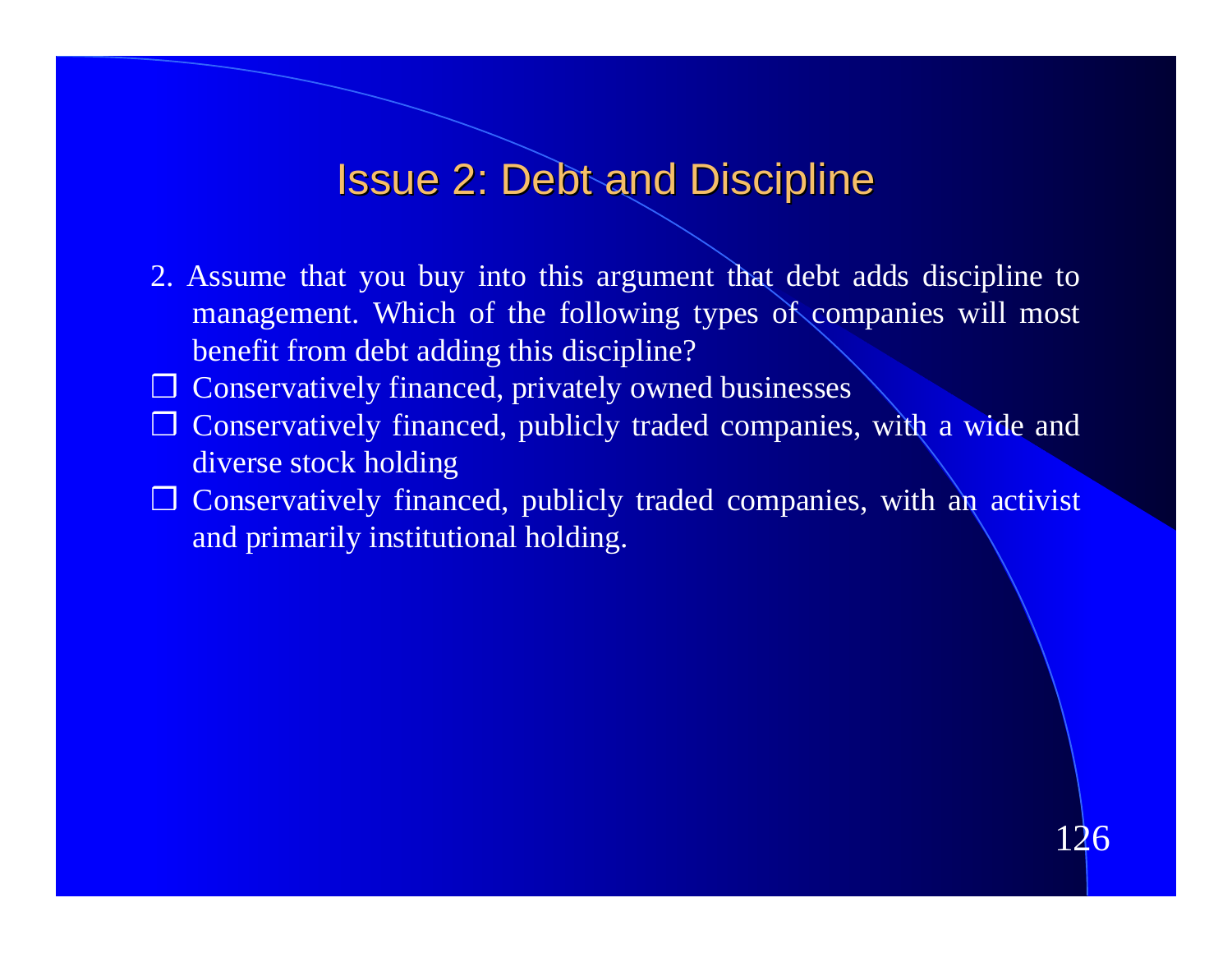## Bankruptcy Cost

- **The expected bankruptcy cost is a function of two variables-**
	- the cost of going bankrupt
		- **e** direct costs: Legal and other Deadweight Costs
		- indirect costs: Lost Sales...
			- durable versus non-durable goods (cars)
			- quality/safety is important (airlines)
			- supplementary services (copiers)
	- the probability of bankruptcy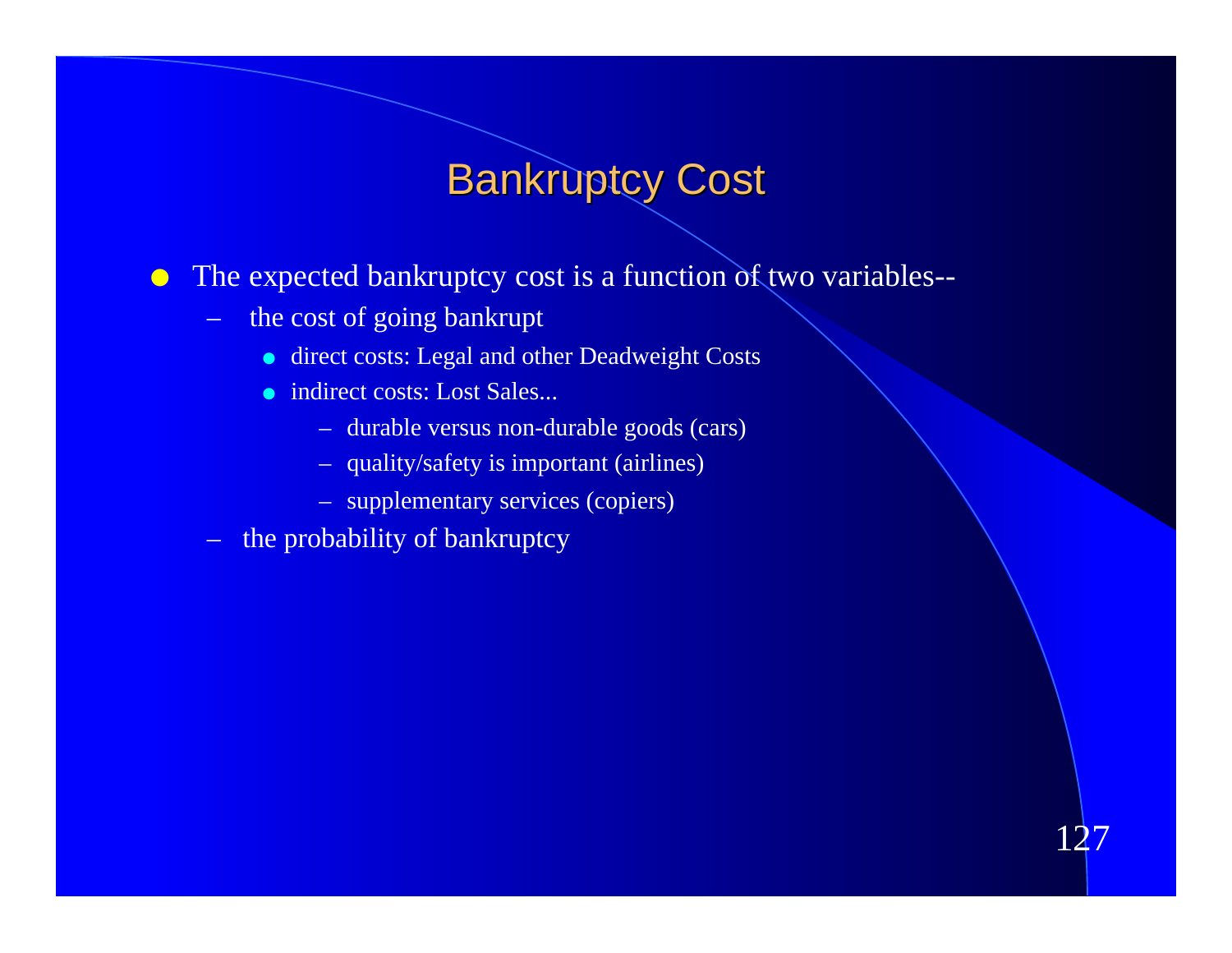### The Bankruptcy Cost Proposition

**Proposition 2: Other things being equal, the greater the implicit** bankruptcy cost and/or probability of bankruptcy in the operating cashflows of the firm, the less debt the firm can afford to use.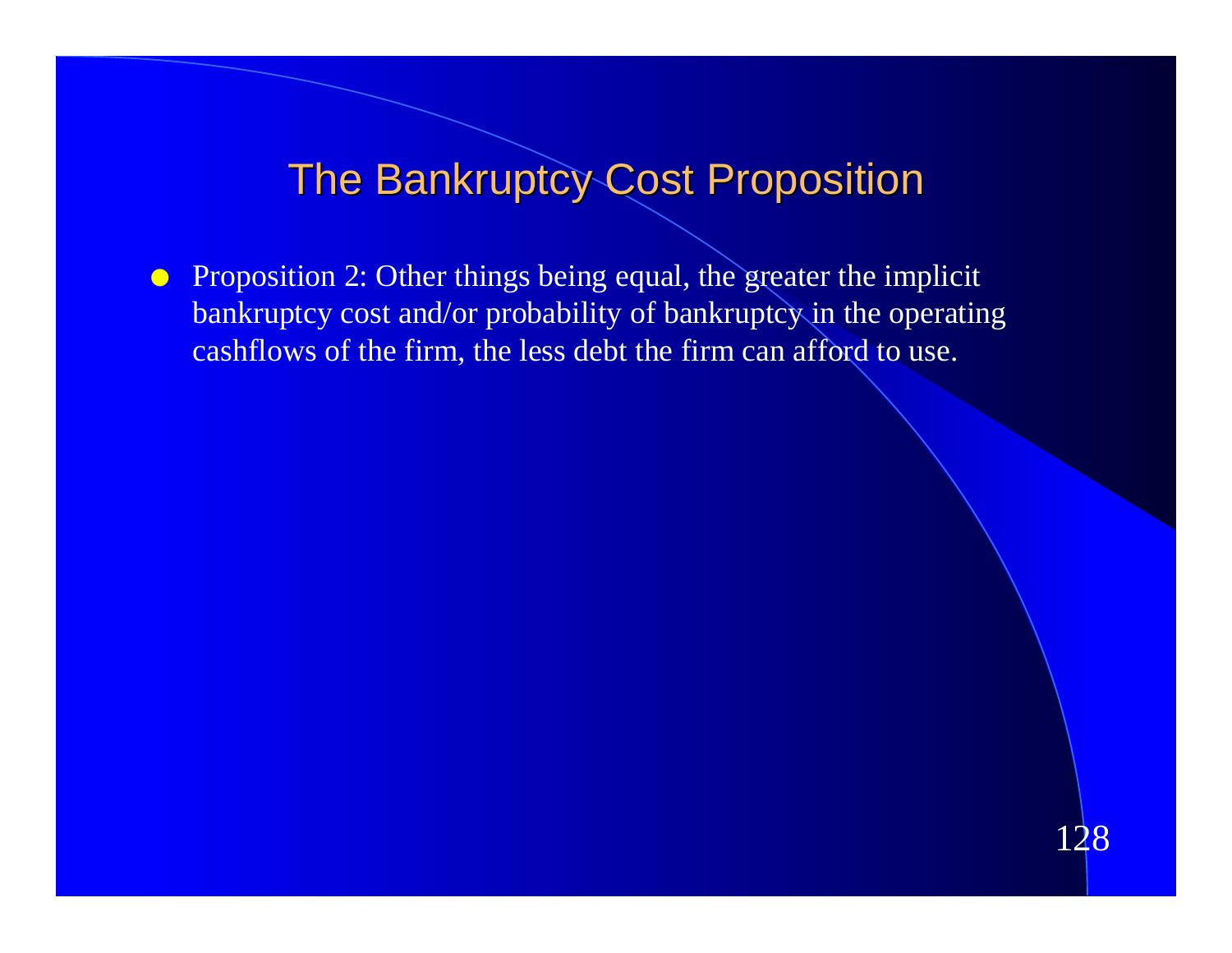#### Issue 3 : Debt & Bankruptcy Cost

3. Rank the following companies on the magnitude of bankruptcy costs from most to least, taking into account both explicit and implicit costs:

- ❒ A Grocery Store
- ❒ An Airplane Manufacturer
- ❒ High Technology company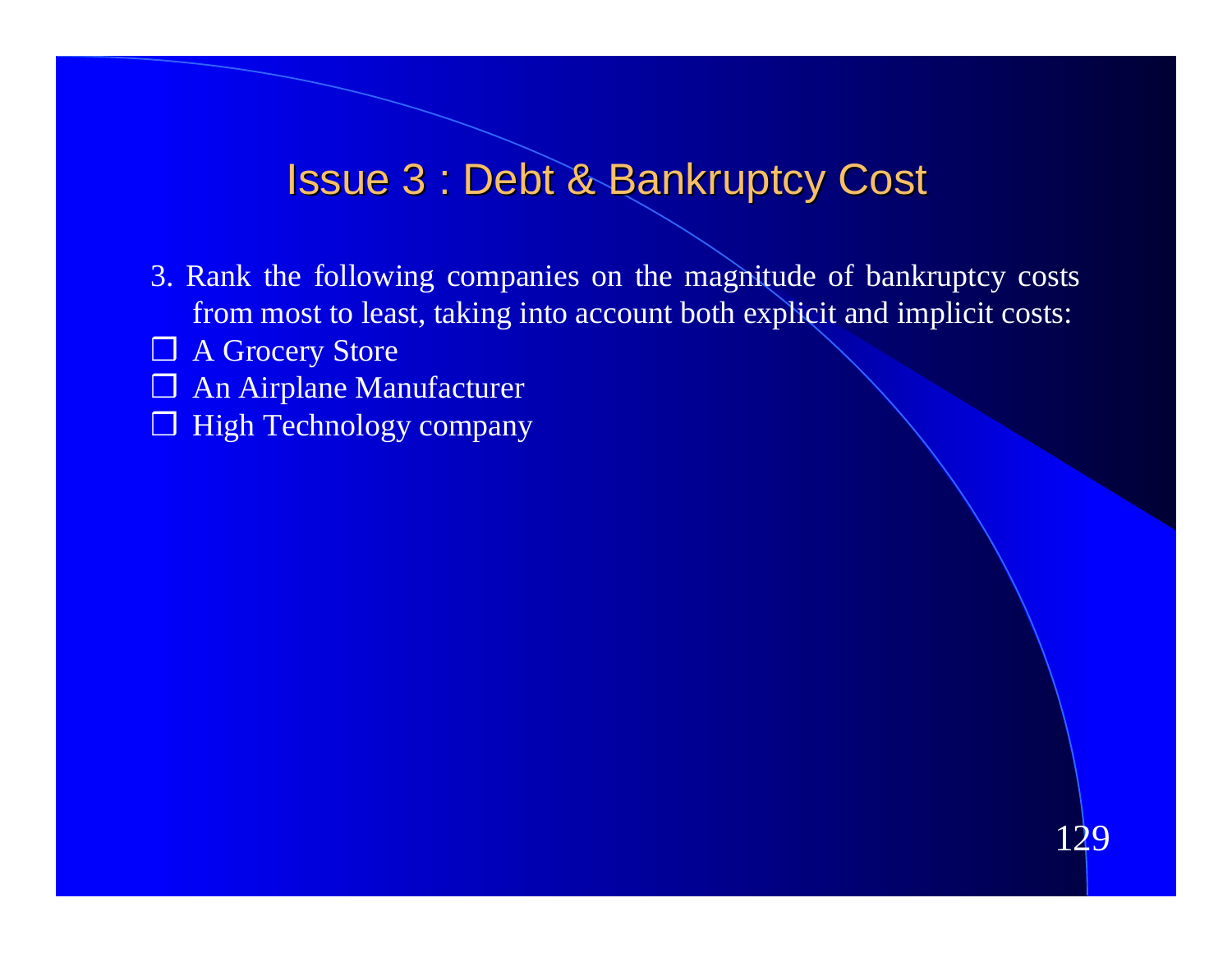### **Agency Cost**

**o** Stockholders incentives are different from bondholder incentives

- Taking of Risky Projects
- Paying large dividends
- **In Proposition 3: Other things being equal, the greater the agency** problems associated with lending to a firm, the less debt the firm can afford to use.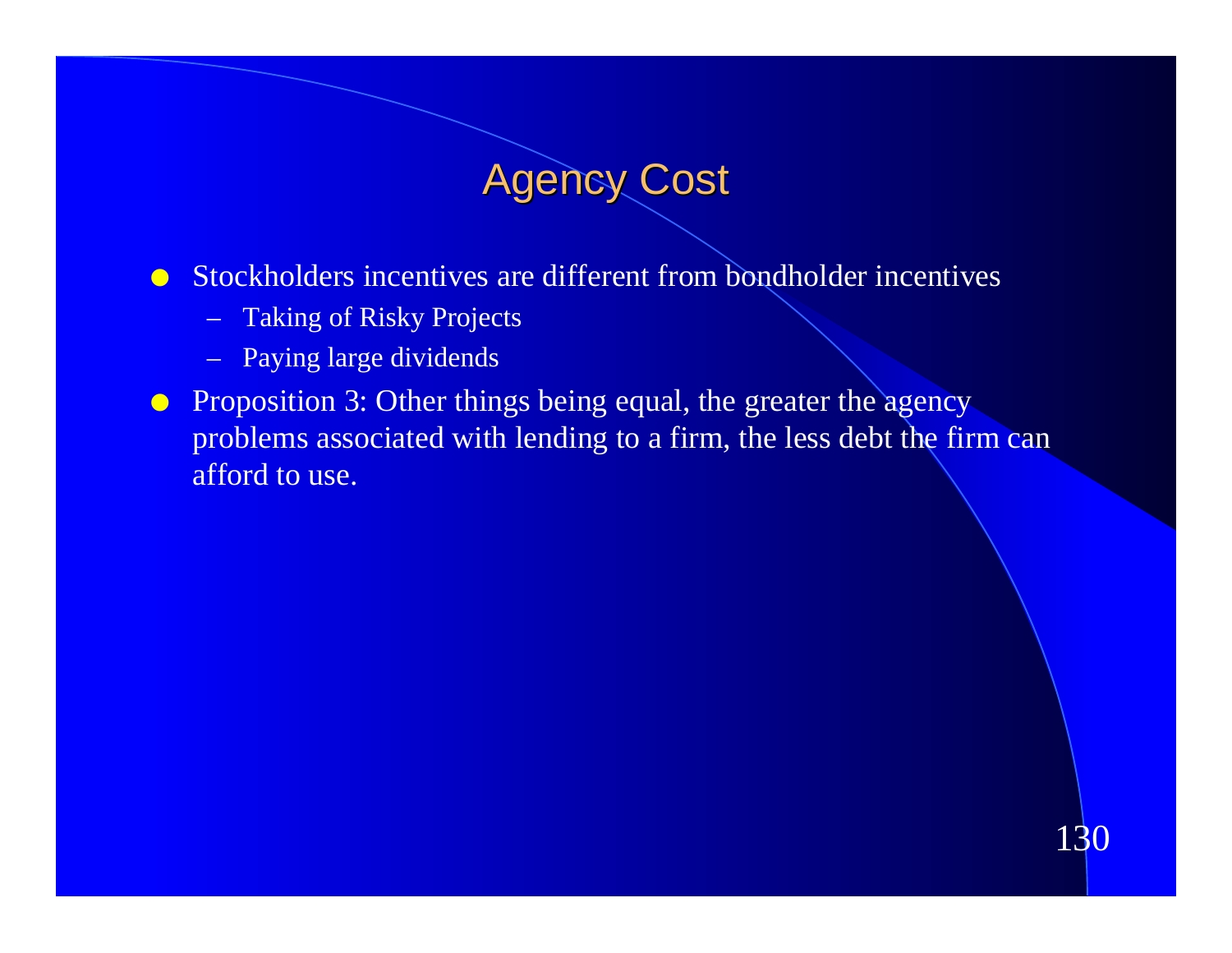#### Loss of future financing flexibility

- $\bullet$  When a firm borrows up to its capacity, it loses the flexibility of financing future projects with debt.
- **•** Proposition 4: Other things remaining equal, the more uncertain a firm is about its future financing requirements and projects, the less debt the firm will use for financing current projects.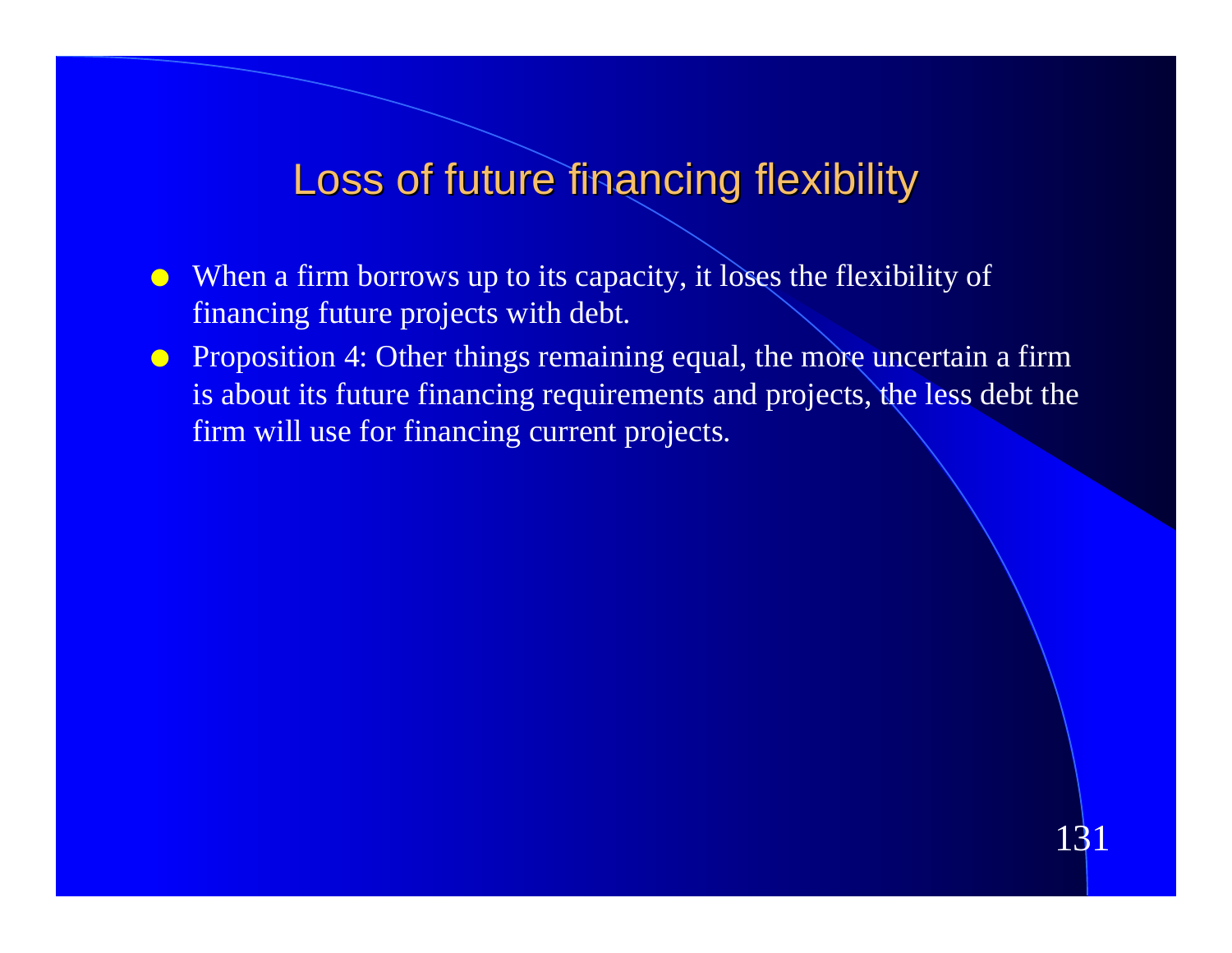## Relative Importance Of Financing Planning **Principles**

| Planning Principle by Order of<br>Importance                     | Percentage of Responses Within Each Rank <sup>a</sup> |                  |                |                      |           |            |                   |
|------------------------------------------------------------------|-------------------------------------------------------|------------------|----------------|----------------------|-----------|------------|-------------------|
|                                                                  | Unimportant                                           | 2                | 3              | $\blacktriangleleft$ | Important | Not Ranked | Mean <sup>h</sup> |
| 1. Maintaining financial flexibility                             | 0.6                                                   | 0.0              | 4.5            | 33.0                 | 01.4      | 0.6        | 4.55              |
| 2. Ensuring long-term survivability                              | 4.0                                                   | 1.7              | 68             | 10.8                 | 76.7      | 0.0        | 4.55              |
| 3. Maintaining a predictable<br>source of funds<br>سم            | 1.7                                                   | 2.8<br>$\bullet$ | 20.5           | 39.2                 | 35.8      | (0,0)      | 4.05              |
| 4. Maximizing security prices                                    | 3,4                                                   | 4.5              | 19.3           | 33.5                 | 37.5      | 1.7        | 3.99              |
| 5. Maintaining financial inde-<br>pendence                       | 3.4                                                   | 4.5              | 22.2           | 27.3                 | 40.9      | 1.7        | 3.99              |
| 6. Maintaining a high debt rating                                | 2.3                                                   | 9.1              | 32.4           | 43.2                 | 13.1      | 0.0        | 3.56              |
| 7. Maintaining comparability with<br>other firms in the industry | 15.9                                                  | 36.9             | $33.0^{\circ}$ | 10.8                 | 2.8       | 0.6        | 2.47              |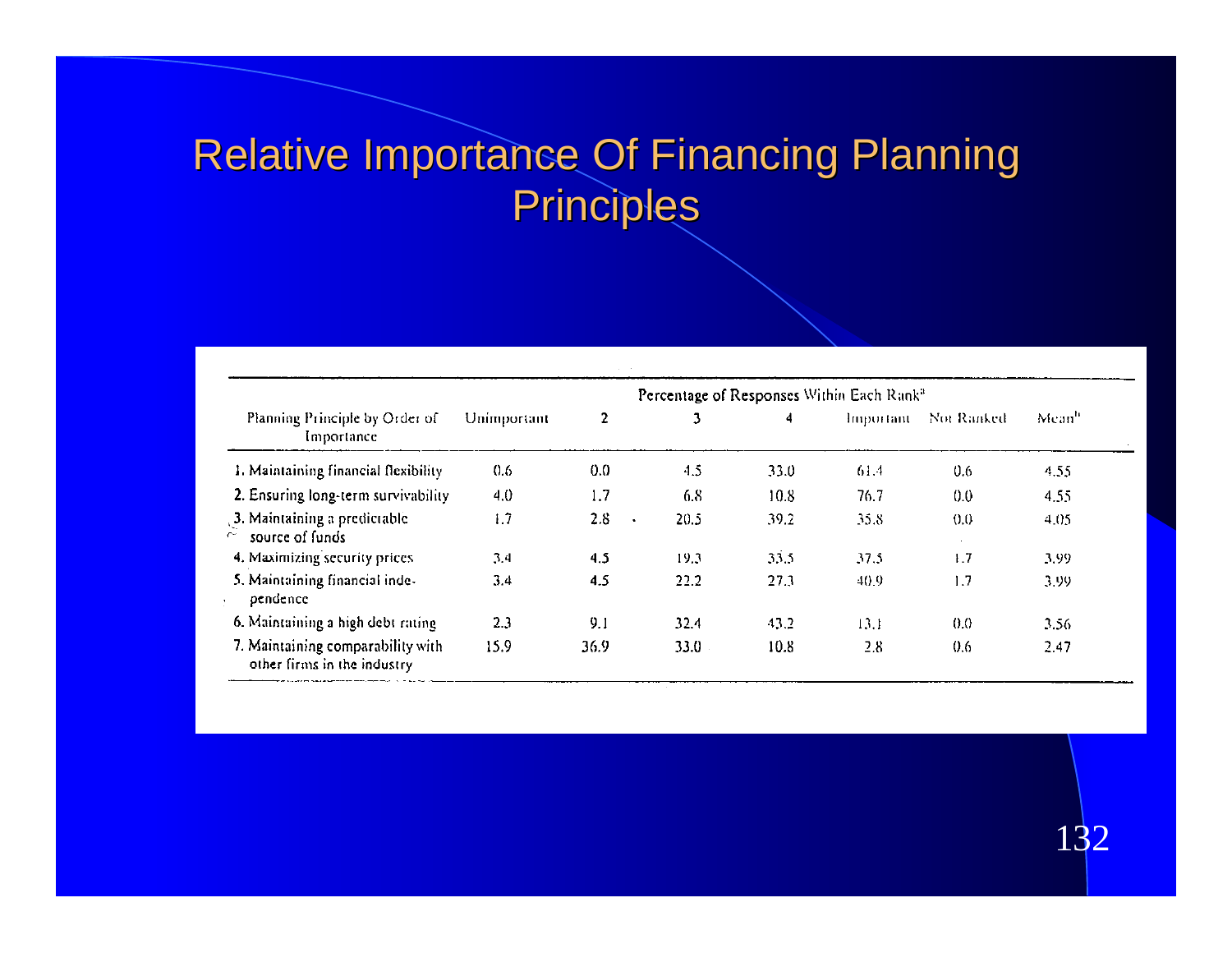#### Debt: A Balance Sheet Format

*1. Tax Benefit:* Higher tax rates --> Higher tax benefit *2. Added Discipline:* Greater the separation between managers and stockholders --> Greater the benefit

**Advantages of Borrowing Disadvantages of Borrowing** *1. Bankruptcy Cost:* Higher business risk --> Higher Cost *2. Agency Cost:* Greater the separation between stockholders & lenders --> Higher Cost *3. Loss of Future Financing Flexibility:* Greater the uncertainty about future financing needs --> Higher Cost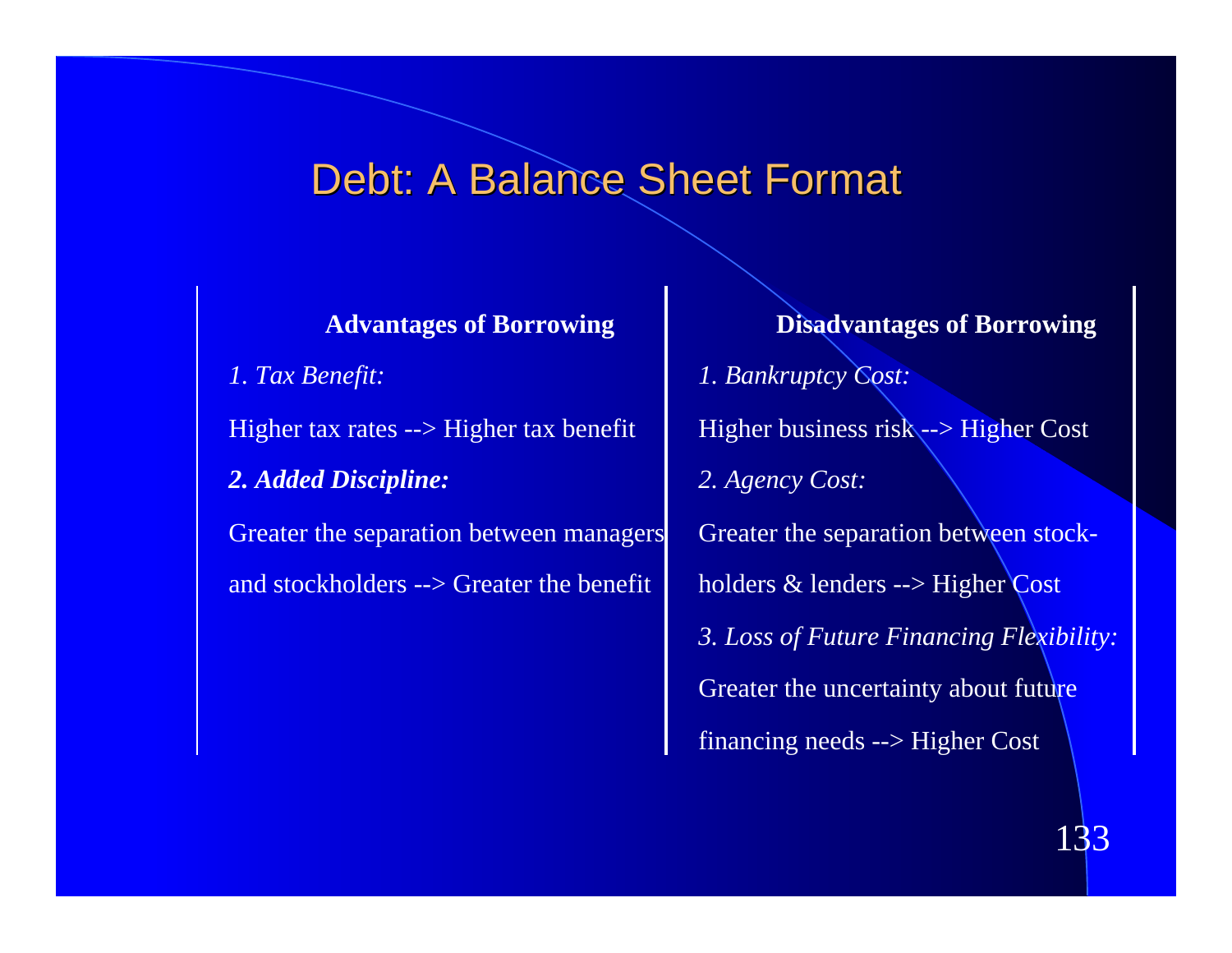### A Hypothetical Scenario

 $\bullet$  Assume you operate in an environment, where

- (a) there are no taxes
- (b) there is no separation between stockholders and managers.
- (c) there is no default risk
- (d) there is no separation between stockholders and bondholders
- (e) firms know their future financing needs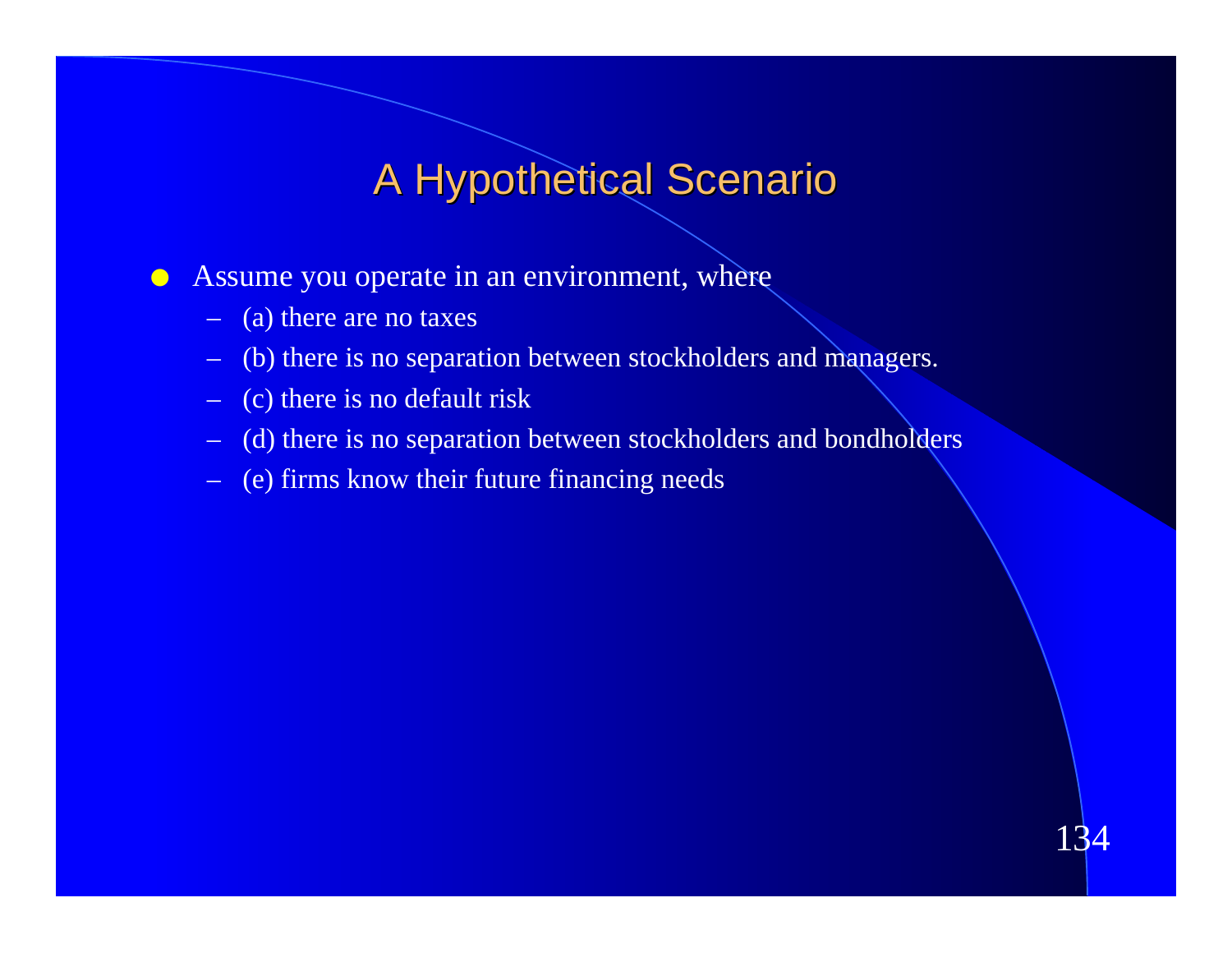### The Miller-Modigliani Theorem

- In an environment, where there are no taxes, default risk or agency costs, capital structure is irrelevant.
- The value of a firm is independent of its debt ratio.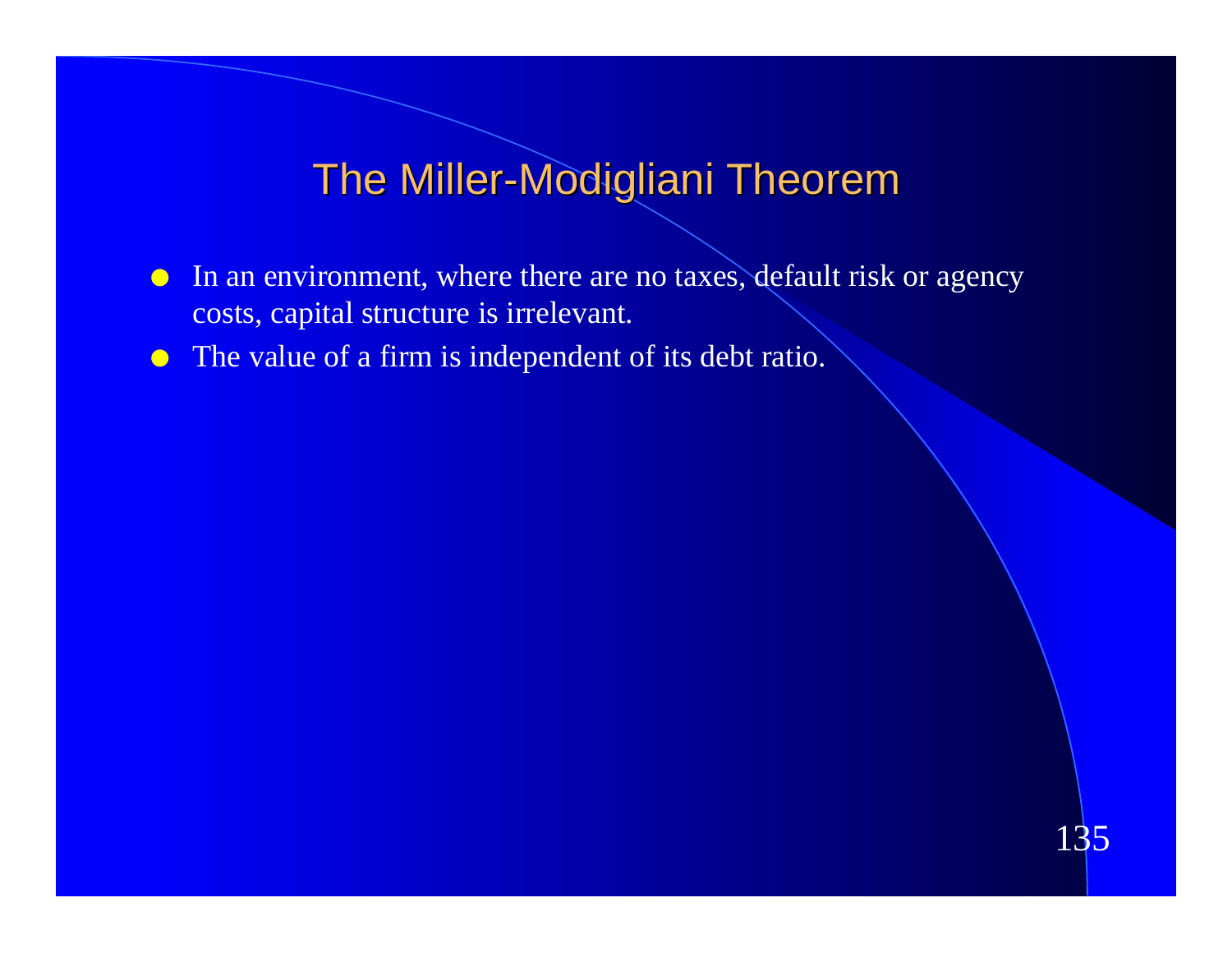### Implications of MM Theorem

- (a) Leverage is irrelevant. A firm's value will be determined by its project cash flows.
- (b) The cost of capital of the firm will not change with leverage. As a firm increases its leverage, the cost of equity will increase just enough to offset any gains to the leverage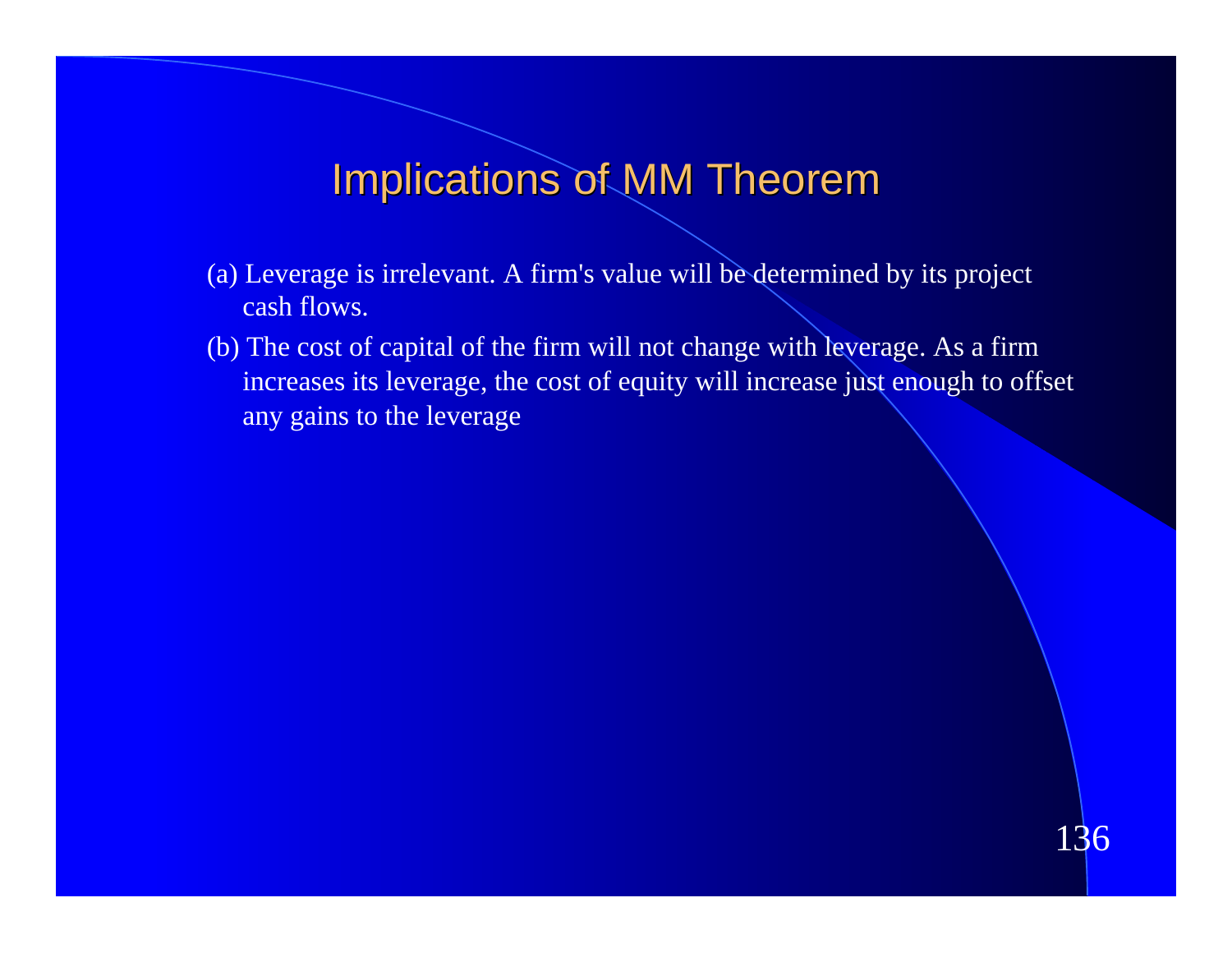### What do firms look at in financing?

- $\bullet$  A. Is there a financing hierarchy?
- **Argument:** 
	- There are some who argue that firms follow a financing hierarchy, with retained earnings being the most preferred choice for financing, followed by debt and that new equity is the least preferred choice.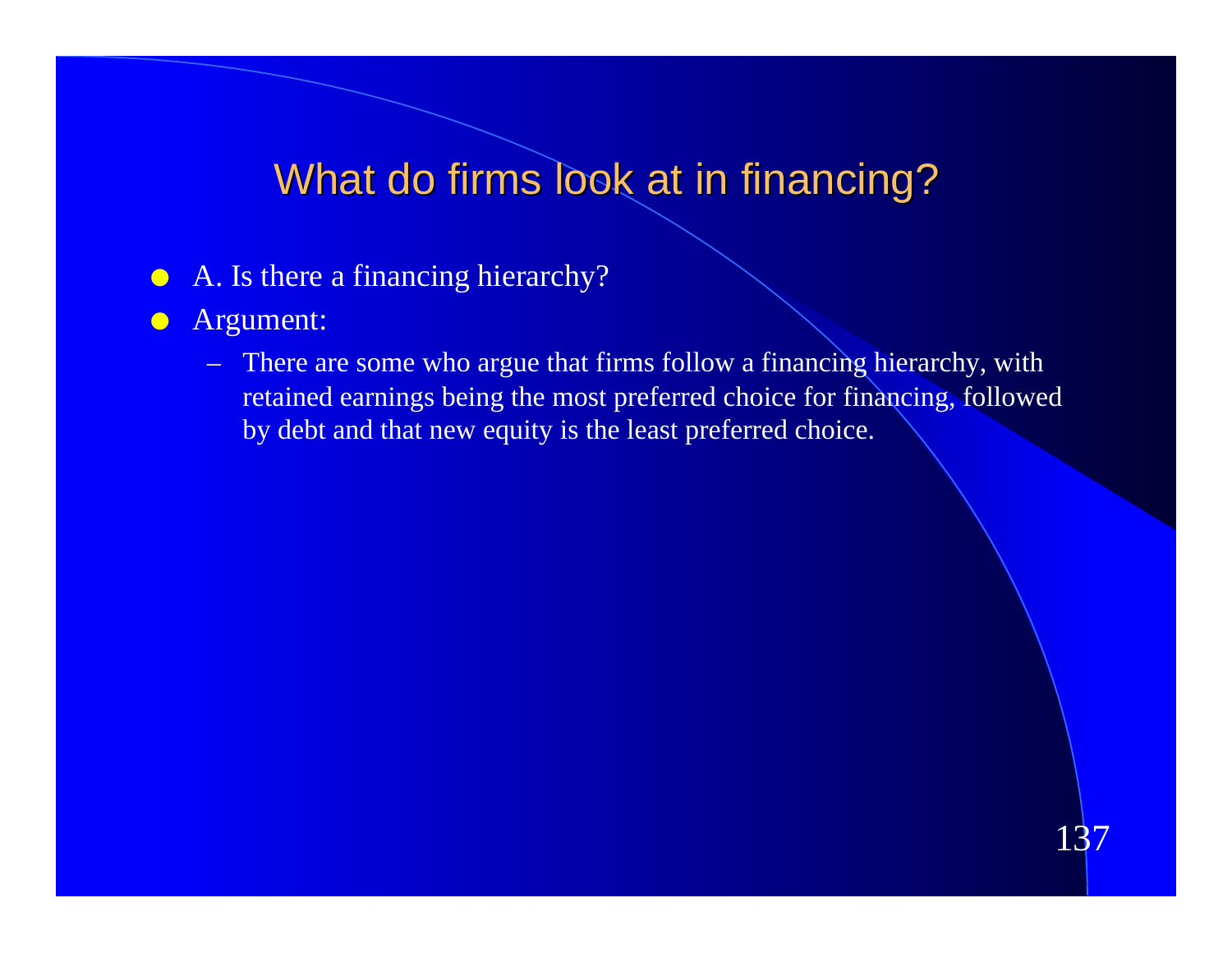### **Rationale for Financing Hierarchy**

- Managers value flexibility. External financing reduces flexibility more than internal financing.
- **In Managers value control. Issuing new equity weakens control and new** debt creates bond covenants.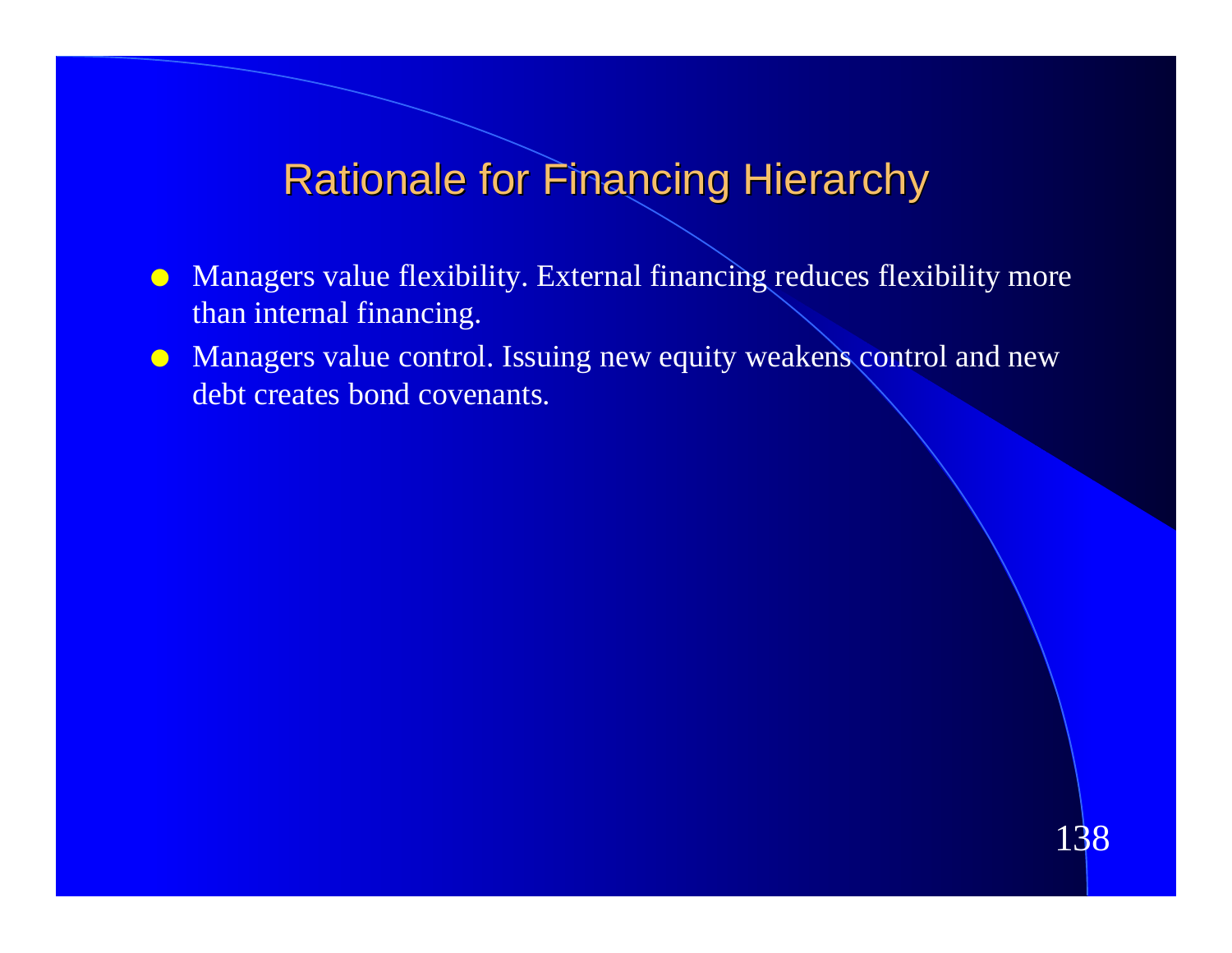## Preference rankings long-term finance: Results of a survey

| <b>Ranking</b> | <b>Source</b>                   | <b>Score</b> |
|----------------|---------------------------------|--------------|
|                | <b>Retained Earnings</b>        | 5.61         |
| $\overline{2}$ | <b>Straight Debt</b>            | 4.88         |
| 3              | Convertible Debt                | 3.02         |
|                | <b>External Common Equity</b>   | 2.42         |
| $\overline{5}$ | <b>Straight Preferred Stock</b> | <u>2.22</u>  |
| 6              | <b>Convertible Preferred</b>    | 1.72         |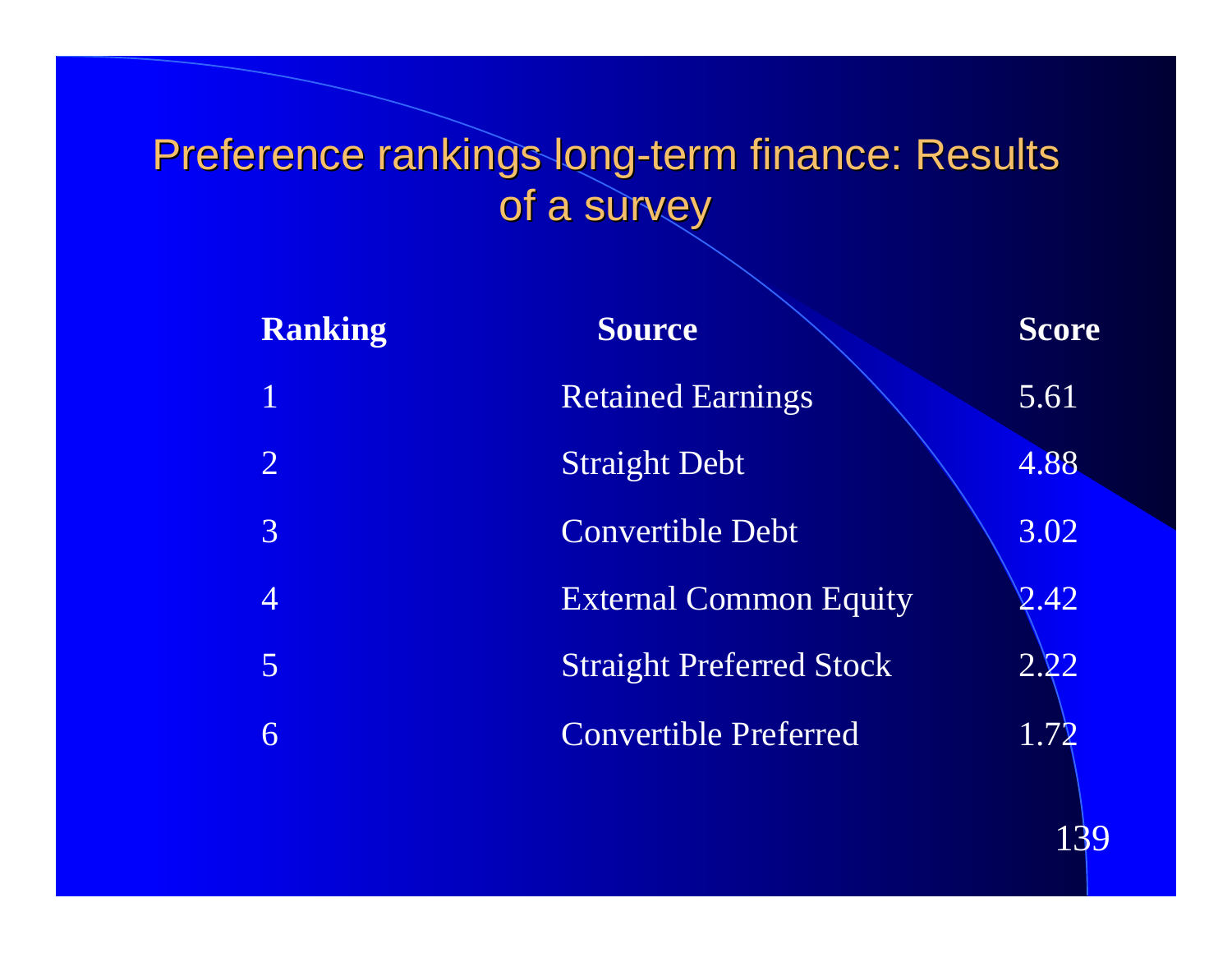#### Issue 5: Financing Choices

5. You are reading the Wall Street Journal and notice a tombstone ad for a company, offering to sell convertible preferred stock. What would you hypothesize about the health of the company issuing these securities?

- ❒ Nothing
- $\Box$  Healthier than the average firm
- $\Box$  In much more financial trouble than the average firm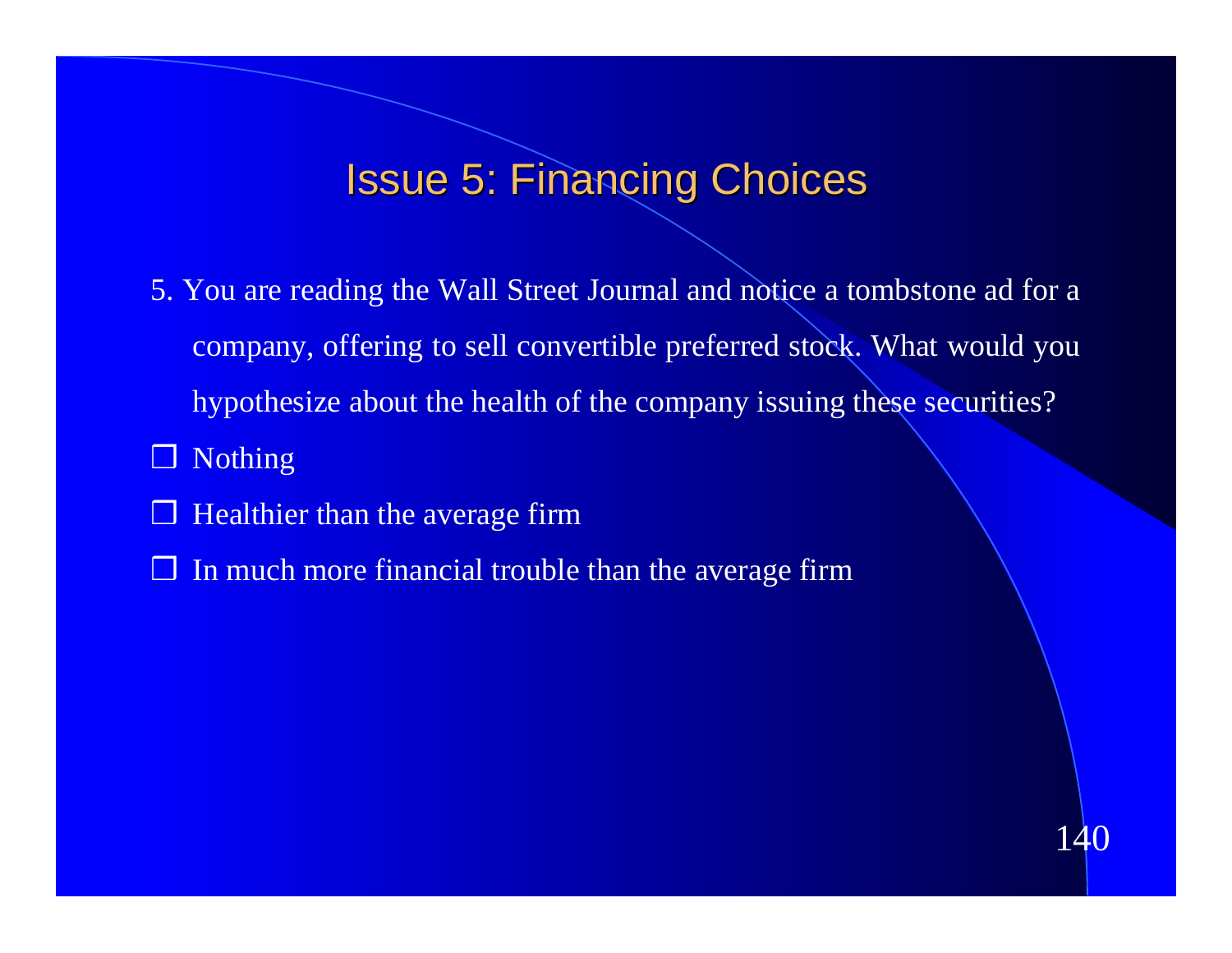### What to include in debt...

**C** General Rule: Debt generally has the following characteristics:

- Commitment to make fixed payments in the future
- The fixed payments are tax deductible
- Failure to make the payments can lead to either default or loss of control of the firm to the party to whom payments are due.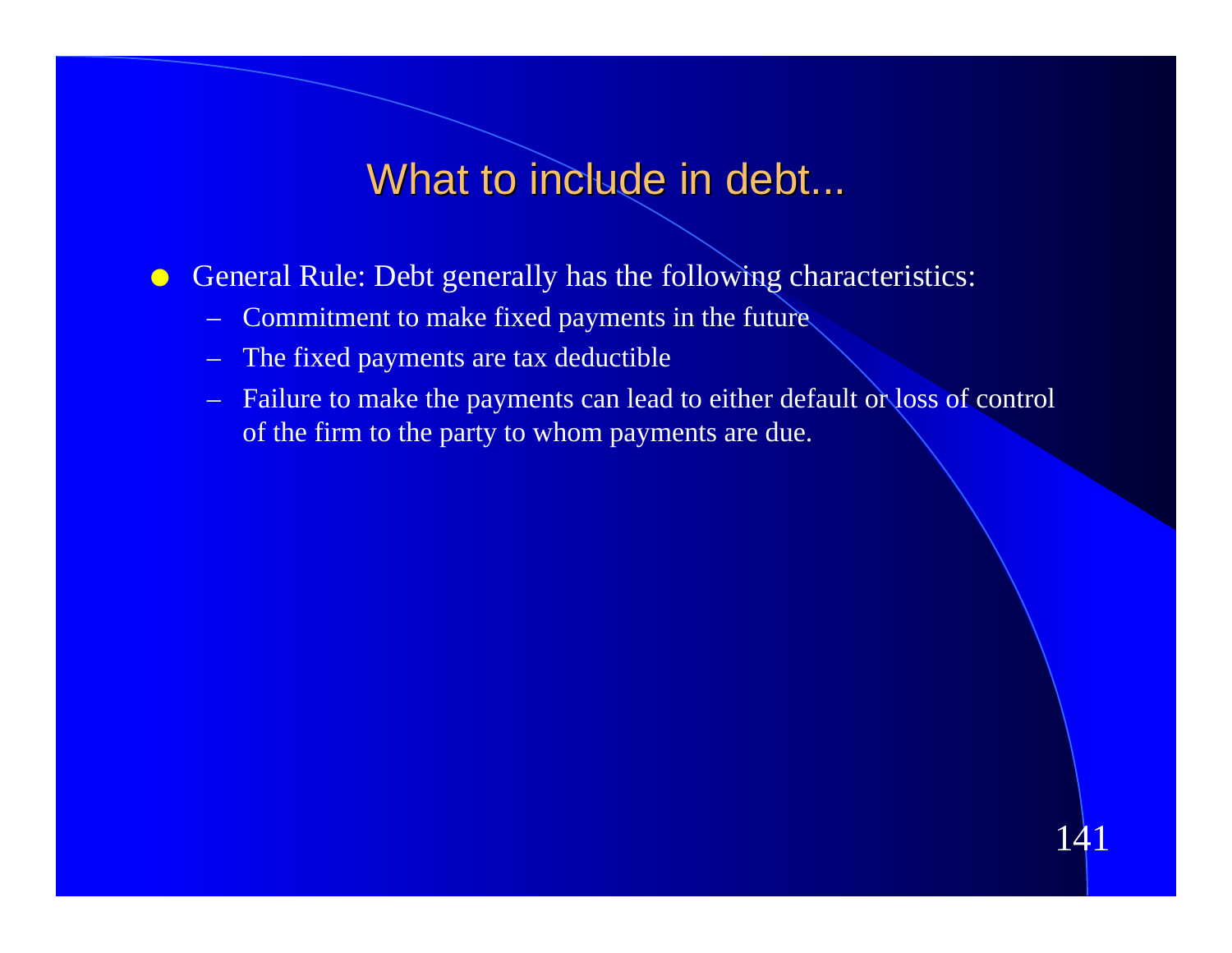#### What would you include in debt?

- l Any interest-bearing liability, whether short term or long term.
- **In Any lease obligation, whether operating or capital.**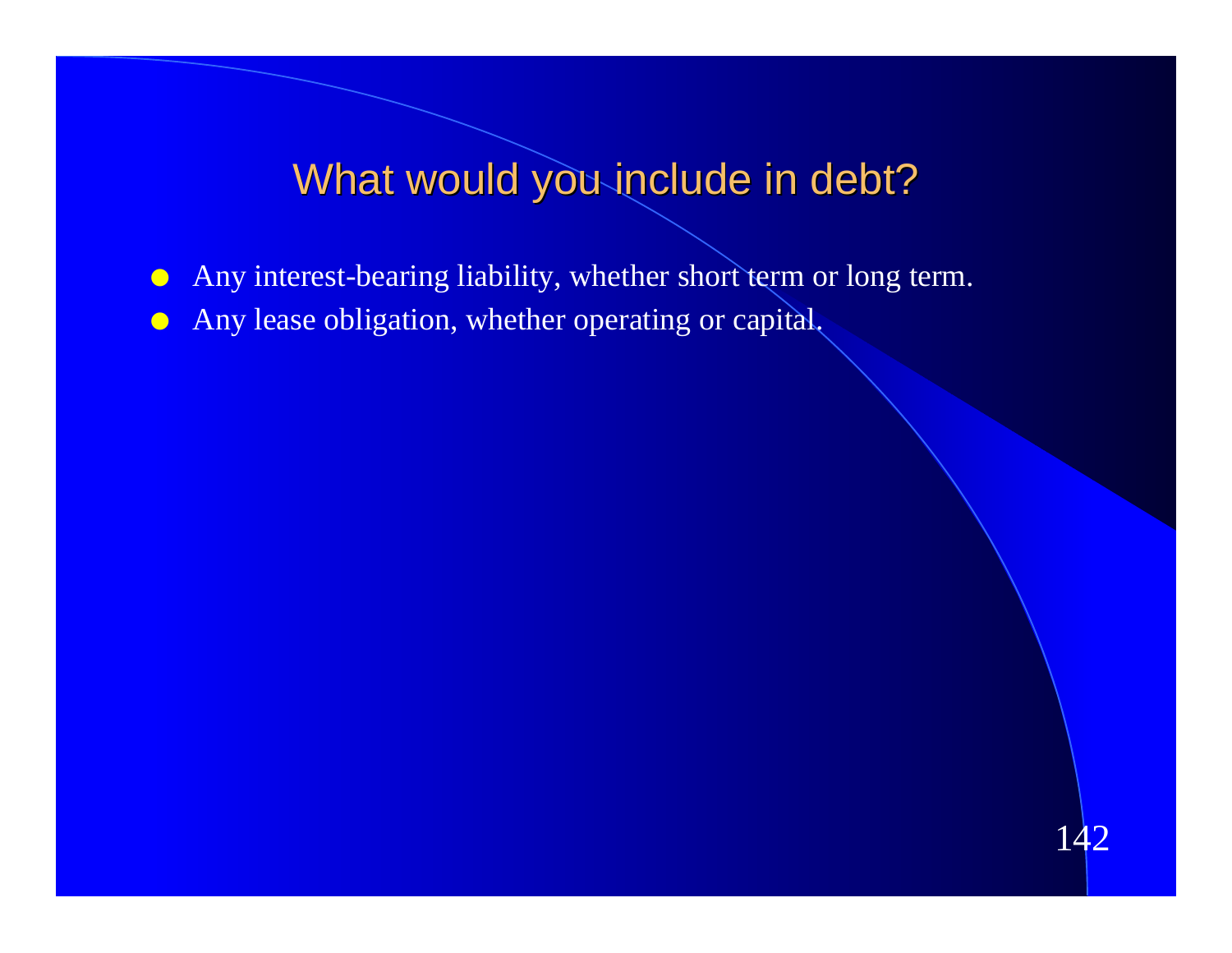#### Converting Operating Leases to Debt

- The "debt value" of operating leases is the present value of the lease payments, at a rate that reflects their risk.
- In general, this rate will be close to or equal to the rate at which the company can borrow.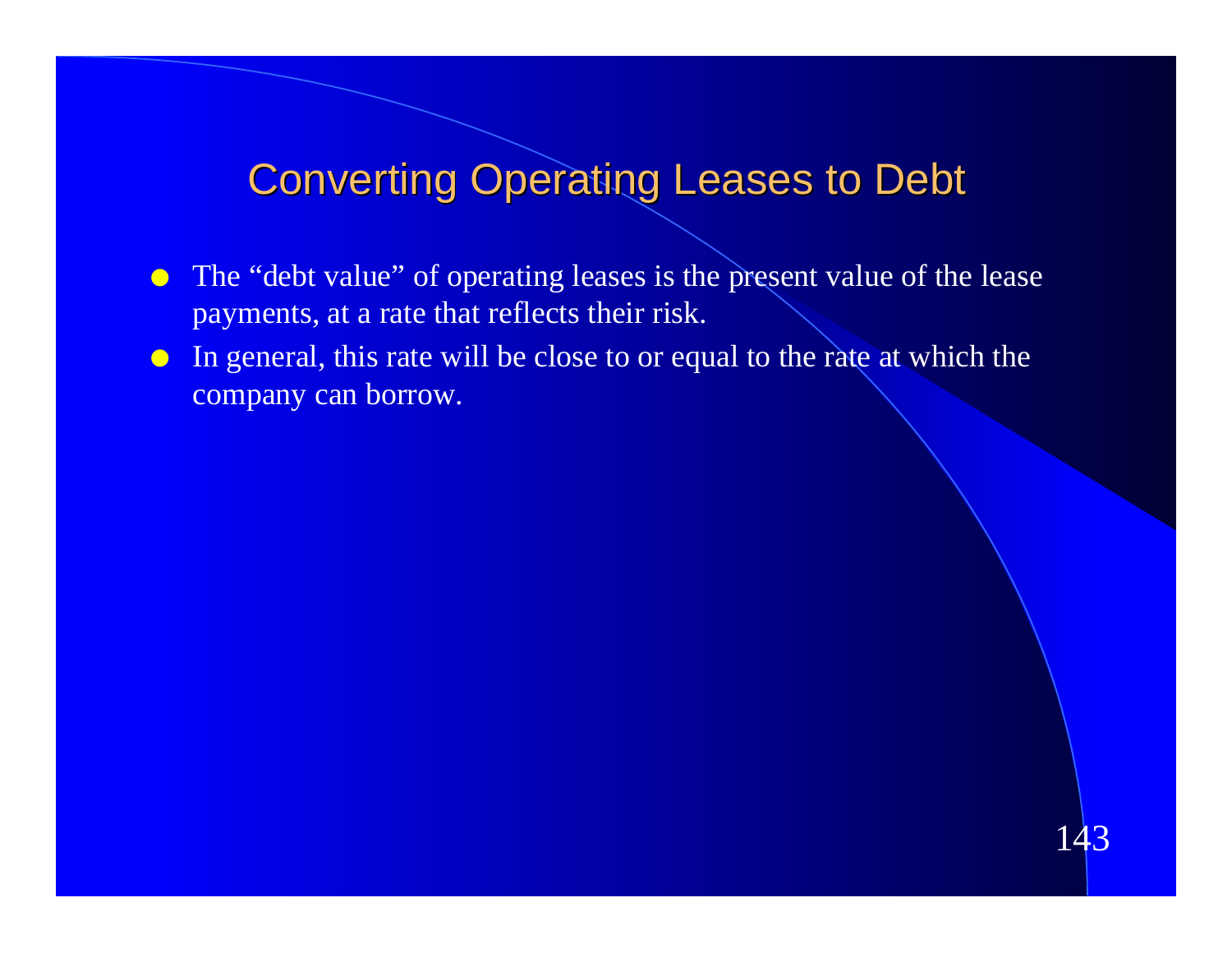### **Operating Leases at The Gap**

- **O** Operating lease expenses in  $1995 = $304.6$  million
- $\bullet$  Cost of Debt in 1995 = 7.30%
- Duration of Lease Obligations  $= 12$  yrs
- **PV** of Lease Expenses =  $$304.6$  million for 12 years at  $7.30\%$  = \$2,381 million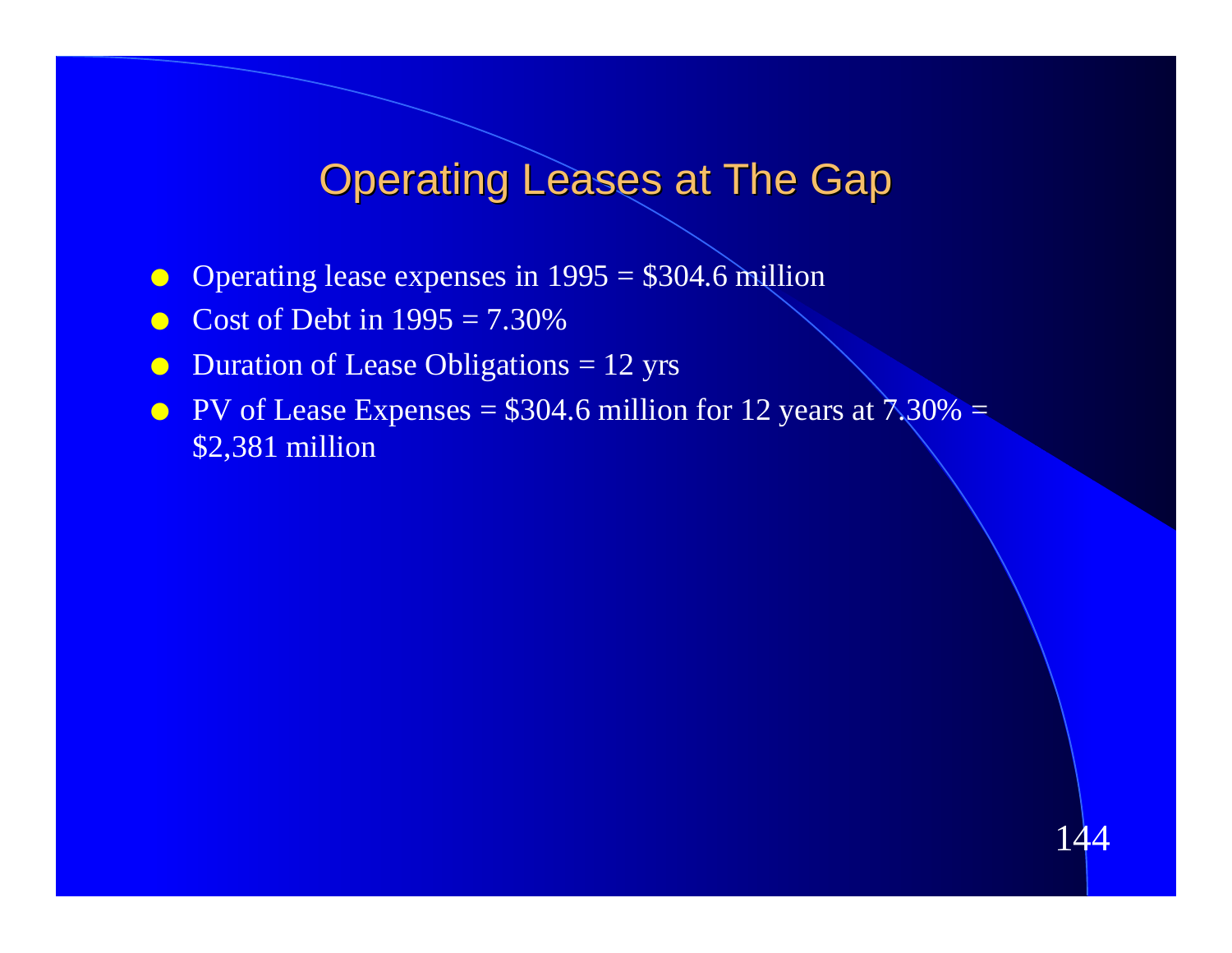### Measuring Financial Leverage

#### **IVO variants of debt ratio**

- Debt to Capital Ratio = Debt / (Debt + Equity)
- $-$  Debt to Equity Ratio  $=$  Debt / Equity
- **Ratios can be based only on long term debt or total debt.**
- **Ratios can be based upon book value or market value.**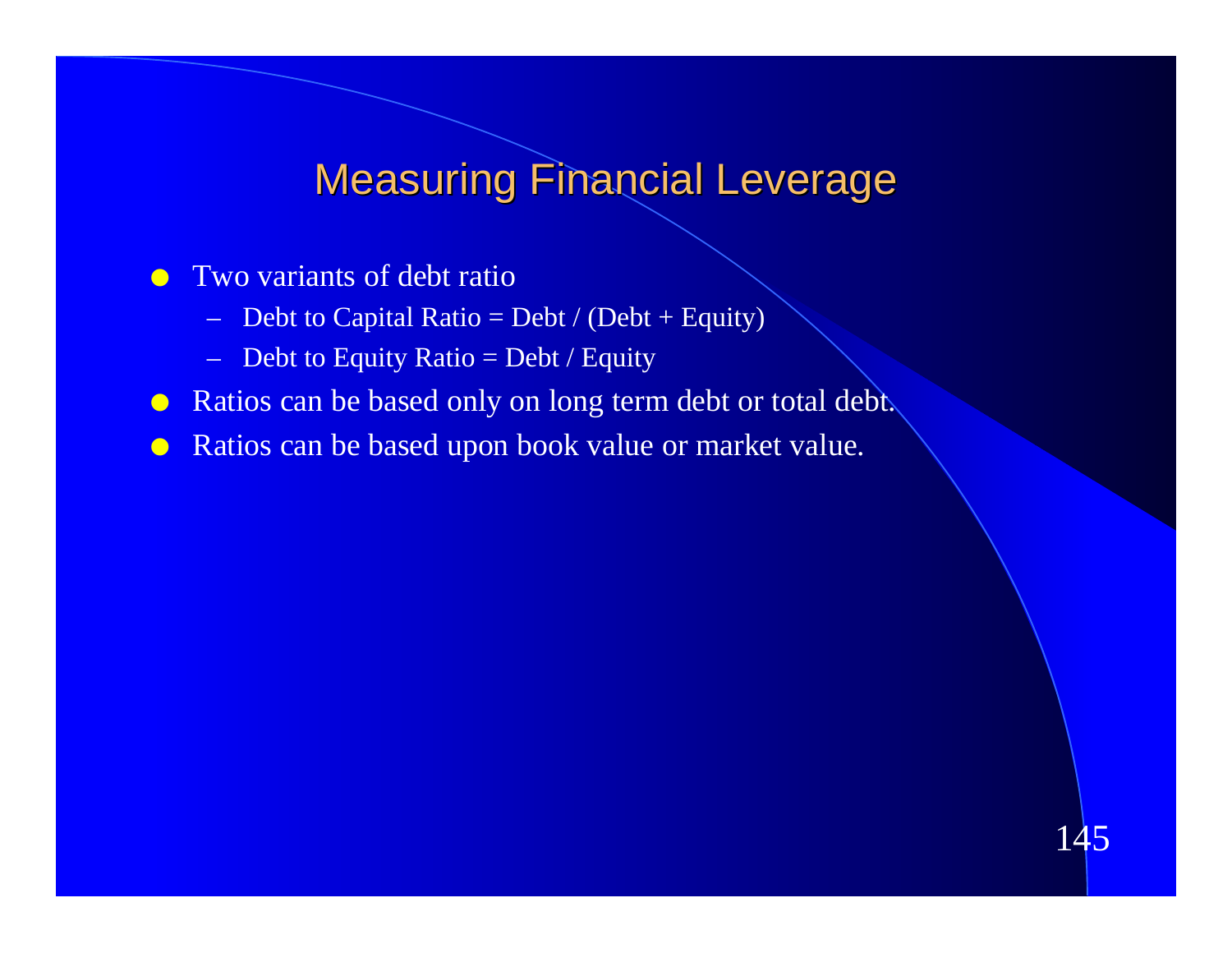### **Measuring Cost of Capital**

#### $\bullet$  It will depend upon:

- (a) the components of financing: Debt, Equity or Preferred stock
- (b) the cost of each component
- In summary, the cost of capital is the cost of each component weighted by its relative market value.

 $WACC = k_e (E/(D+E)) + k_d (D/(D+E))$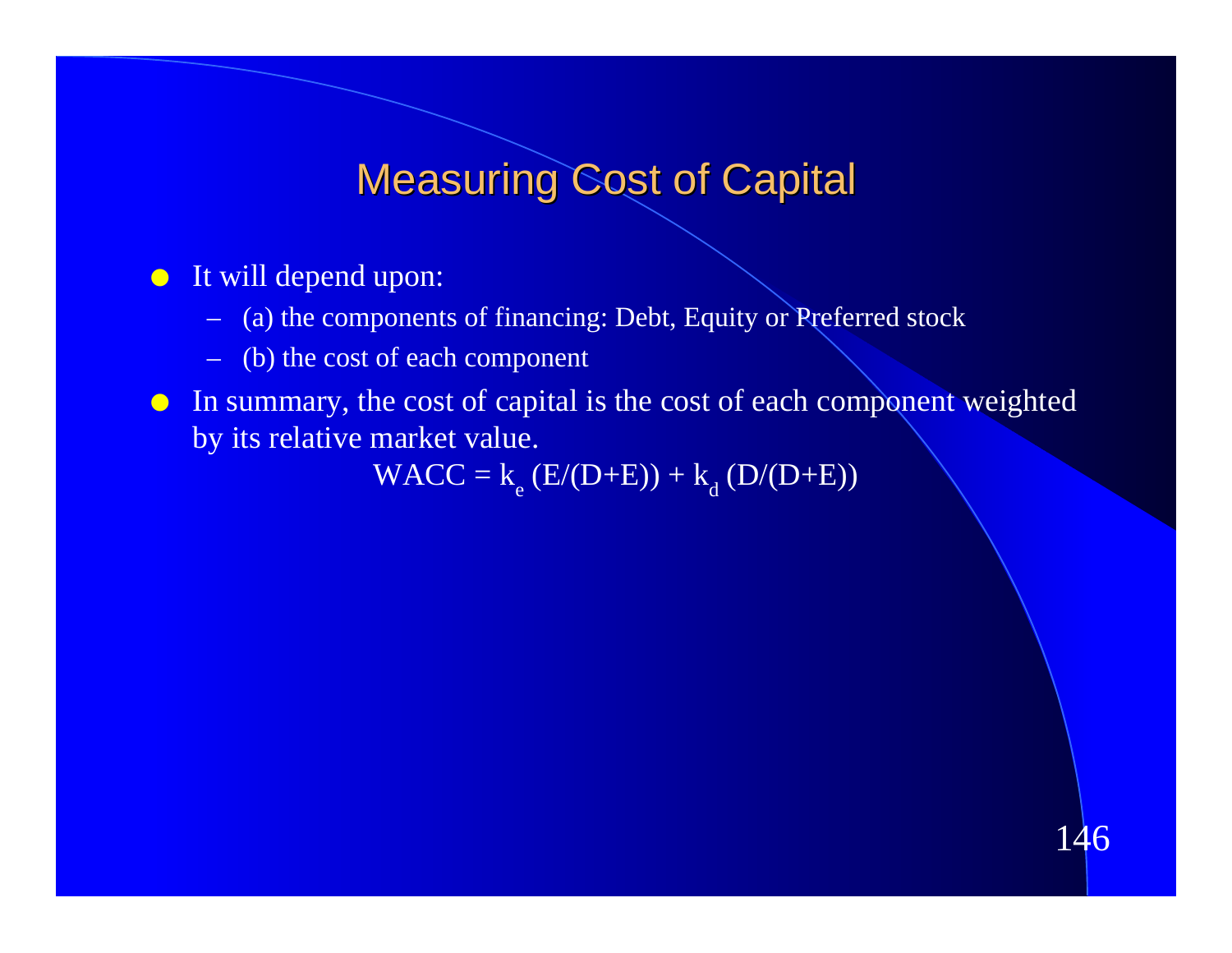### The Cost of Debt

**IF The cost of debt is the market interest rate that the firm has to pay on** its borrowing. It will depend upon three components-

- (a) The general level of interest rates
- (b) The default premium
- (c) The firm's tax rate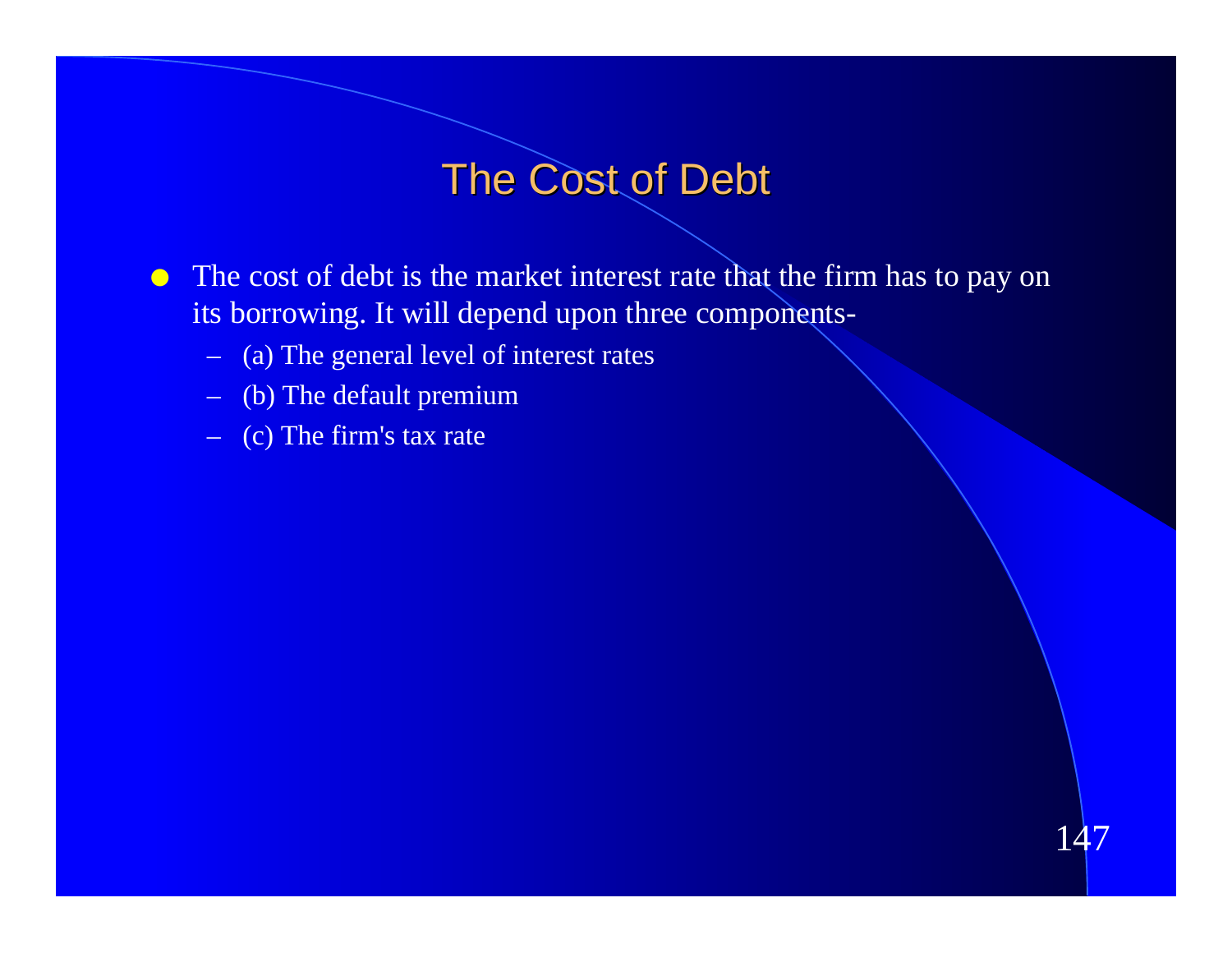#### What the cost of debt is and is not..

- The cost of debt is
	- the rate at which the company can borrow at today
	- corrected for the tax benefit it gets for interest payments.

Cost of debt =  $k_d$  = Yield (1 - Tax rate)

- The cost of debt is not
	- the interest rate at which the company obtained the debt it has on its books.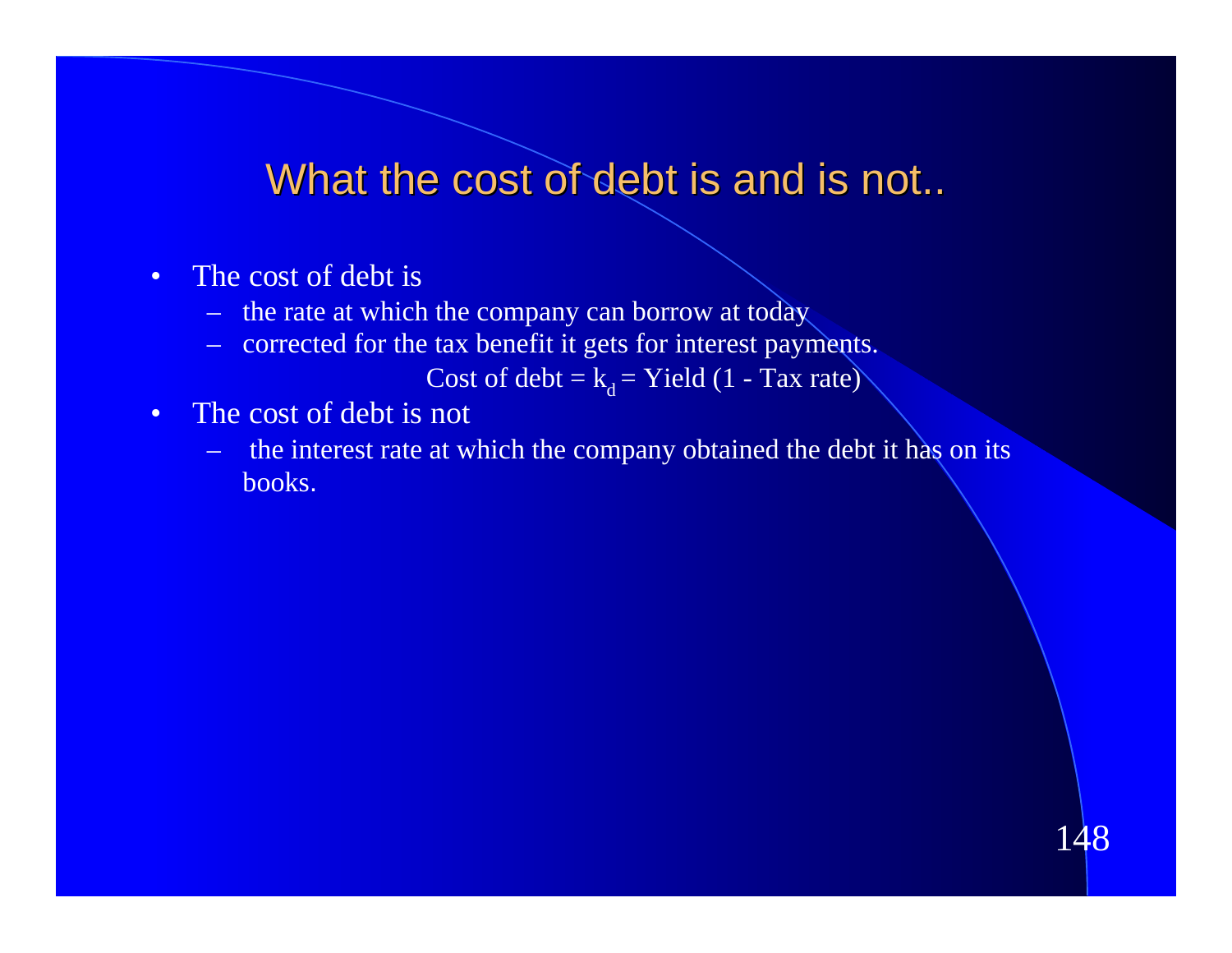### What the cost of equity is and is not..

149

#### $\bullet$  The cost of equity is

- 1. the required rate of return given the risk
- 2. inclusive of both dividend yield and price appreciation

#### $\bullet$  The cost of equity is not

- 
- 1. the dividend yield 2. the earnings/price ratio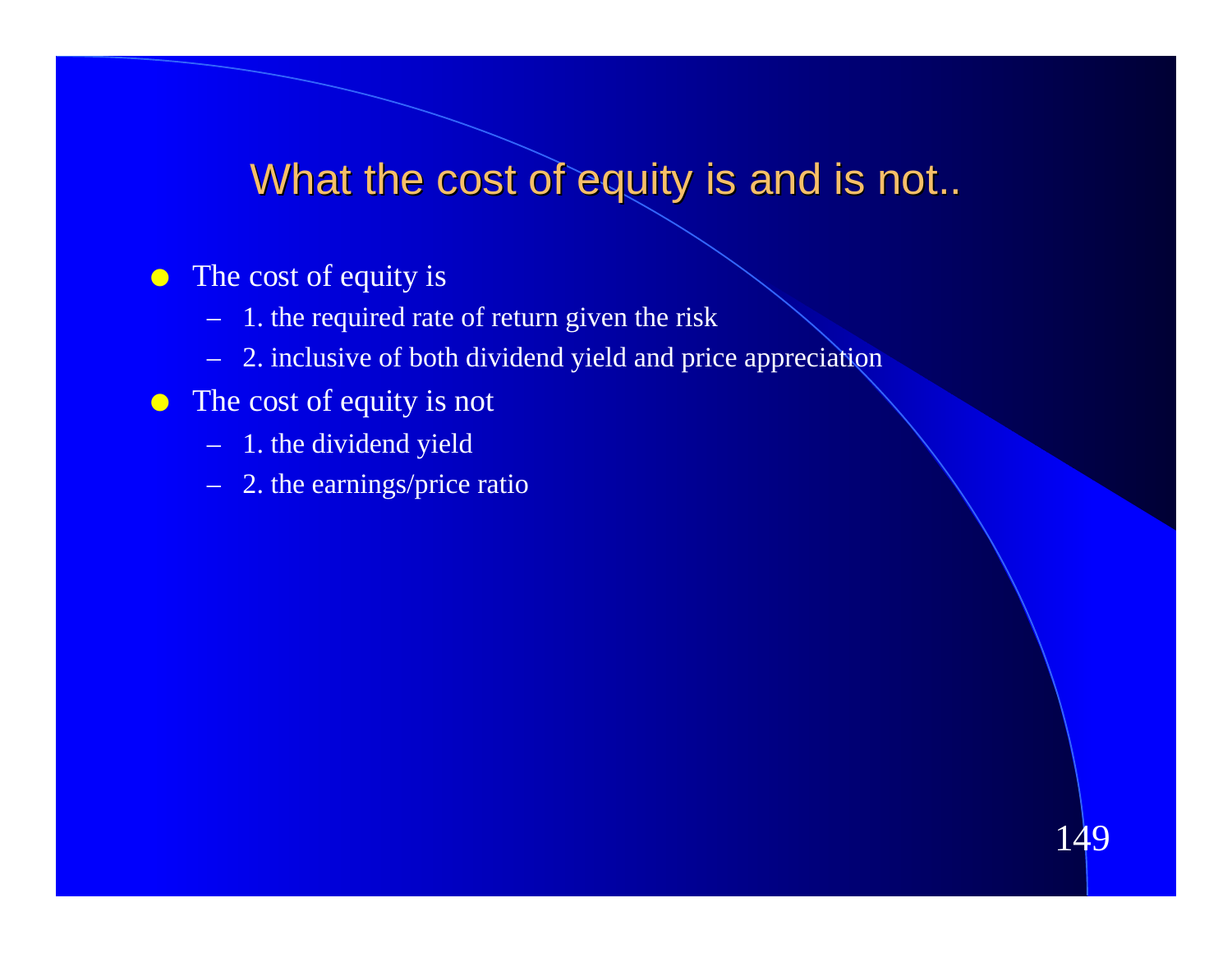#### Costs of Debt & Equity

A recent article in an Asian business magazine argued that equity was cheaper than debt, because dividend yields are much lower than interest rates on debt. Do you agree with this statement

❒ Yes

❒ No

Can equity ever be cheaper than debt?

❒ Yes

❒ No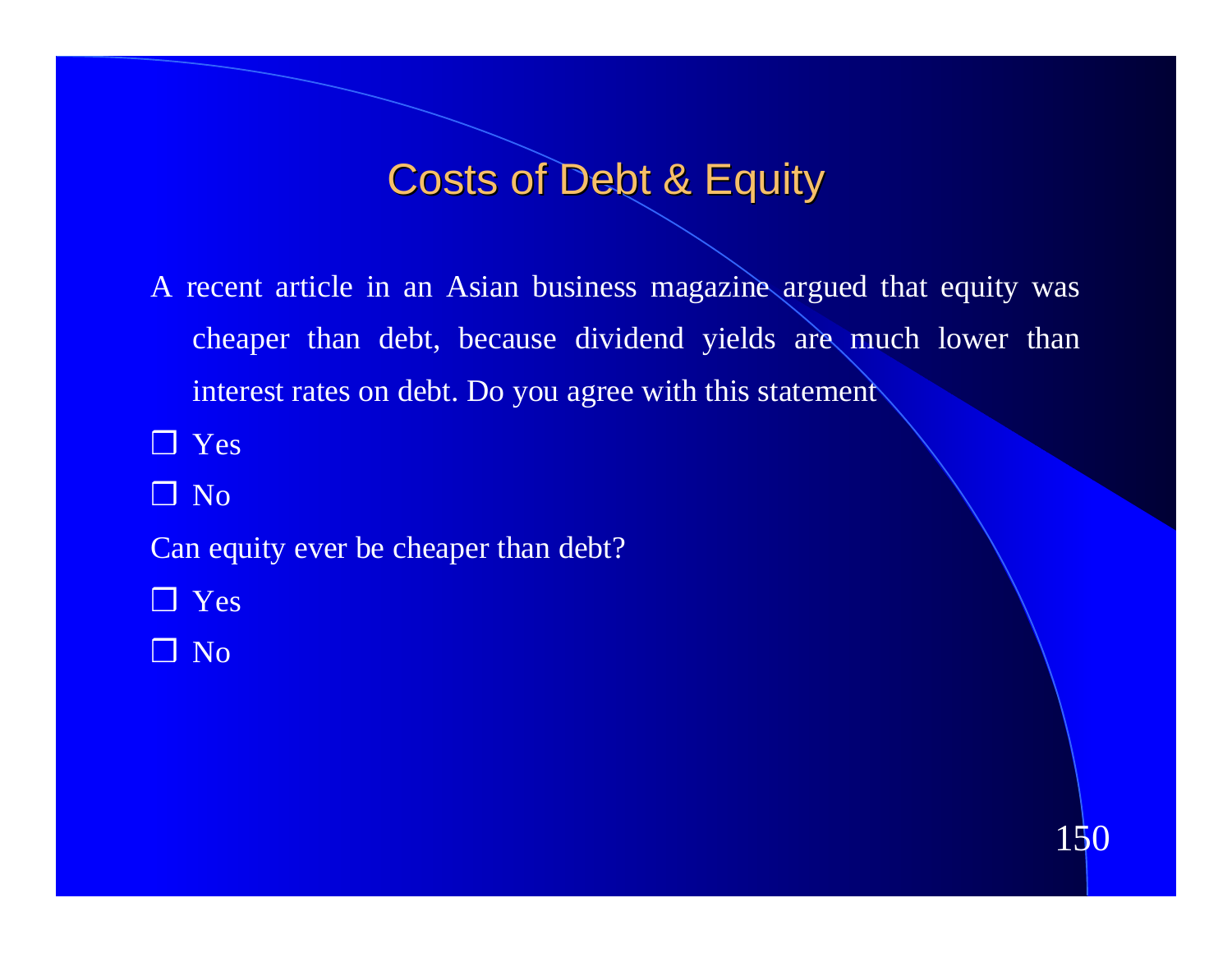## Calculate the weights of each component

**In Use target/average debt weights rather than project-specific weights. IDED** Use market value weights for debt and equity.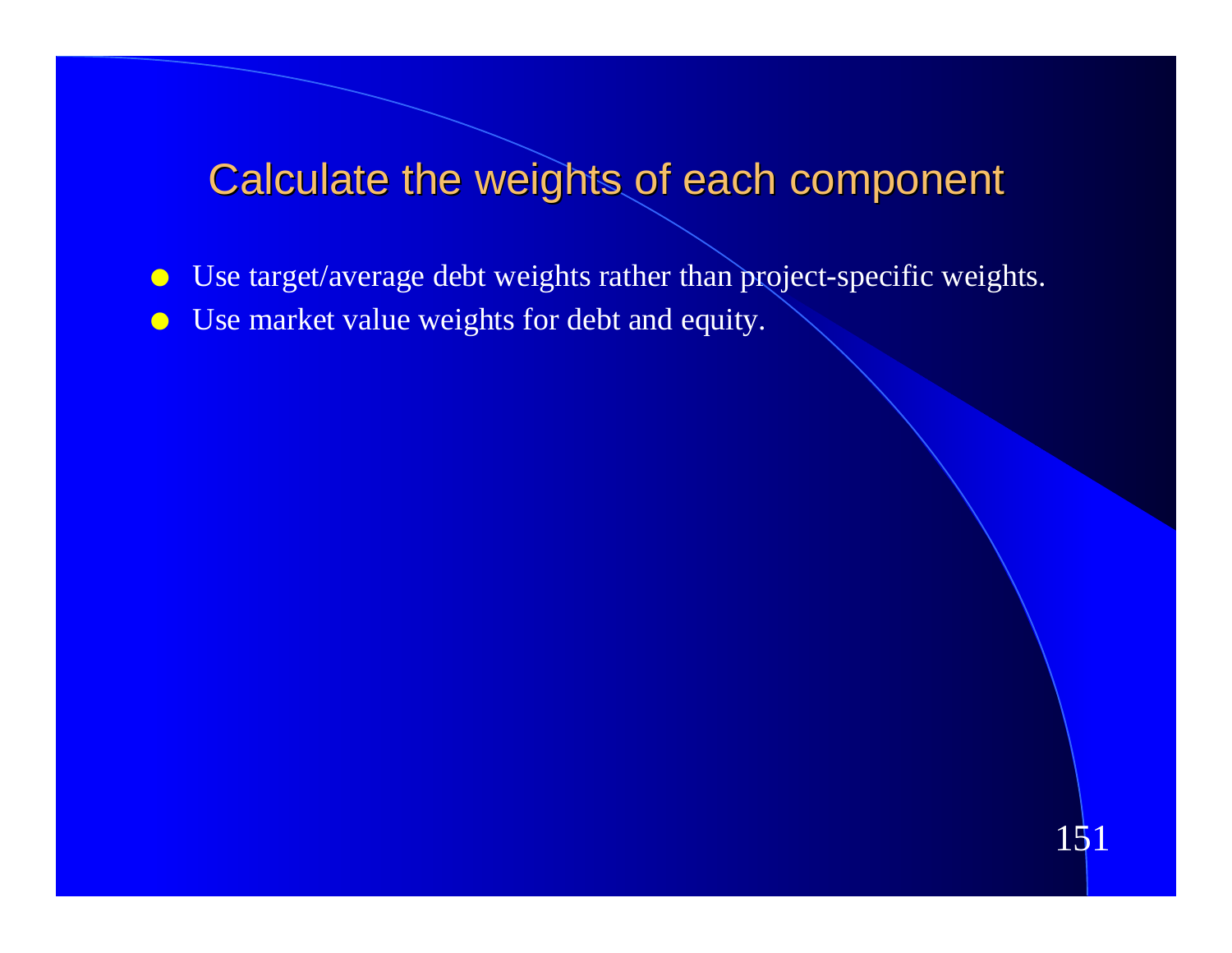#### Target versus Project-specific weights

- $\bullet$  If firm uses project-specific weights, projects financed with debt will have lower costs of capital than projects financed with equity.
	- Is that fair?
	- What do you think will happen to the firm's debt ratio over time, with this approach?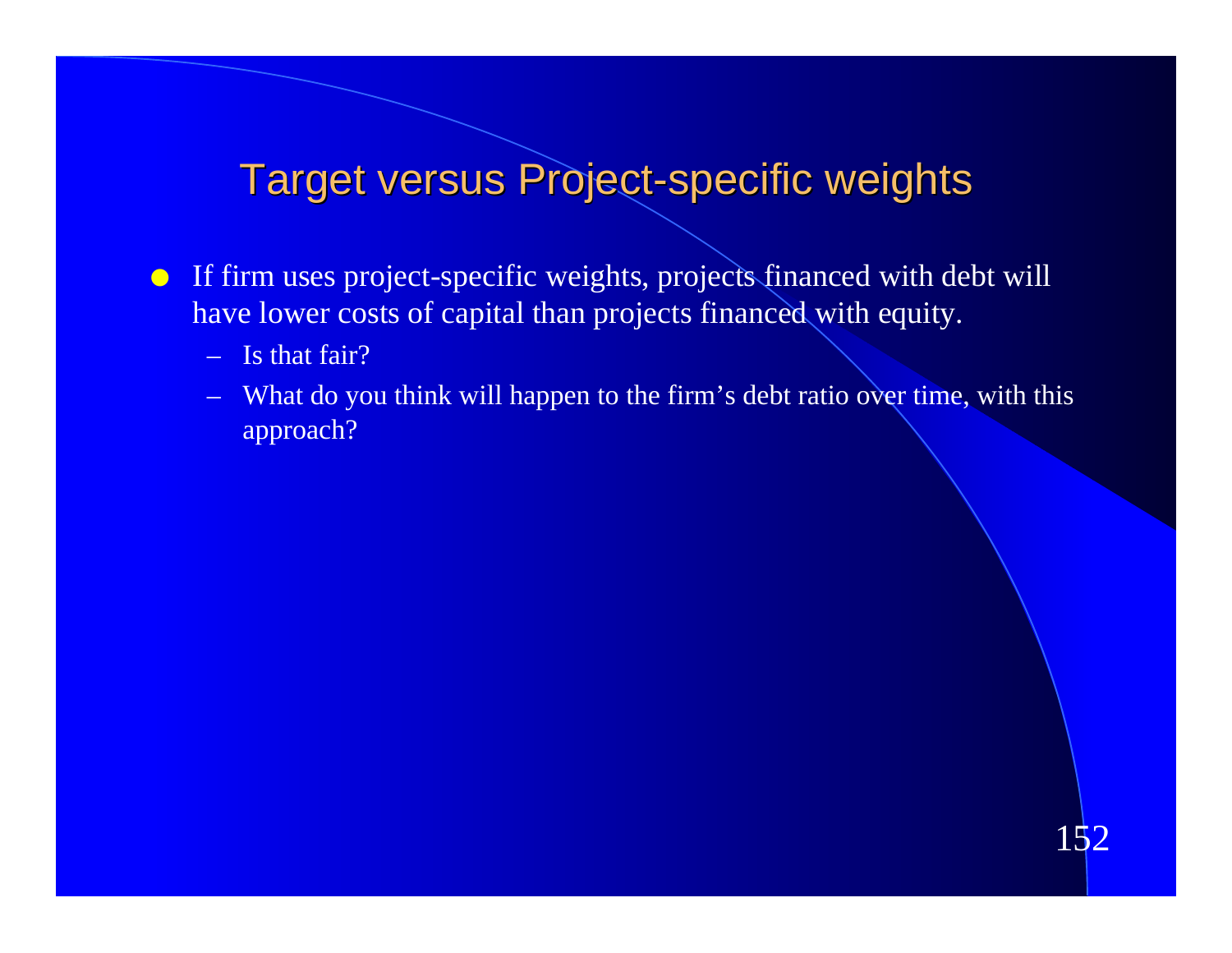### Market Value Weights

- Always use the market weights of equity, preferred stock and debt for constructing the weights.
- **IDED** Book values are often misleading and outdated.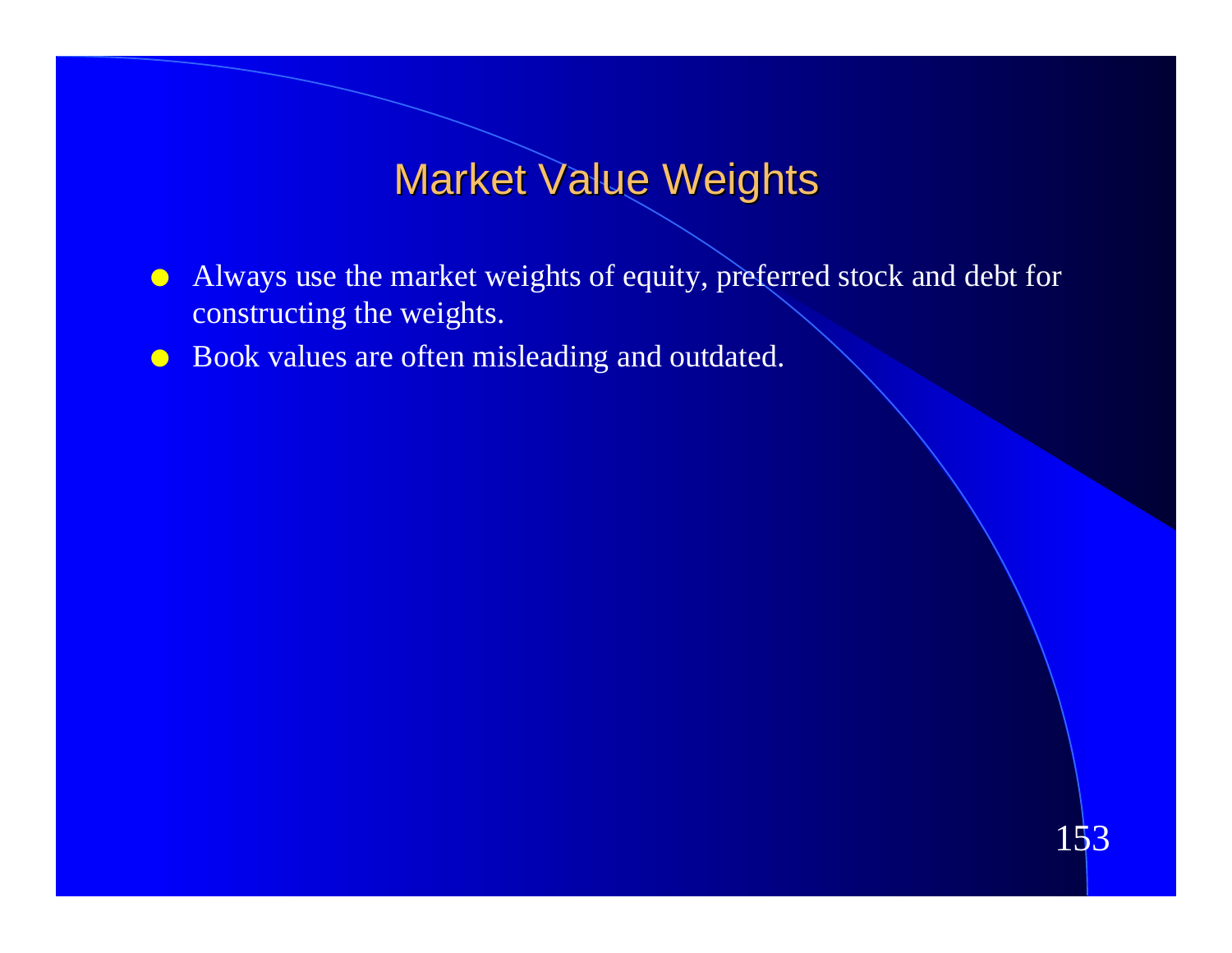#### Fallacies about Book Value

- 1. People will not lend on the basis of market value.
- 2. Book Value is more reliable than Market Value because it does not change as much.
- 3. Using book value is more conservative than using market value.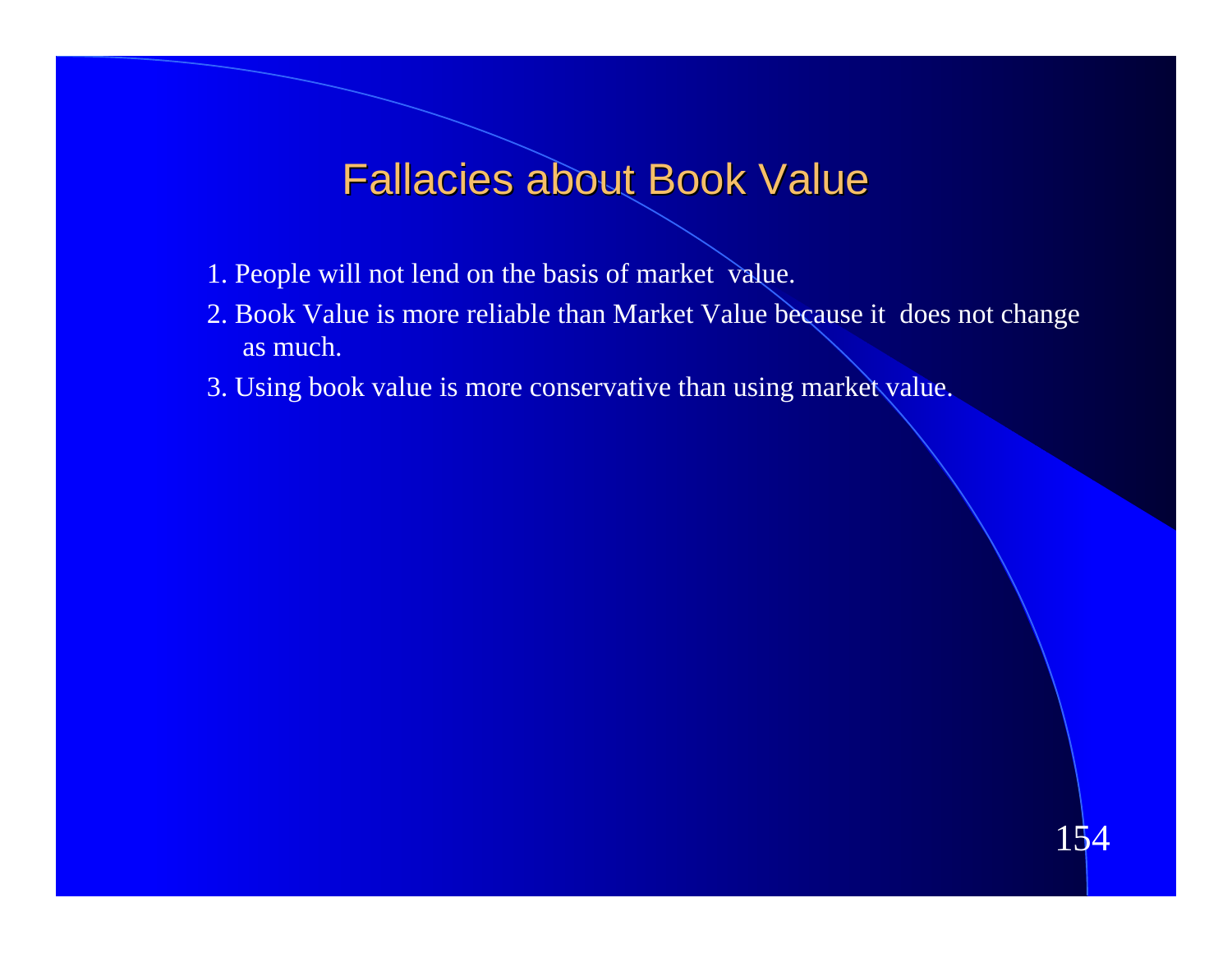#### Issue: Use of Book Value

Many CFOs argue that using book value is more conservative than using market value, because the market value of equity is usually much higher than book value. Is this statement true, from a cost of capital perspective? (Will you get a more conservative estimate of cost of capital using book value rather than market value?)

- ❒ Yes
- ❒ No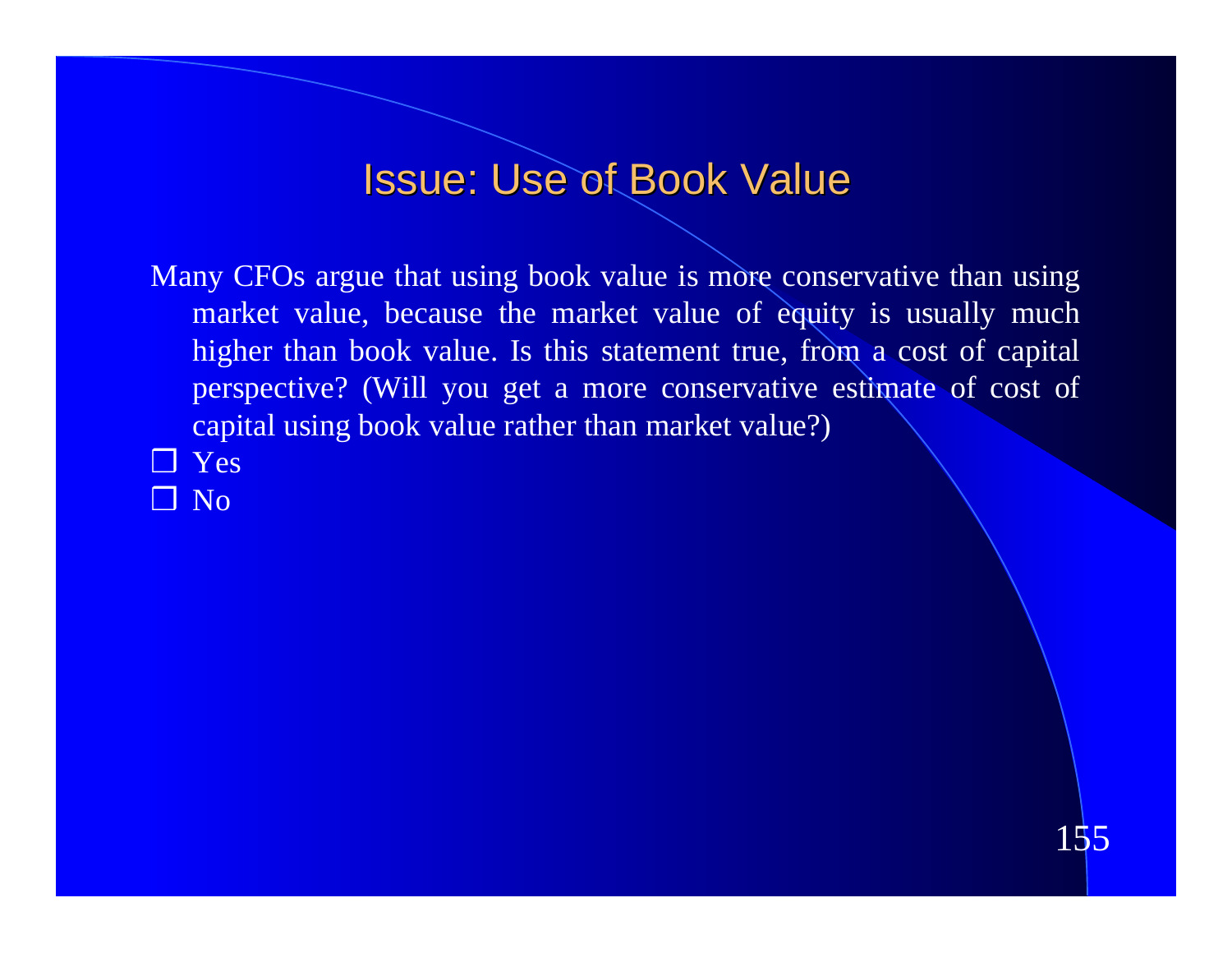#### Why does the cost of capital matter?

 $\bullet$  Value of a Firm = Present Value of Cash Flows to the Firm, discounted back at the cost of capital.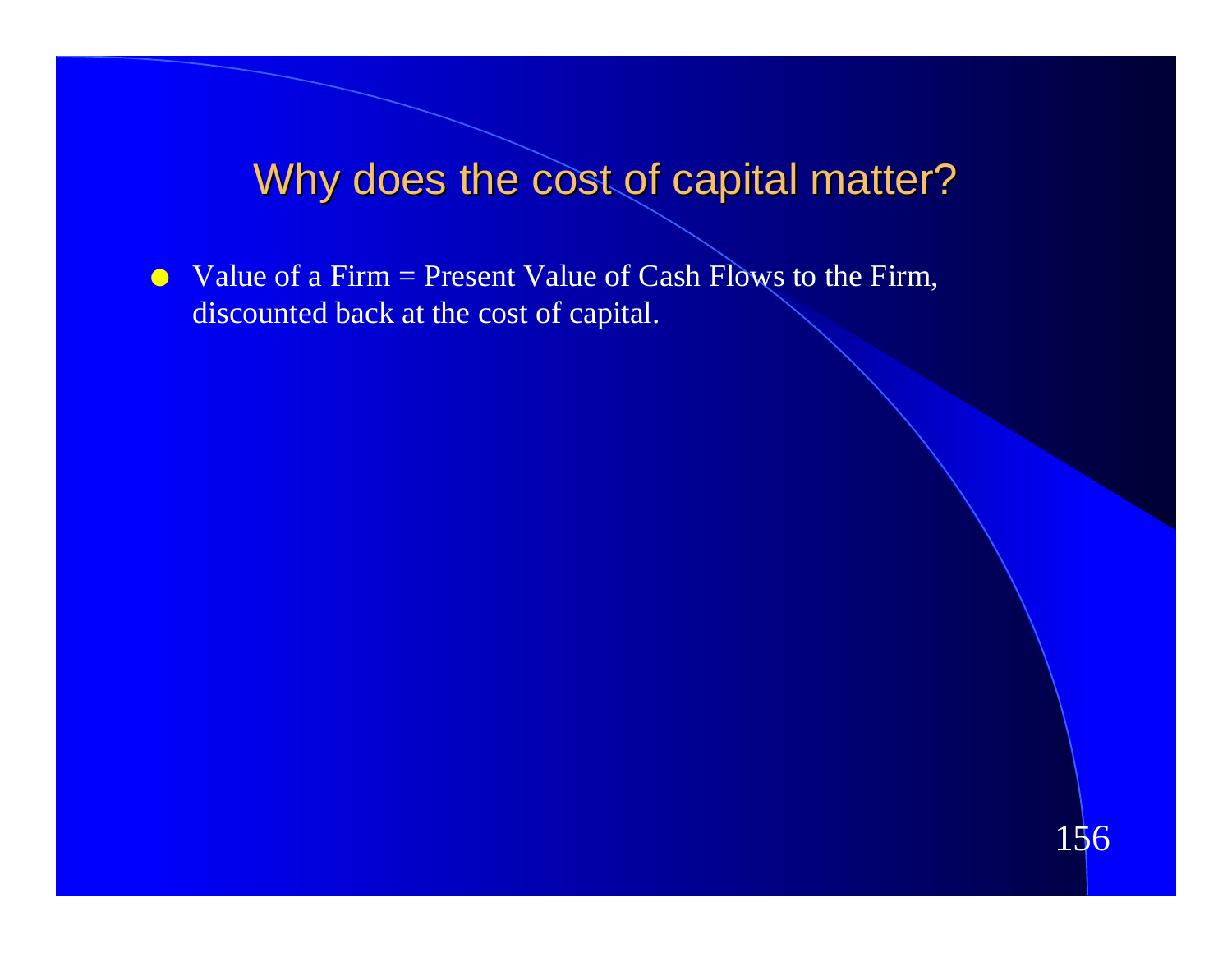#### **Optimum Capital Structure and Cost of Capital**

If the cash flows to the firm are held constant, and the cost of capital is minimized, the value of the firm will be maximized.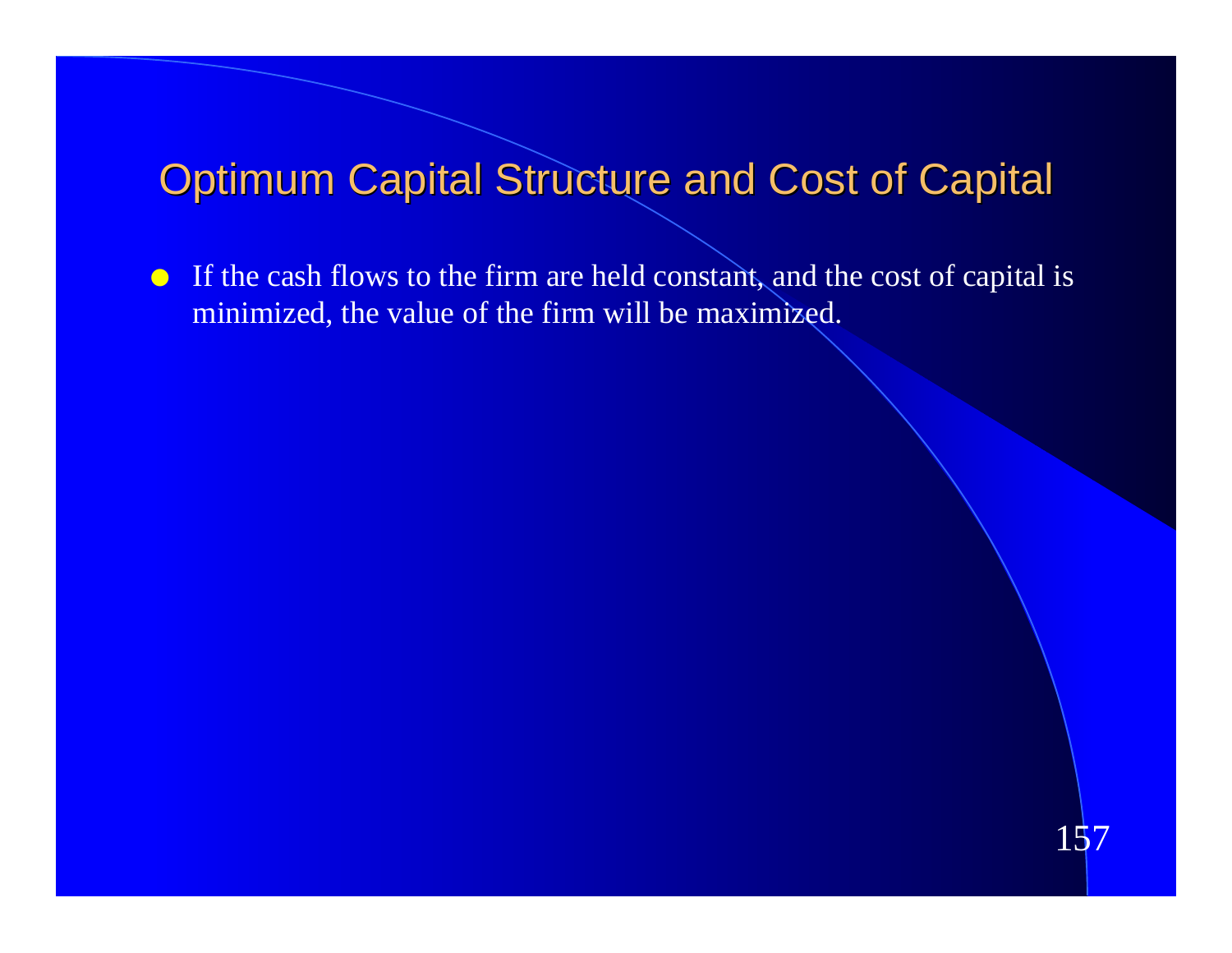## Applying Approach: The Textbook Example

| $D/D+E$        | ke     | kd     | After-tax Cost of Debt | <b>WACC</b> |
|----------------|--------|--------|------------------------|-------------|
| $\overline{0}$ | 10.50% | 8%     | 4.80%                  | 10.50%      |
| 10%            | 11%    | 8.50%  | 5.10%                  | 10.41%      |
| 20%            | 11.60% | 9.00%  | 5.40%                  | 10.36%      |
| 30%            | 12.30% | 9.00%  | 5.40%                  | 10.23%      |
| 40%            | 13.10% | 9.50%  | 5.70%                  | 10.14%      |
| 50%            | 14%    | 10.50% | 6.30%                  | 10.15%      |
| 60%            | 15%    | 12%    | 7.20%                  | 10.32%      |
| 70%            | 16.10% | 13.50% | 8.10%                  | 10.50%      |
| 80%            | 17.20% | 15%    | 9.00%                  | 10.64%      |
| 90%            | 18.40% | 17%    | 10.20%                 | 11.02%      |
| 100%           | 19.70% | 19%    | 11.40%                 | 11.40%      |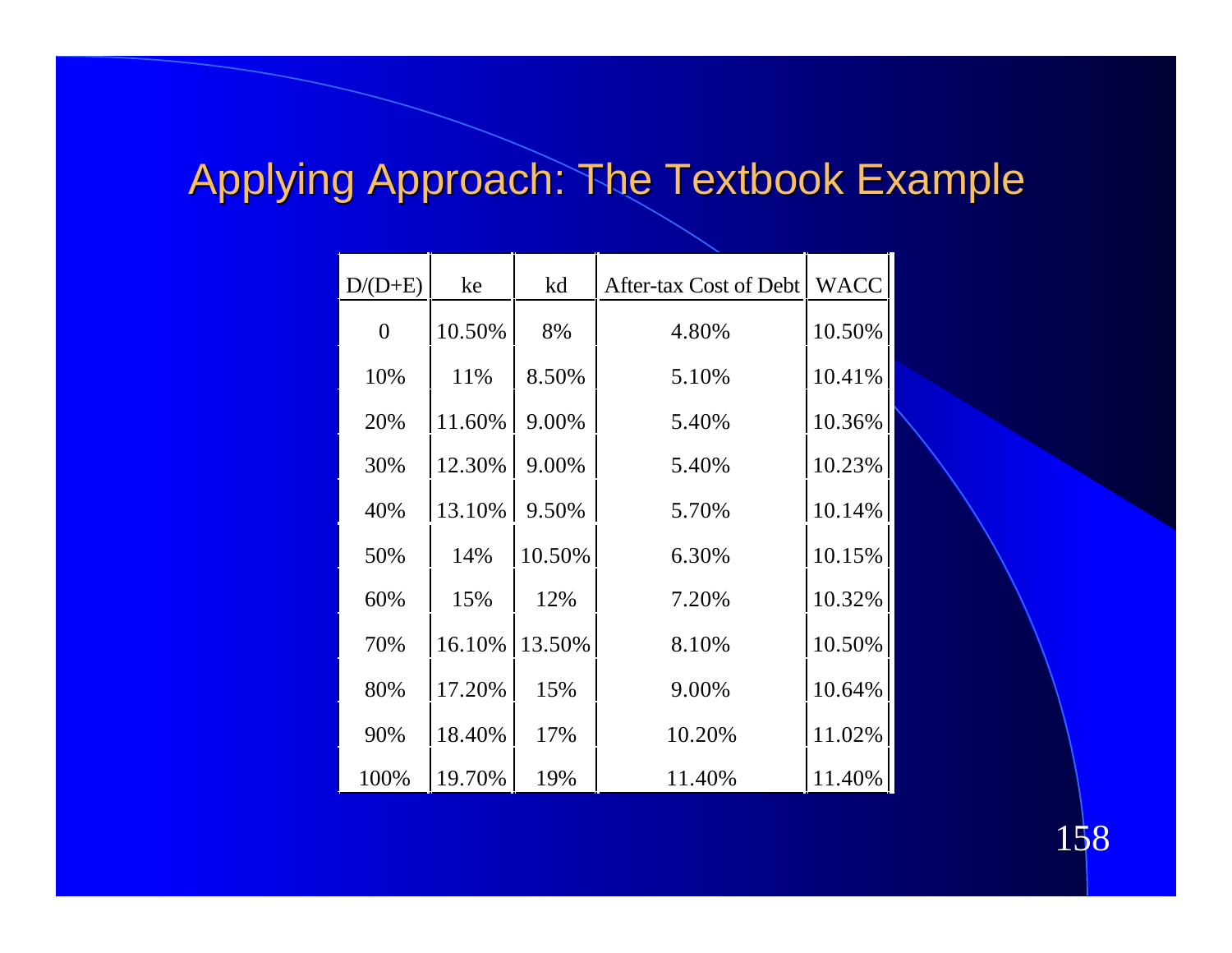### WACC and Debt Ratios

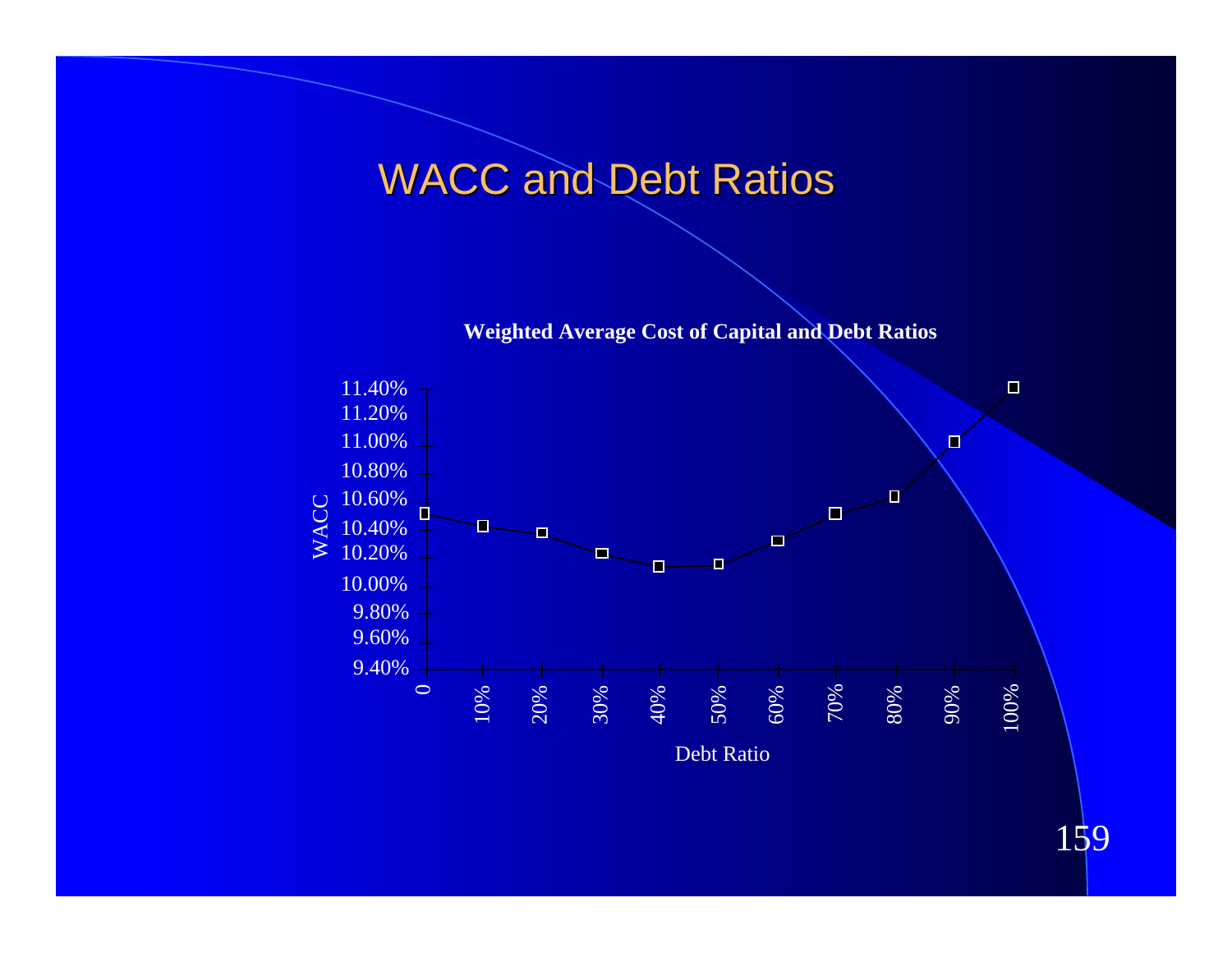### Current Cost of Capital: Disney

#### **C** Equity

- $-$  Cost of Equity = 13.85%
- Market Value of Equity = \$54.88 Billion
- $-$  Equity/(Debt+Equity ) = 82%

#### **o** Debt

- $-$  After-tax Cost of debt = 7.50% (1-.36) = 4.80%
- 
- $-$  Debt/(Debt +Equity) = 18%

– Market Value of Debt  $=$  \$ 11.18 Billion

• Cost of Capital =  $13.85\%(0.82)+4.80\%(0.18) = 12.22\%$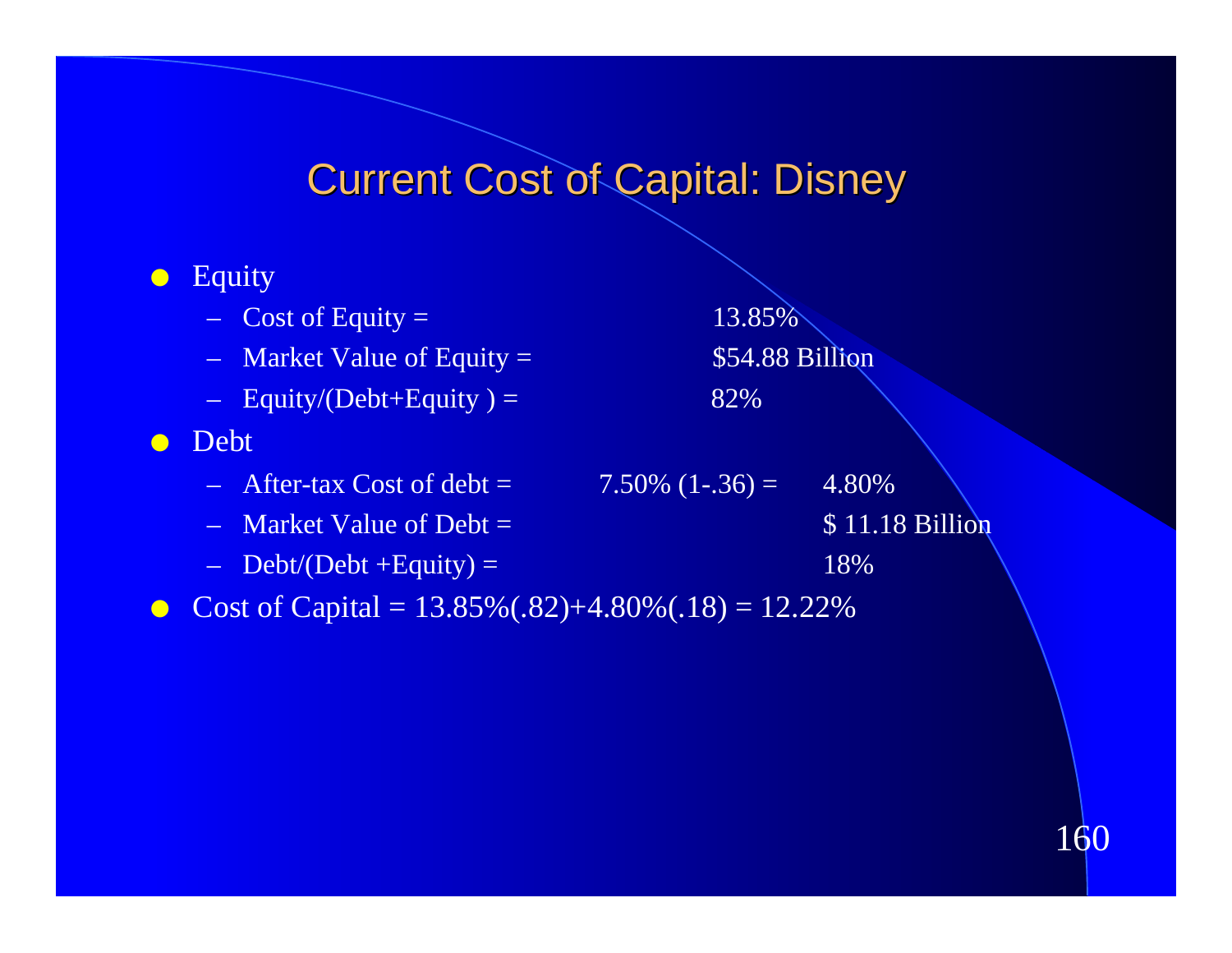#### **Mechanics of Cost of Capital Estimation**

- 1. Estimate the Cost of Equity at different levels of debt:
	- Equity will become riskier  $\rightarrow$  Beta will increase  $\rightarrow$  Cost of Equity will increase.

Estimation will use levered beta calculation

- 2. Estimate the Cost of Debt at different levels of debt:
	- Default risk will go up and bond ratings will go down as debt goes up  $\rightarrow$  Cost of Debt will increase.
	- To estimating bond ratings, we will use the interest coverage ratio (EBIT/ Interest expense)
- 3. Estimate the Cost of Capital at different levels of debt
- 4. Calculate the effect on Firm Value and Stock Price.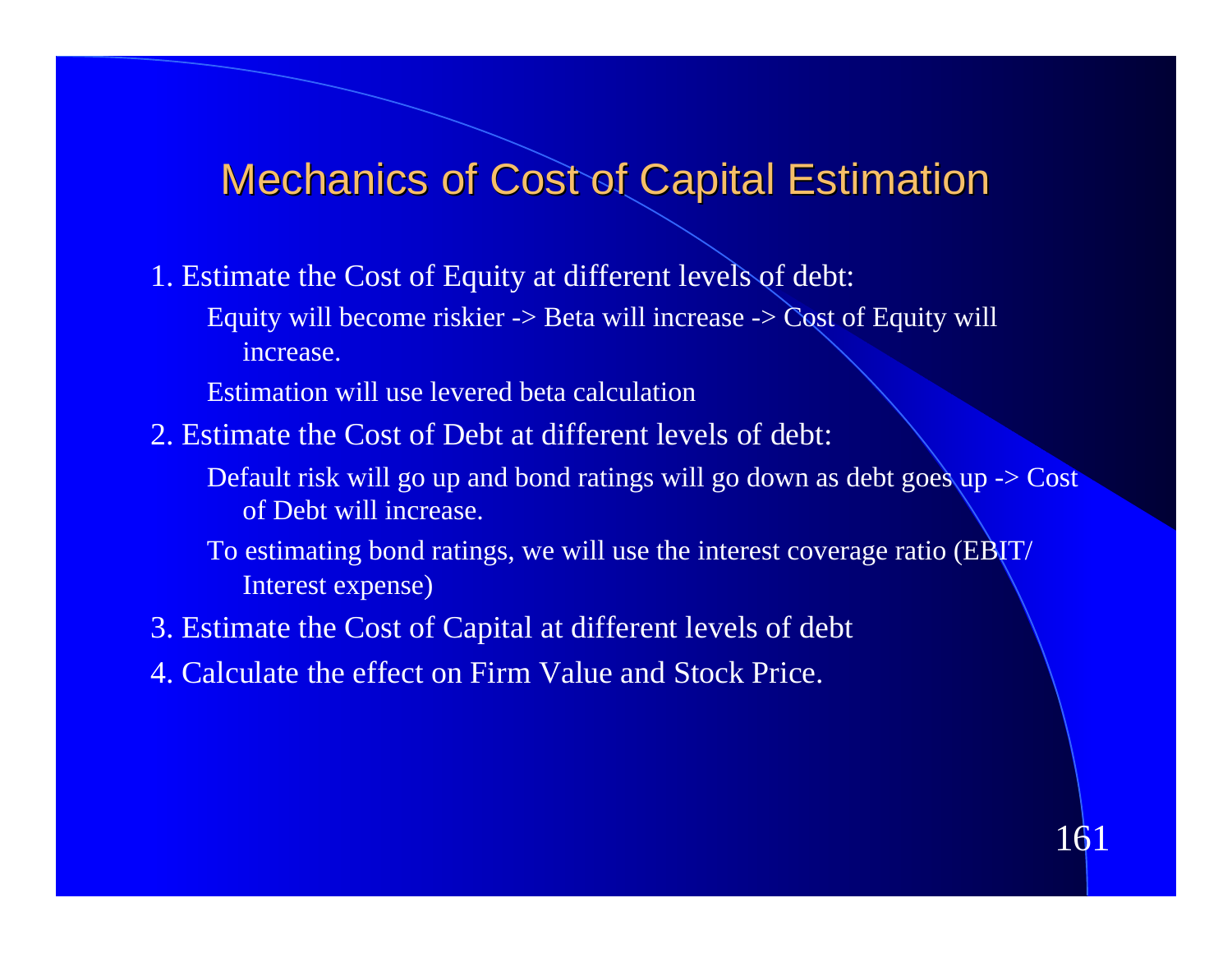## Medians of Key Ratios : 1993-1995

|                                                       | <b>AAA</b> | AA    | A     | <b>BBB</b> | BB    | $\boldsymbol{B}$ | CCC   |
|-------------------------------------------------------|------------|-------|-------|------------|-------|------------------|-------|
| <b>Pretax Interest Coverage</b>                       | 13.50      | 9.67  | 5.76  | 3.94       | 2.14  | 1.51             | 0.96  |
| <b>EBITDA Interest Coverage</b>                       | 17.08      | 12.80 | 8.18  | 6.00       | 3.49  | 2.45             | 1.51  |
| <b>Funds from Operations / Total Debt</b><br>$( \% )$ | 98.2%      | 69.1% | 45.5% | 33.3%      | 17.7% | 11.2%            | 6.7%  |
| <b>Free Operating Cashflow/Total</b><br>Debt $(\% )$  | 60.0%      | 26.8% | 20.9% | $7.2\%$    | 1.4%  | 1.2%             | 0.96% |
| <b>Pretax Return on Permanent Capital</b><br>$(\%)$   | 29.3%      | 21.4% | 19.1% | 13.9%      | 12.0% | 7.6%             | 5.2%  |
| <b>Operating Income/Sales (%)</b>                     | 22.6%      | 17.8% | 15.7% | 13.5%      | 13.5% | 12.5%            | 12.2% |
| <b>Long Term Debt/ Capital</b>                        | 13.3%      | 21.1% | 31.6% | 42.7%      | 55.6% | 62.2%            | 69.5% |
| <b>Total Debt/Capitalization</b>                      | 25.9%      | 33.6% | 39.7% | 47.8%      | 59.4% | 67.4%            | 69.1% |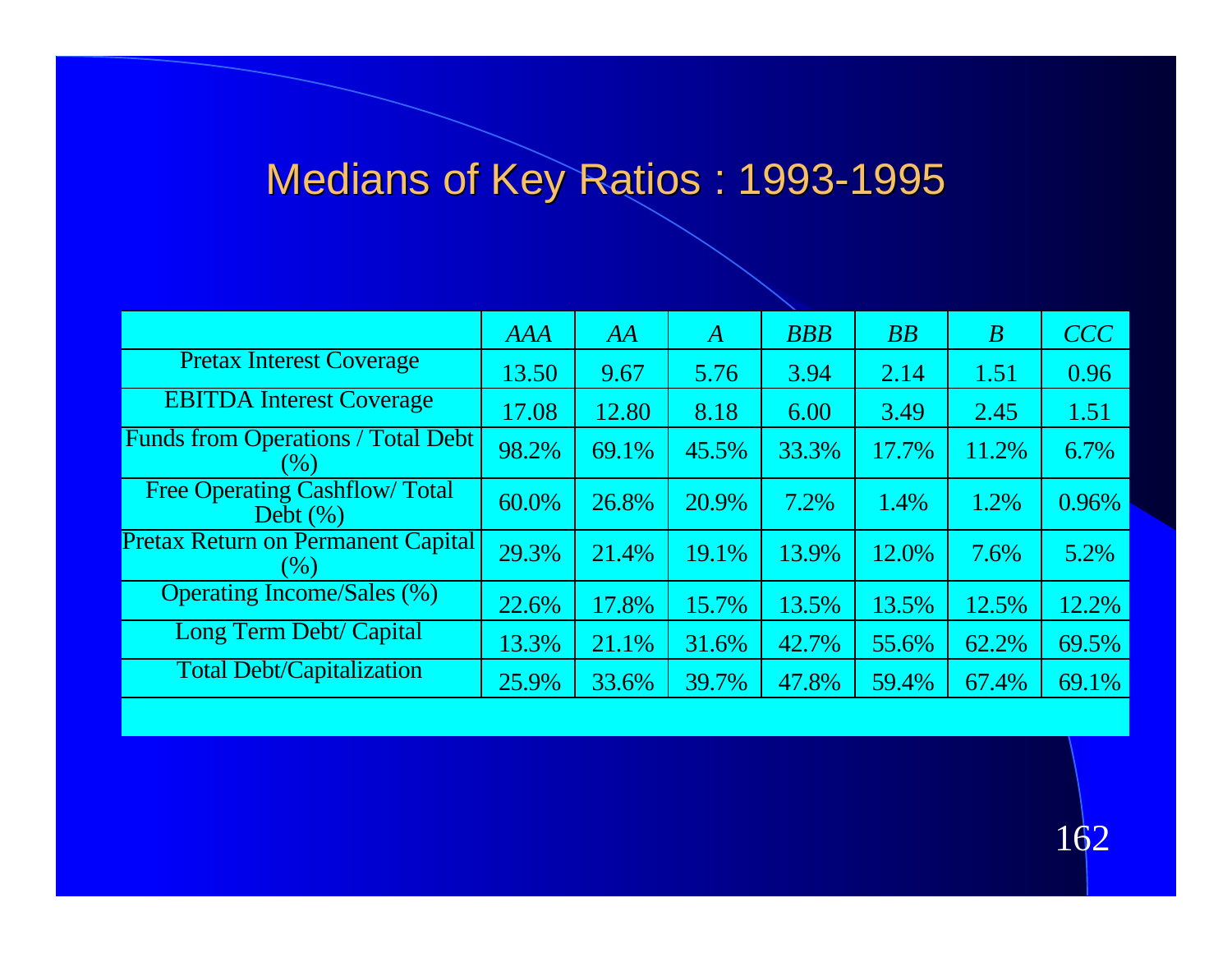#### Process of Ratings and Rate Estimation

- $\bullet$  We use the median interest coverage ratios for large manufacturing firms to develop "interest coverage ratio" ranges for each rating class.
- We then estimate a spread over the long term bond rate for each ratings class, based upon yields at which these bonds trade in the market place.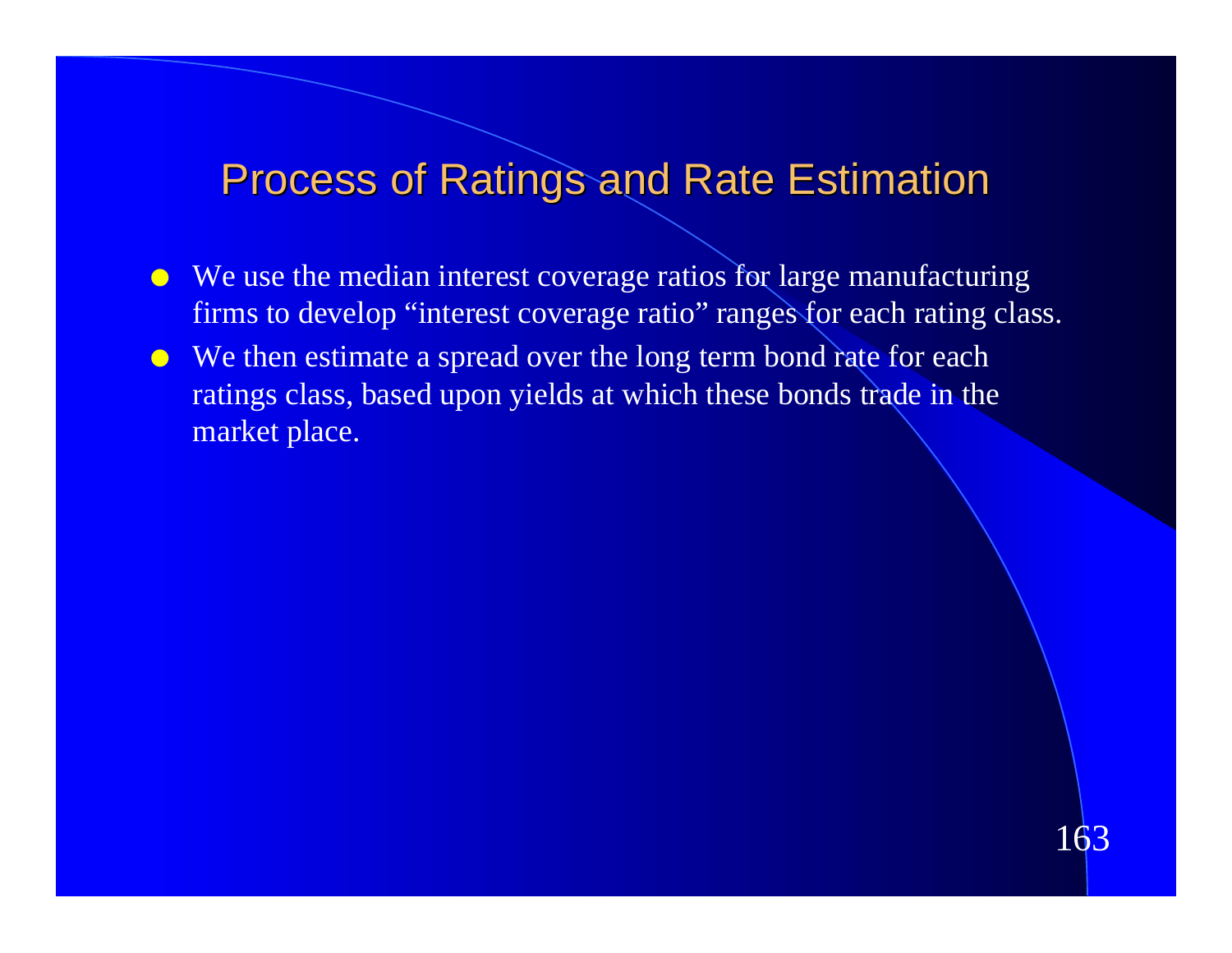## **Interest Coverage Ratios and Bond Ratings**

| If Interest Coverage Ratio is | <b>Estimated Bond Rating</b> |
|-------------------------------|------------------------------|
| > 8.50                        | <b>AAA</b>                   |
| $6.50 - 8.50$                 | AA                           |
| $5.50 - 6.50$                 | $A+$                         |
| $4.25 - 5.50$                 | $\mathbf{A}$                 |
| $3.00 - 4.25$                 | $A-$                         |
| $2.50 - 3.00$                 | <b>BBB</b>                   |
| $2.00 - 2.50$                 | <b>BB</b>                    |
| $1.75 - 2.00$                 | $B+$                         |
| $1.50 - 1.75$                 | $\mathbf{B}$                 |
| $1.25 - 1.50$                 | $B -$                        |
| $0.80 - 1.25$                 | <b>CCC</b>                   |
| $0.65 - 0.80$                 | CC                           |
| $0.20 - 0.65$                 | $\mathbf C$                  |
| < 0.20                        | $\mathbf{D}$                 |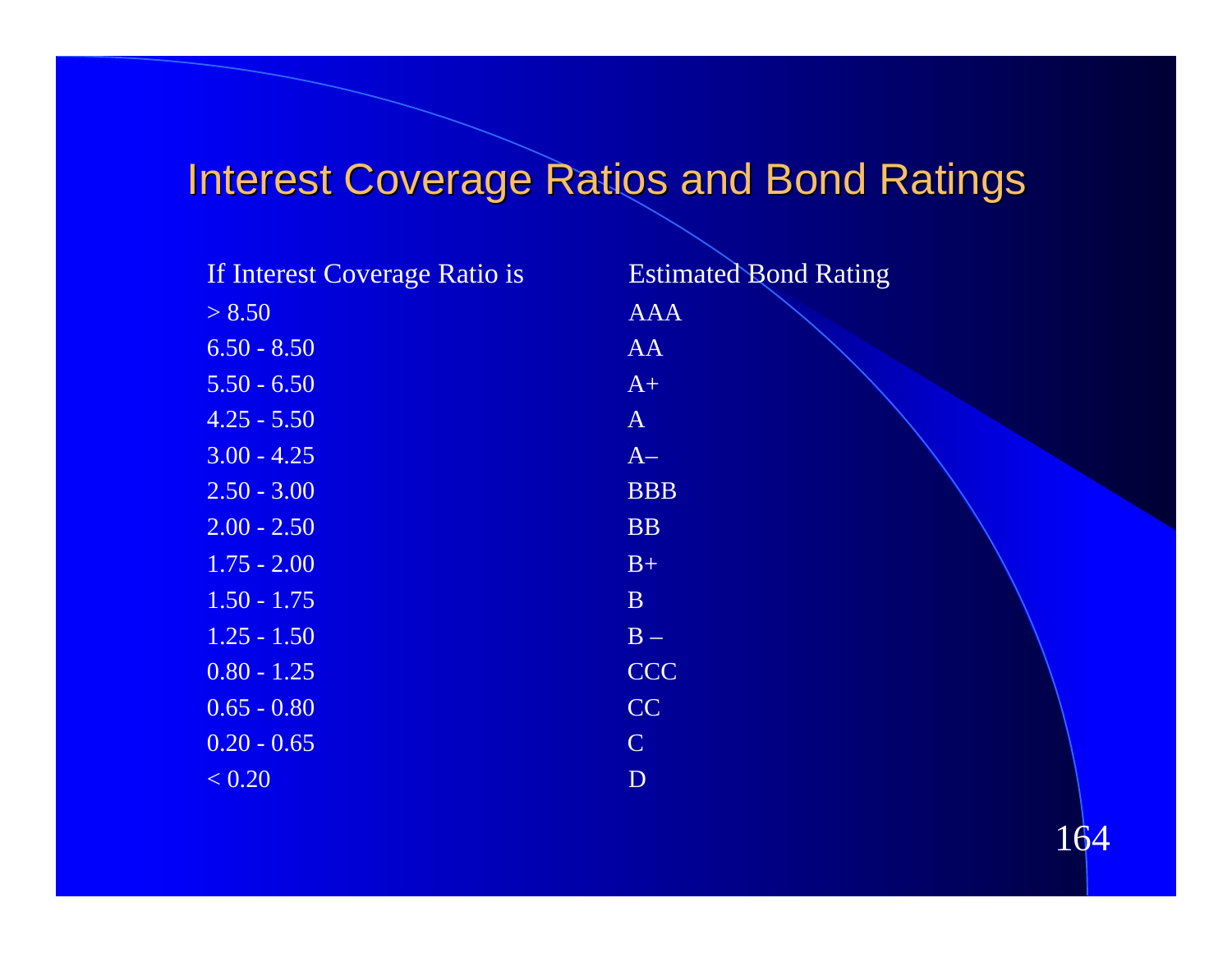### Spreads over long bond rate for ratings classes

| Rating         | <b>Spread</b> |  |
|----------------|---------------|--|
| <b>AAA</b>     | 0.20%         |  |
| AA             | 0.50%         |  |
| $A+$           | $0.80\%$      |  |
| $\mathsf{A}$   | 1.00%         |  |
| $A -$          | 1.25%         |  |
| <b>BBB</b>     | 1.50%         |  |
| <b>BB</b>      | 2.00%         |  |
| $B+$           | 2.50%         |  |
| $\bf B$        | 3.25%         |  |
| $B -$          | 4.25%         |  |
| <b>CCC</b>     | 5.00%         |  |
| CC             | $6.00\%$      |  |
| $\overline{C}$ | 7.50%         |  |
| D              | 10.00%        |  |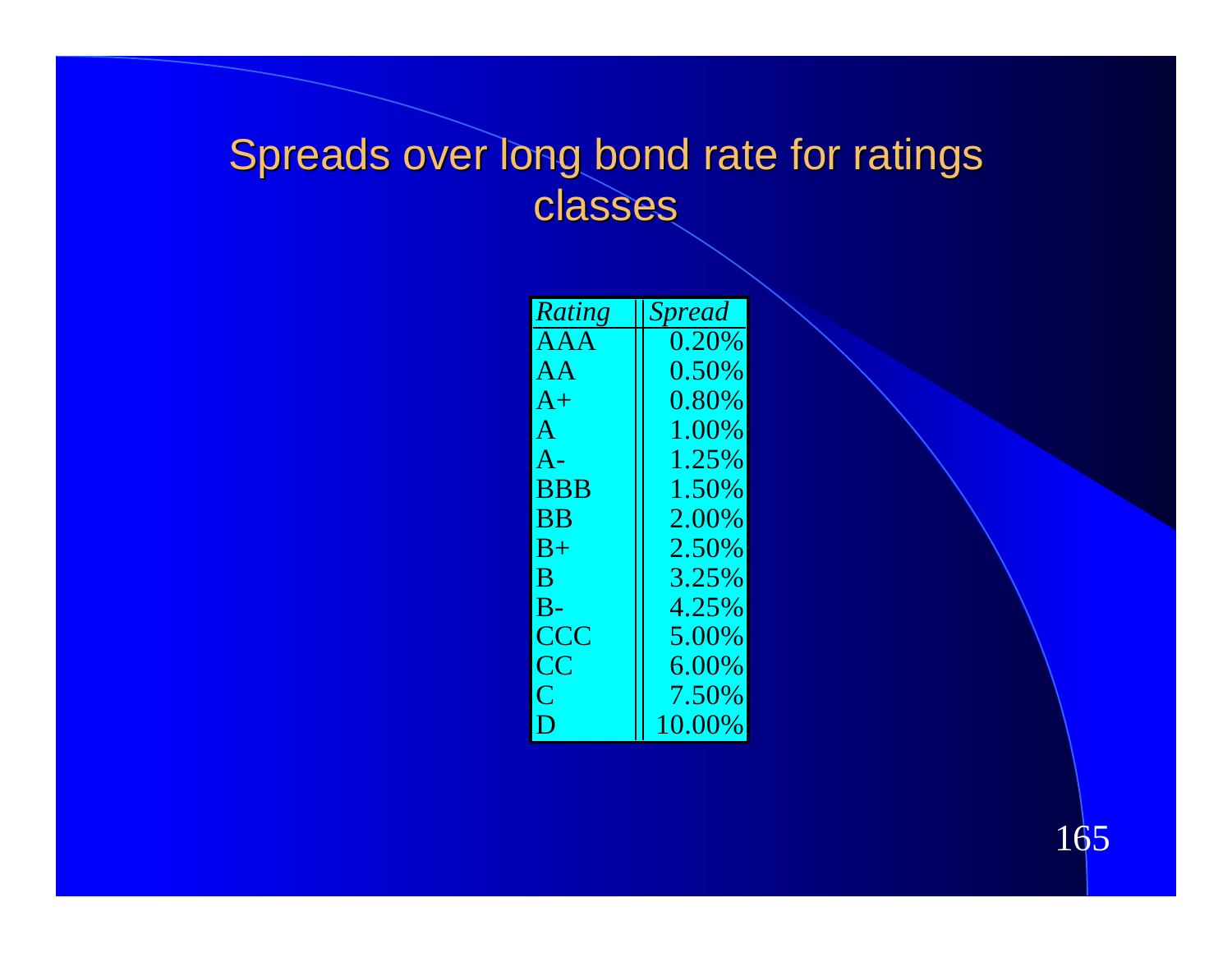### Current Income Statement for Disney: 1996

| Revenues            | 18,739             |
|---------------------|--------------------|
| -Operating Expenses | 12,046             |
| <b>EBITDA</b>       | 6,693              |
| -Depreciation       | $\overline{1,134}$ |
| <b>EBIT</b>         | 5,559              |
| -Interest Expense   | 479                |
| Income before taxes | 5,080              |
| -Taxes              | 847                |
| Income after taxes  | 4,233              |
|                     |                    |

Interest coverage ratio=  $5,559/479 = 11.61$ 

(Amortization from Capital Cities acquistion not considered)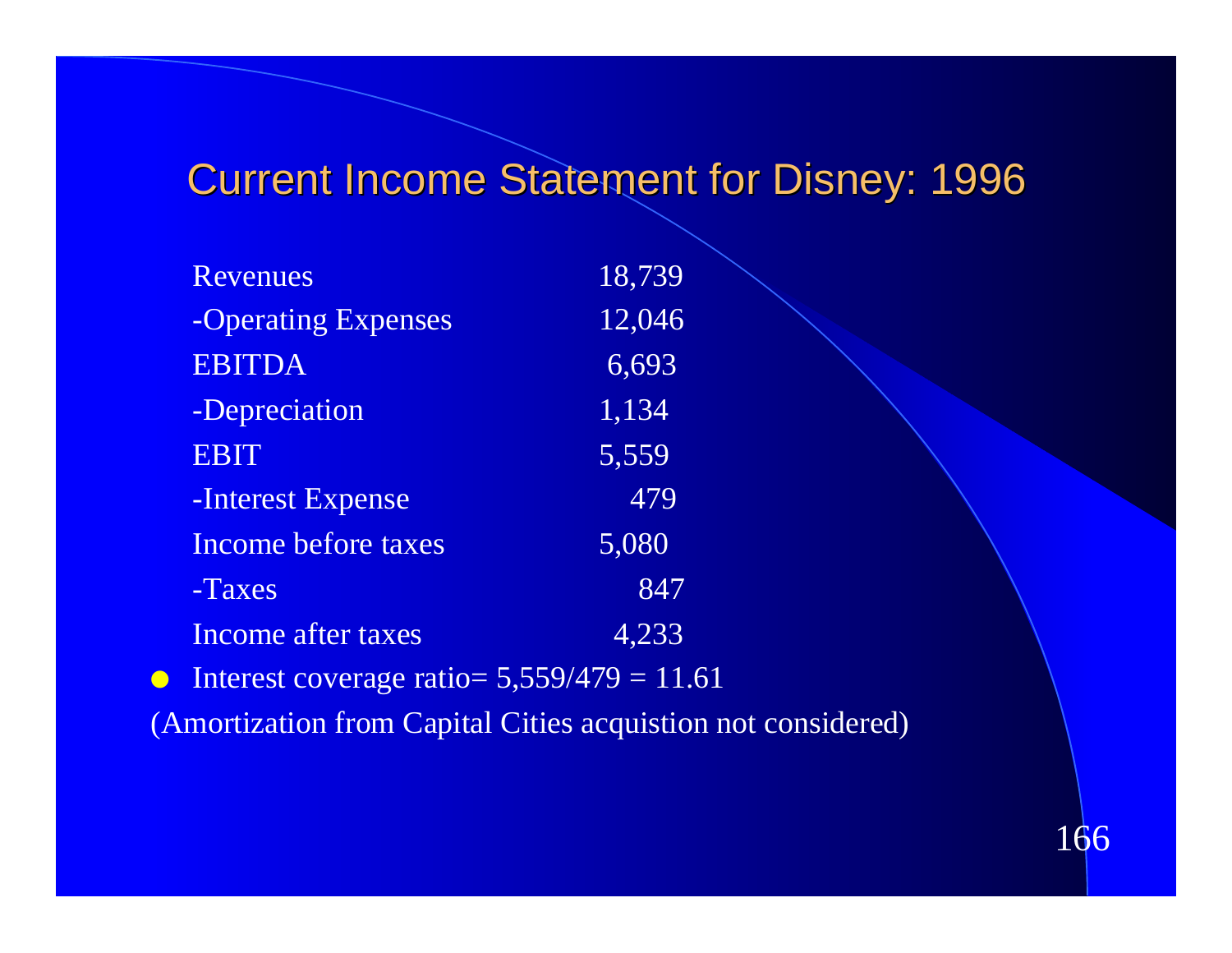# **Estimating Cost of Equity**

| Current Beta $= 1.25$    |                  |             | Unlevered Beta $= 1.09$ |            |
|--------------------------|------------------|-------------|-------------------------|------------|
| Market premium $= 5.5\%$ |                  |             | $T.Bond Rate = 7.00\%$  | $t = 36\%$ |
| <b>Debt Ratio</b>        | <b>D/E</b> Ratio | <b>Beta</b> | Cost of Equity          |            |
| 0%                       | 0%               | 1.09        | 13.00%                  |            |
| 10%                      | 11%              | 1.17        | 13.43%                  |            |
| 20%                      | 25%              | 1.27        | 13.96%                  |            |
| 30%                      | 43%              | 1.39        | 14.65%                  |            |
| 40%                      | 67%              | 1.56        | 15.56%                  |            |
| 50%                      | 100%             | 1.79        | 16.85%                  |            |
| 60%                      | 150%             | 2.14        | 18.77%                  |            |
| 70%                      | 233%             | 2.72        | 21.97%                  |            |
| 80%                      | 400%             | 3.99        | 28.95%                  |            |
| 90%                      | 900%             | 8.21        | 52.14%                  |            |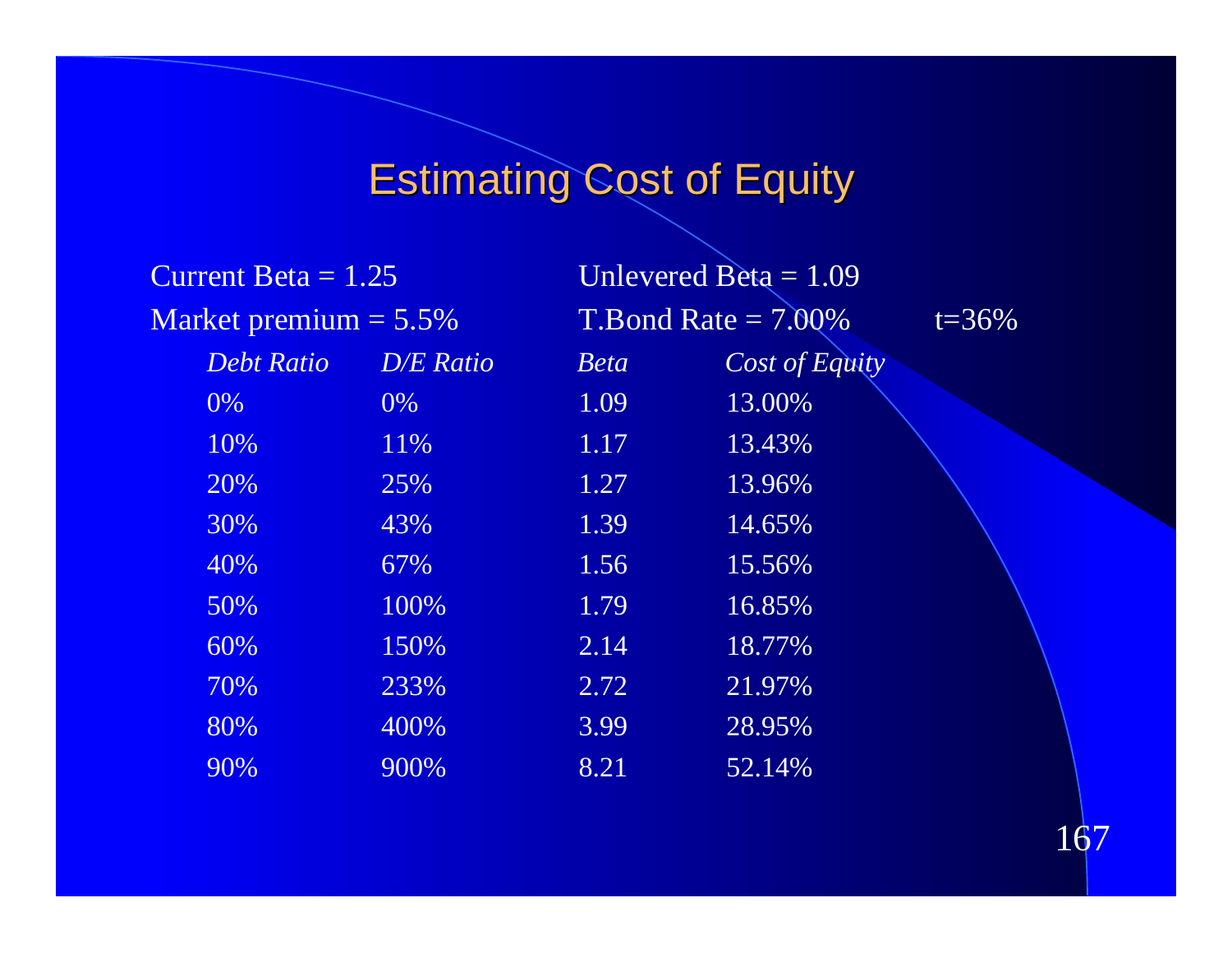### Disney: Beta, Cost of Equity and D/E Ratio

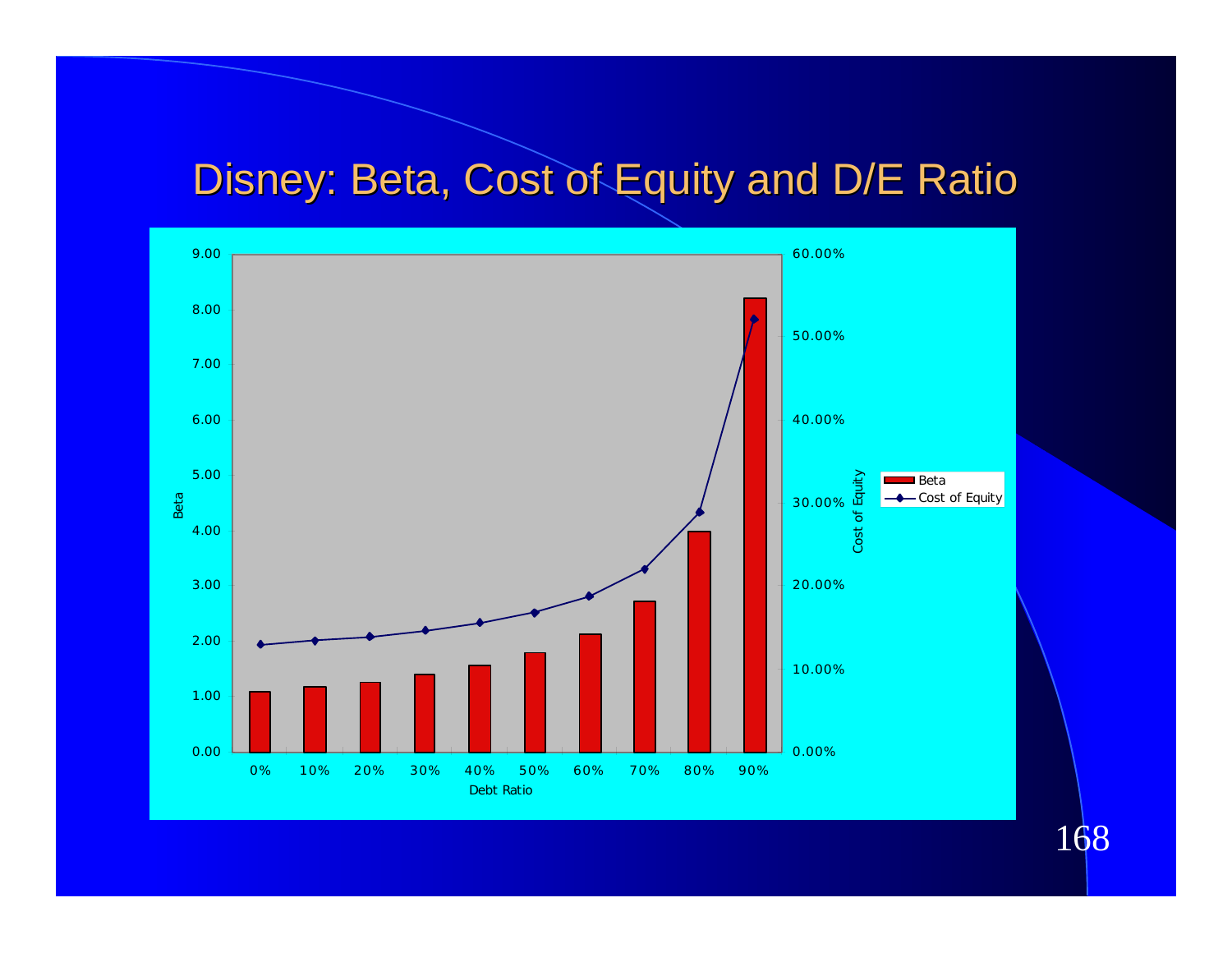## Estimating Cost of Debt

| $D/(D+E)$             | $0.00\%$          | 10.00%     | <b>Calculation Details</b>            | <b>Step</b>             |
|-----------------------|-------------------|------------|---------------------------------------|-------------------------|
| D/E                   | $0.00\%$          | 11.11\%    | $= [D/(D+E)]/(1-[D/(D+E)])$           |                         |
| \$ Debt               | $\boldsymbol{S0}$ | \$6,207    | $= [D/(\overline{D+E})]^*$ Firm Value | 1                       |
|                       |                   |            |                                       |                         |
| <b>EBITDA</b>         | \$6,693           | \$6,693    | Kept constant as debt changes.        |                         |
| Depreciation          | \$1,134           | \$1,134    | $^{\prime\prime}$                     |                         |
| <b>EBIT</b>           | \$5,559           | \$5,559    |                                       |                         |
| <b>Interest</b>       | \$0\$             | \$447      | $=$ Interest Rate $*$ \$ Debt         |                         |
| <b>Taxable Income</b> | \$5,559           | \$5,112    | $=$ OI - Depreciation - Interest      |                         |
| <b>Tax</b>            | \$2,001           | \$1,840    | $=$ Tax Rate $*$ Taxable Income       |                         |
| <b>Net Income</b>     | \$3,558           | \$3,272    | $=$ Taxable Income - Tax              |                         |
|                       |                   |            |                                       |                         |
| Pre-tax Int. cov      |                   | 12.44      | $=$ (OI - Deprec'n)/Int. Exp          | $\mathbf{3}$            |
| <b>Likely Rating</b>  | <b>AAA</b>        | <b>AAA</b> | Based upon interest coverage          | $\overline{\mathbf{4}}$ |
| <b>Interest Rate</b>  | 7.20%             | 7.20%      | Interest rate for given rating        | 5                       |
| <b>Eff.</b> Tax Rate  | 36.00%            | 36.00%     | See notes on effective tax rate       |                         |
| After-tax $k_d$       | 4.61%             | 4.61%      | $=$ Interest Rate $*(1 - Tax Rate)$   |                         |

**Firm Value = 50,888+11,180= \$62,068**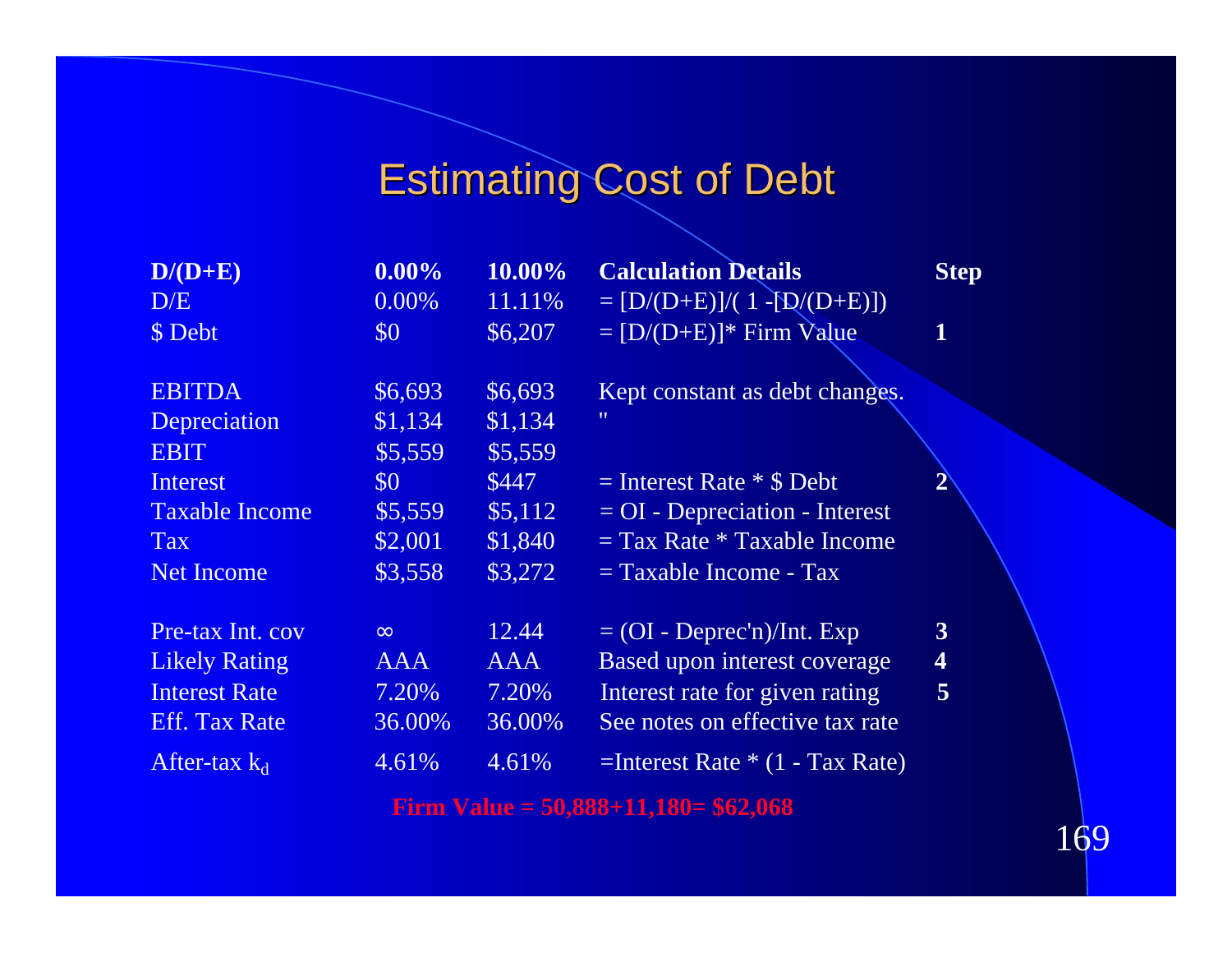# The Ratings Table

| If Interest Coverage Ratio is | <b>Estimated Bond Rating</b> |
|-------------------------------|------------------------------|
| > 8.50                        | <b>AAA</b>                   |
| $6.50 - 8.50$                 | AA                           |
| $5.50 - 6.50$                 | $A+$                         |
| $4.25 - 5.50$                 | $\mathbf{A}$                 |
| $3.00 - 4.25$                 | $A-$                         |
| $2.50 - 3.00$                 | <b>BBB</b>                   |
| $2.00 - 2.50$                 | <b>BB</b>                    |
| $1.75 - 2.00$                 | $B+$                         |
| $1.50 - 1.75$                 | $\mathbf{B}$                 |
| $1.25 - 1.50$                 | $B -$                        |
| $0.80 - 1.25$                 | <b>CCC</b>                   |
| $0.65 - 0.80$                 | CC                           |
| $0.20 - 0.65$                 | $\mathbf C$                  |
| < 0.20                        | $\mathbf{D}$                 |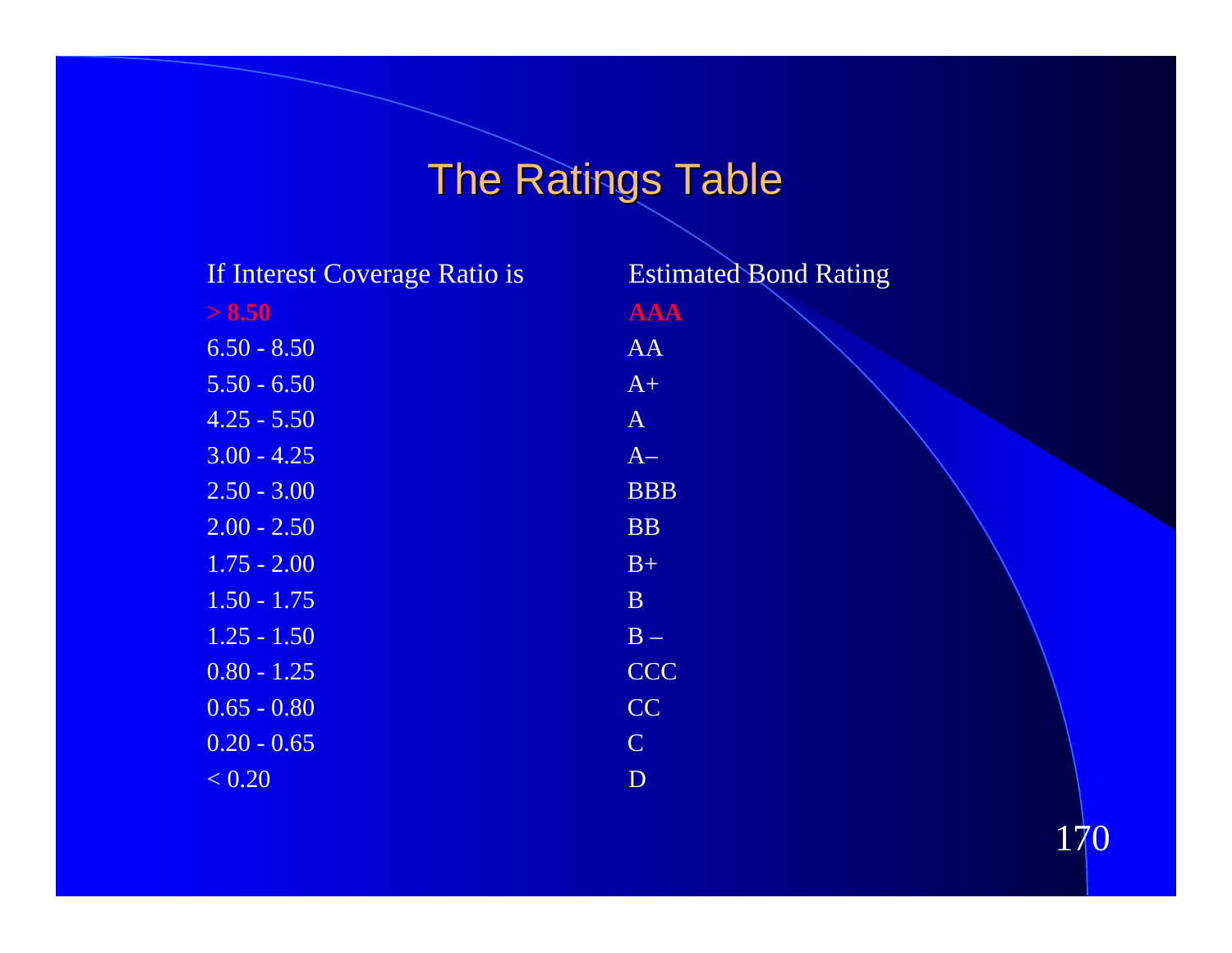## A Test: Can you do the 20% level?

| $D/(D+E)$                   | $0.00\%$   | 10.00%     | 20.00% | <b>Second Iteration</b> |
|-----------------------------|------------|------------|--------|-------------------------|
| D/E                         | 0.00%      | 11.11%     |        |                         |
| \$ Debt                     | \$0\$      | \$6,207    |        |                         |
| <b>EBITDA</b>               | \$6,968    | \$6,968    |        |                         |
| Depreciation                | \$1,409    | \$1,409    |        |                         |
| <b>EBIT</b>                 | \$5,559    | \$5,559    |        |                         |
| <b>Interest Expense \$0</b> |            | \$447      |        |                         |
| <b>Taxable Income</b>       | \$5,559    | \$5,112    |        |                         |
| <b>Pre-tax Int. cov</b>     |            | 12.44      |        |                         |
| <b>Likely Rating</b>        | <b>AAA</b> | <b>AAA</b> |        |                         |
| <b>Interest Rate</b>        | $7.20\%$   | $7.20\%$   |        |                         |
| <b>Eff.</b> Tax Rate        | 36.00%     | 36.00%     |        |                         |
| <b>Cost of Debt</b>         | 4.61%      | 4.61%      |        |                         |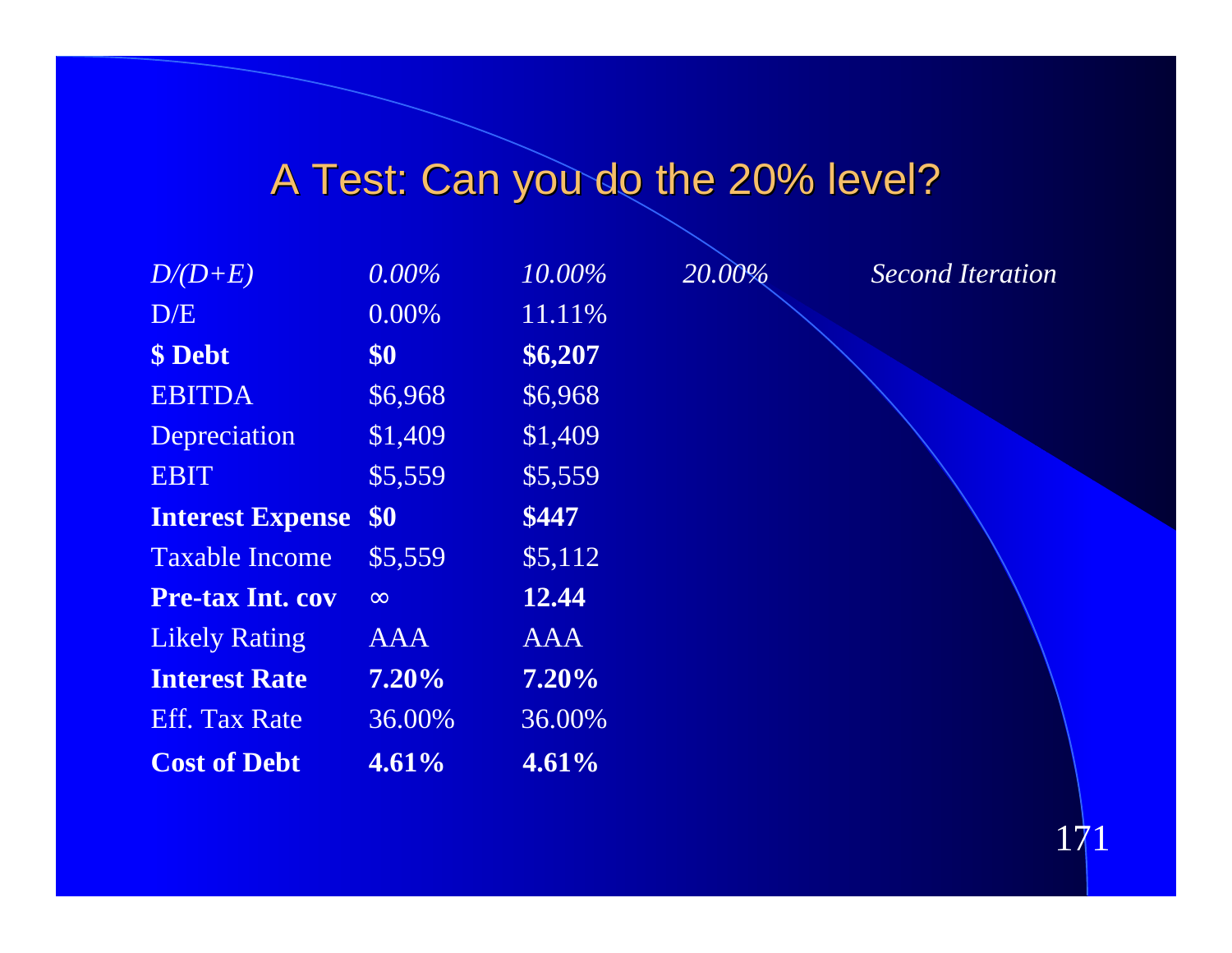## Bond Ratings, Cost of Debt and Debt Ratios

| WORKSHEET FOR ESTIMATING RATINGS/INTEREST RATES |            |            |          |          |           |          |            |            |           |           |
|-------------------------------------------------|------------|------------|----------|----------|-----------|----------|------------|------------|-----------|-----------|
| $D/(D+E)$                                       | $0.00\%$   | 10.00%     | 20.00%   | 30.00%   | 40.00%    | 50.00%   | 60.00%     | 70.00%     | 80.00%    | 90.00%    |
| D/E                                             | $0.00\%$   | 11.11%     | 25.00%   | 42.86%   | 66.67%    | 100.00%  | 150.00%    | 233.33%    | 400.00%   | 900.00%   |
| \$ Debt                                         | \$0        | \$6,207    | \$12,414 | \$18,621 | \$24,827  | \$31,034 | \$37,241   | \$43,448   | \$49,655  | \$55,862  |
| <b>Operating Inc.</b>                           | \$6,693    | \$6,693    | \$6,693  | \$6,693  | \$6,693   | \$6,693  | \$6,693    | \$6,693    | \$6,693   | \$6,693   |
| Depreciation                                    | \$1,134    | \$1,134    | \$1,134  | \$1,134  | \$1,134   | \$1,134  | \$1,134    | \$1,134    | \$1,134   | \$1,134   |
| Interest                                        | $\$0$      | \$447      | \$968    | \$1,536  | \$2,234   | \$3,181  | \$4,469    | \$5,214    | \$5,959   | \$7,262   |
| <b>Taxable Incom</b>                            | \$5,559    | \$5,112    | \$4,591  | \$4,023  | \$3,325   | \$2,378  | \$1,090    | \$345      | $(\$400)$ | (\$1,703) |
| <b>Tax</b>                                      | \$2,001    | \$1,840    | \$1,653  | \$1,448  | \$1,197   | \$856    | \$392      | \$124      | (\$144)   | (\$613)   |
| <b>Net Income</b>                               | \$3,558    | \$3,272    | \$2,938  | \$2,575  | \$2,128   | \$1,522  | \$698      | \$221      | (\$256)   | \$1,090   |
| Pre-tax Int. co                                 |            | 12.44      | 5.74     | 3.62     | 2.49      | 1.75     | 1.24       | 1.07       | 0.93      | 0.77      |
| <b>Likely Rating</b>                            | <b>AAA</b> | <b>AAA</b> | $A+$     | $A-$     | <b>BB</b> | B        | <b>CCC</b> | <b>CCC</b> | CCC       | CC        |
| <b>Interest Rate</b>                            | 7.20%      | 7.20%      | 7.80%    | 8.25%    | 9.00%     | 10.25%   | 12.00%     | 12.00%     | 12.00%    | 13.00%    |
| <b>Eff.</b> Tax Rate                            | 36.00%     | 36.00%     | 36.00%   | 36.00%   | 36.00%    | 36.00%   | 36.00%     | 36.00%     | 33.59%    | 27.56%    |
| Cost of debt                                    | 4.61%      | 4.61%      | 4.99%    | 5.28%    | 5.76%     | 6.56%    | 7.68%      | 7.68%      | 7.97%     | 9.42%     |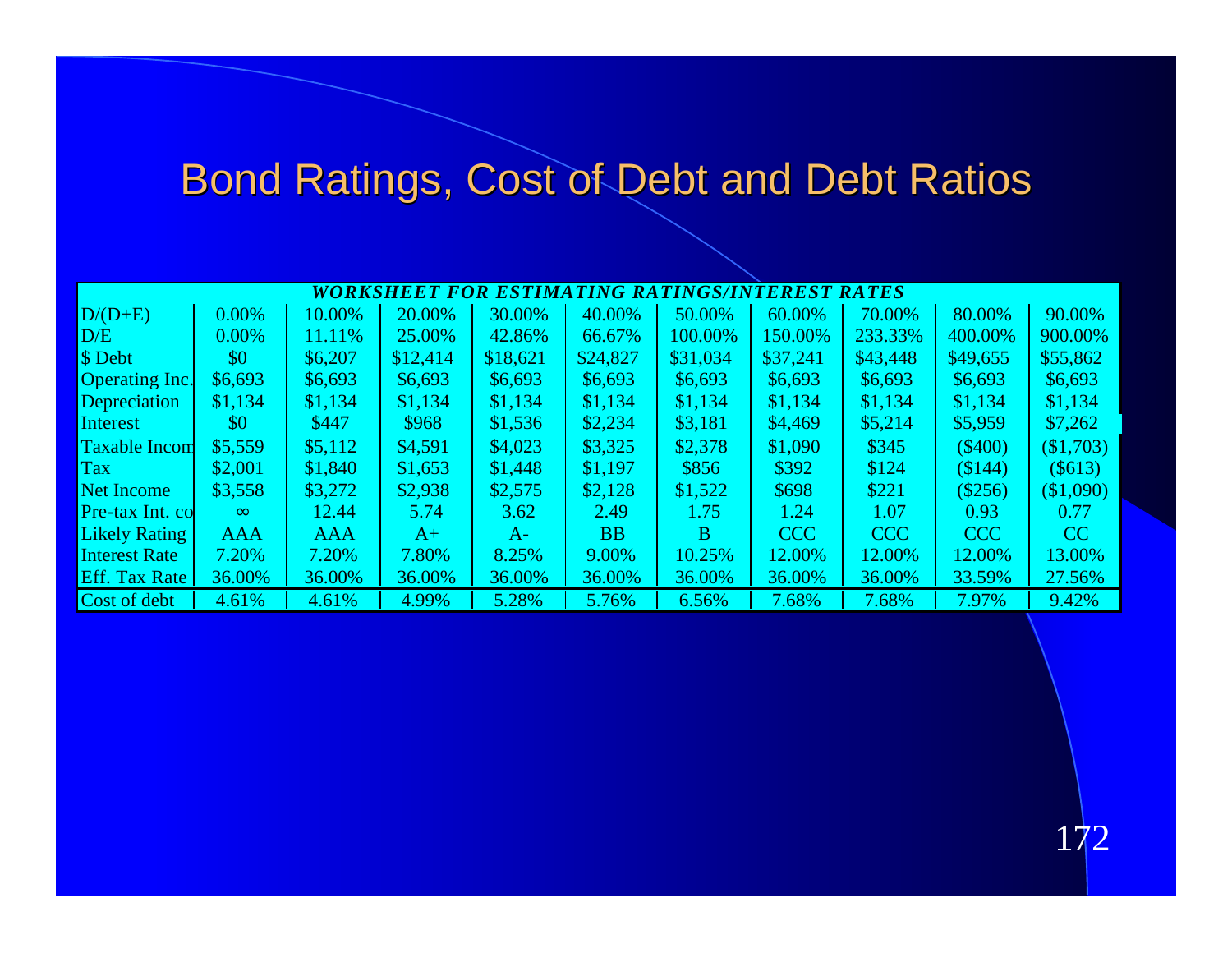#### Stated versus Effective Tax Rates

- You need taxable income for interest to provide a tax savings
- **In the Disney case, consider the interest expense at 70% and 80%**

|                                | 70% Debt Ratio     | 80% Debt Ratio        |
|--------------------------------|--------------------|-----------------------|
| <b>EBIT</b>                    | $$5,559$ m         | $$5,559 \text{ m}$    |
| <b>Interest Expense</b>        | \$5,214 m          | $$5,959 \text{ m}$    |
| <b>Tax Savings</b>             | $$1,866 \text{ m}$ | \$2,001m              |
| <b>Effective Tax Rate</b>      | 36.00%             | $2001/5959 = 33.59\%$ |
| Pre-tax interest rate          | 12.00%             | 12.00%                |
| <b>After-tax Interest Rate</b> | $7.68\%$           | 7.97%                 |

• You can deduct only \$5,559million of the \$5,959 million of the interest expense at 80%. Therefore, only 36% of \$ 5,559 is considered as the tax savings.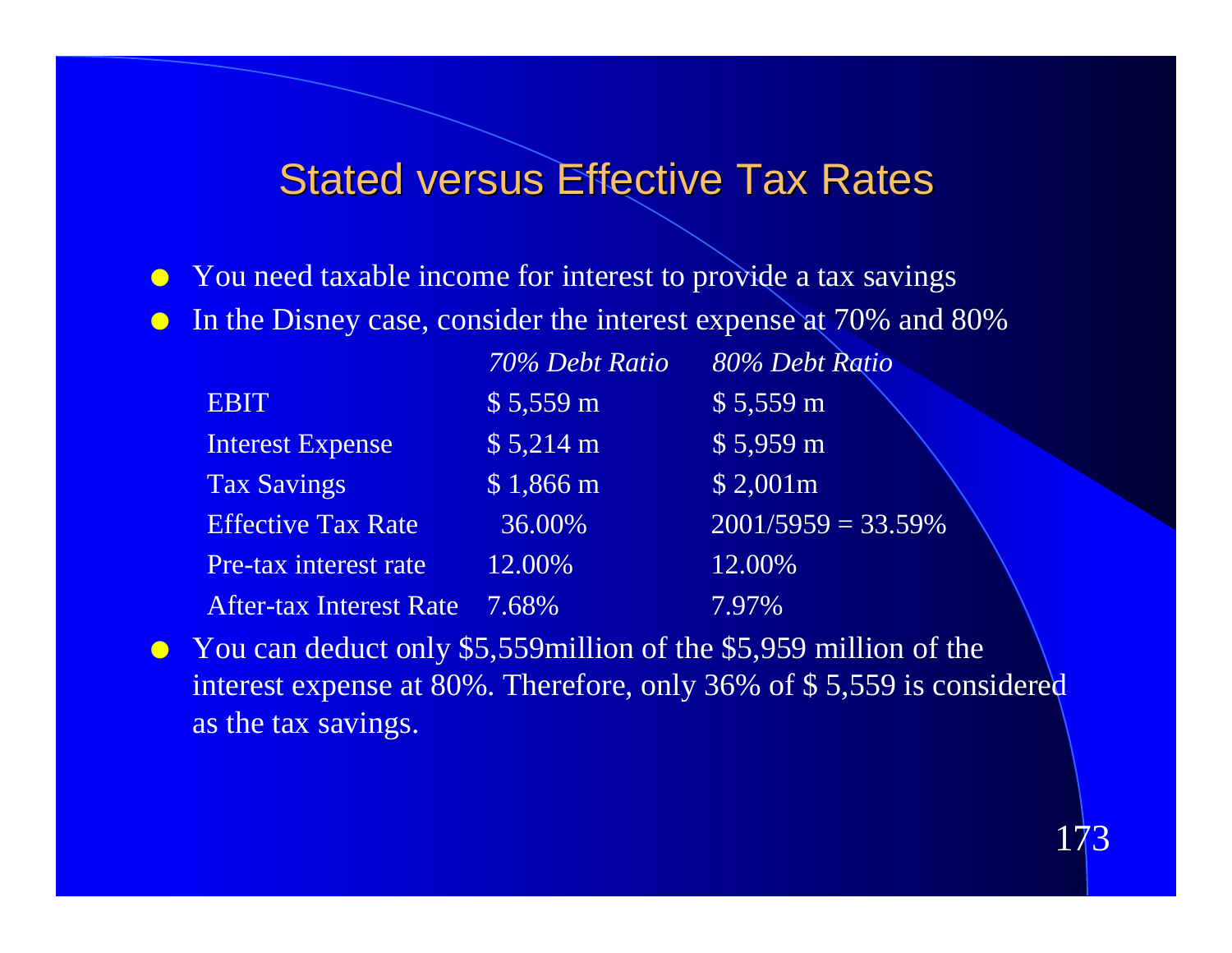### Cost of Debt

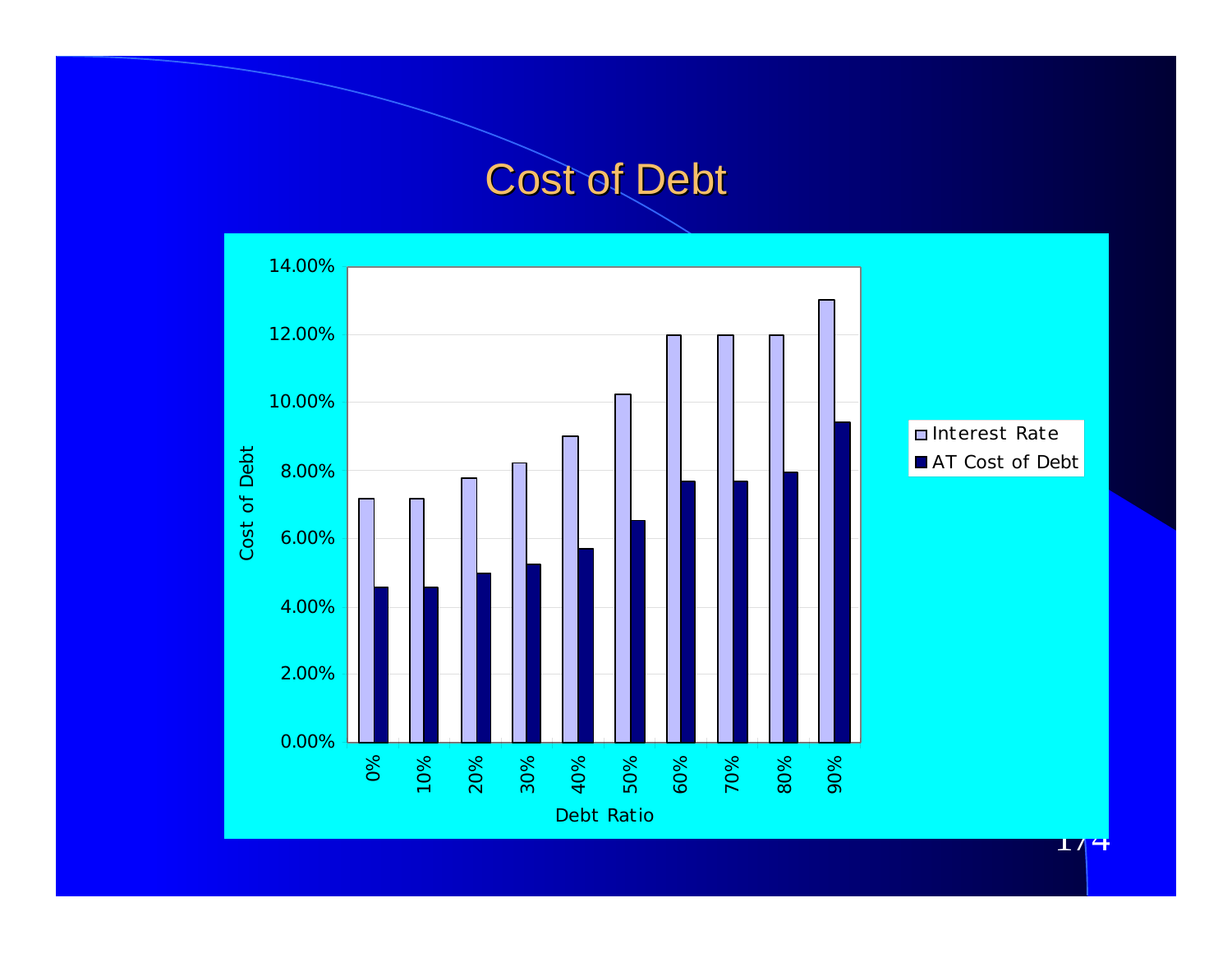## Disney's Cost of Capital Schedule

| <b>Debt Ratio</b> | Cost of Equity | AT Cost of Debt | Cost of Capital |
|-------------------|----------------|-----------------|-----------------|
| 0.00%             | 13.00%         | $4.61\%$        | 13.00%          |
| 10.00%            | 13.43%         | 4.61%           | 12.55%          |
| 20.00%            | 13.96%         | 4.99%           | 12.17%          |
| 30.00%            | 14.65%         | 5.28%           | 11.84%          |
| 40.00%            | 15.56%         | 5.76%           | 11.64%          |
| 50.00%            | 16.85%         | 6.56%           | 11.70%          |
| 60.00%            | 18.77%         | 7.68%           | 12.11%          |
| 70.00%            | 21.97%         | 7.68%           | 11.97%          |
| 80.00%            | 28.95%         | 7.97%           | 12.17%          |
| 90.00%            | 52.14%         | 9.42%           | 13.69%          |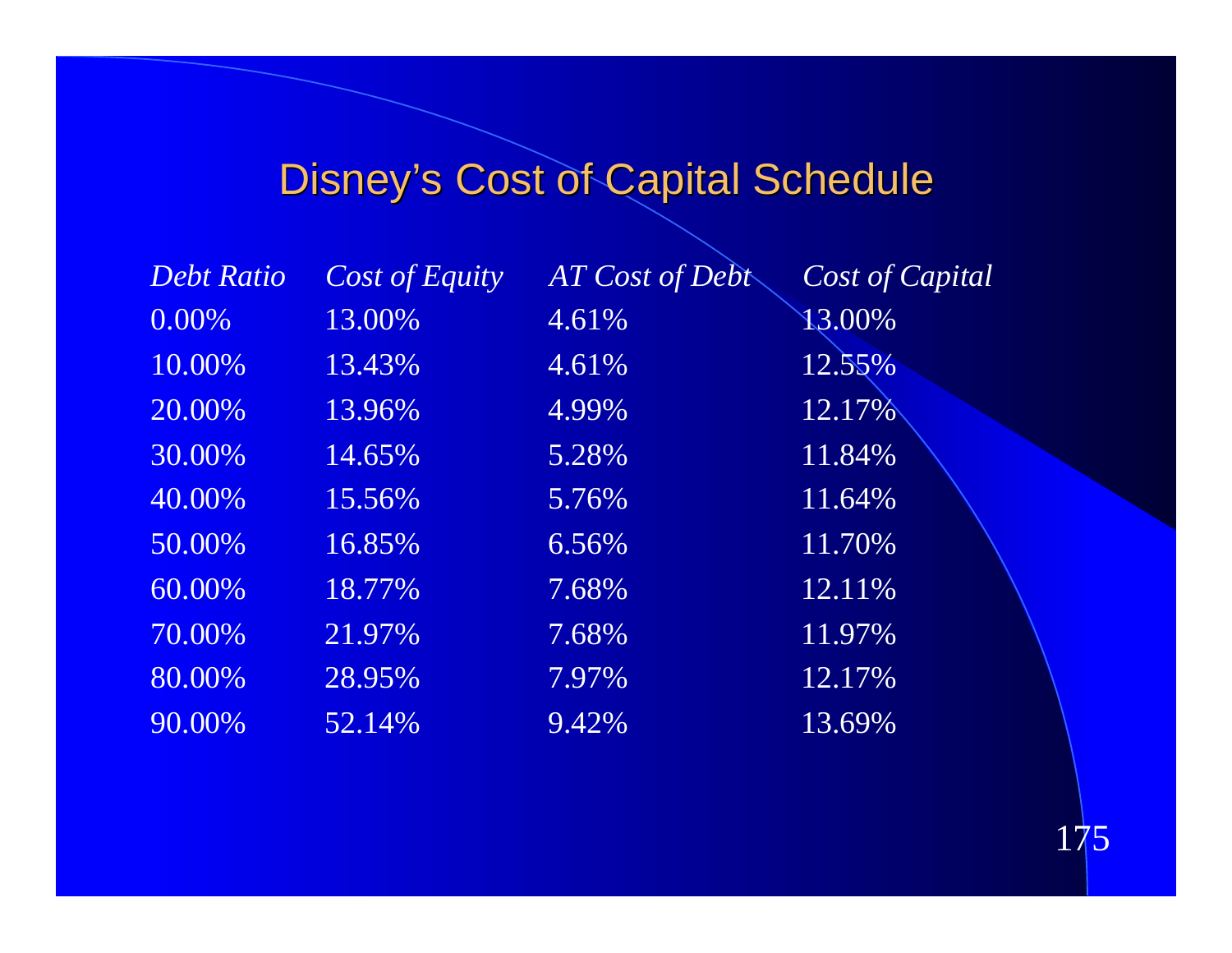### Disney: Cost of Capital Chart

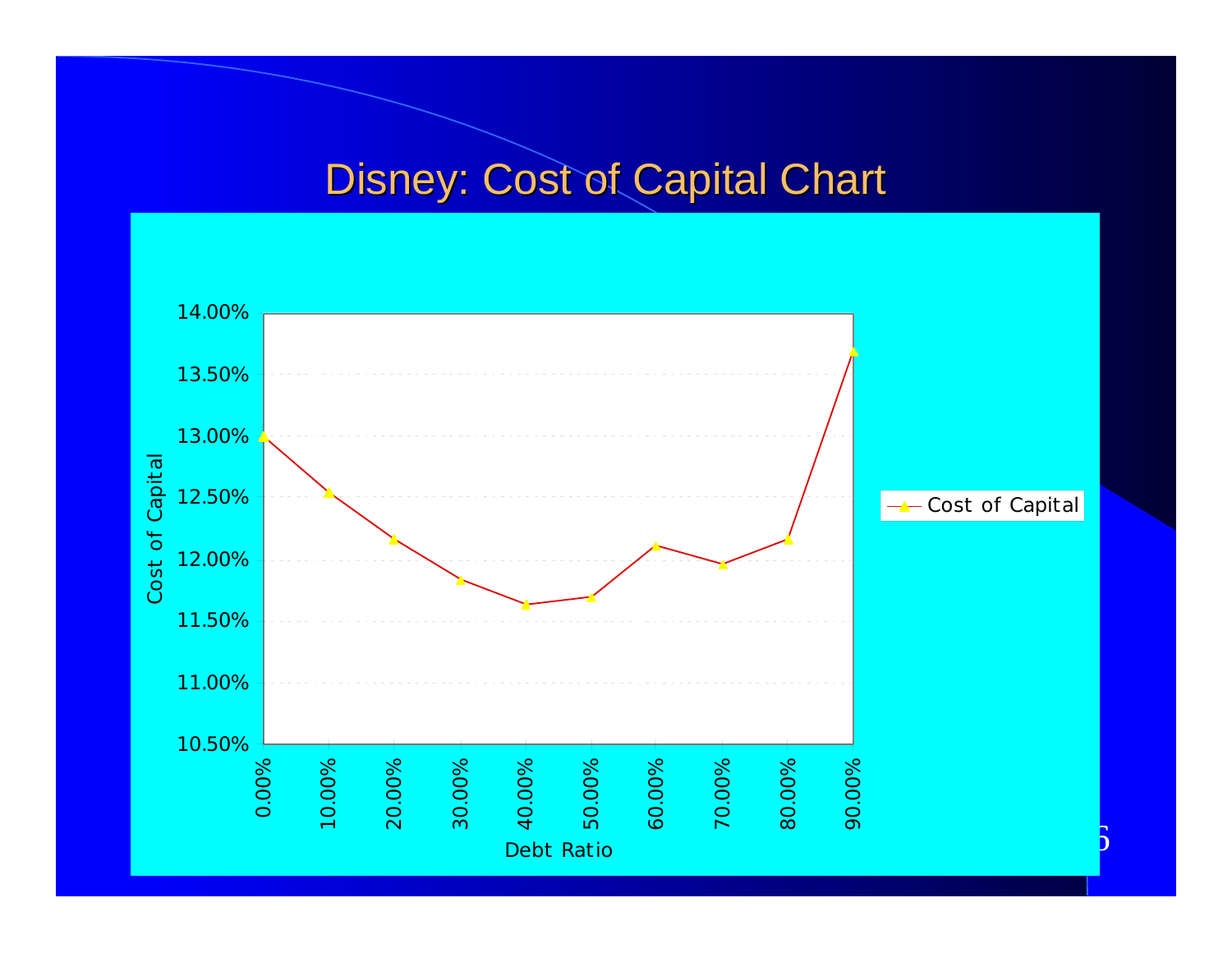#### Effect on Firm Value

- **•** Firm Value before the change  $= 50,888+11,180 = $62,068$ 
	- $WACC_b = 12.22\%$  Annual Cost = \$62,068 \*12.22%= \$7,583 million  $WACC_a = 11.64\%$  Annual Cost = \$62,068 \*11.64% = \$7,226 million  $WACC = 0.58\%$  Change in Annual Cost = \$ 357 million
- If there is no growth in the firm value, (Conservative Estimate)
	- Increase in firm value =  $$357 / .1164 = $3,065$  million
	- Change in Stock Price =  $$3,065/675.13 = $4.54$  per share
- If there is growth (of  $7.13\%$ ) in firm value over time,
	- Increase in firm value =  $$357 * 1.0713 / (.1164-.0713) = $8,474$
	- Change in Stock Price  $=$  \$2284/232  $=$  \$12.55 per share

Implied Growth Rate obtained by

Firm value  $Today = FCFF(1+g)/(WACC-g)$ : Perpetual growth formula  $$62,068 = $3,222(1+g)/(.1222-g):$  Solve for g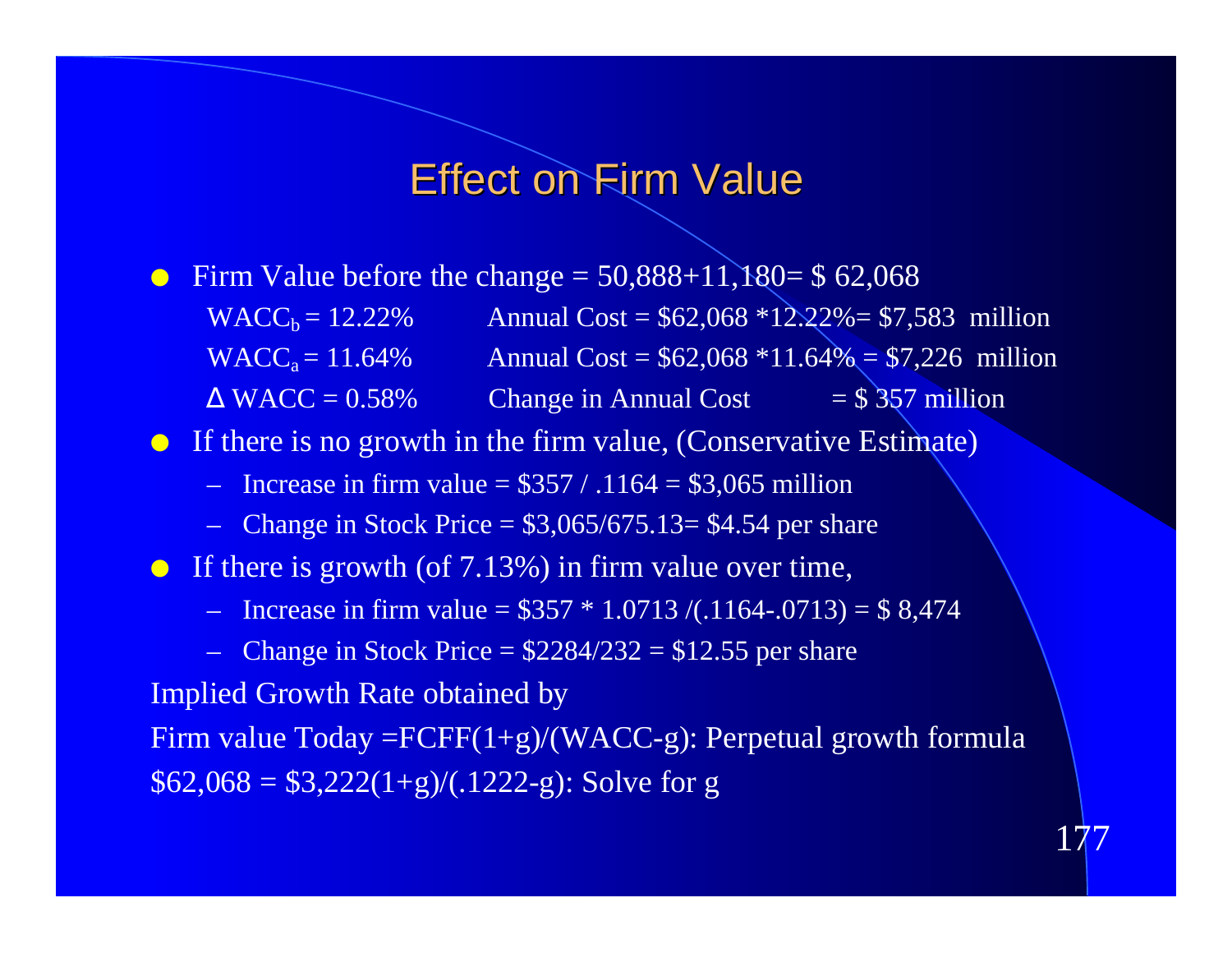#### A Test: The Repurchase Price

**11. Let us suppose that the CFO of Disney approached you about** buying back stock. He wants to know the maximum price that he should be willing to pay on the stock buyback. (The current price is \$ 75.38) Assuming that firm value will grow by 7.13% a year, estimate the maximum price.

• What would happen to the stock price after the buyback if you were able to buy stock back at \$ 75.38?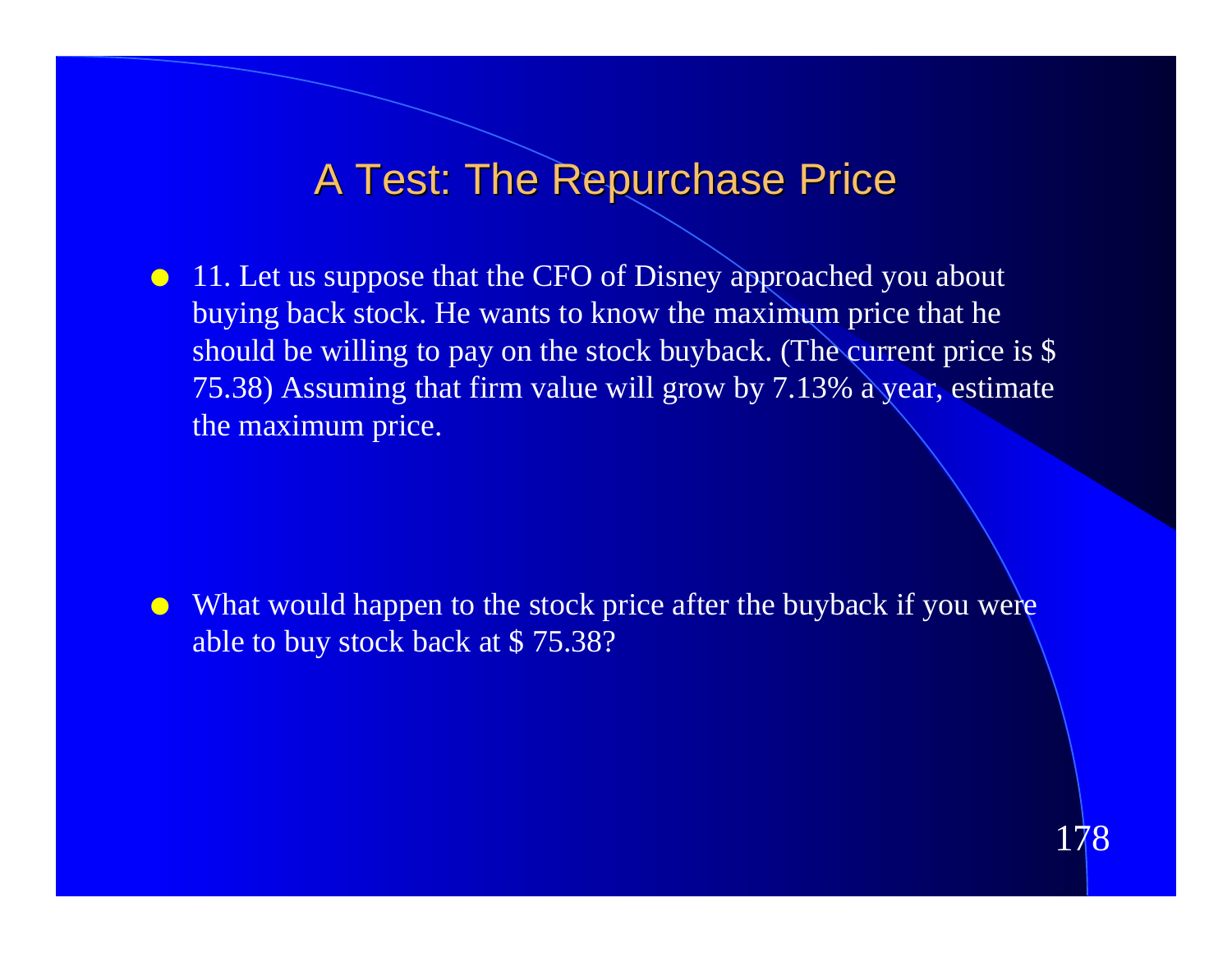### The Downside Risk

**• Doing What-if analysis on Operating Income** 

- A. Standard Deviation Approach
	- Standard Deviation In Past Operating Income
	- **e** Standard Deviation In Earnings (If Operating Income Is Unavailable)
	- Reduce Base Case By One Standard Deviation (Or More)
- B. Past Recession Approach
	- Look At What Happened To Operating Income During The Last Recession. (How Much Did It Drop In % Terms?)
	- Reduce Current Operating Income By Same Magnitude

**Constraint on Bond Ratings**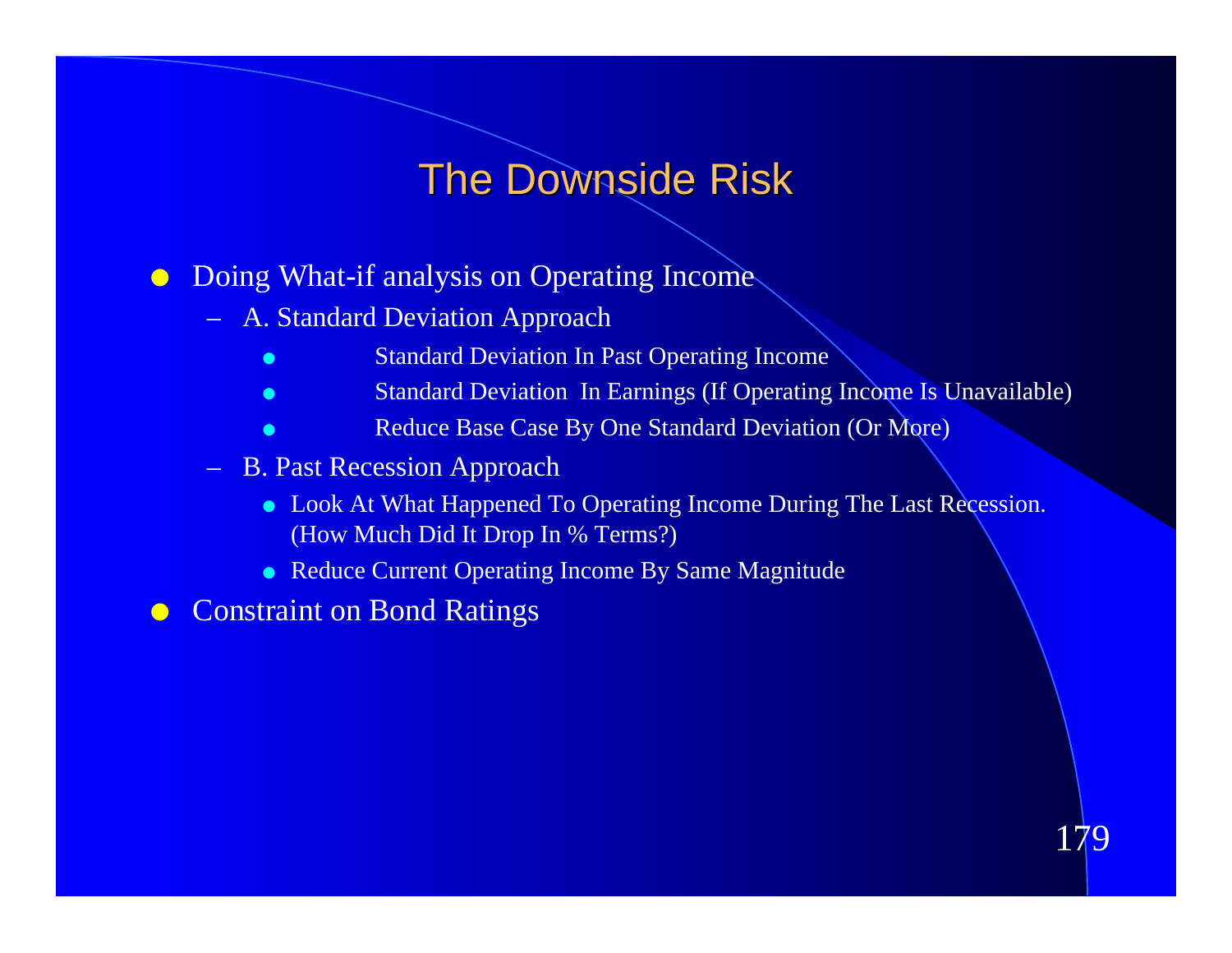## Disney's Operating Income: History

| Year | <b>Operating Income</b> |          | <b>Change in Operating Income</b> |
|------|-------------------------|----------|-----------------------------------|
| 1981 | \$                      | 119.35   |                                   |
| 1982 | \$                      | 141.39   | 18.46%                            |
| 1983 | \$                      | 133.87   | $-5.32%$                          |
| 1984 | \$                      | 142.60   | 6.5%                              |
| 1985 | \$                      | 205.60   | 44.2%                             |
| 1986 | \$                      | 280.58   | 36.5%                             |
| 1987 | \$                      | 707.00   | 152.0%                            |
| 1988 | \$                      | 789.00   | 11.6%                             |
| 1989 | \$                      | 1,109.00 | 40.6%                             |
| 1990 | \$                      | 1,287.00 | 16.1%                             |
| 1991 | \$                      | 1,004.00 | $-22.0%$                          |
| 1992 | \$                      | 1,287.00 | 28.2%                             |
| 1993 | \$                      | 1,560.00 | 21.2%                             |
| 1994 | \$                      | 1,804.00 | 15.6%                             |
| 1995 | \$                      | 2,262.00 | 25.4%                             |
| 1996 | \$                      | 3,024.00 | 33.7%                             |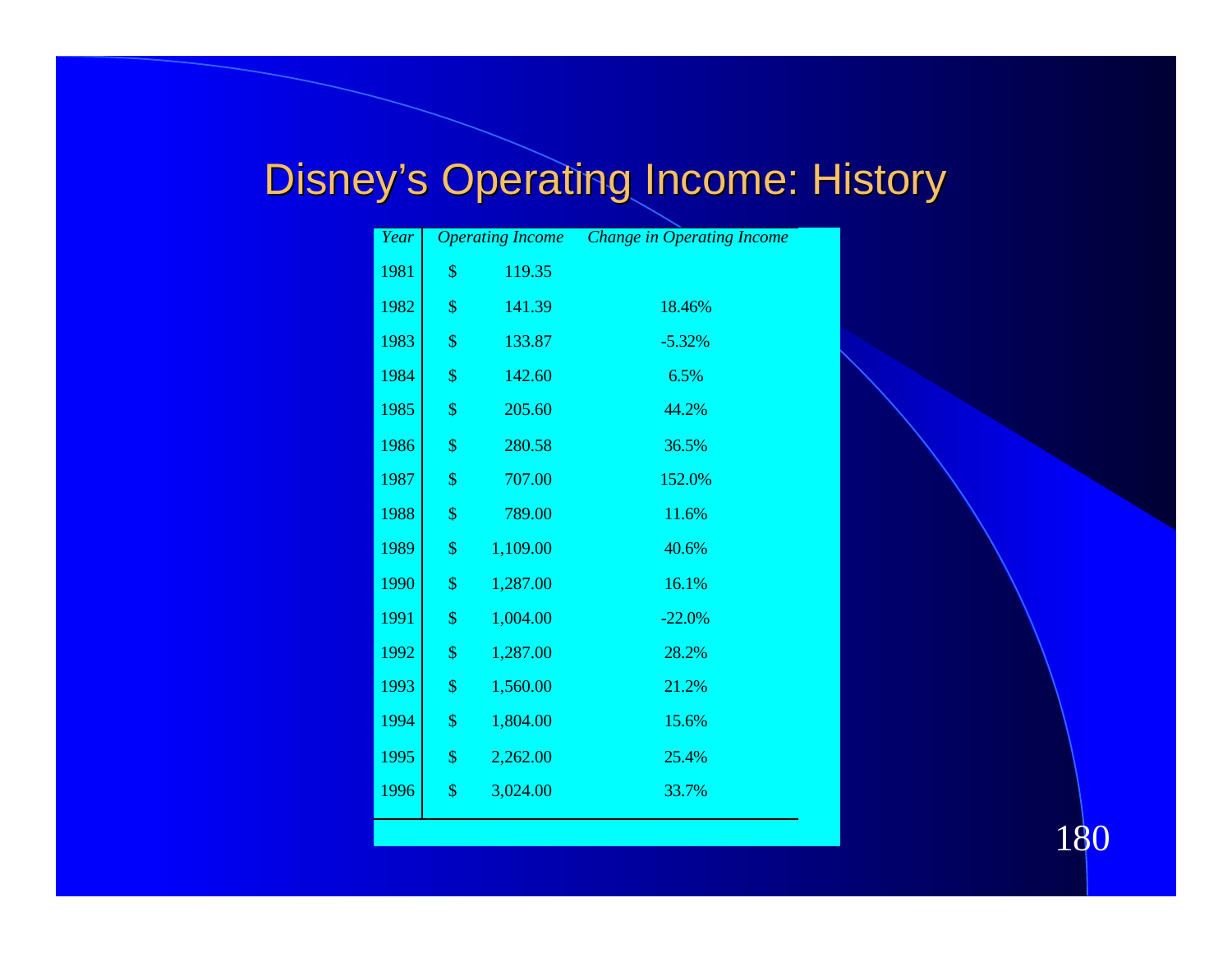## Disney: Effects of Past Downturns

| <b>Recession</b>  | <b>Decline in Operating Income</b> |
|-------------------|------------------------------------|
| 1991              | <b>Drop of 22.00%</b>              |
| 1981-82           | Increased                          |
| <b>Worst Year</b> | Drop of $26\%$                     |

**C** The standard deviation in past operating income is about 39%.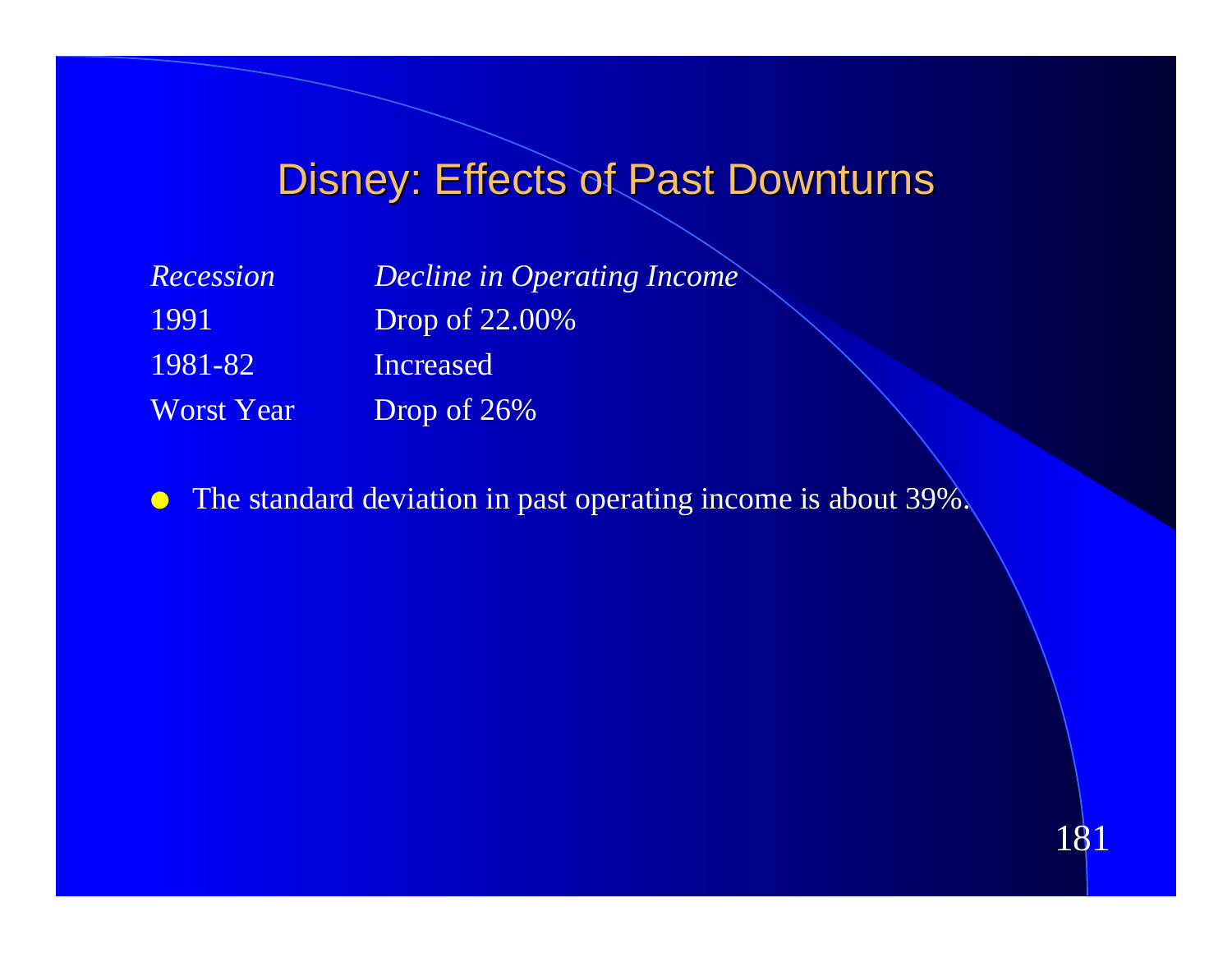### **Disney: The Downside Scenario**

Disney: Cost of Capital with 40% lower EBIT

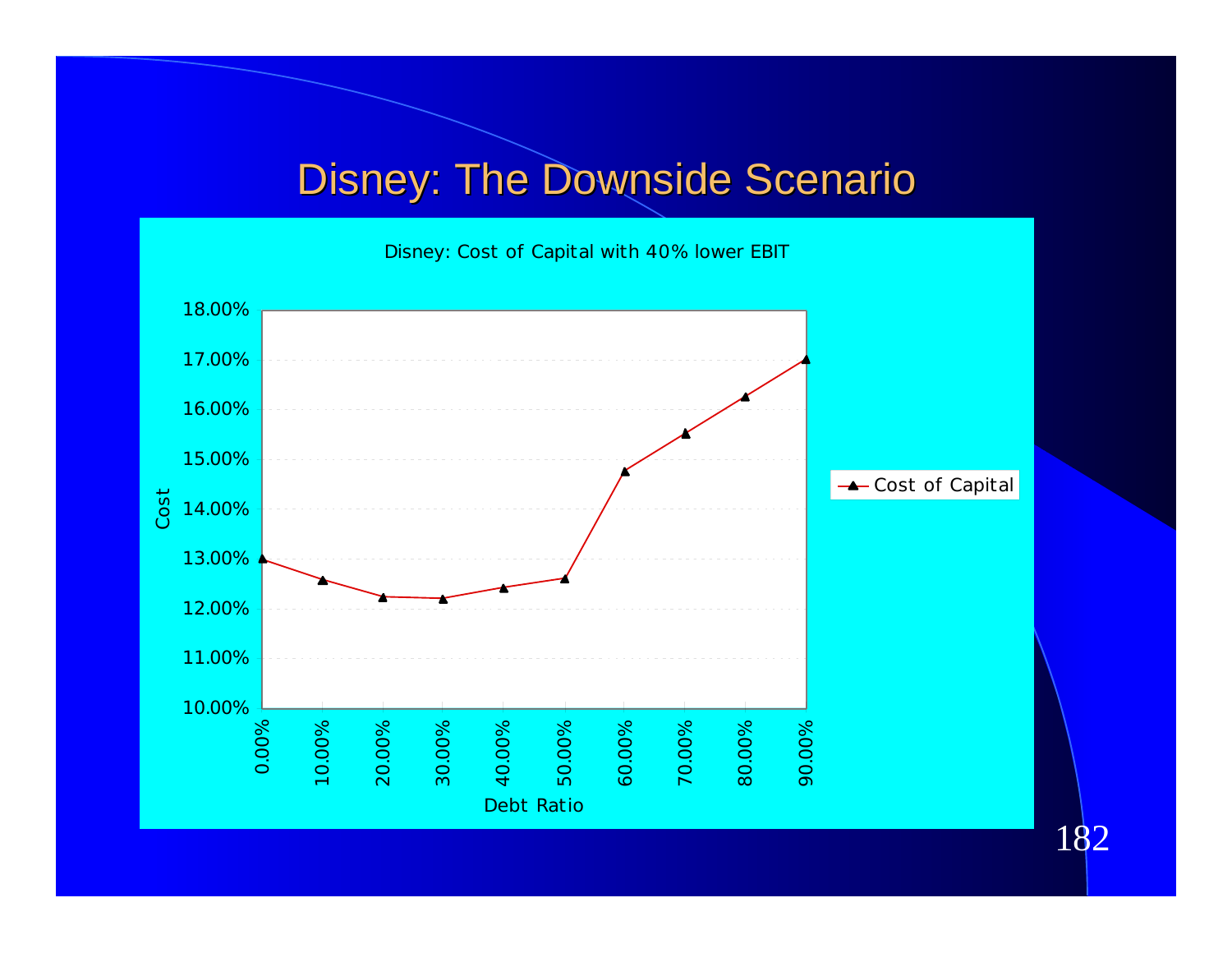#### Constraints on Ratings

- Management often specifies a 'desired Rating' below which they do not want to fall.
- **IDE** The rating constraint is driven by three factors
	- it is one way of protecting against downside risk in operating income (so do not do both)
	- a drop in ratings might affect operating income
	- there is an ego factor associated with high ratings
- **Caveat: Every Rating Constraint Has A Cost.** 
	- Provide Management With A Clear Estimate Of How Much The Rating Constraint Costs By Calculating The Value Of The Firm Without The Rating Constraint And Comparing To The Value Of The Firm With The Rating Constraint.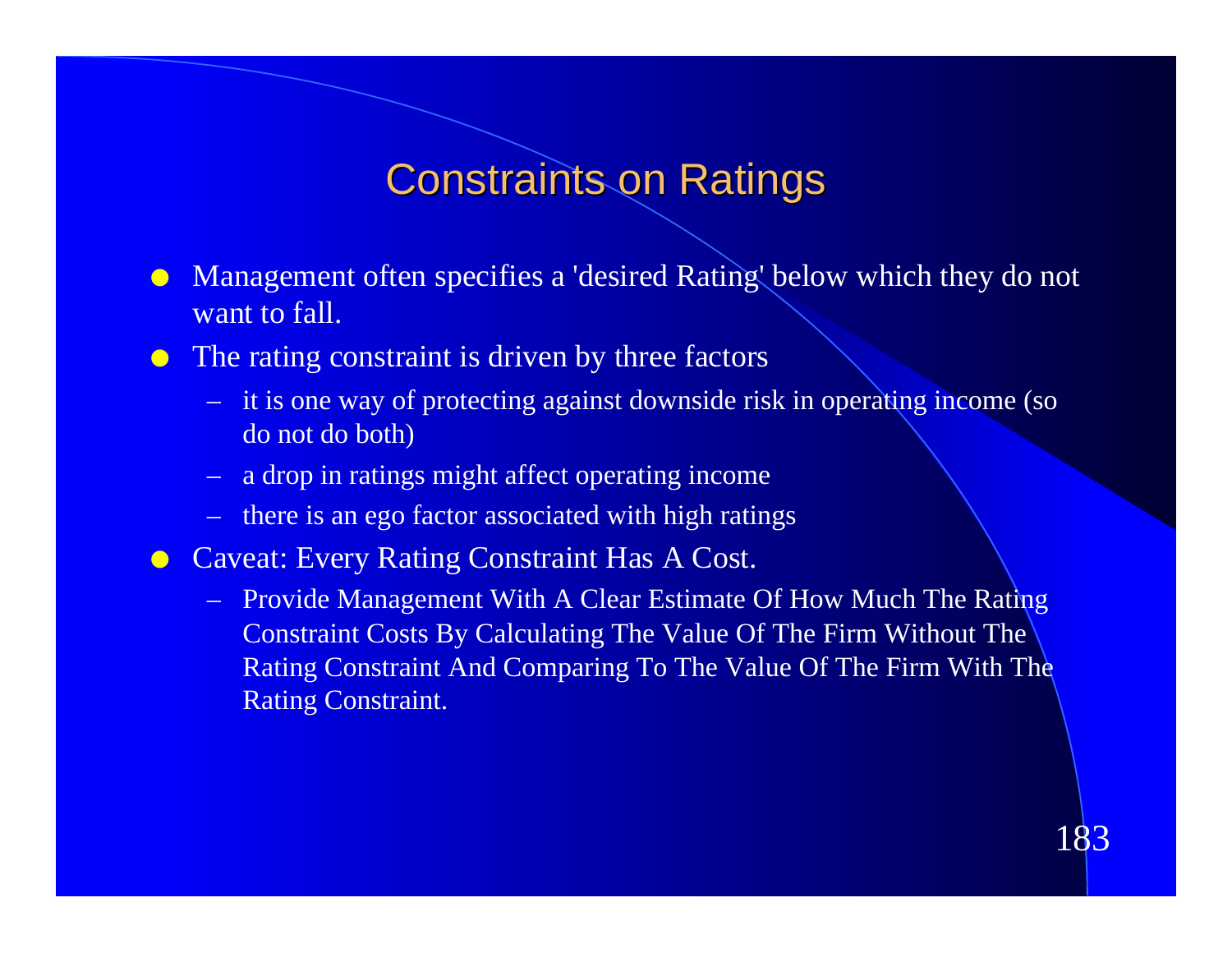#### Ratings Constraints for Disney

- **Assume that Disney imposes a rating constraint of BBB or greater.**
- **The optimal debt ratio for Disney is then 30% (see next page)**
- $\bullet$  The cost of imposing this rating constraint can then be calculated as follows:
- 
- Value at  $30\%$  Debt  $= $67,419$  million
- Cost of Rating Constraint  $= $3,123$  million
- Value at  $40\%$  Debt  $=$  \$ 70,542 million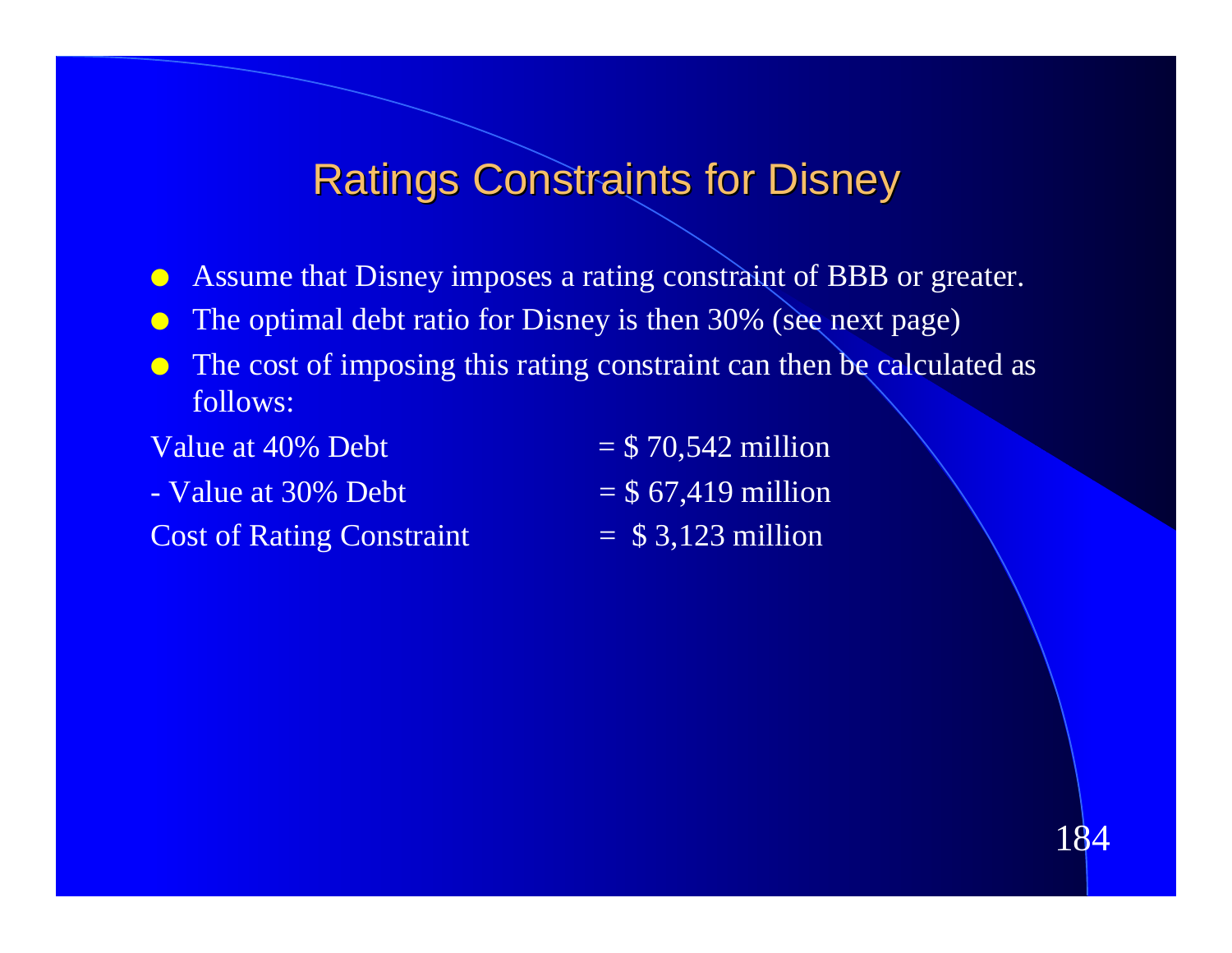## **Effect of A Ratings Constraint: Disney**

| <b>Debt Ratio</b> | Rating     | <b>Firm Value</b> |
|-------------------|------------|-------------------|
| $0\%$             | <b>AAA</b> | \$53,172          |
| 10%               | AAA        | \$58,014          |
| 20%               | $A+$       | \$62,705          |
| 30%               | $A -$      | \$67,419          |
| 40%               | BΒ         | \$70,542          |
| 50%               | B.         | \$69,560          |
| 60%               | CCC        | \$63,445          |
| 70%               | CCC        | \$65,524          |
| 80%               | CCC        | \$62,751          |
| 90%               | <b>CC</b>  | \$47,140          |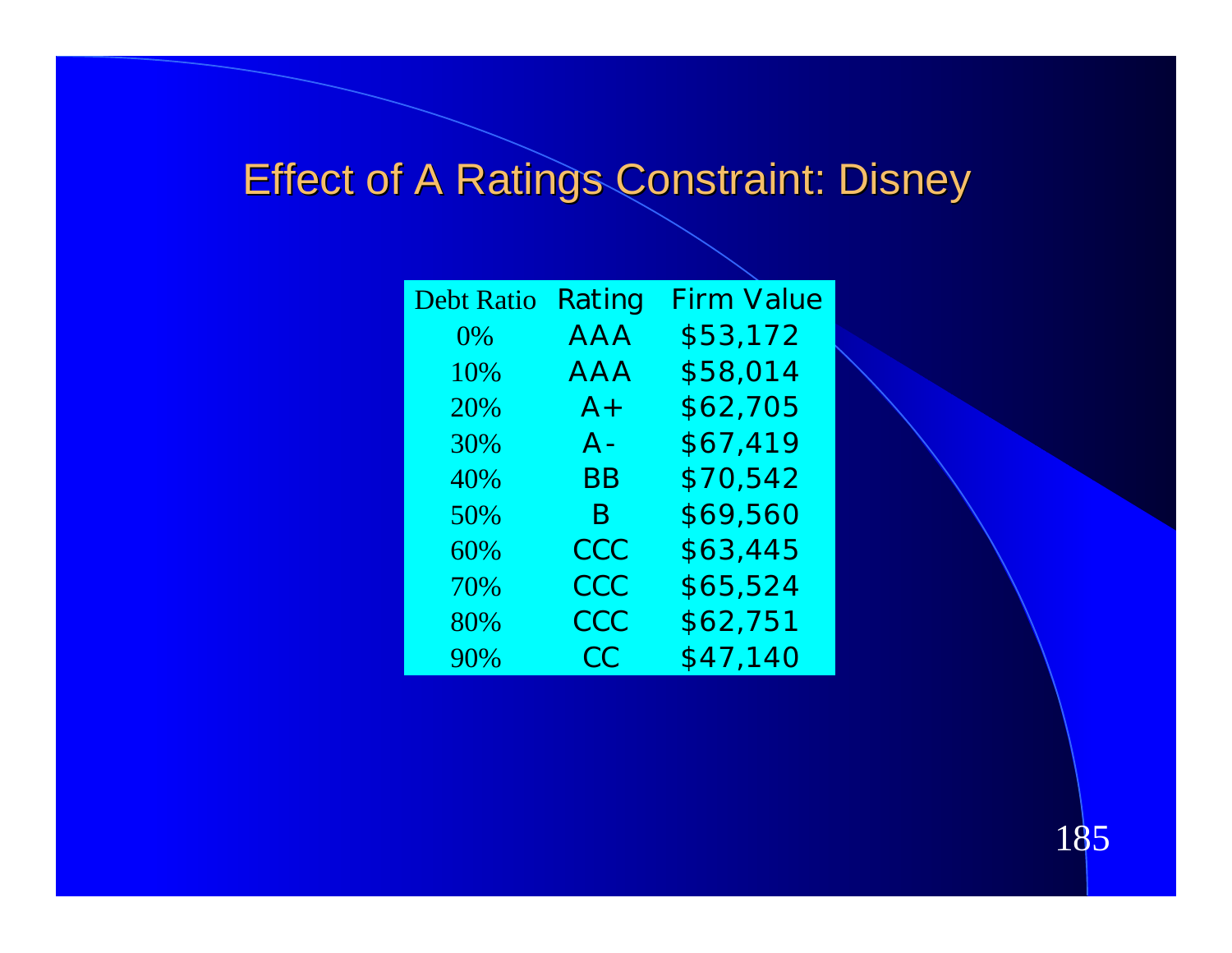### Why Is The Rating At The Current Debt Ratio In The Spreadsheet Different From The Firm's Current Rating?

- 1. Differences between current market interest rates and rates at which company was able to borrow historically-
	- If current market rates > Historical interest rates --> Rating will be lower
	- If current market rates < Historical interest rates --> Rating will be higher
- 2. Subjective factors
- 3. Lags in the rating process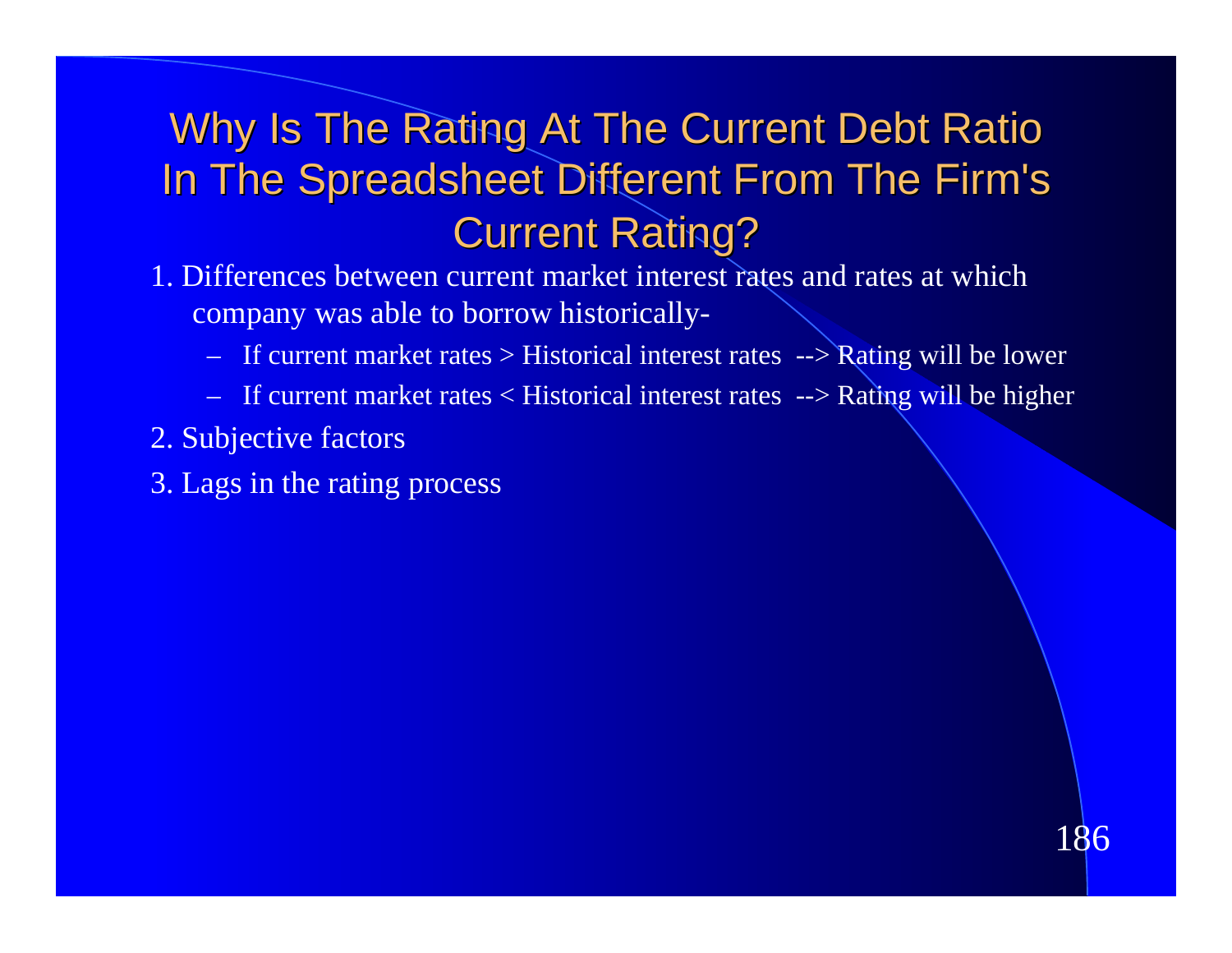#### Ways of dealing with this inconsistency

- 1. Do nothing: This will give you an estimate of the optimal capital structure assuming refinancing at current market interest rates.
- 2. Build in existing interest costs into the analysis, i.e. Allow existing debt to be carried at existing rates for the rest of their maturity.
- 3. Build in the subjective factors into ratings. For instance, if the company is currently rated two notches above the rating you get from the interest coverage ratio, add two notches to each of the calculated ratings in the analysis.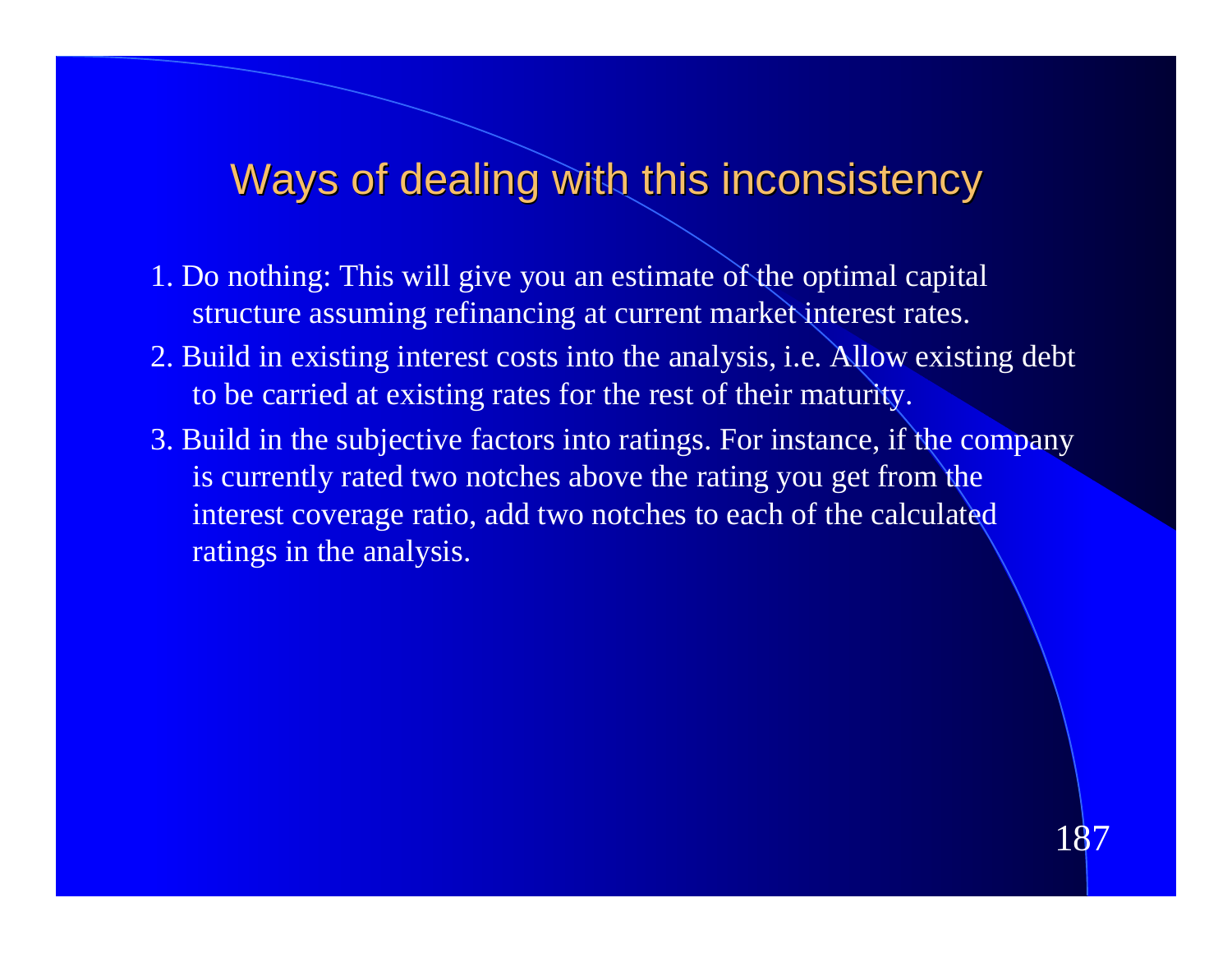#### What if you do not buy back stock..

- $\bullet$  The optimal debt ratio is ultimately a function of the underlying riskiness of the business in which you operate and your tax rate
- **ID** Will the optimal be different if you took projects instead of buying back stock?
	- NO. As long as the projects financed are in the same business mix that the company has always been in and your tax rate does not change significantly.
	- YES, if the projects are in entirely different types of businesses or if the tax rate is significantly different.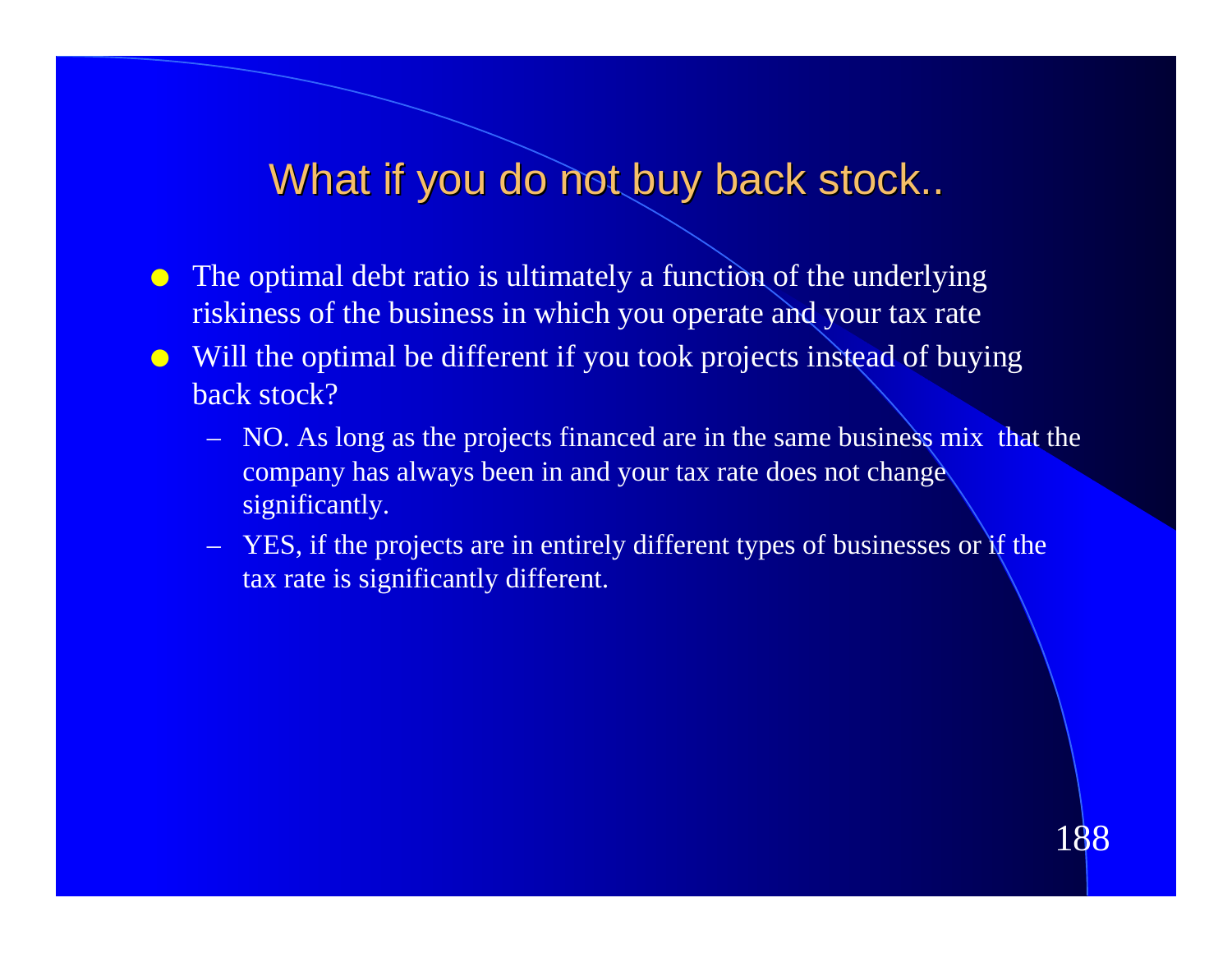### ANALYZING FINANCIAL SERVICE FIRMS

- The interest coverage ratios/ratings relationship is likely to be different for financial service firms.
- **The definition of debt is messy for financial service firms. In general,** using all debt for a financial service firm will lead to high debt ratios. Use only interest-bearing long term debt in calculating debt ratios.
- The effect of ratings drops will be much more negative for financial service firms.
- **There are likely to regulatory constraints on capital**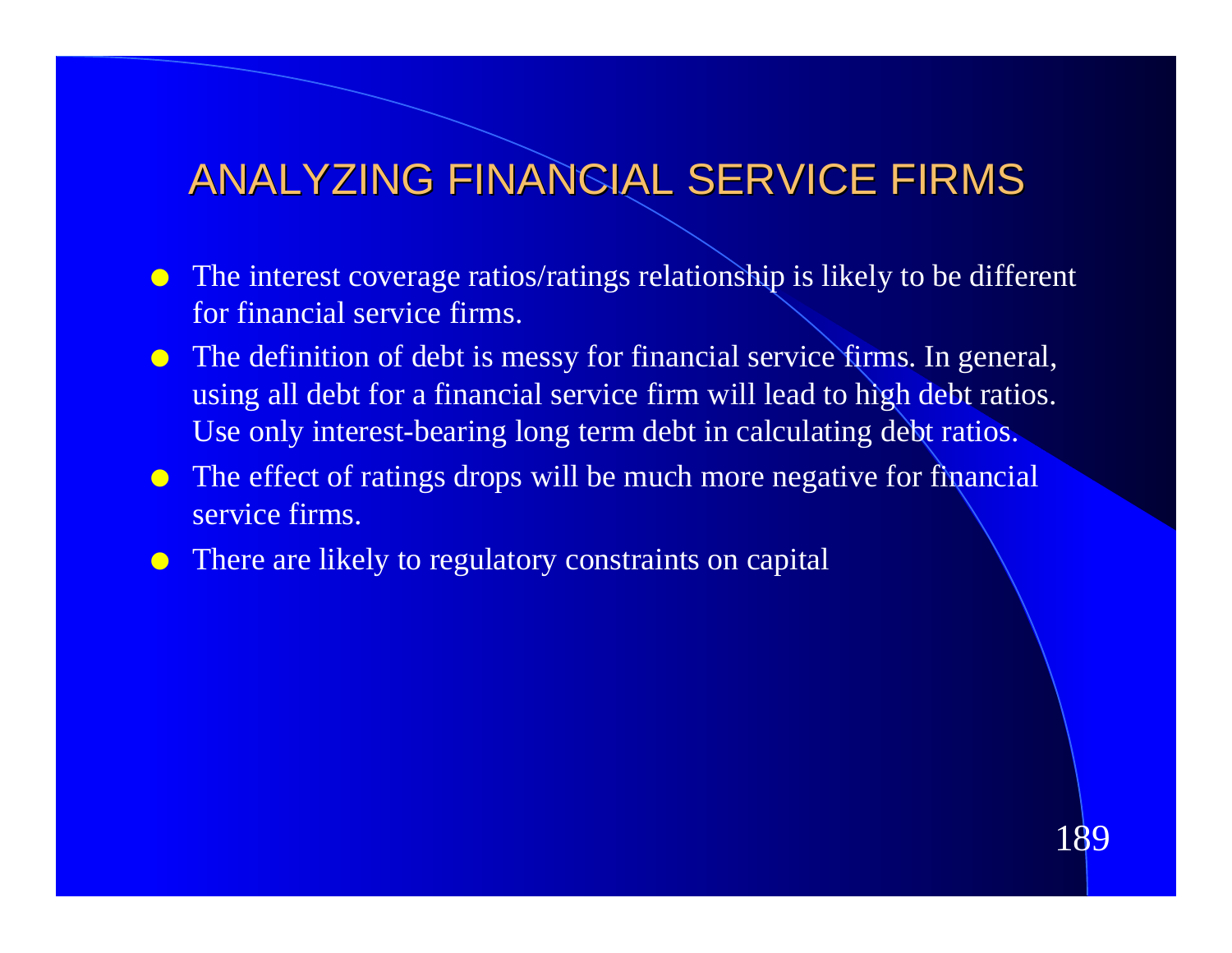### Interest Coverage ratios, ratings and Operating income

| <b>Interest Coverage Ratio</b> | <b>Rating is</b>        |        | <b>Spread is Operating Income Decline</b> |
|--------------------------------|-------------------------|--------|-------------------------------------------|
| $\overline{< 0.05}$            | $\overline{\text{D}}$   | 10.00% | $-50.00\%$                                |
| $0.05 - 0.10$                  | $\overline{\mathsf{C}}$ | 7.50%  | $-40.00\%$                                |
| $0.10 - 0.20$                  | $\overline{\text{CC}}$  | 6.00%  | $-40.00\%$                                |
| $0.20 - 0.30$                  | $\overline{\text{CCC}}$ | 5.00%  | $-40.00\%$                                |
| $0.30 - 0.40$                  | $\overline{B}$          | 4.25%  | $-25.00%$                                 |
| $0.40 - 0.50$                  | $\overline{B}$          | 3.25%  | $-20.00%$                                 |
| $0.50 - 0.60$                  | $B+$                    | 2.50%  | $-20.00\%$                                |
| $0.60 - 0.80$                  | $\overline{BB}$         | 2.00%  | $-20.00%$                                 |
| $0.80 - 1.00$                  | <b>BBB</b>              | 1.50%  | $-20.00%$                                 |
| $1.00 - 1.50$                  | $\overline{A}$ -        | 1.25%  | $-17.50%$                                 |
| $1.50 - 2.00$                  | $\overline{\mathbf{A}}$ | 1.00%  | $-15.00%$                                 |
| $2.00 - 2.50$                  | $\overline{A+}$         | 0.80%  | $-10.00\%$                                |
| $2.50 - 3.00$                  | $\overline{AA}$         | 0.50%  | $-5.00\%$                                 |
| > 3.00                         | <b>AAA</b>              | 0.20%  | 0.00%                                     |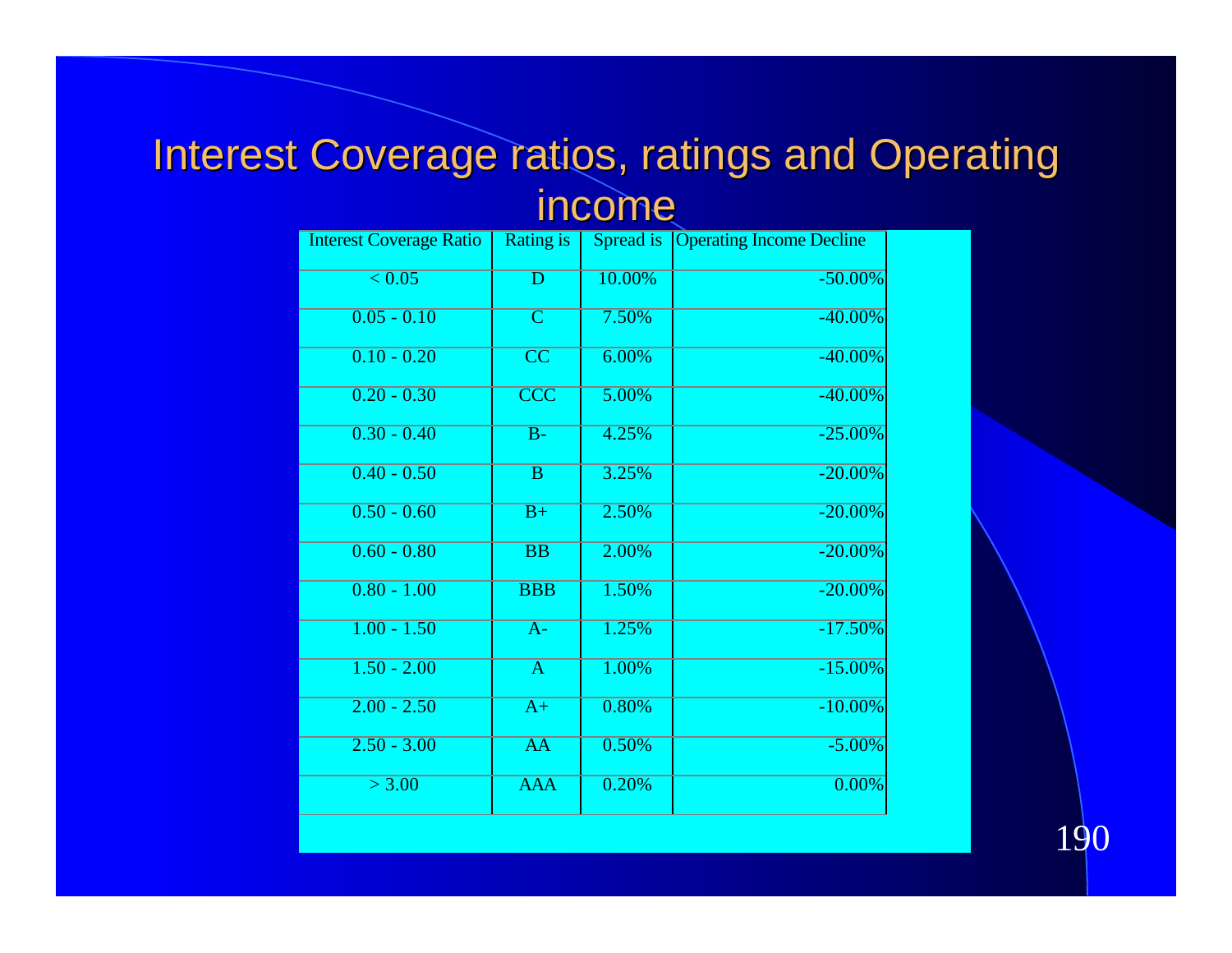# Deutsche Bank: Optimal Capital Structure

| Debt  | Cost of       | <b>Cost of Debt</b> | <b>WACC</b> | <b>Firm Value</b> |
|-------|---------------|---------------------|-------------|-------------------|
| Ratio | <b>Equity</b> |                     |             |                   |
| 0%    | 10.13%        | 4.24%               | 10.13%      | DM 124,288.85     |
| 10%   | 10.29%        | 4.24%               | 9.69%       | DM 132,558.74     |
| 20%   | 10.49%        | 4.24%               | 9.24%       | DM 142,007.59     |
| 30%   | 10.75%        | 4.24%               | 8.80%       | DM 152,906.88     |
| 40%   | 11.10%        | 4.24%               | 8.35%       | DM 165,618.31     |
| 50%   | 11.58%        | 4.24%               | 7.91%       | DM 165,750.19     |
| 60%   | 12.30%        | 4.40%               | 7.56%       | DM 162,307.44     |
| 70%   | 13.51%        | 4.57%               | 7.25%       | DM 157,070.00     |
| 80%   | 15.92%        | 4.68%               | 6.92%       | DM 151,422.87     |
| 90%   | 25.69%        | 6.24%               | 8.19%       | DM 30,083.27      |

191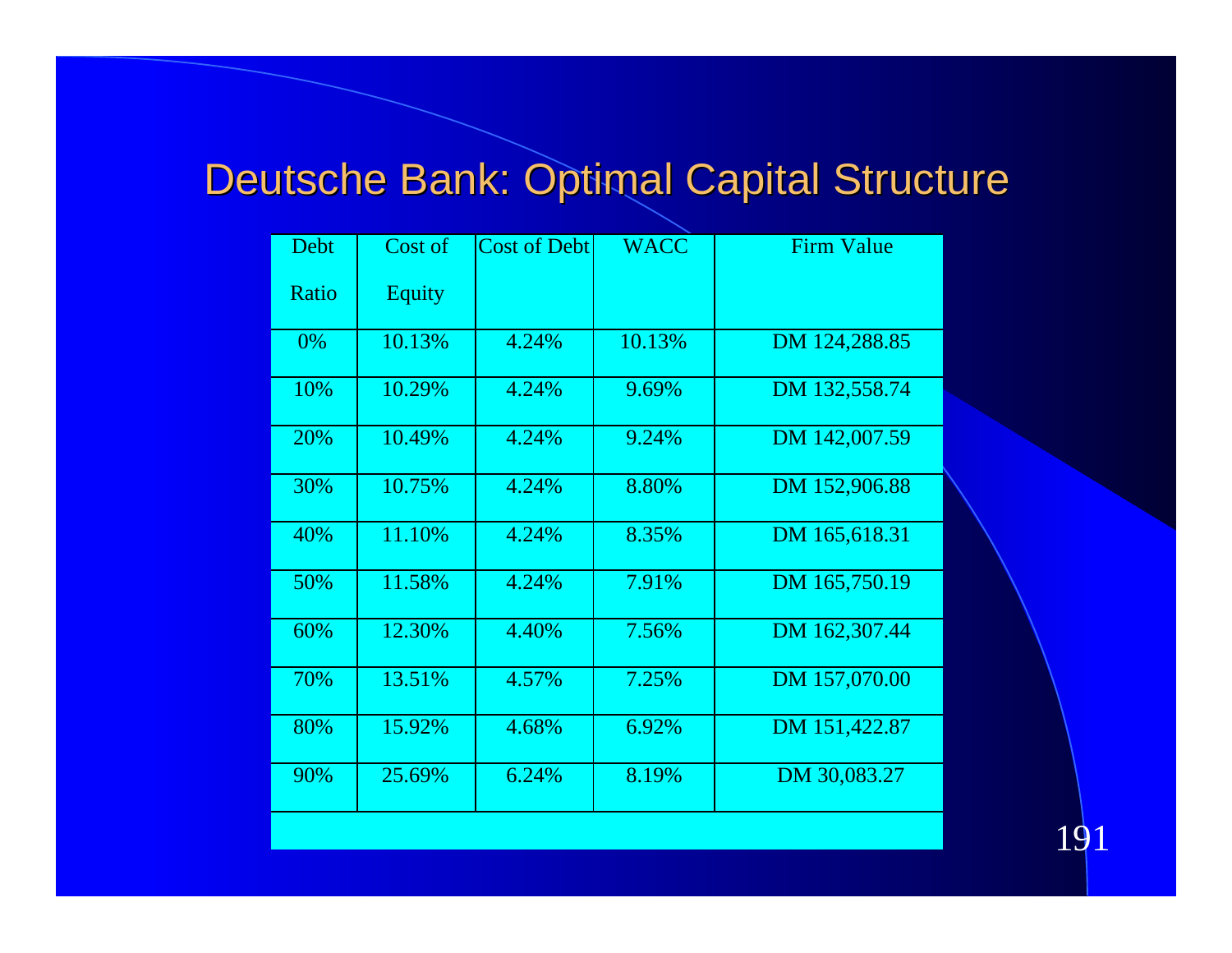### **Analyzing Companies after Abnormal Years**

- The operating income that should be used to arrive at an optimal debt ratio is a "normalized" operating income
- A normalized operating income is the income that this firm would make in a normal year.
	- For a cyclical firm, this may mean using the average operating income over an economic cycle rather than the latest year's income
	- $-$  For a firm which has had an exceptionally bad or good year (due to some firm-specific event), this may mean using industry average returns on capital to arrive at an optimal or looking at past years
	- For any firm, this will mean not counting one time charges or profits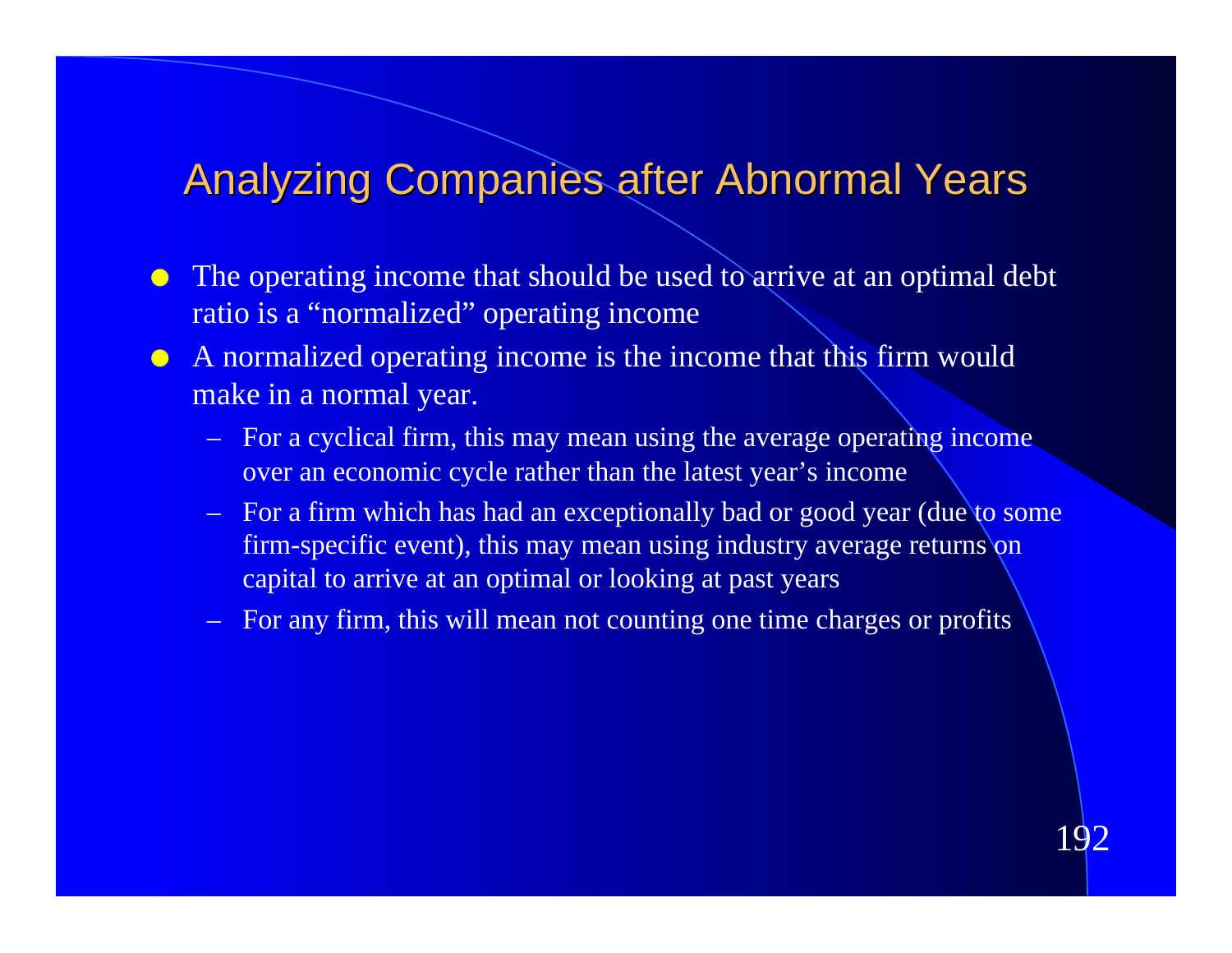#### Analyzing Aracruz Cellulose's Optimal Debt **Ratio**

- **In 1996, Aracruz had earnings before interest and taxes of only 15** million BR, and claimed depreciation of 190 million Br. Capital expenditures amounted to 250 million BR.
- **C** Aracruz had debt outstanding of 1520 million BR. While the nominal rate on this debt, especially the portion that is in Brazilian Real, is high, we will continue to do the analysis in real terms, and use a current real cost of debt of 5.5%, which is based upon a real riskfree rate of 5% and a default spread of 0.5%.
- The corporate tax rate in Brazil is estimated to be 32%.
- **C** Aracruz had 976.10 million shares outstanding, trading 2.05 BR per share. The beta of the stock is estimated, using comparable firms, to be 0.71.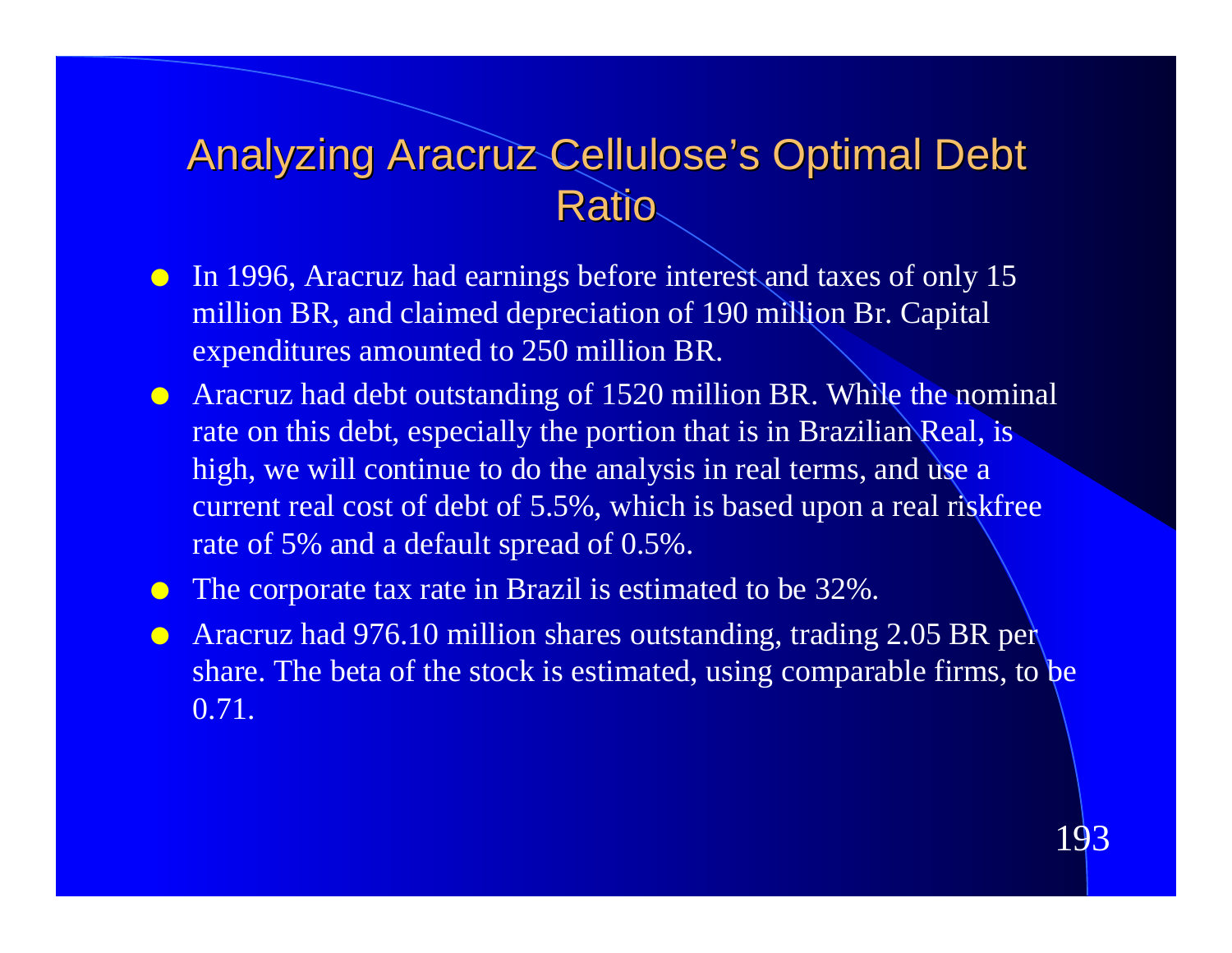#### **Setting up for the Analysis**

Current Cost of Equity =  $5\% + 0.71$  (7.5%) =  $10.33\%$ Market Value of Equity =  $2.05$  BR  $*$  976.1 =  $2,001$  million BR Current Cost of Capital  $= 10.33\%$  (2001/(2001+1520)) + 5.5% (1-.32) (1520/(2001+1520) = 7.48%

**1996 was a poor year for Aracruz, both in terms of revenues and** operating income. In 1995, Aracruz had earnings before interest and taxes of 271 million BR. We will use this as our normalized EBIT.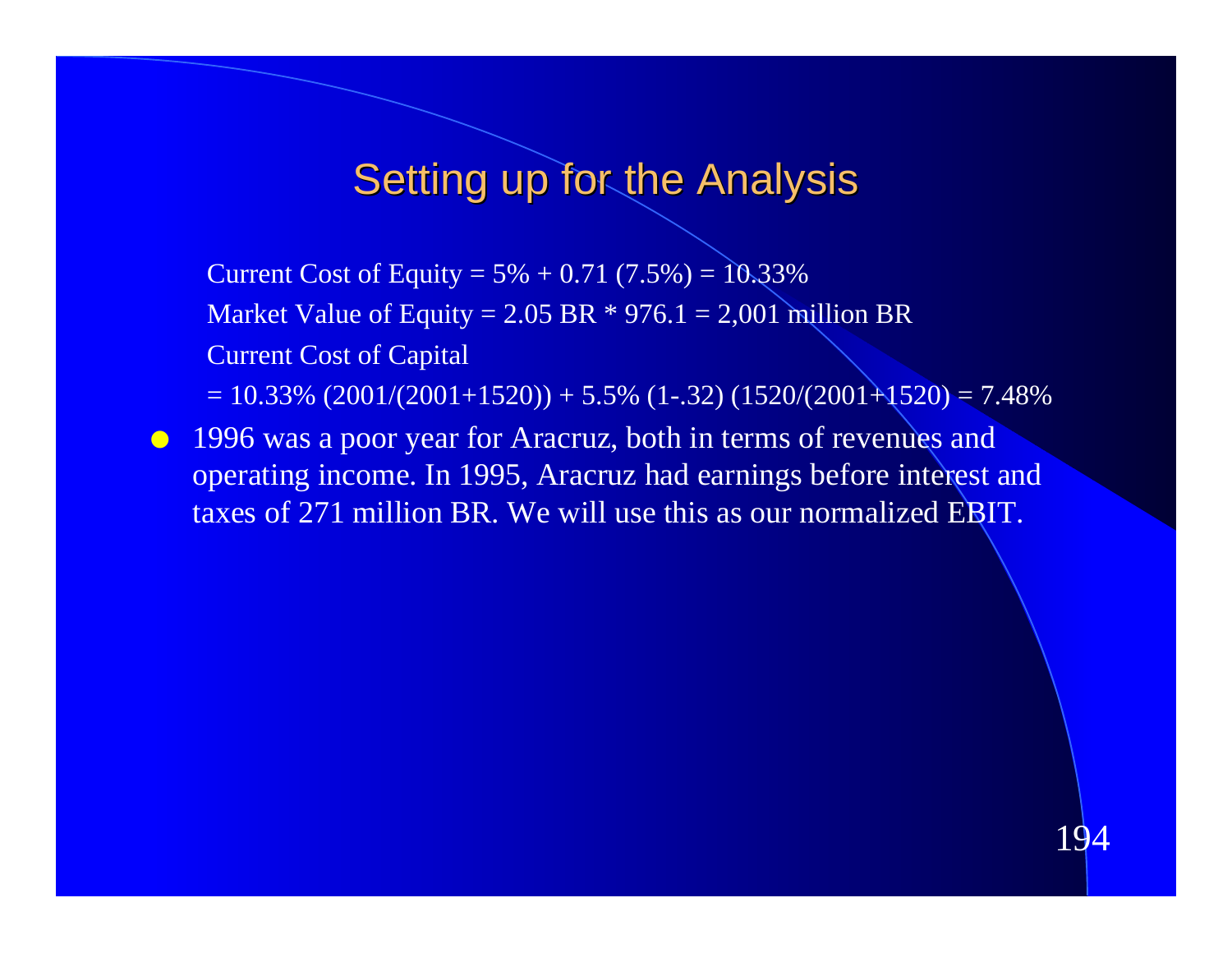# Aracruz's Optimal Debt Ratio

| Debt          | <b>Beta</b>              |               |                 |                       |                 | Cost of Rating Cost of AT Cost Cost of Firm Value |  |
|---------------|--------------------------|---------------|-----------------|-----------------------|-----------------|---------------------------------------------------|--|
| Ratio         |                          | <i>Equity</i> | Debt            |                       | of Debt Capital |                                                   |  |
| $0.00\%$ 0.47 |                          | 8.51% AAA     |                 |                       |                 | 5.20% 3.54% 8.51% 2,720 BR                        |  |
|               | $10.00\%$ 0.50 8.78% AAA |               |                 |                       |                 | $5.20\%$ $3.54\%$ $8.25\%$ $2,886$ BR             |  |
|               | 20.00% 0.55              | $9.11\%$ AA   |                 | 5.50% 3.74% 8.03%     |                 | 3,042 BR                                          |  |
| 30.00% 0.60   |                          | $9.53\%$ A    | 6.00%           |                       |                 | 4.08% 7.90% 3.148 BR                              |  |
| 40.00% 0.68   |                          |               |                 |                       |                 | 10.10% A- 6.25% 4.25% 7.76% 3,262 BR              |  |
|               | 50.00% 0.79              | 10.90% BB     |                 | $7.00\%$ 4.76% 7.83%  |                 | 3,205 BR                                          |  |
| 60.00% 0.95   |                          | 12.09% B-     | 9.25% 6.29%     |                       | 8.61%           | $2,660$ BR                                        |  |
| 70.00% 1.21   |                          | 14.08% CCC    |                 | $10.00\%$ 6.80% 8.98% |                 | $2,458$ BR                                        |  |
| 80.00% 1.76   |                          | 18.23% CCC    | $10.00\%$ 6.92% |                       | 9.18%           | $2,362$ BR                                        |  |
| 90.00% 3.53   |                          | 31.46% CCC    | $10.00\%$ 7.26% |                       | 9.68%           | 2,149 BR                                          |  |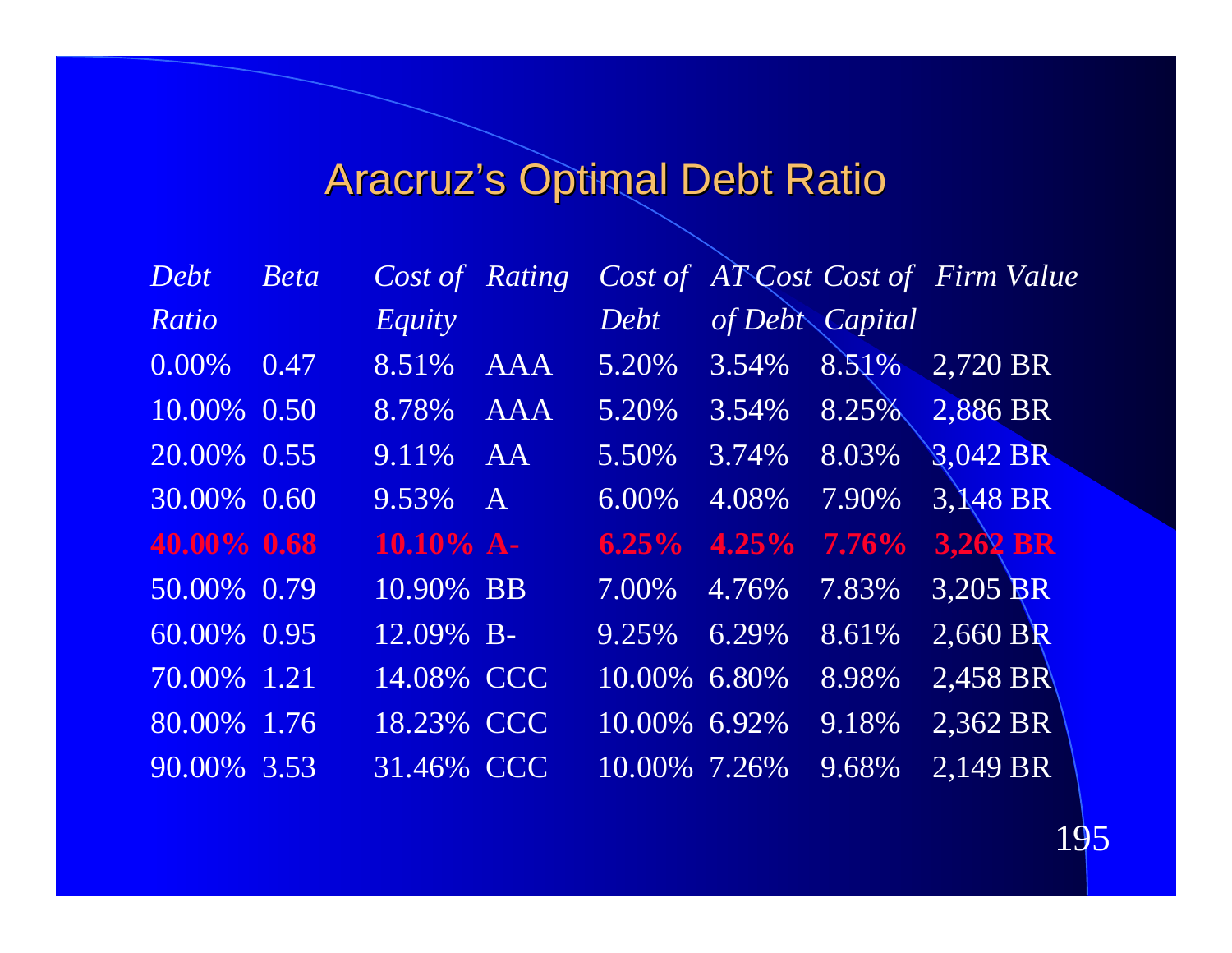#### Analyzing a Private Firm

 $\bullet$  The approach remains the same with important caveats

- It is far more difficult estimating firm value, since the equity and the debt of private firms do not trade
- Most private firms are not rated.
- If the cost of equity is based upon the market beta, it is possible that we might be overstating the optimal debt ratio, since private firm owners often consider all risk.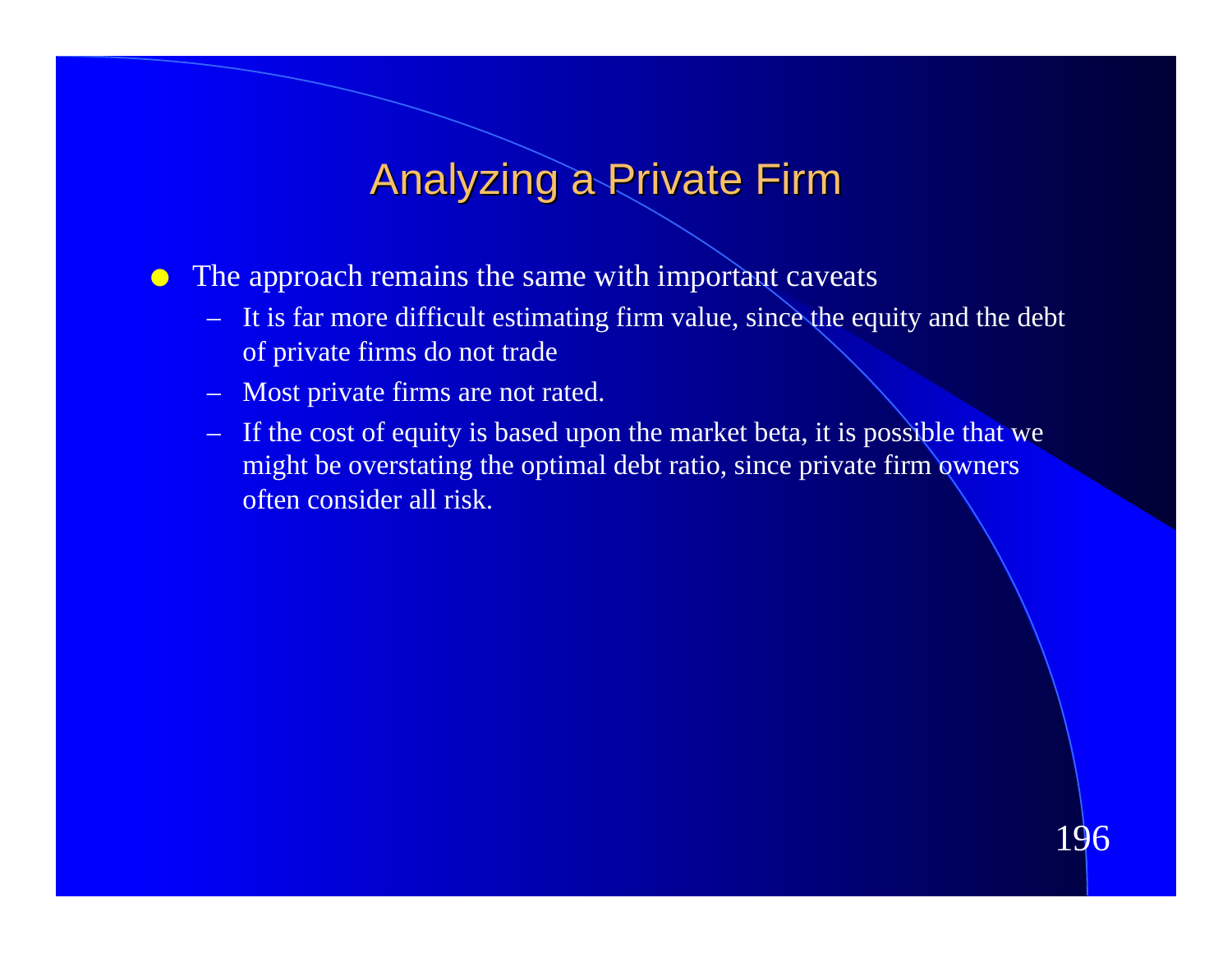### Estimating the Optimal Debt Ratio for a Private **Bookstore**

- $\text{Adjusted EBIT}$  = EBIT + Operating Lease Expenses  $= $ 2,000,000 + $ 500,000 = $ 2,500,000$
- While Bookscape has no debt outstanding, the present value of the operating lease expenses of \$ 3.36 million is considered as debt.
- $\bullet$  To estimate the market value of equity, we use a multiple of 10 times earnings before interest, lease expenses, taxes and depreciation. This multiple is the average multiple at which comparable firms which are publicly traded are valued.

 Estimated Market Value of Equity = EBITDA \* Average Multiple  $= (2,500,000 + 500,000) * 10 = 26,000,000$ 

l The interest rates at different levels of debt will be estimated based upon a "synthetic" bond rating. This rating will be assessed using interest coverage ratios for small firms which are rated by S&P.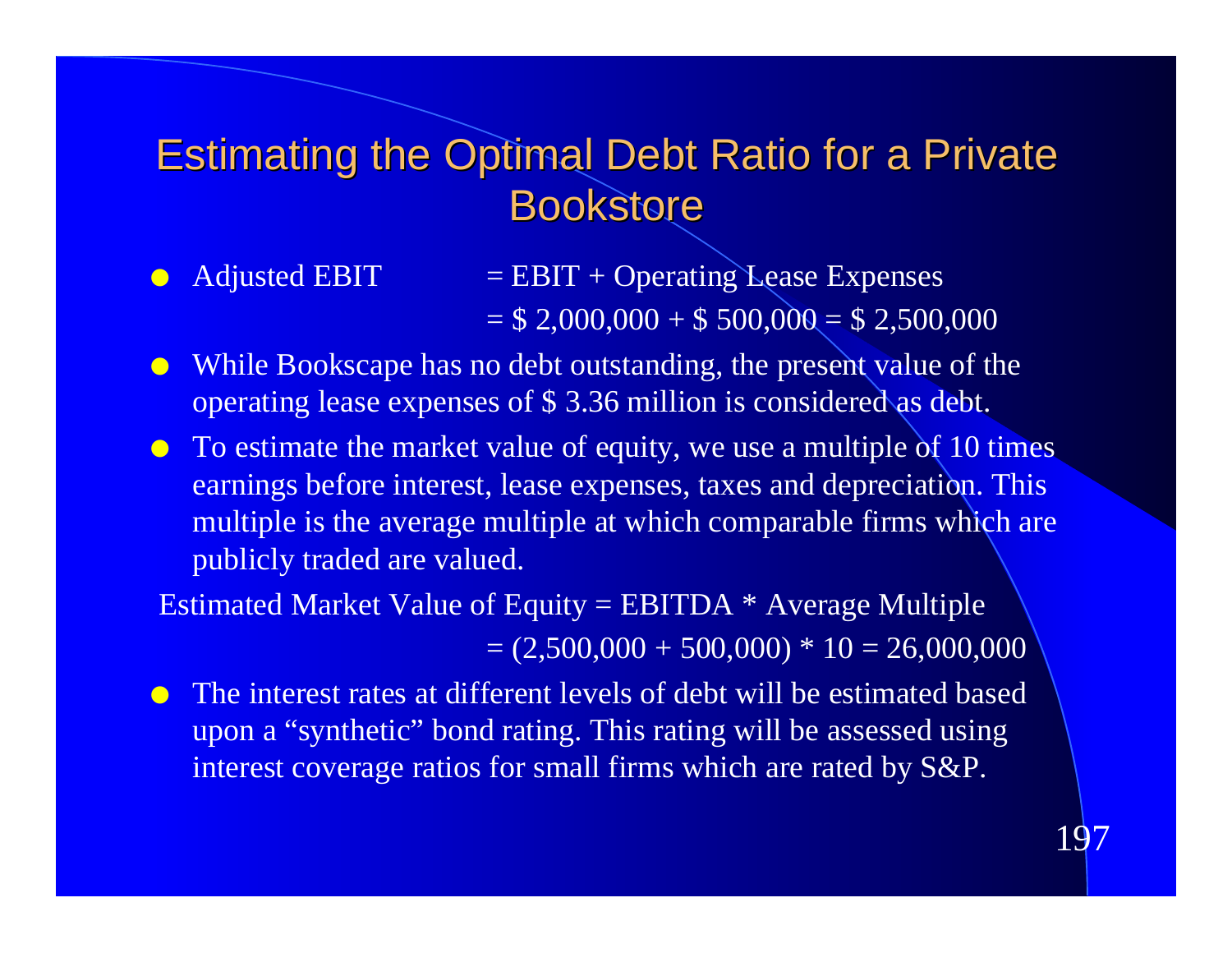## Interest Coverage Ratios, Spreads and Ratings: Small Firms

| <b>Interest Coverage Ratio</b> | Rating       | Spread over T-Bond Rate |
|--------------------------------|--------------|-------------------------|
| >12.5                          | <b>AAA</b>   | 0.20%                   |
| 9.50-12.50                     | AA           | 0.50%                   |
| $7.5 - 9.5$                    | $A+$         | 0.80%                   |
| $6.0 - 7.5$                    | $\mathbf{A}$ | 1.00%                   |
| $4.5 - 6.0$                    | $A-$         | 1.25%                   |
| $3.5 - 4.5$                    | <b>BBB</b>   | 1.50%                   |
| $3.0 - 3.5$                    | <b>BB</b>    | 2.00%                   |
| $2.5 - 3.0$                    | $B+$         | 2.50%                   |
| $2.0 - 2.5$                    | $\mathbf{B}$ | 3.25%                   |
| $1.5 - 2.0$                    | $B-$         | 4.25%                   |
| $1.25 - 1.5$                   | <b>CCC</b>   | 5.00%                   |
| $0.8 - 1.25$                   | <b>CC</b>    | 6.00%                   |
| $0.5 - 0.8$                    | $\mathbf C$  | 7.50%                   |
| < 0.5                          | $\mathbf{D}$ | 10.00%                  |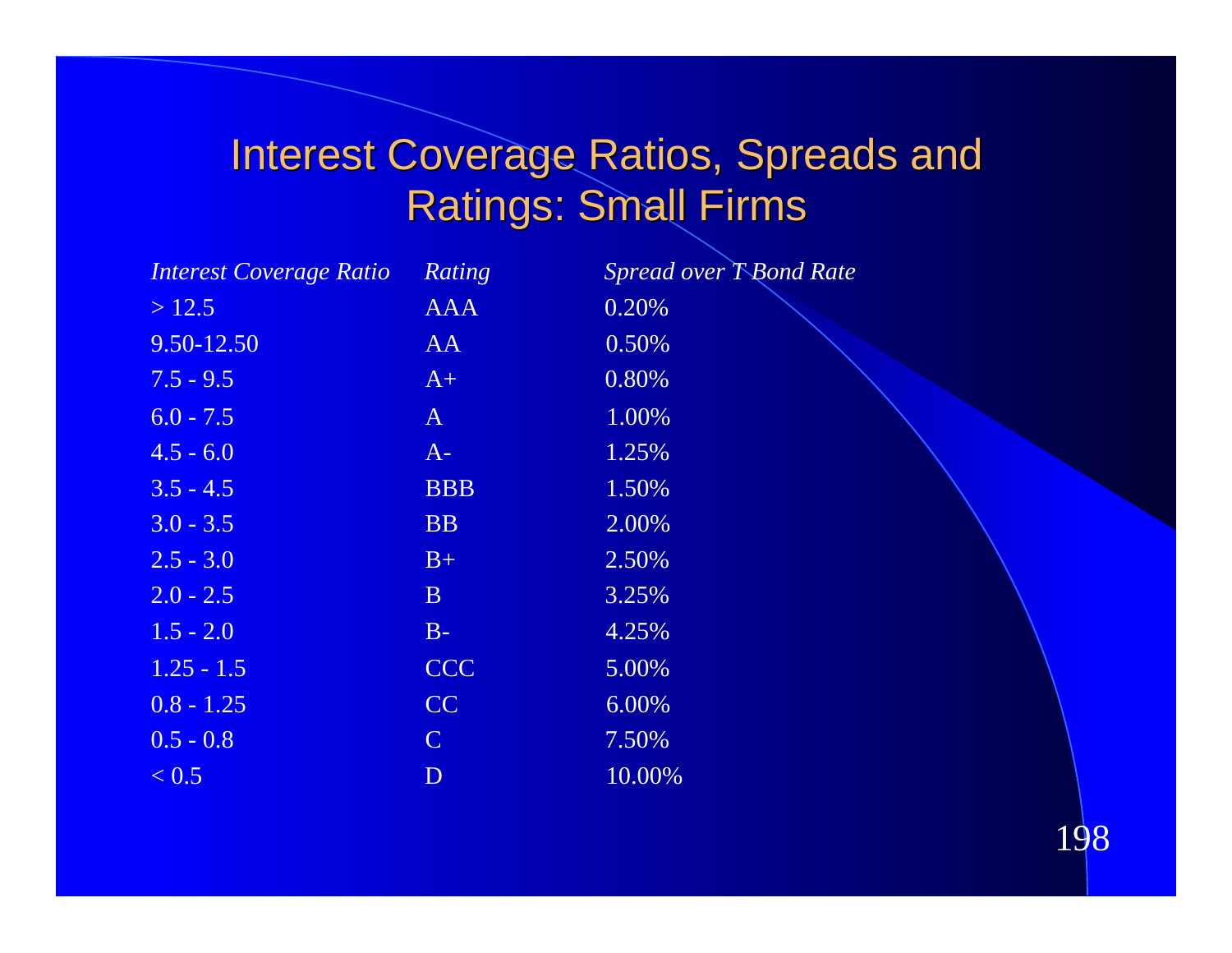# Optimal Debt Ratio for Bookscape

| <b>Debt Ratio</b> | <b>Beta</b> | <b>Cost of Equity</b> | <b>Bond Rating</b> | <b>Interest Rate</b> | <b>AT Cost of Debt</b> | <b>Cost of Capital</b> | <b>Firm Value</b> |
|-------------------|-------------|-----------------------|--------------------|----------------------|------------------------|------------------------|-------------------|
| 0%                | .03         | 12.65%                | AA                 | 7.50%                | 4.35%                  | 12.65%                 | \$26,781          |
| 10%               | L.09        | 13.01%                | AA                 | 7.50%                | 4.35%                  | 12.15%                 | \$29,112          |
| 20%               | 1.187       | 13.47%                | <b>BBB</b>         | 8.50%                | 4.93%                  | 11.76%                 | \$31,182          |
| 30%               | .28         | 14.05%                | $B+$               | 9.50%                | 5.51%                  | 11.49%                 | \$32,803          |
| 40%               | 1.42        | 14.83%                | $B-$               | 11.25%               | 6.53%                  | 11.51%                 | \$32,679          |
| 50%               | .62         | 15.93%                | CC                 | 13.00%               | 7.54%                  | 11.73%                 | \$31,341          |
| 60%               | .97         | 17.84%                | CC                 | 13.00%               | 7.96%                  | 11.91%                 | \$30,333          |
| 70%               | 2.71        | 21.91%                | C                  | 14.50%               | 10.18%                 | 13.70%                 | \$22,891          |
| 80%               | 4.07        | 29.36%                |                    | 14.50%               | 10.72%                 | 14.45%                 | \$20,703          |
| 90%               | 8.13        | 51.72%                | C                  | 14.50%               | 11.14%                 | 15.20%                 | \$18,872          |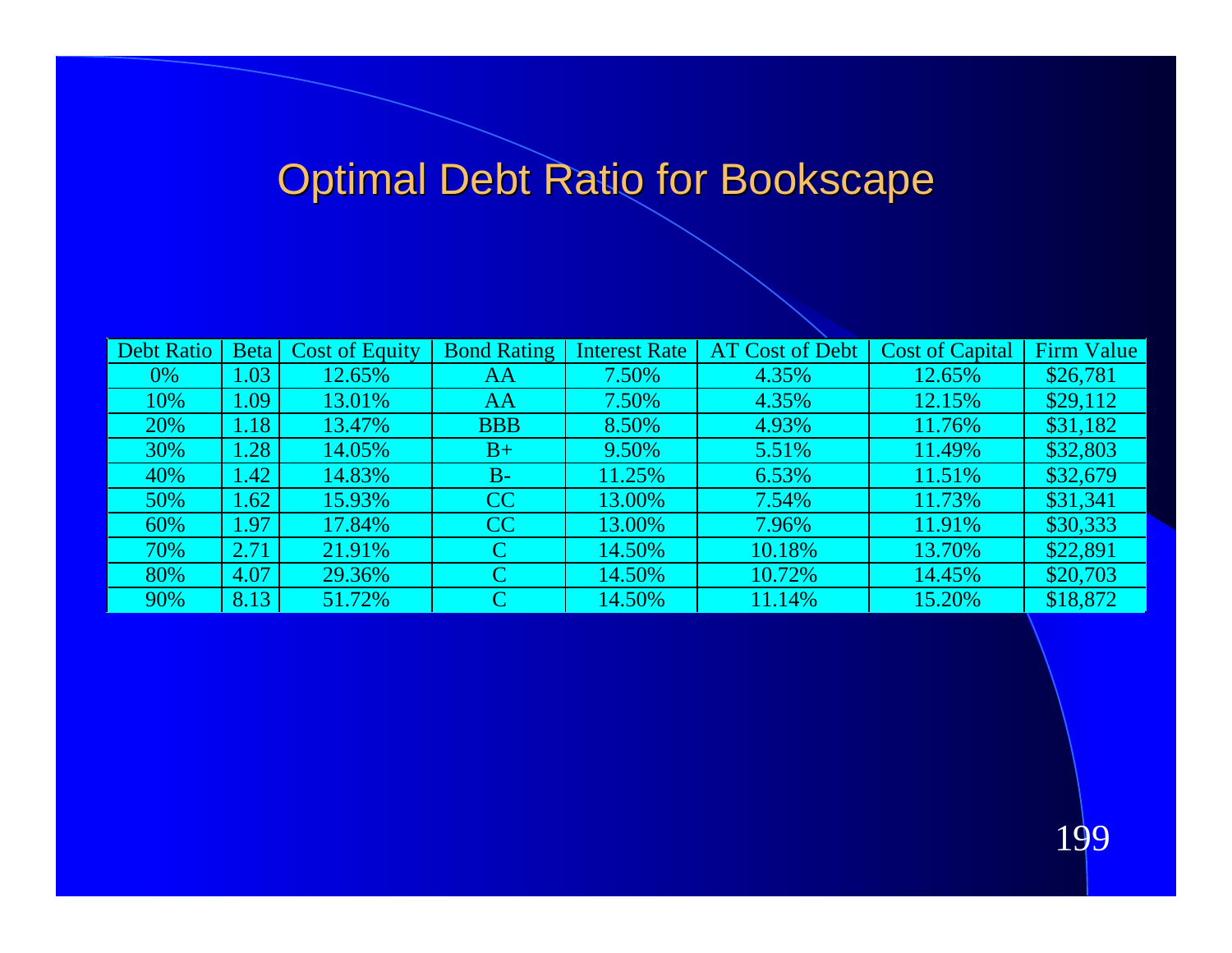#### Determinants of Optimal Debt Ratios

#### **C** Firm Specific Factors

1. Tax Rate

| $\left  \cdot \right $ - $>$ Higher Optimal Debt Ratio<br>Higher tax rates   |
|------------------------------------------------------------------------------|
| $-$ > Lower Optimal Debt Ratio<br>Lower tax rates                            |
| 2. Pre-Tax Returns on Firm = (Operating Income) / MV of Firm                 |
| - - > Higher Optimal Debt Ratio<br><b>Higher Pre-tax Returns</b>             |
| $\frac{1}{2}$ - $>$ Lower Optimal Debt Ratio<br><b>Lower Pre-tax Returns</b> |
| 3. Variance in Earnings [ Shows up when you do 'what if' analysis]           |
| $\rightarrow$ - $>$ Lower Optimal Debt Ratio<br><b>Higher Variance</b>       |
| <b>Lower Variance</b><br>$\rightarrow$ - $>$ Higher Optimal Debt Ratio       |
| <b>Macro-Economic Factors</b>                                                |
| 1. Default Spreads                                                           |

200

- Higher - > Lower Optimal Debt Ratio
- Lower - > Higher Optimal Debt Ratio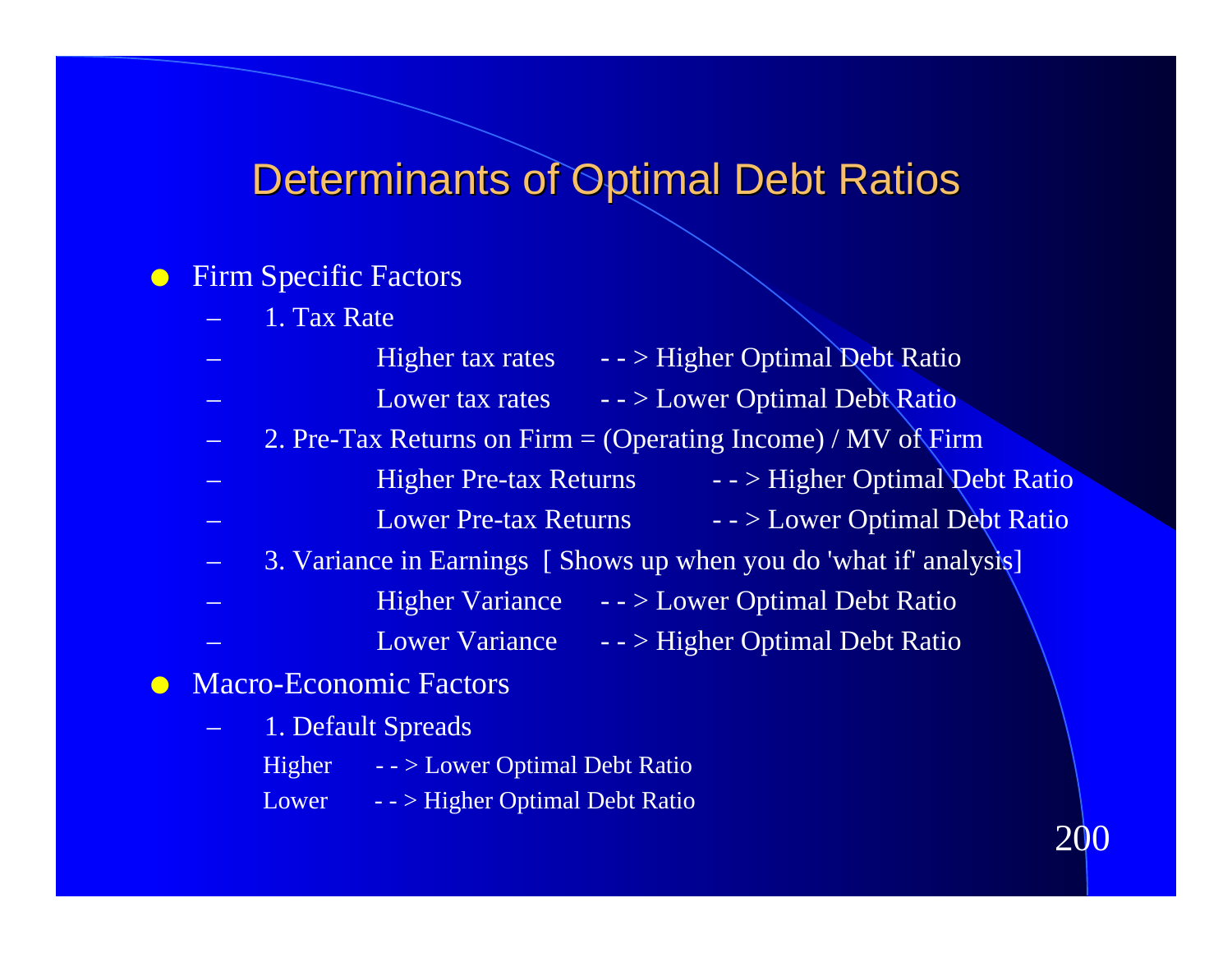#### Optimal Debt Ratios and EBITDA/Value

- You are estimating the optimal debt ratios for two firms. Reebok has an EBITDA of \$ 450 million, and a market value for the firm of \$ 2.2 billion. Nike has an EBITDA of \$ 745 million and a market value for the firm of \$ 8.8 billion. Which of these firms should have the higher optimal debt ratio
- p Nike
- p Reebok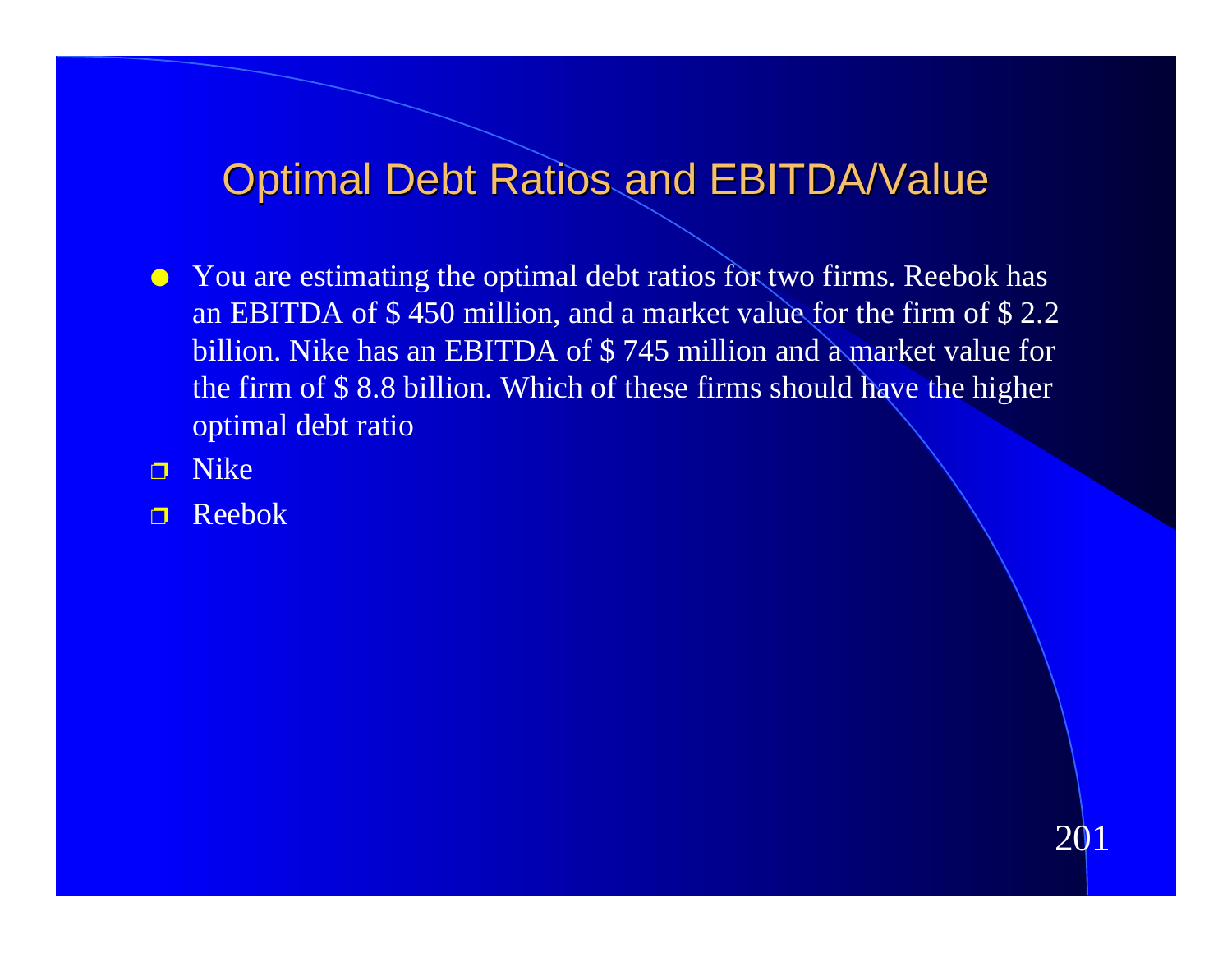#### Relative Analysis

- I. Industry Average with Subjective Adjustments
- **In the "safest" place for any firm to be is close to the industry average**
- **In Subjective adjustments can be made to these averages to arrive at the** right debt ratio.
	- Higher tax rates -> Higher debt ratios (Tax benefits)
	- Lower insider ownership -> Higher debt ratios (Greater discipline)
	- More stable income -> Higher debt ratios (Lower bankruptcy costs)
	- More intangible assets -> Lower debt ratios (More agency problems)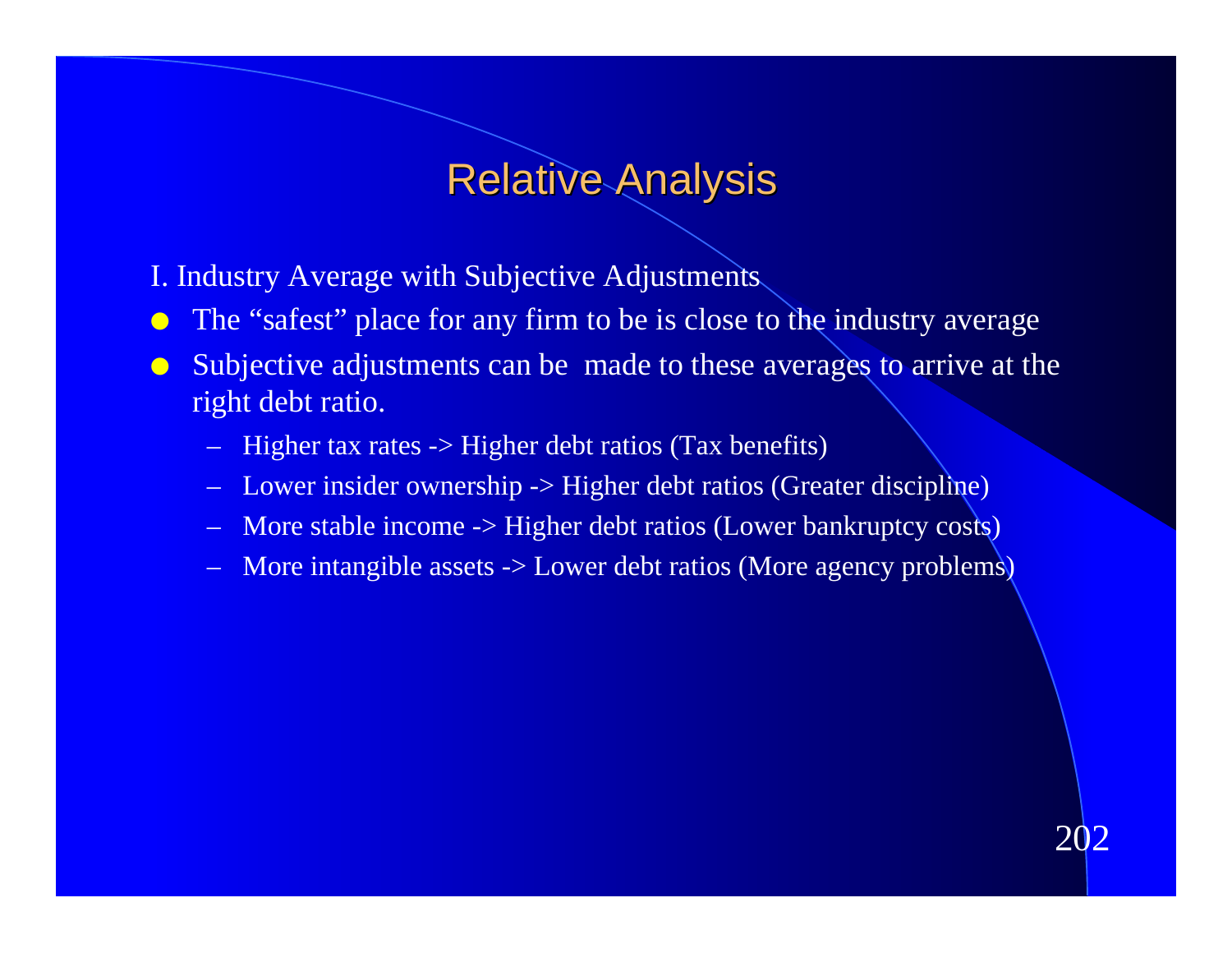# Disney's Comparables

| <b>Company Name</b>                 | Market Debt Ratio   Book Debt Ratio |        |
|-------------------------------------|-------------------------------------|--------|
| Disney (Walt)                       | 18.19%                              | 43.41% |
| <b>Time Warner</b>                  | 29.39%                              | 68.34% |
| <b>Westinghouse Electric</b>        | 26.98%                              | 51.97% |
| Viacom Inc. 'A'                     | 48.14%                              | 46.54% |
| Gaylord Entertainm. 'A'             | 13.92%                              | 41.47% |
| Belo (A.H.) 'A' Corp.               | 23.34%                              | 63.04% |
| Evergreen Media 'A'                 | 16.77%                              | 39.45% |
| <b>Tele-Communications Intl Inc</b> | 23.28%                              | 34.60% |
| <b>King World Productions</b>       | 0.00%                               | 0.00%  |
| <b>Jacor Communications</b>         | 30.91%                              | 57.91% |
| <b>LIN Television</b>               | 19.48%                              | 71.66% |
| <b>Regal Cinemas</b>                | 4.53%                               | 15.24% |
| <b>Westwood One</b>                 | 11.40%                              | 60.03% |
| <b>United Television</b>            | 4.51%                               | 15.11% |
| <b>Average of Large Firms</b>       | 19.34%                              | 43.48% |

203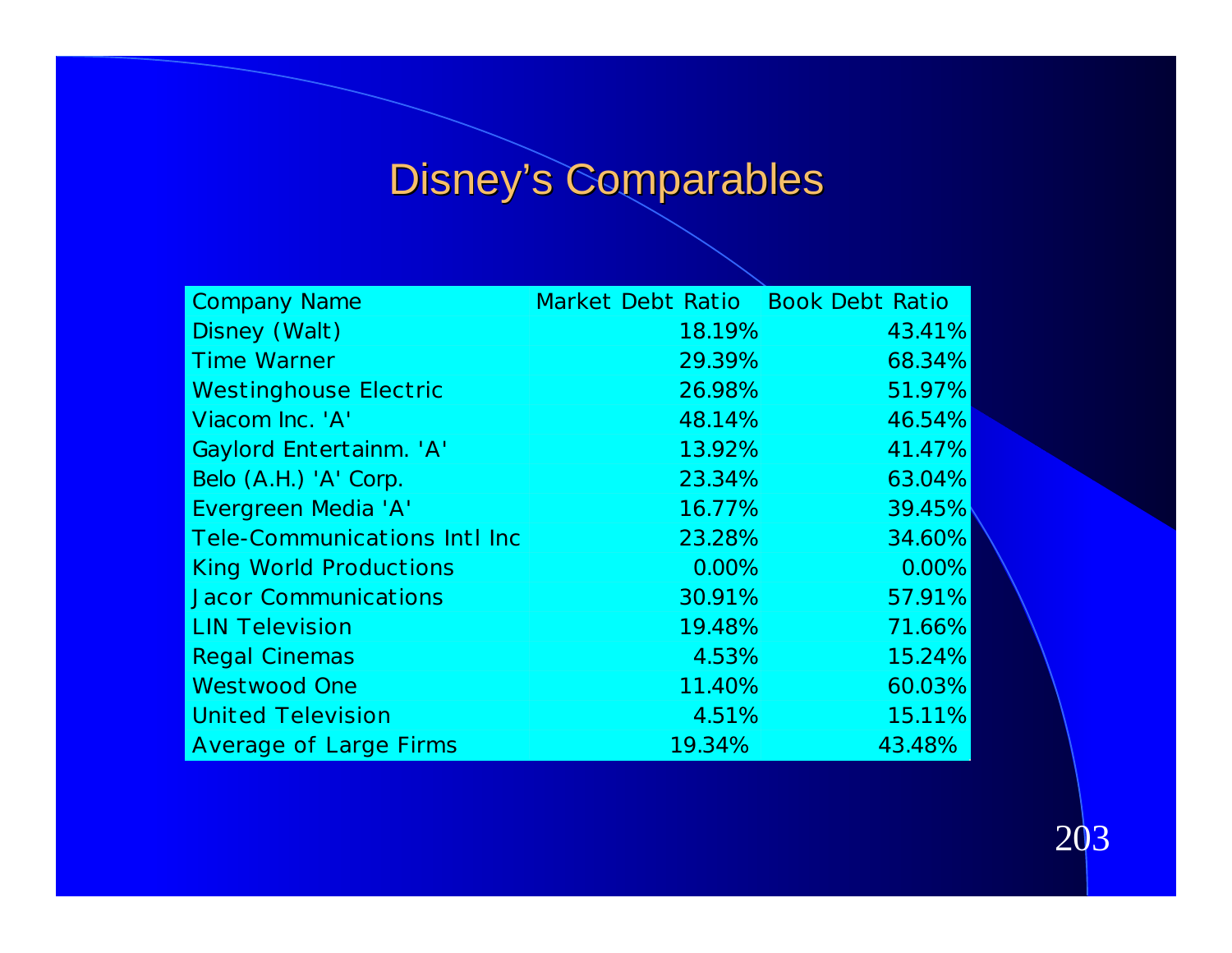#### II. Regression Methodology

- **C** Step 1: Run a regression of debt ratios on proxies for benefits and costs. For example, DEBT RATIO =  $a + b$  (TAX RATE) + c (EARNINGS) VARIABILITY) + d (FIXED ASSETS/TOTAL ASSETS)
- $\bullet$  Step 2: Estimate the proxies for the firm under consideration. Plugging into the crosssectional regression, we can obtain an estimate of predicted debt ratio.
- **C** Step 3: Compare the actual debt ratio to the predicted debt ratio.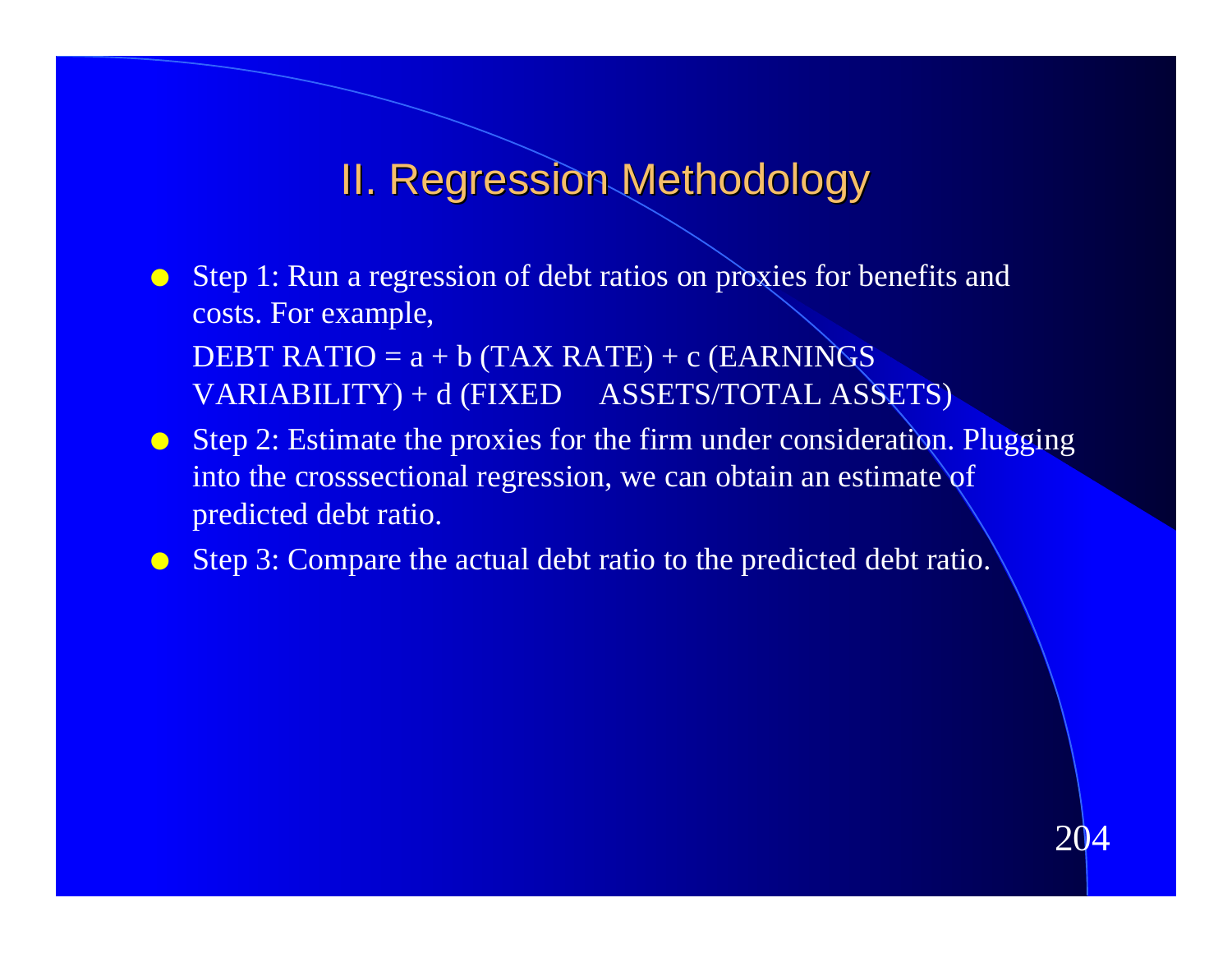### Applying the Regression Methodology: Entertainment Firms

Using a sample of 50 entertainment firms, we arrived at the following regression:

Debt Ratio =  $-0.1067 + 0.69$  Tax Rate+ 0.61 EBITDA/Value- 0.07

- $(0.90)$   $(2.58)$   $(2.21)$   $(0.60)$
- $\bullet$  The R squared of the regression is 27.16%. This regression can be used to arrive at a predicted value for Disney of:
- Predicted Debt Ratio =  $-0.1067 + 0.69$  (.4358) + 0.61 (.0837) 0.07  $(.2257) = .2314$
- **Based upon the capital structure of other firms in the entertainment** industry, Disney should have a market value debt ratio of 23.14%.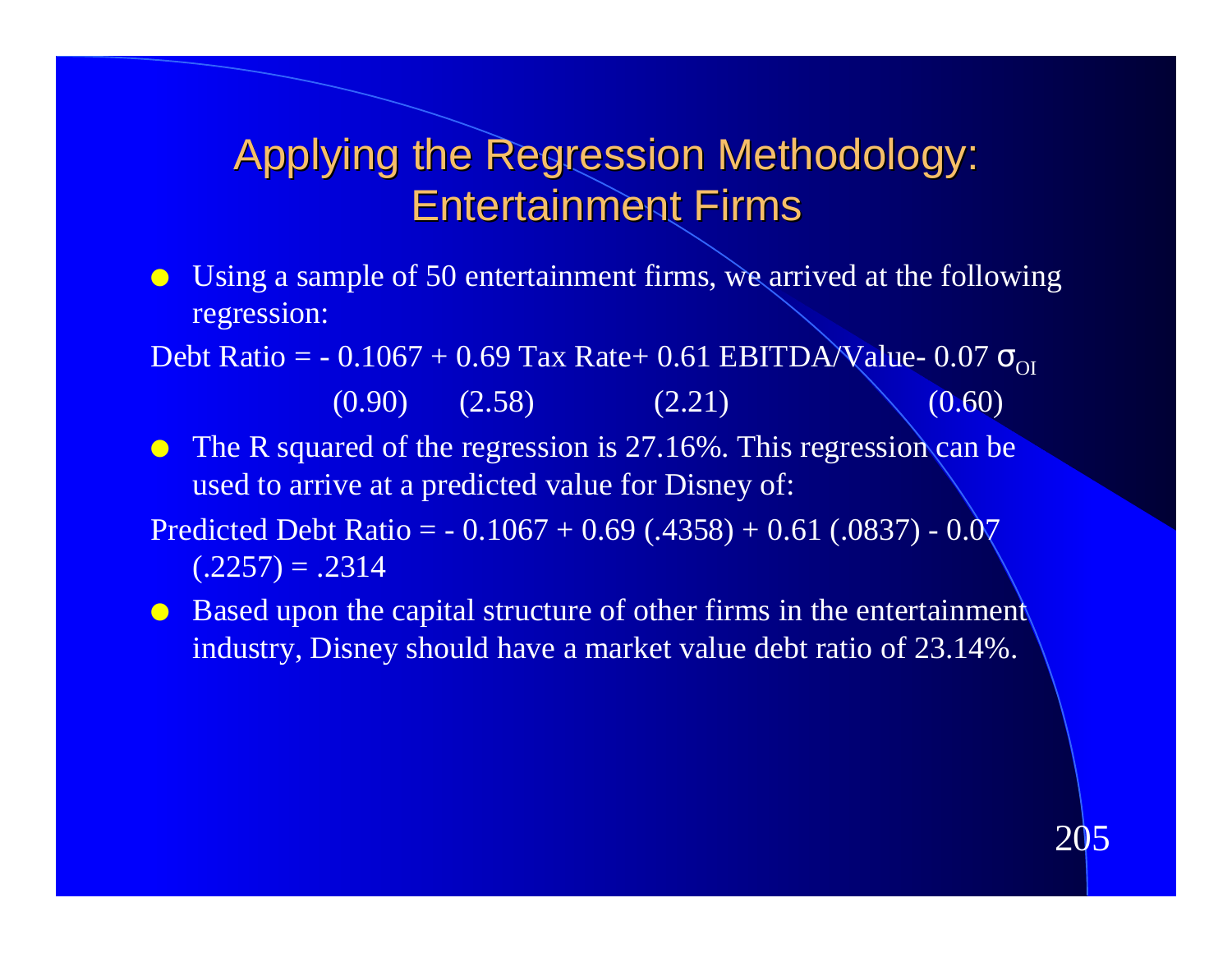#### Cross Sectional Regression: 1996 Data

**I** Using 1994 data for 2284 firms listed on the NYSE, AMEX and NASDAQ data bases. The regression provides the following results – DFR  $=0.1906 - 0.0552$  PRVAR  $-1340$  CLSH  $- 0.3105$  CPXFR  $+ 0.1447$  FCP (37.97a) (2.20a) (6.58a) (8.52a) (12.53a)

where,

DFR  $=$  Debt / ( Debt + Market Value of Equity)

- $PRVAR = Variance$  in Firm Value
- $CLSH$  = Closely held shares as a percent of outstanding shares
- $CPXFR = Capital Expenditures / Book Value of Capital$

FCP= Free Cash Flow to Firm / Market Value of Equity

 $\bullet$  While the coefficients all have the right sign and are statistically significant, the regression itself has an R-squared of only 13.57%.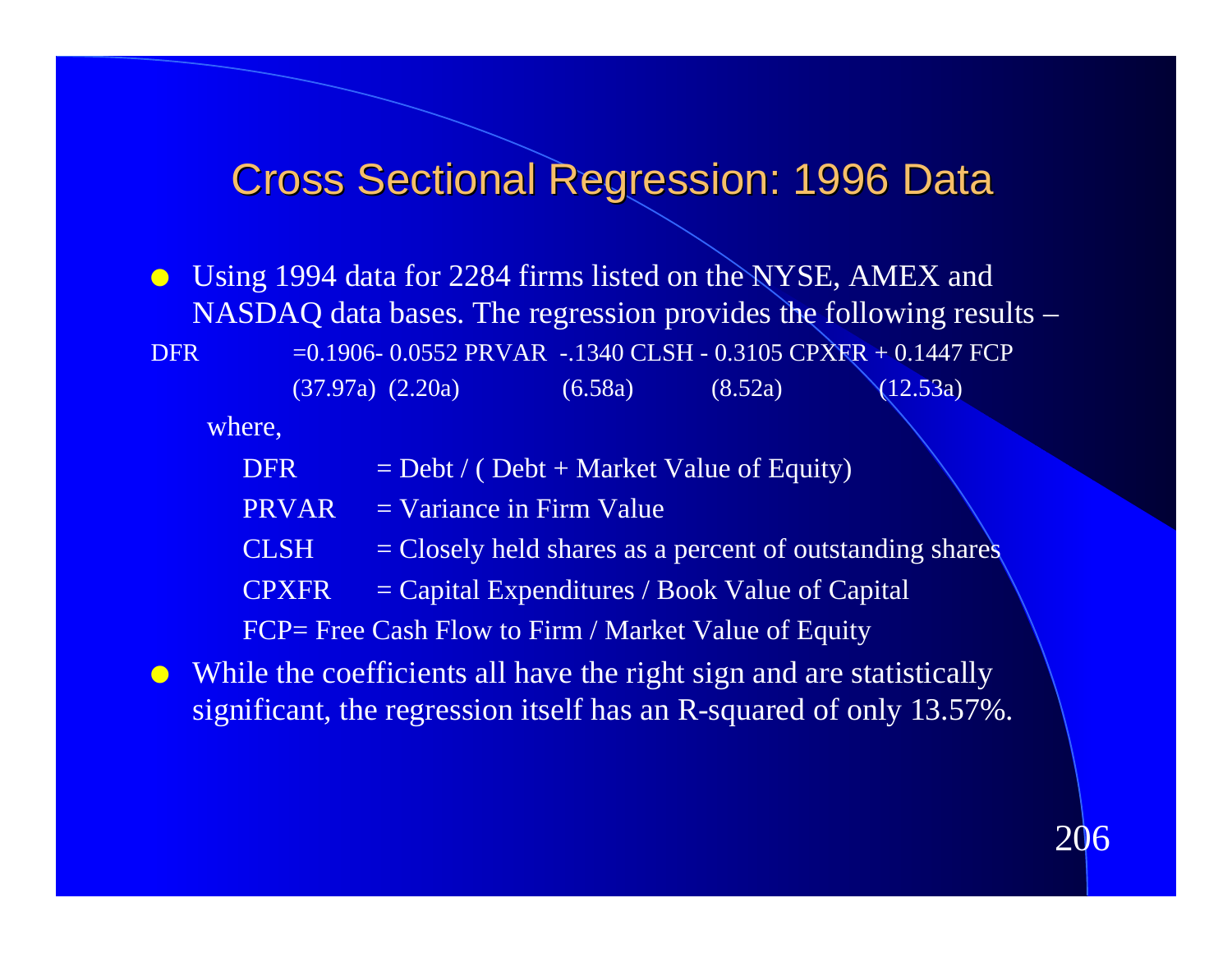#### An Aggregated Regression

 $\bullet$  One way to improve the predictive power of the regression is to aggregate the data first and then do the regression. To illustrate with the 1994 data, the firms are aggregated into two-digit SIC codes, and the same regression is re-run.

DFR =0.2370- 0.1854 PRVAR +.1407 CLSH + 1.3959 CPXF -.6483 FCP (6.06a) (1.96b) (1.05a) (5.73a) (3.89a)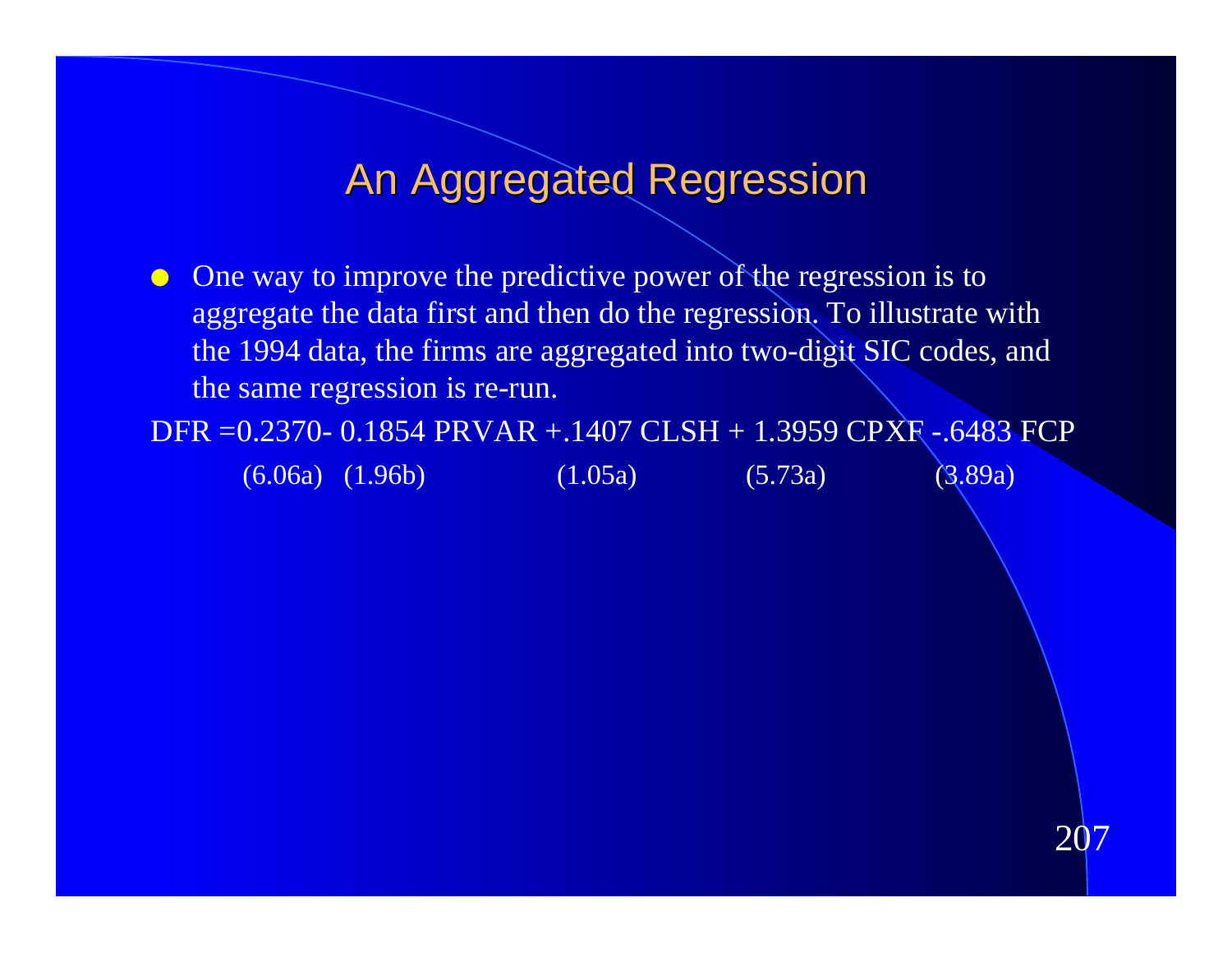#### Applying the Regression

Lets check whether we can use this regression. Disney had the following values for these inputs in 1996. Estimate the optimal debt ratio using the debt regression.

Variance in Firm Value = .04

Closely held shares as percent of shares outstanding  $= 4\%$  (.04)

Capital Expenditures as fraction of firm value  $= 6.00\%(.06)$ 

Free Cash Flow as percent of Equity Value  $= 3\%$  (.03)

Optimal Debt Ratio

 $=0.2370 - 0.1854$  ( )  $+ .1407$  ( )  $+ 1.3959$  ( )  $-.6483$  ( What does this optimal debt ratio tell you?

208 Why might it be different from the optimal calculated using the weighted average cost of capital?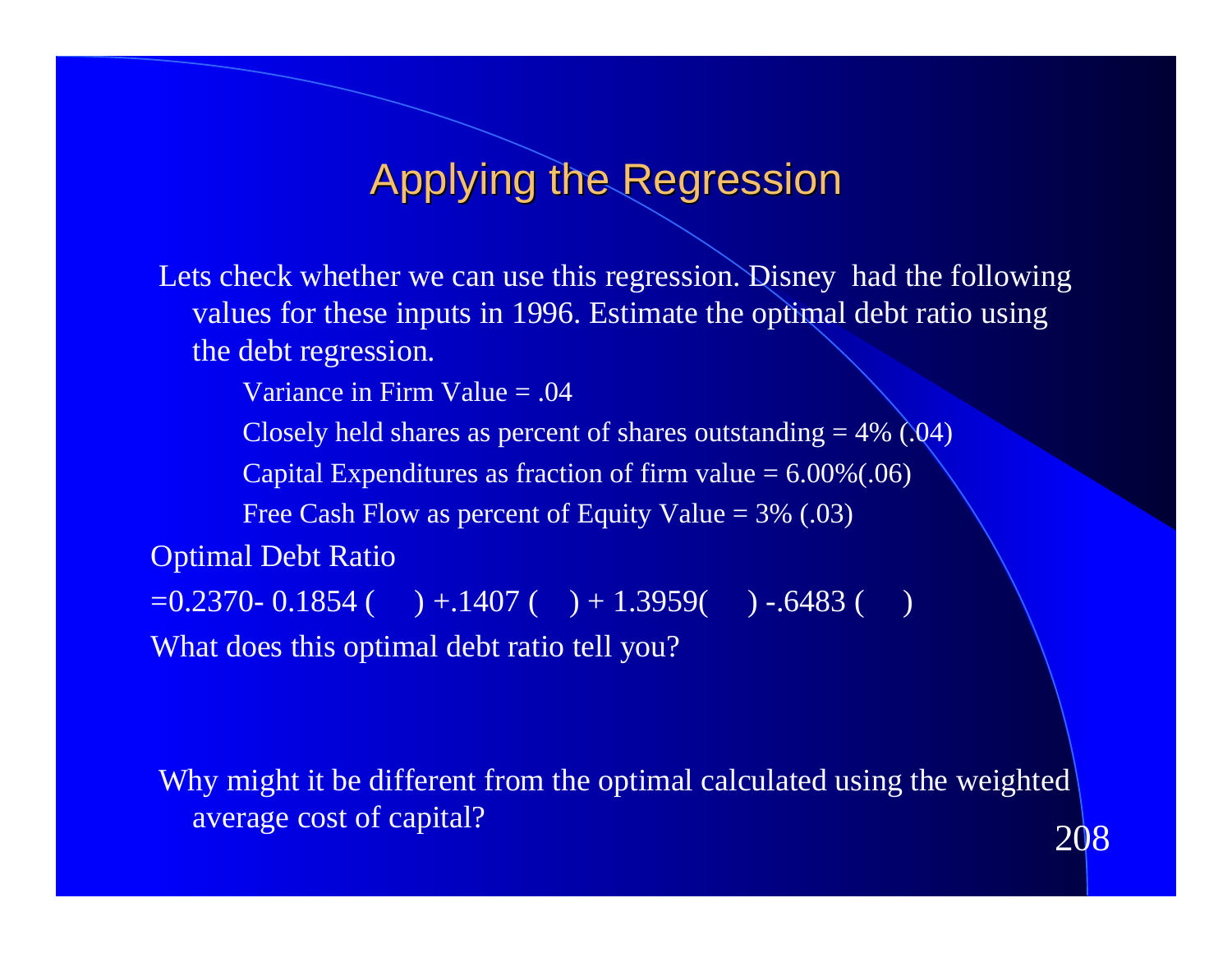#### A Framework for Getting to the Optimal

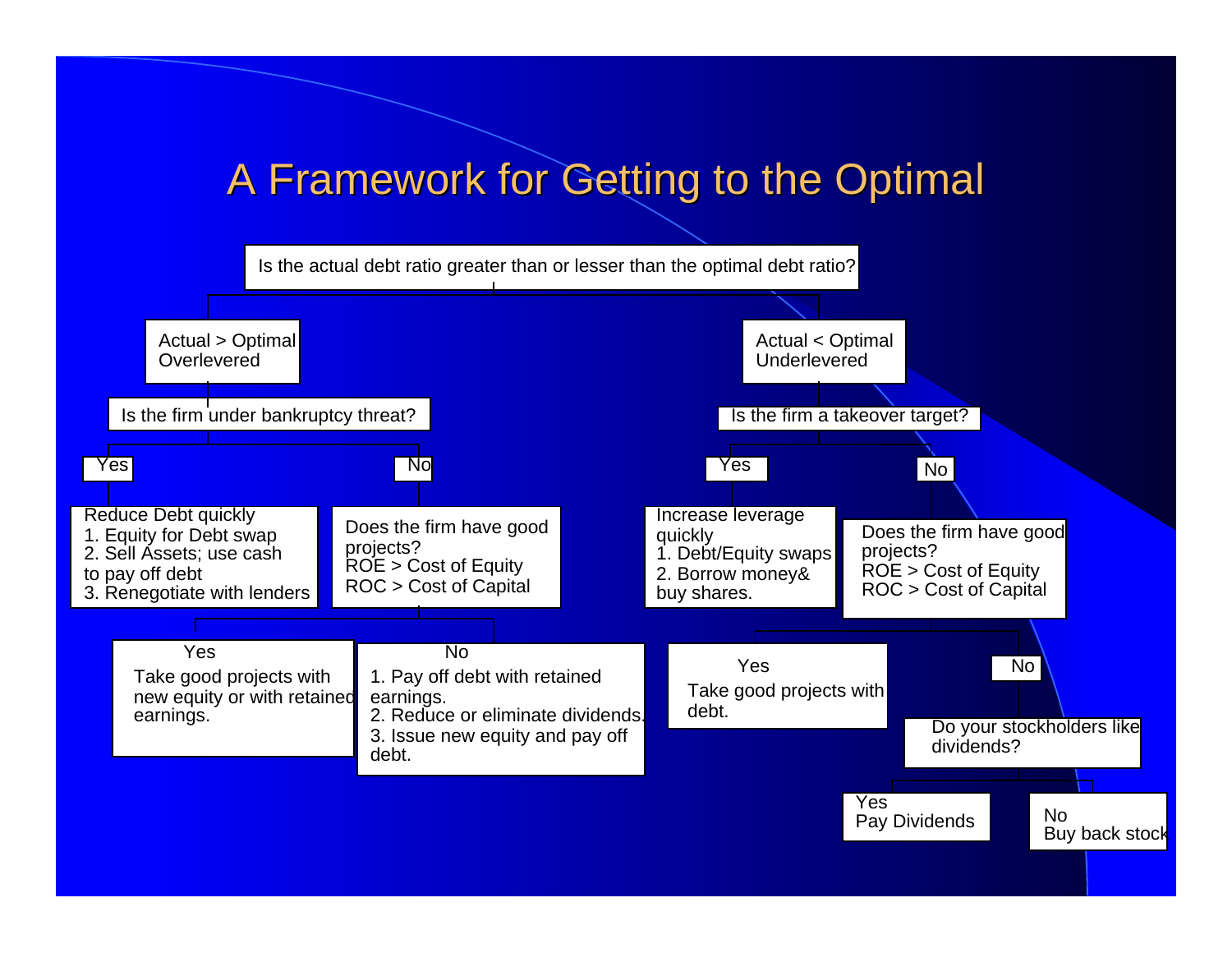### Disney: Applying the Framework

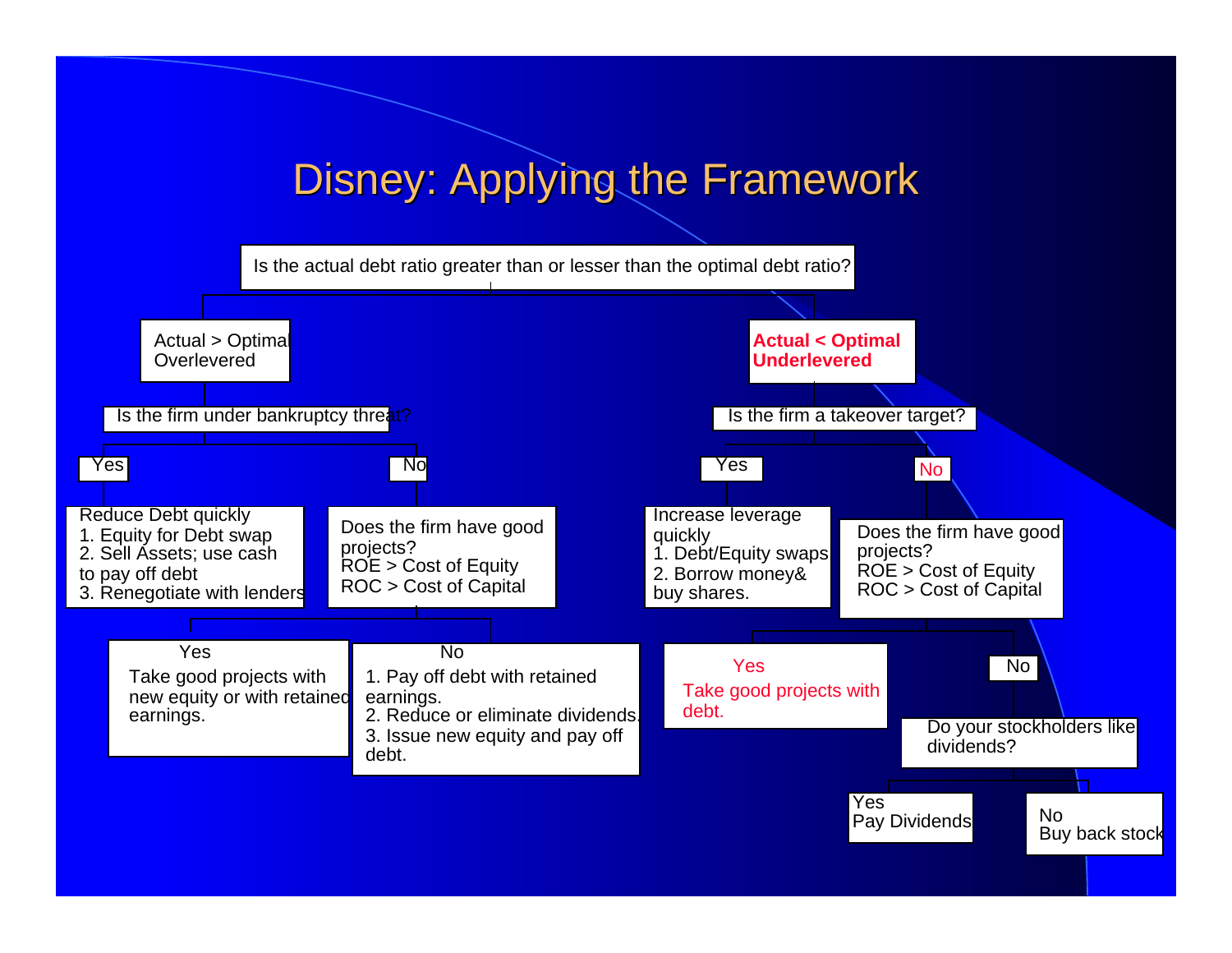#### Designing Debt

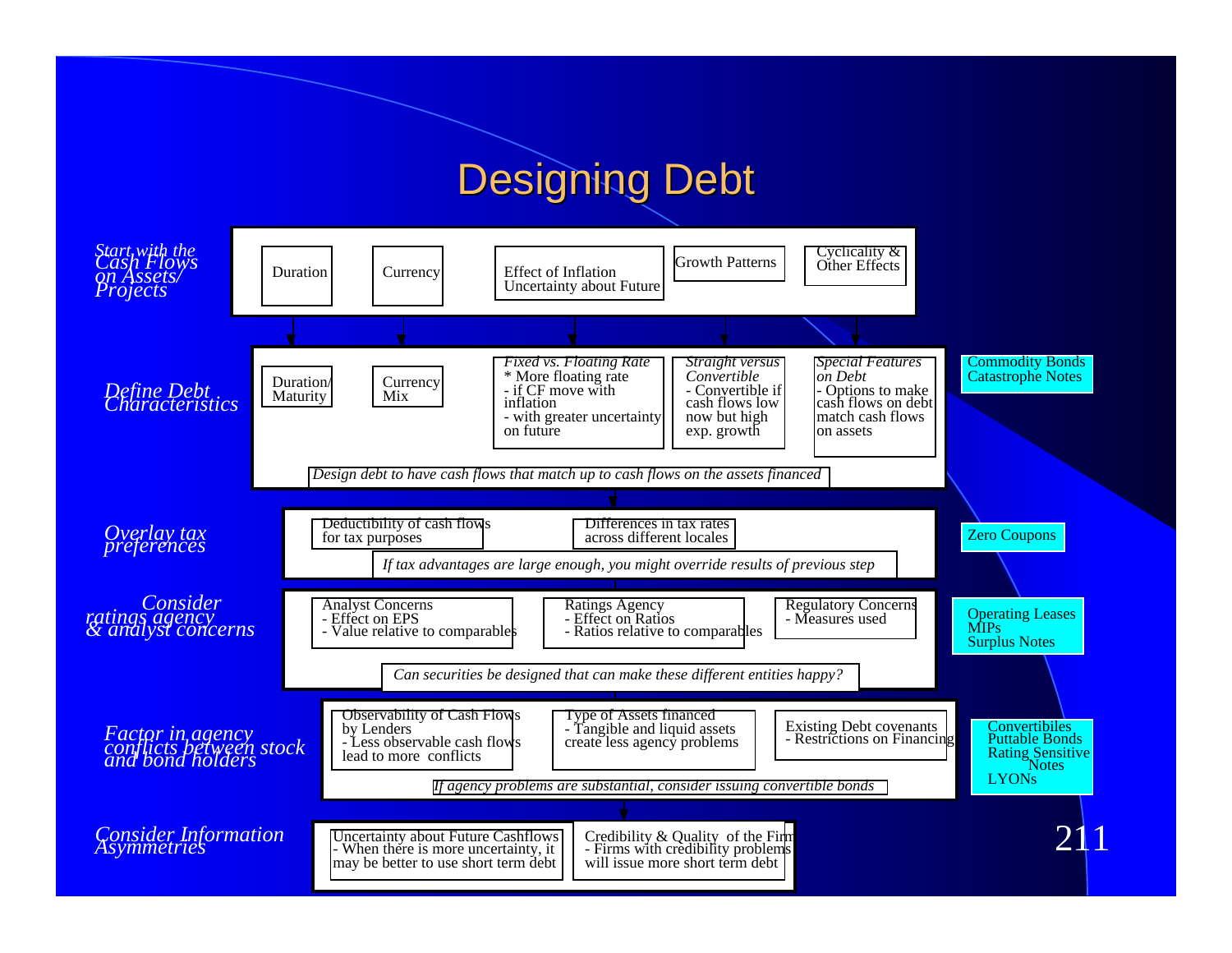#### A Framework for Getting to the Optimal

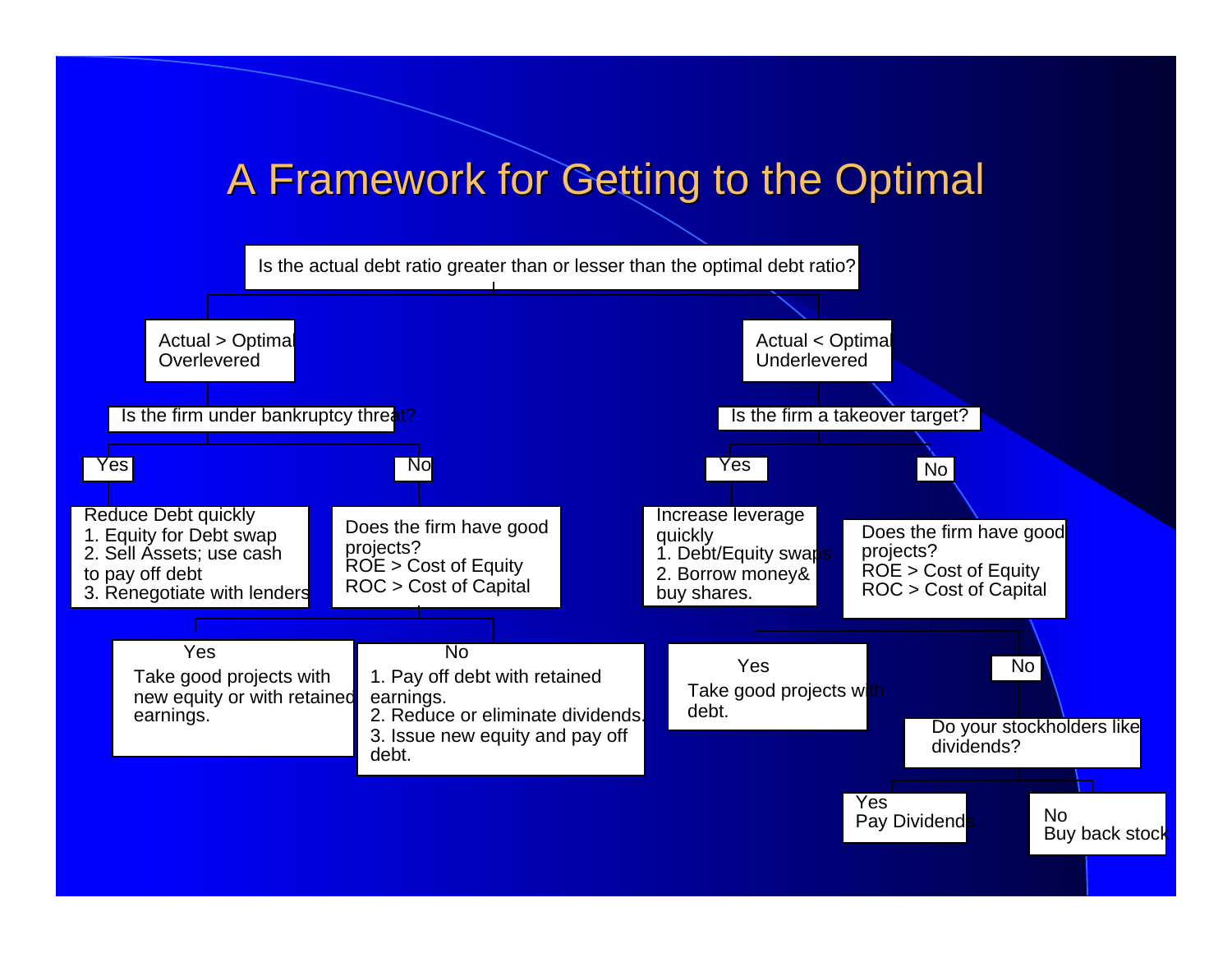### Disney: Applying the Framework

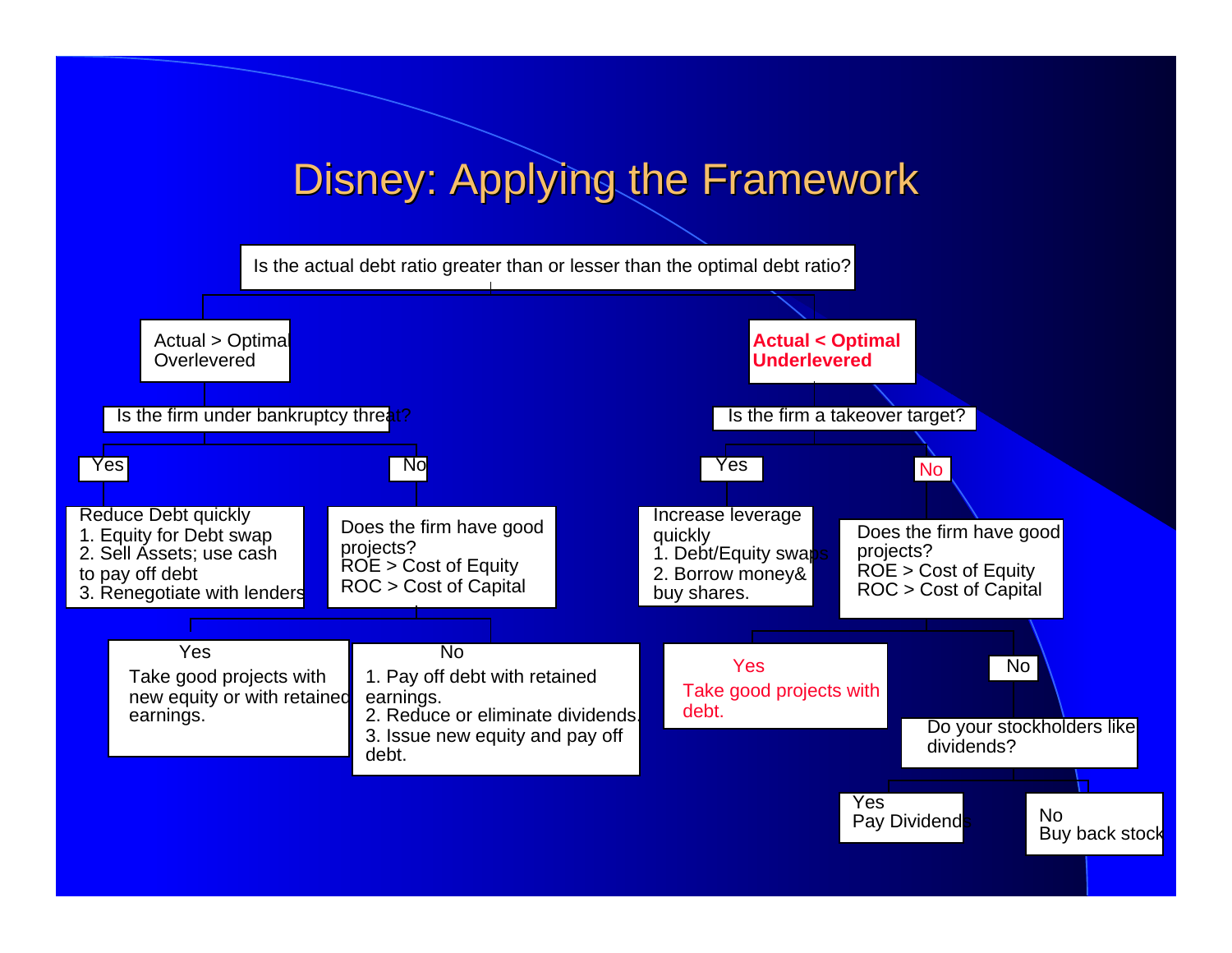#### Designing Debt

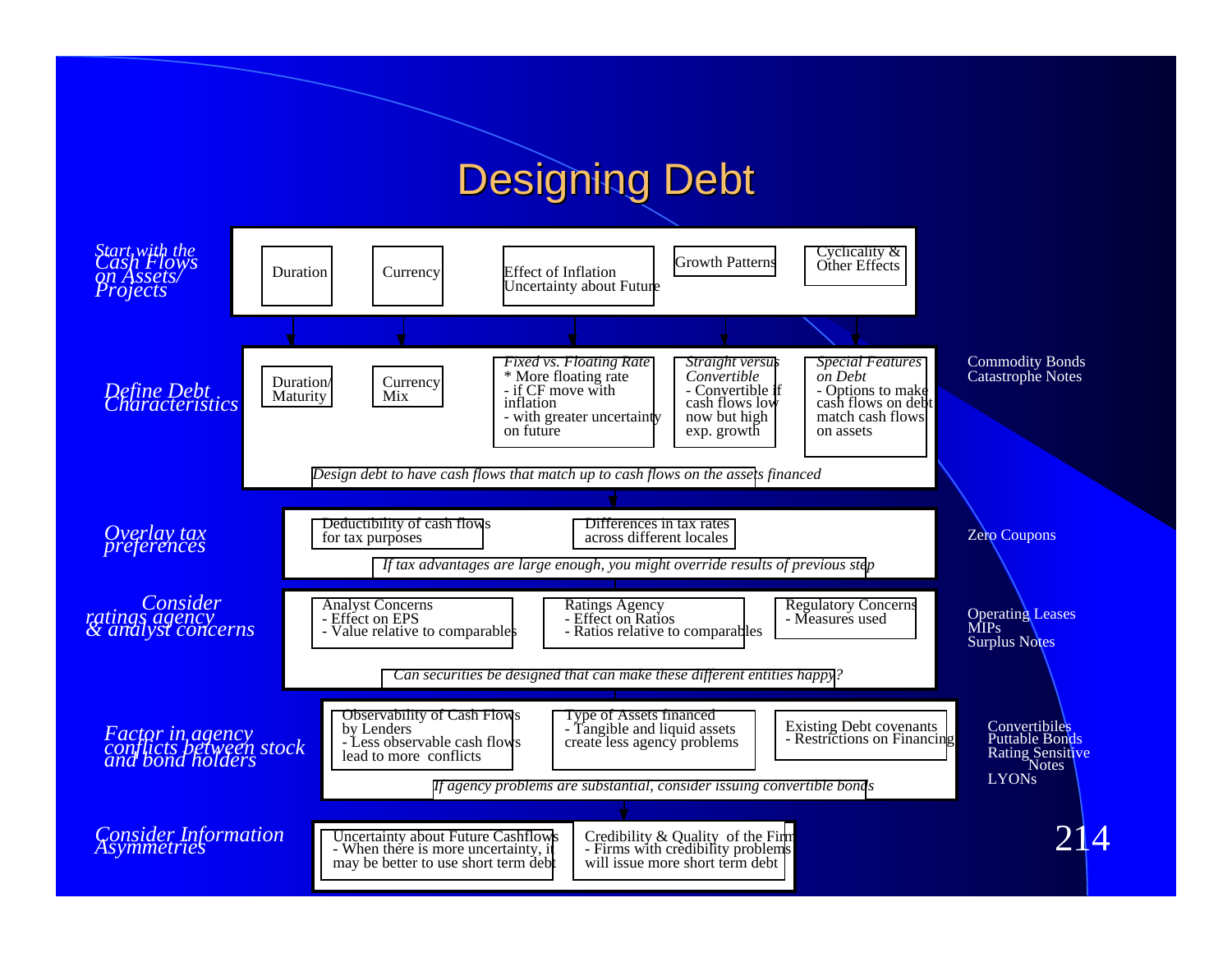#### Approaches for evaluating Asset Cash Flows

#### **•** I. Intuitive Approach

- Are the projects typically long term or short term? What is the cash flow pattern on projects?<br>
– How much growth potential does the firm have relative to current
- projects?
- How cyclical are the cash flows? What specific factors determine the cash flows on projects?

#### **II. Project Cash Flow Approach**

- Project cash flows on a typical project for the firm
- Do scenario analyses on these cash flows, based upon different macro economic scenarios
- **C** III. Historical Data
	- Operating Cash Flows
	- Firm Value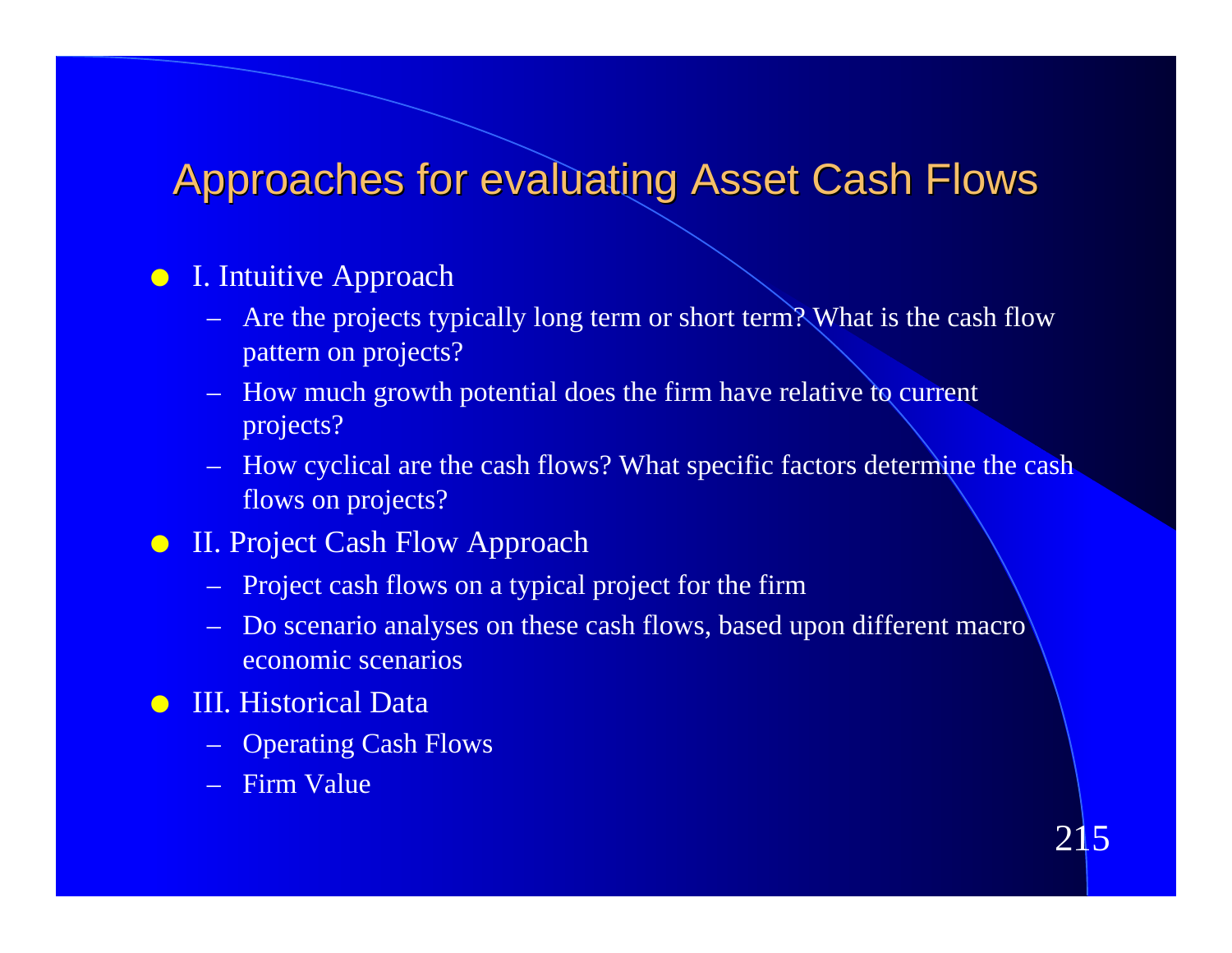## Coming up with the financing details: Intuitive Approach

| <b>Business</b>     | <b>Project Cash Flow Characteristics</b>                          | <b>Type of Financing</b>    |  |
|---------------------|-------------------------------------------------------------------|-----------------------------|--|
| Creative            | Projects are likely to                                            | Debt should be              |  |
| <b>Content</b>      | 1. be short term                                                  | 1. short term               |  |
|                     | 2. have cash outflows are primarily in dollars (but cash inflows) | 2. primarily dollar         |  |
|                     | could have a substantial foreign currency component               | 3. if possible, tied to the |  |
|                     | 3. have net cash flows which are heavily driven by whether the    | success of movies.          |  |
|                     | movie or T.V series is a "hit"                                    |                             |  |
| <b>Retailing</b>    | Projects are likely to be                                         | Debt should be in the form  |  |
|                     | 1. medium term (tied to store life)                               | of operating leases.        |  |
|                     | 2. primarily in dollars (most in US still)                        |                             |  |
|                     | 3. cyclical                                                       |                             |  |
| <b>Broadcasting</b> | Projects are likely to be                                         | Debt should be              |  |
|                     | 1. short term                                                     | 1. short term               |  |
|                     | 2. primarily in dollars, though foreign component is growing      | 2. primarily dollar debt    |  |
|                     | 3. driven by advertising revenues and show success                | 3. if possible, linked to   |  |
|                     |                                                                   | network ratings.            |  |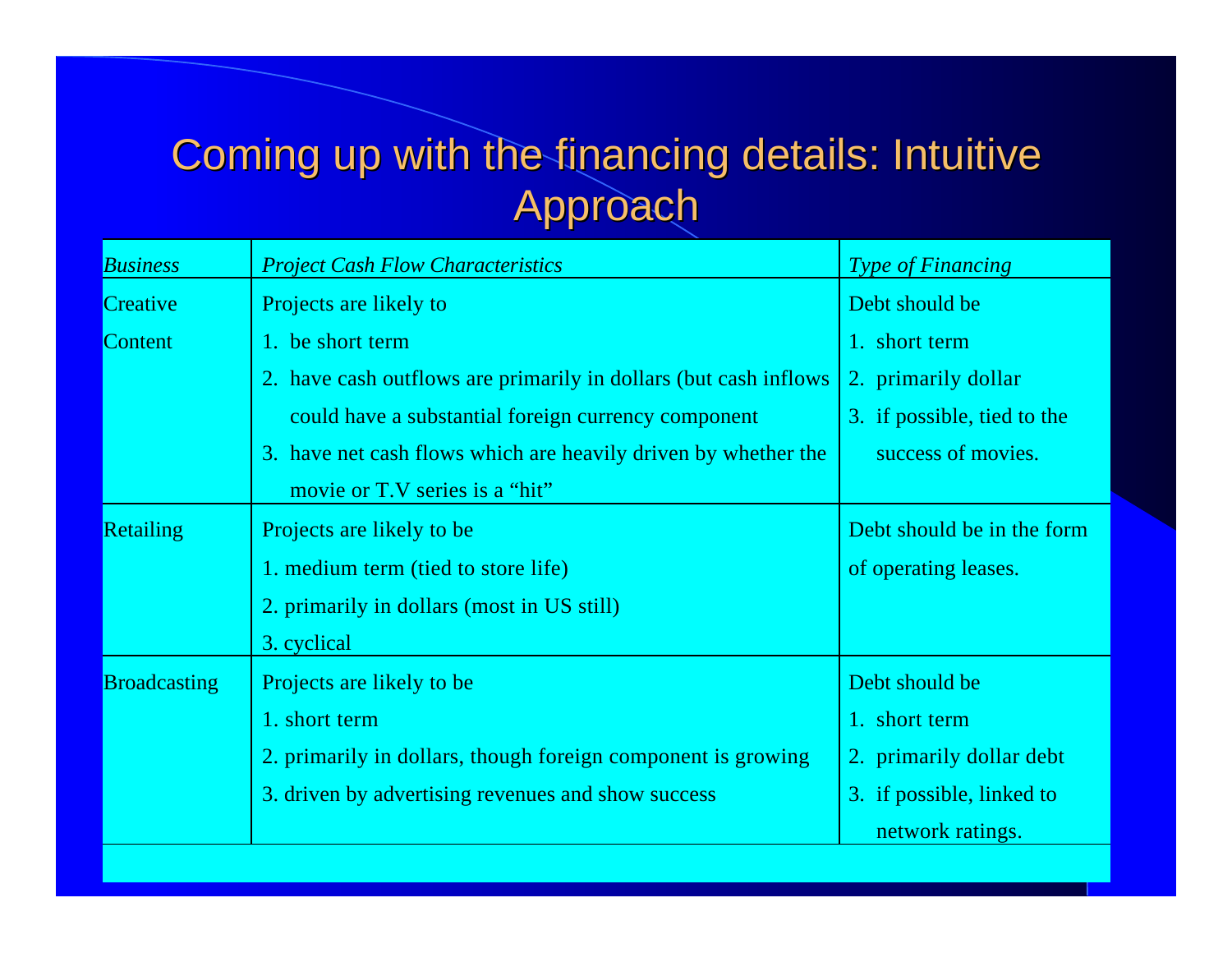# Financing Details: Other Divisions

| <b>Theme Parks</b> | Projects are likely to be                                         | Debt should be              |  |
|--------------------|-------------------------------------------------------------------|-----------------------------|--|
|                    | 1. very long term                                                 | 1. long term                |  |
|                    | 2. primarily in dollars, but a significant proportion of revenues | 2. mix of currencies, based |  |
|                    | come from foreign tourists.                                       | upon tourist make up.       |  |
|                    | 3. affected by success of movie and broadcasting divisions.       |                             |  |
| <b>Real Estate</b> | Projects are likely to be                                         | Debt should be              |  |
|                    | 1. long term                                                      | 1. long term                |  |
|                    | 2. primarily in dollars.                                          | 2. dollars                  |  |
|                    | 3. affected by real estate values in the area                     | 3. real-estate linked       |  |
|                    |                                                                   | (Mortgage Bonds)            |  |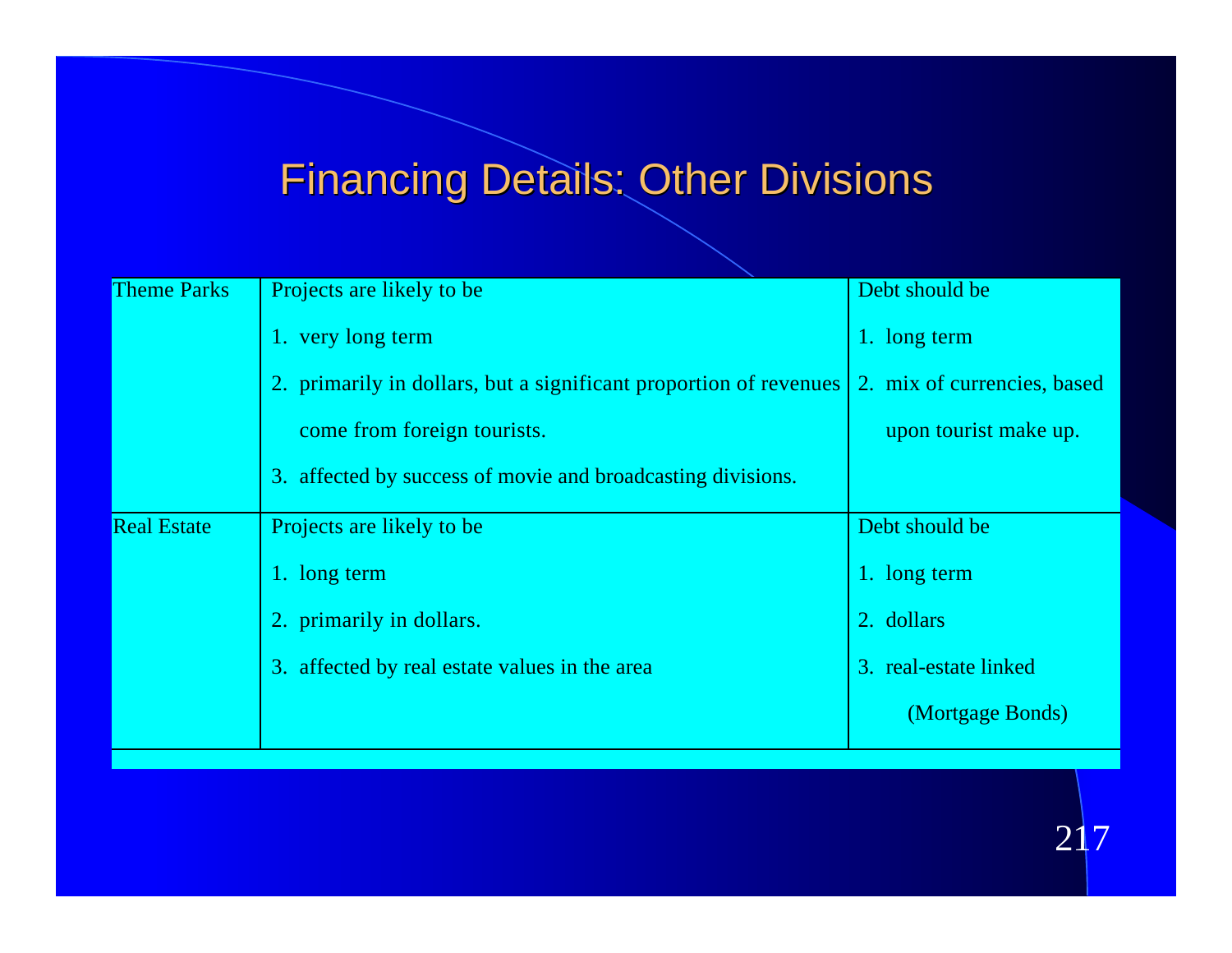## II. QUANTITATIVE APPROACH

#### 1. Operating Cash Flows

- The question of how sensitive a firm's asset cash flows are to a variety of factors, such as interest rates, inflation, currency rates and the economy, can be directly tested by regressing changes in the operating income against changes in these variables.
- Change in Operating Income $(t)$  = a + b Change in Macro Economic Variable(t)
- This analysis is useful in determining the coupon/interest payment structure of the debt.
- 2. Firm Value
	- The firm value is clearly a function of the level of operating income, but it also incorporates other factors such as expected growth & cost of capital.<br>- The firm value analysis is useful in determining the overall structure of the
	- debt, particularly maturity.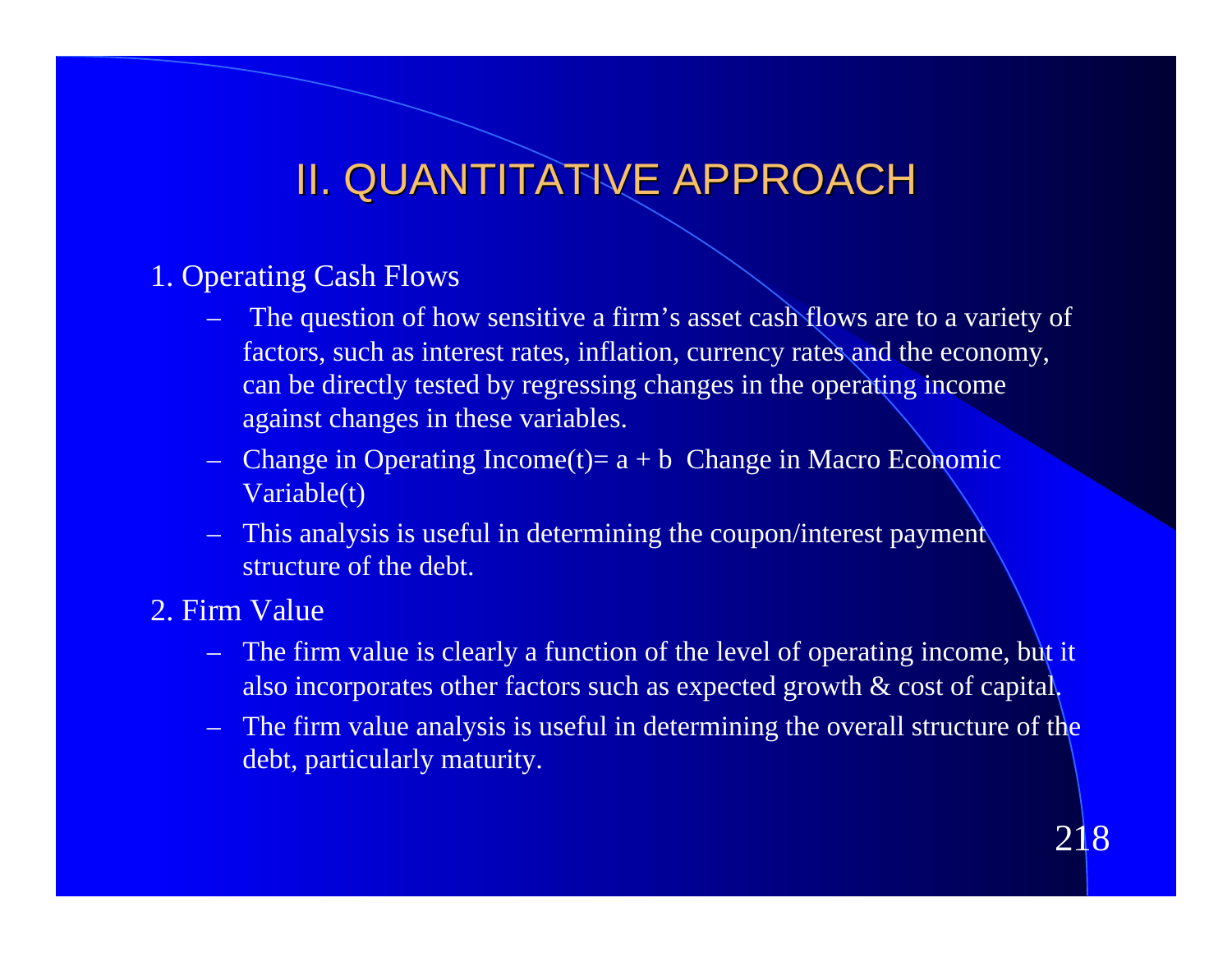# The Historical Data

| Year |                           | <b>Firm Value</b> | % Change   |                    | <b>Operating Income</b> | % Change  |
|------|---------------------------|-------------------|------------|--------------------|-------------------------|-----------|
| 1981 | \$                        | 1,707             |            | \$                 | 119.35                  |           |
| 1982 | \$                        | 2,108             | 23.46%     | \$                 | 141.39                  | 18.46%    |
| 1983 | $\mathbb{S}$              | 1,817             | $-13.82\%$ | $\boldsymbol{\$\}$ | 133.87                  | $-5.32\%$ |
| 1984 | $\boldsymbol{\$\}$        | 2,024             | 11.4%      | \$                 | 142.60                  | 6.5%      |
| 1985 | $\boldsymbol{\$\}$        | 3,655             | 80.6%      | $\boldsymbol{\$\}$ | 205.60                  | 44.2%     |
| 1986 | $\mathbb{S}$              | 5,631             | 54.1%      | \$                 | 280.58                  | 36.5%     |
| 1987 | \$                        | 8.371             | 48.7%      | $\boldsymbol{\$\}$ | 707.00                  | 152.0%    |
| 1988 | $\boldsymbol{\$\}$        | 9,195             | 9.8%       | $\boldsymbol{\$\}$ | 789.00                  | 11.6%     |
| 1989 | $\boldsymbol{\mathsf{S}}$ | 16,015            | 74.2%      | $\boldsymbol{\$\}$ | 1,109.00                | 40.6%     |
| 1990 | $\mathcal{S}$             | 14,963            | $-6.6%$    | $\boldsymbol{\$\}$ | 1,287.00                | 16.1%     |
| 1991 | $\mathcal{S}$             | 17,122            | 14.4%      | $\boldsymbol{\$\}$ | 1,004.00                | $-22.0\%$ |
| 1992 | $\mathbb{S}$              | 24,771            | 44.7%      | \$                 | 1,287.00                | 28.2%     |
| 1993 | \$                        | 25,212            | 1.8%       | \$                 | 1,560.00                | 21.2%     |
| 1994 | \$                        | 26,506            | 5.1%       | $\boldsymbol{\$\}$ | 1,804.00                | 15.6%     |
| 1995 | $\mathbf{\$\}$            | 33,858            | 27.7%      | $\boldsymbol{\$\}$ | 2,262.00                | 25.4%     |
| 1996 | $\boldsymbol{\mathsf{S}}$ | 39,561            | 16.8%      | $\boldsymbol{\$\}$ | 3,024.00                | 33.7%     |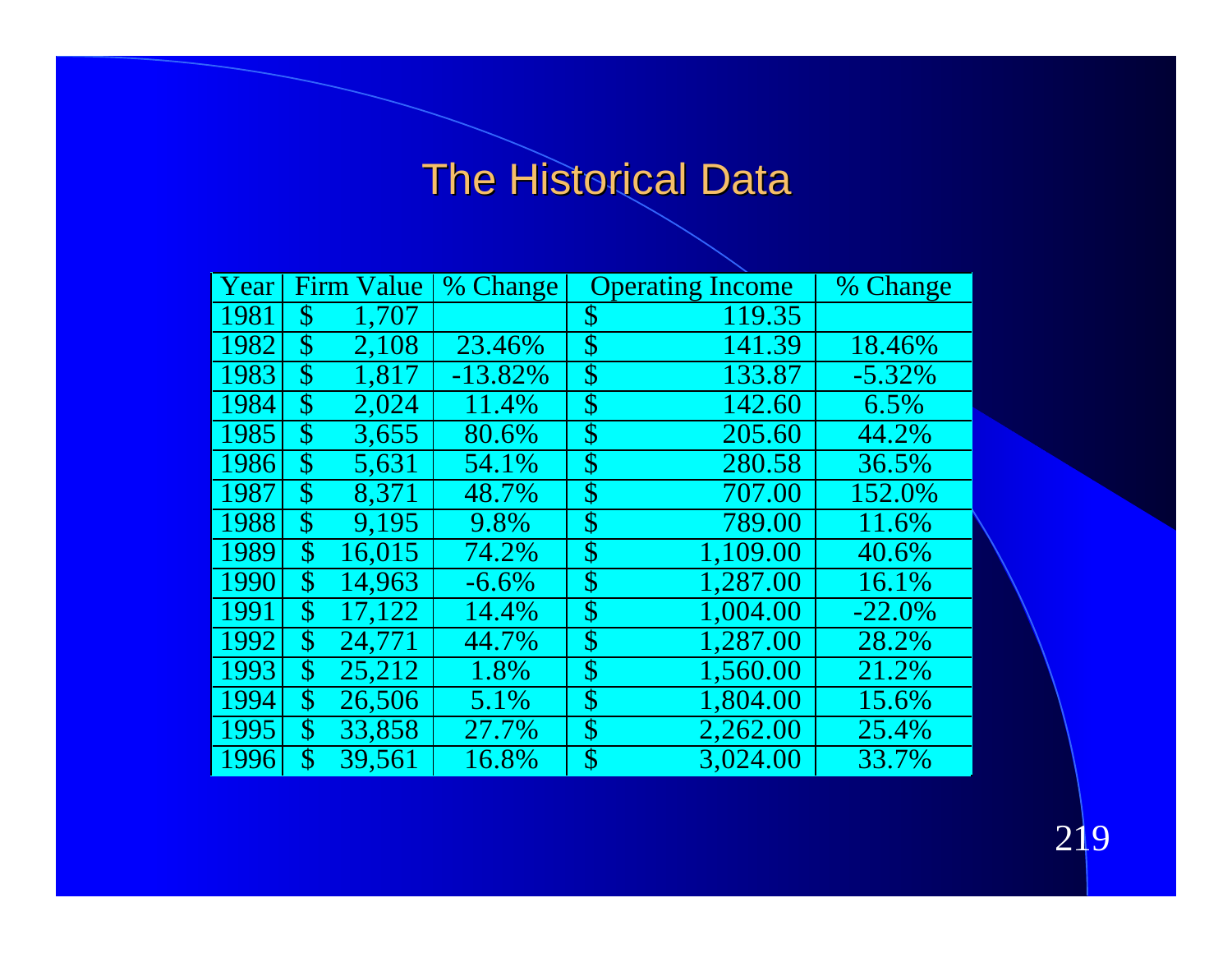# The Macroeconomic Data

| Long Bond Rate nge in Interest |           | <b>Real GNP</b> | <b>GNP Growth</b> | Weighted Dolla Change in Doll Inflation Rate |          |       | Change in Inflat |
|--------------------------------|-----------|-----------------|-------------------|----------------------------------------------|----------|-------|------------------|
| 13.98%                         |           | 3854            |                   | 115.65                                       |          | 8.90% |                  |
| 10.47%                         | $-3.51%$  | 3792            | $-1.6%$           | 123.14                                       | 6.48%    | 3.80% | $-5.10%$         |
| 11.80%                         | 1.33%     | 4047            | 6.7%              | 128.65                                       | 4.47%    | 3.80% | $0.00\%$         |
| 11.51%                         | $-0.29%$  | 4216            | 4.2%              | 138.89                                       | 8.0%     | 4.00% | 0.20%            |
| 8.99%                          | $-2.52%$  | 4350            | 3.2%              | 125.95                                       | $-9.3%$  | 3.80% | $-0.20%$         |
| 7.22%                          | $-1.77\%$ | 4431            | 1.9%              | 112.89                                       | $-10.4%$ | 1.20% | $-2.60%$         |
| 8.86%                          | 1.64%     | 4633            | $4.6\%$           | 95.88                                        | $-15.1%$ | 4.40% | 3.20%            |
| 9.14%                          | 0.28%     | 4789            | 3.4%              | 95.32                                        | $-0.6%$  | 4.40% | $0.00\%$         |
| 7.93%                          | $-1.21%$  | 4875            | 1.8%              | 102.26                                       | 7.3%     | 4.60% | 0.20%            |
| 8.07%                          | 0.14%     | 4895            | 0.4%              | 96.25                                        | $-5.9\%$ | 6.10% | 1.50%            |
| 6.70%                          | $-1.37\%$ | 4894            | $0.0\%$           | 98.82                                        | 2.7%     | 3.10% | $-3.00\%$        |
| 6.69%                          | $-0.01%$  | 5061            | 3.4%              | 104.58                                       | 5.8%     | 2.90% | $-0.20%$         |
| 5.79%                          | $-0.90\%$ | 5219            | 3.1%              | 105.22                                       | 0.6%     | 2.70% | $-0.20%$         |
| 7.82%                          | 2.03%     | 5416            | 3.8%              | 98.6                                         | $-6.3%$  | 2.70% | $0.00\%$         |
| 5.57%                          | $-2.25%$  | 5503            | 1.6%              | 95.1                                         | $-3.5%$  | 2.50% | $-0.20%$         |
| 6.42%                          | 0.85%     | 5679            | 3.2%              | 101.5                                        | 6.7%     | 3.30% | 0.80%            |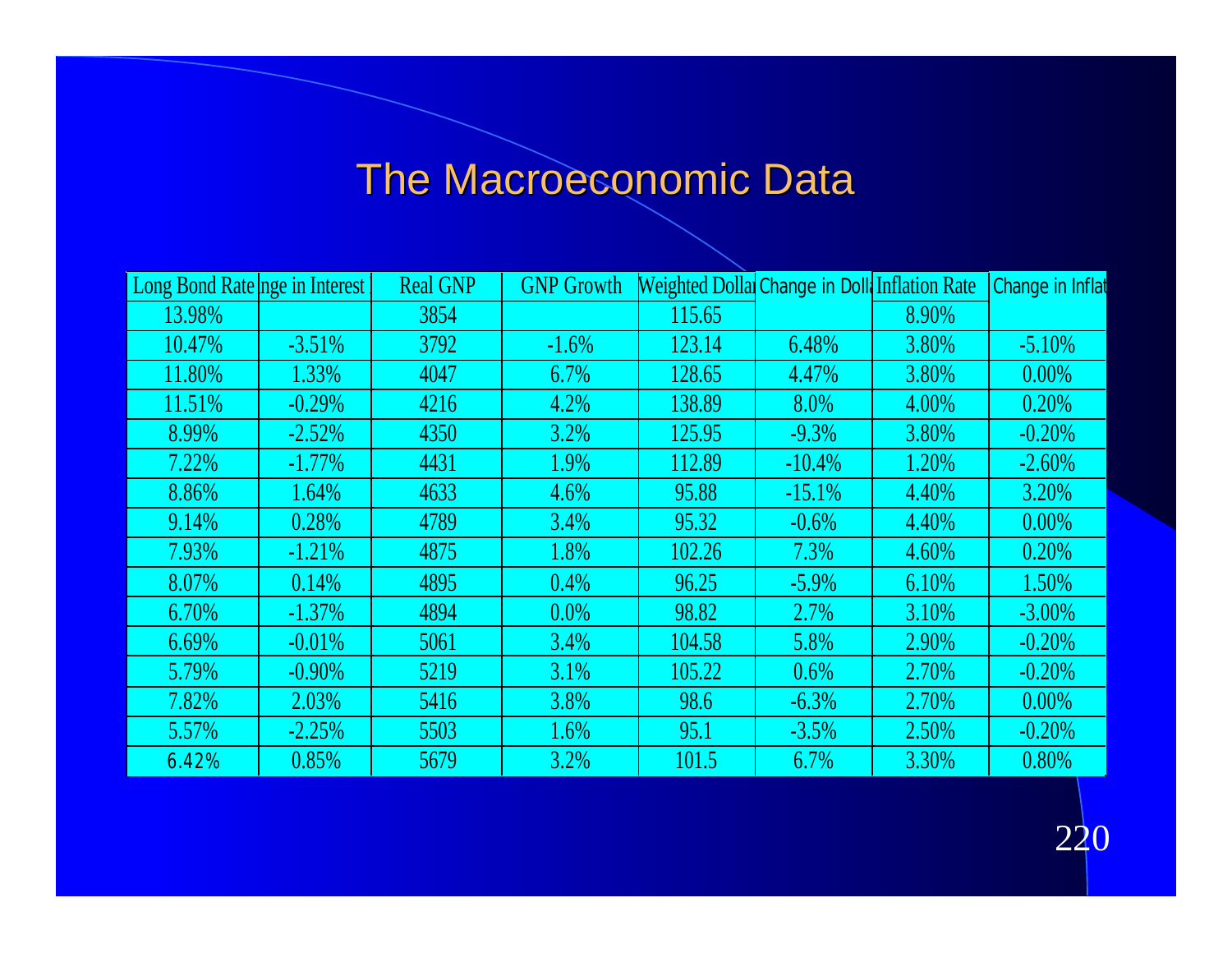#### Sensitivity to Interest Rate Changes

• The answer to this question is important because it

- it provides a measure of the duration of the firm's projects
- it provides insight into whether the firm should be using fixed or floating rate debt.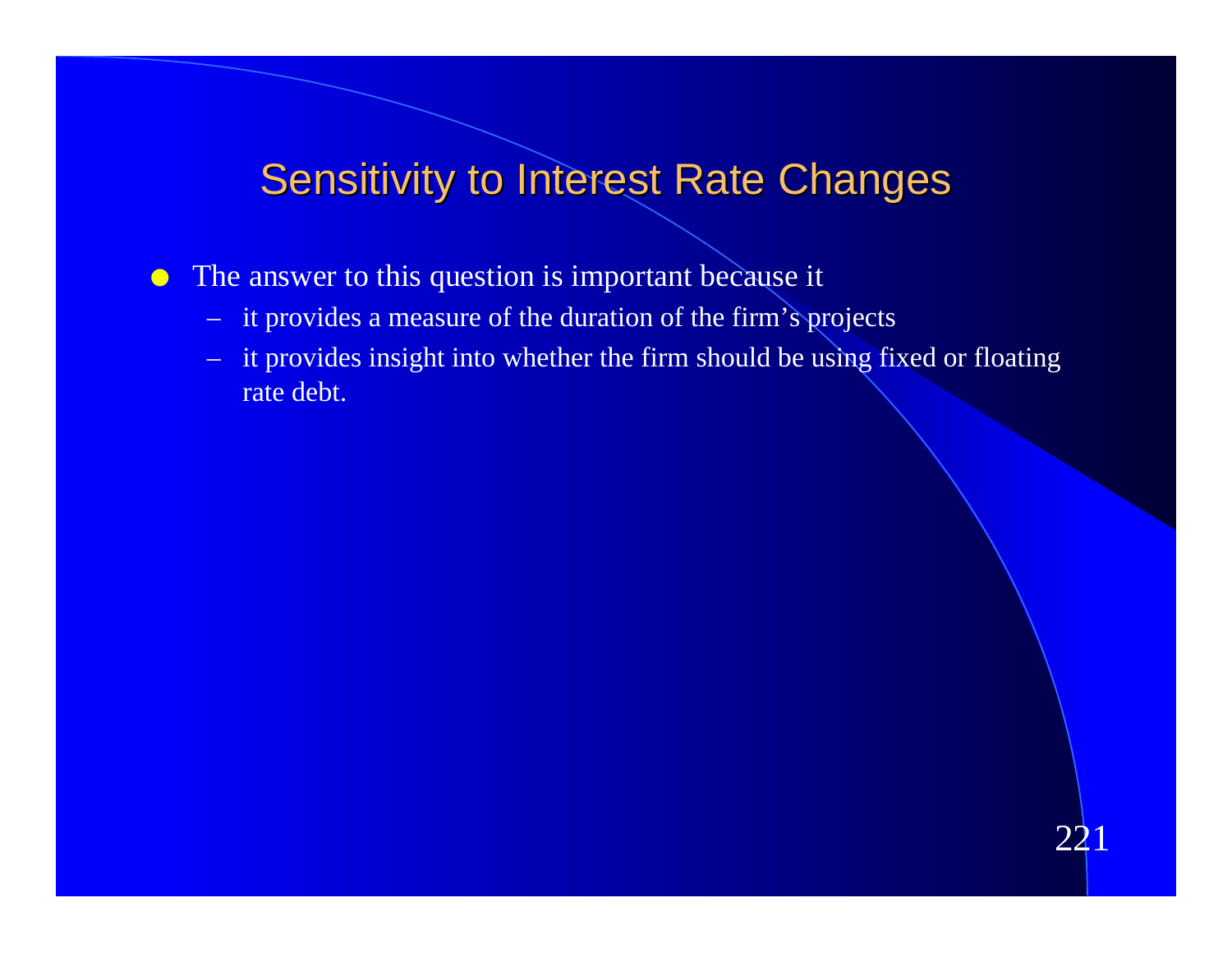#### Firm Value versus Interest Rate Changes

**Regressing changes in firm value against changes in interest rates over** this period yields the following regression – Change in Firm Value =  $0.22 - 7.43$  (Change in Interest Rates)  $(3.09)$   $(1.69)$ 

**Conclusion:** The duration (interest rate sensitivity) of Disney's asset values is about 7.43 years. Consequently, its debt should have atleast as long a duration.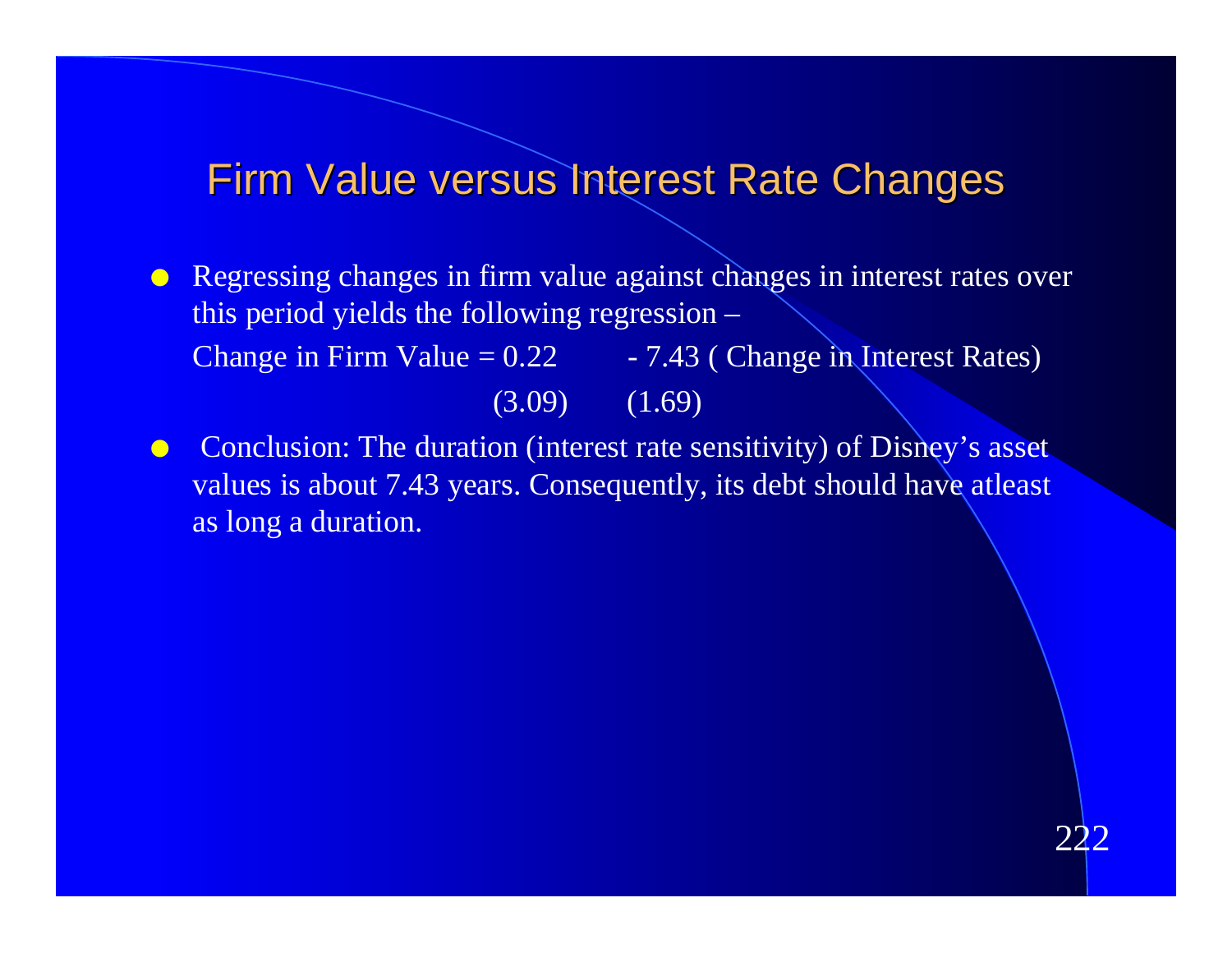#### Regression Constraints

Which of the following aspects of this regression would bother you the most?

- □ The low R-squared of only 10%
- The fact that Disney today is a very different firm from the firm captured in the data from 1981 to 1996
- o Both
- o Neither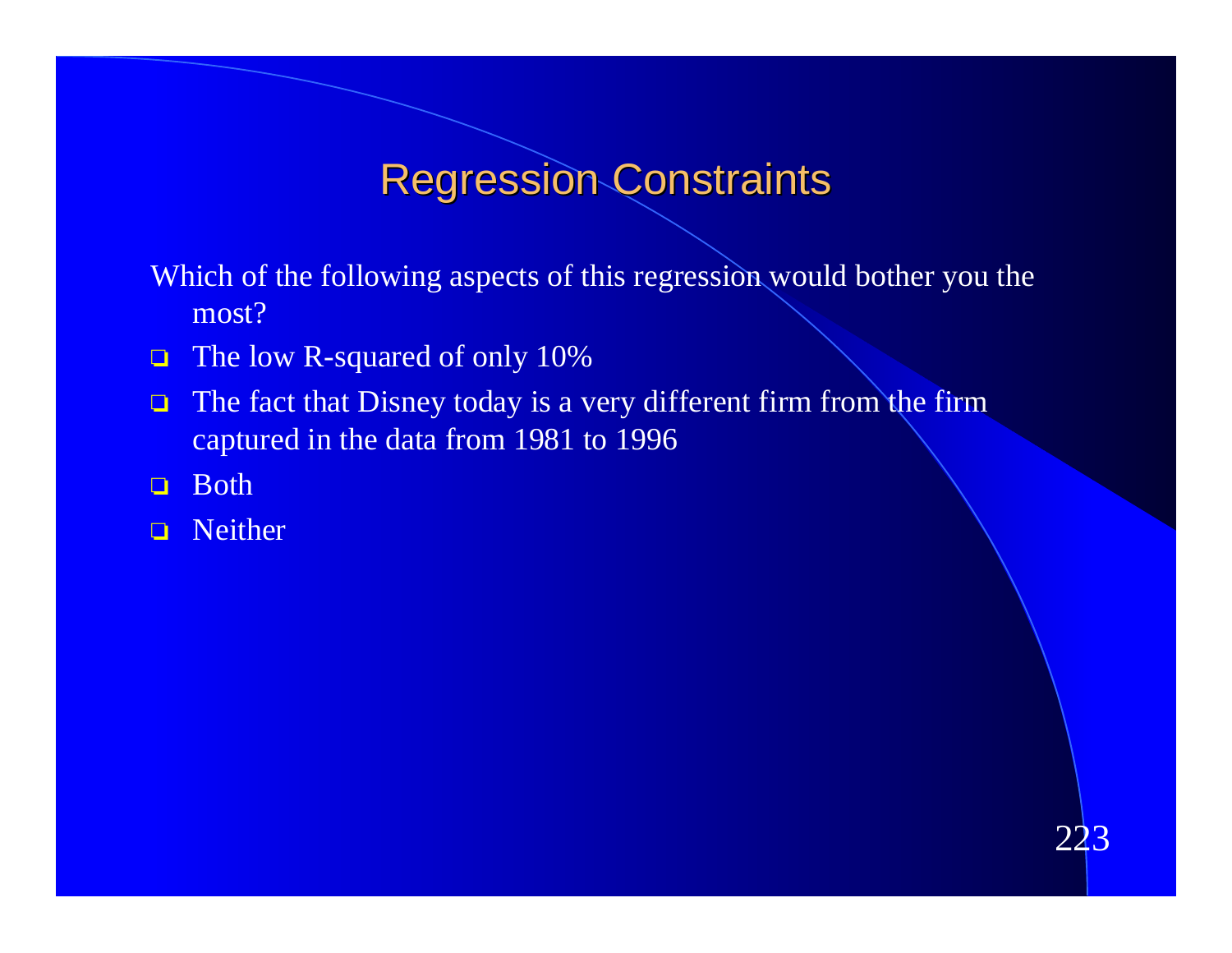#### Why the coefficient on the regression is duration..

• The duration of a straight bond or loan issued by a company can be written in terms of the coupons (interest payments) on the bond (loan) and the face value of the bond to be –

| Duration of Bond = $dP/dr$ = | <sup>t=N</sup> t*Coupon, N*Face Value<br>$(1 + r)^N$<br>$(1+r)^{t}$<br>$t=1$ |
|------------------------------|------------------------------------------------------------------------------|
|                              | $t=N$ Coupon, Face Value<br>$_{t=1}$ $(1+r)^{t}$<br>$(1+r)^N$                |

• Holding other factors constant, the duration of a bond will increase with the maturity of the bond, and decrease with the coupon rate on the bond.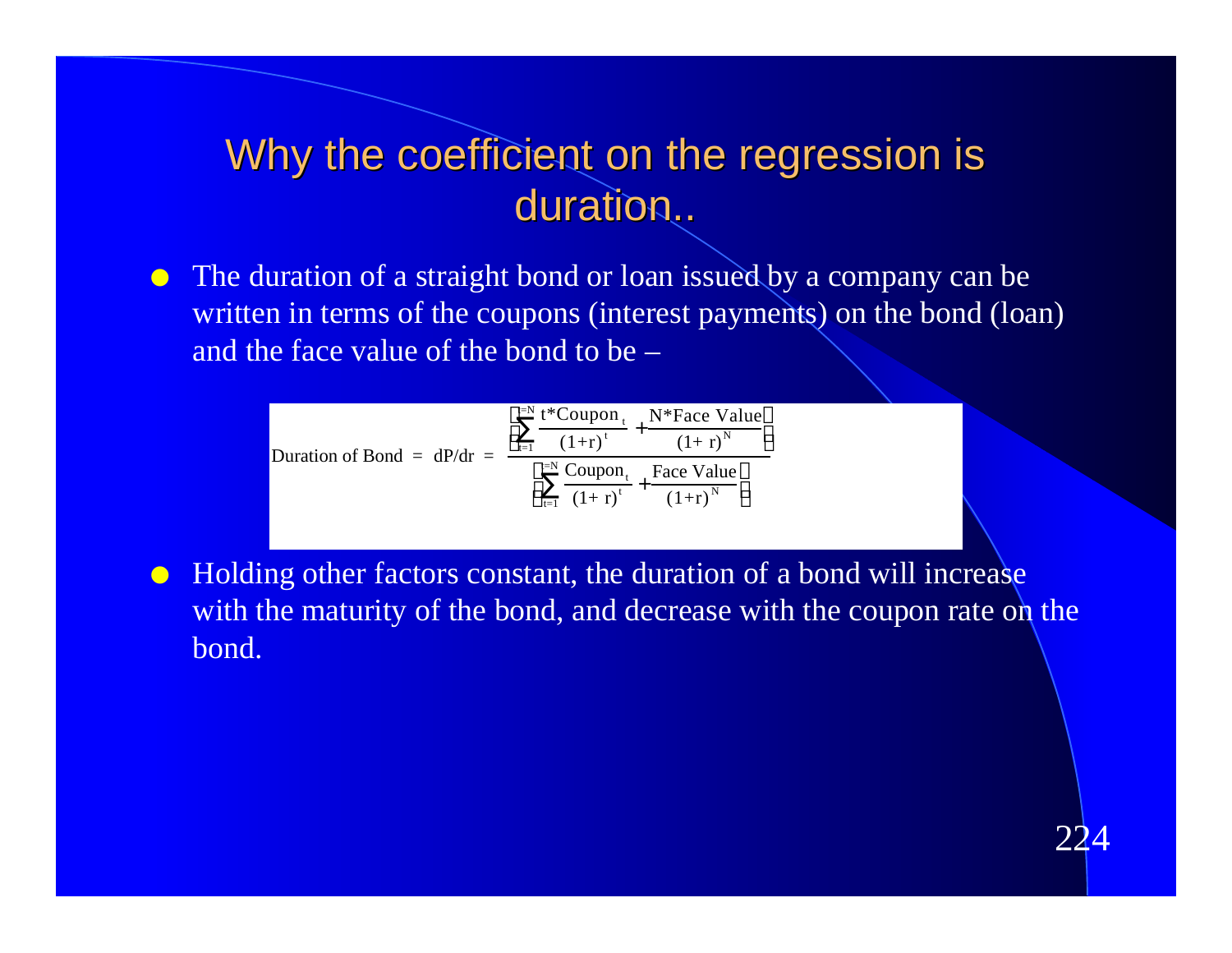#### Duration of a Firm's Assets

• This measure of duration can be extended to any asset with expected cash flows on it. Thus, the duration of a project or asset can be estimated in terms of the pre-debt operating cash flows on that project.

|                                        | <sup>t=N</sup> t *CF <sub>t</sub> N *Terminal Value |
|----------------------------------------|-----------------------------------------------------|
| Duration of Project/Asset = $dPV/dr$ = | $(1+r)^{N}$<br>$_{t=1}$ $(1+r)^{t}$                 |
|                                        | $t=N$<br><b>Terminal Value</b>                      |
|                                        | $(1+r)^N$<br>$_{t=1}$ $(1+r)^{t}$                   |

where,

 $CFt = After-tax operating cash flow on the project in year t$ Terminal Value = Salvage Value at the end of the project lifetime  $N =$  Life of the project



• The duration of any asset provides a measure of the interest rate risk embedded in that asset.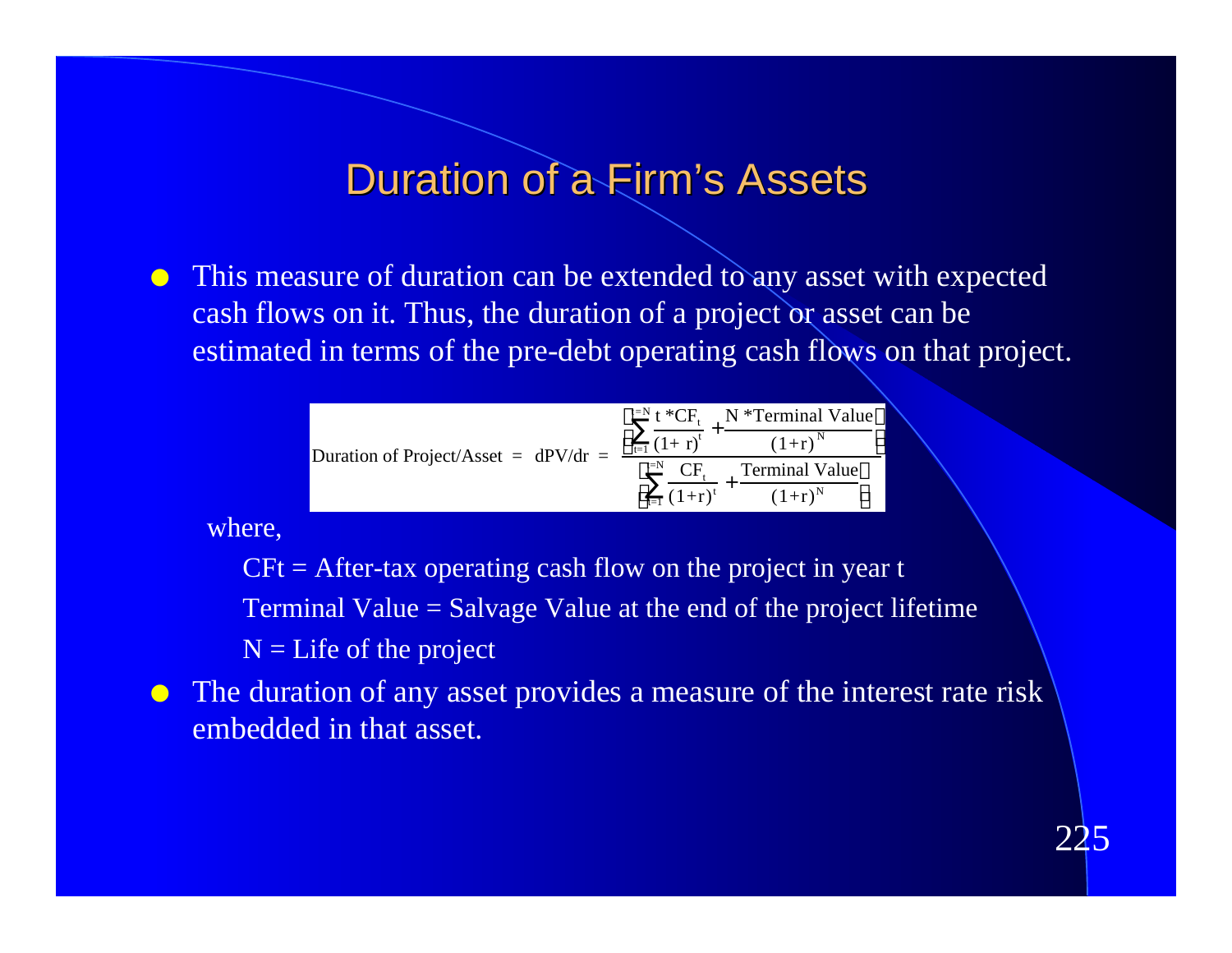# **Duration of Disney Theme Park**

| Year           | <b>FCFF</b>     | <b>Terminal Value</b> | <b>Total FCFF</b> | <b>PV</b> of <b>FCFF</b> | $PV * t$   |
|----------------|-----------------|-----------------------|-------------------|--------------------------|------------|
| 1              | (\$39,078 Bt)   |                       | (\$39,078 Bt)     | (31,180 Bt)              | $-31180.4$ |
| 2              | $(\$36,199 Bt)$ |                       | $(\$36,199 Bt)$   | (23,046 Bt)              | $-46092.4$ |
| $\mathbf{3}$   | (\$11,759 Bt)   |                       | (\$11,759 Bt)     | (5,973 Bt)               | $-17920$   |
| $\overline{4}$ | 16,155 Bt       |                       | 16,155 Bt         | 6,548 Bt                 | 26193.29   |
| $\overline{5}$ | 21,548 Bt       |                       | 21,548 Bt         | 6,969 Bt                 | 34844.55   |
| 6              | 33,109 Bt       |                       | 33,109 Bt         | 8,544 Bt                 | 51264.53   |
| 7              | 46,692 Bt       |                       | 46,692 Bt         | 9,614 Bt                 | 67299.02   |
| 8              | 58,169 Bt       |                       | 58,169 Bt         | 9,557 Bt                 | 76454.39   |
| 9              | 70,423 Bt       | 838,720 Bt            | 909,143 Bt        | 119,182 Bt               | 1072635    |
| Sum            |                 |                       |                   | 100,214 Bt               | 1,233,498  |

Duration of the Project =  $1,233,498/100,214 = 12.30$  years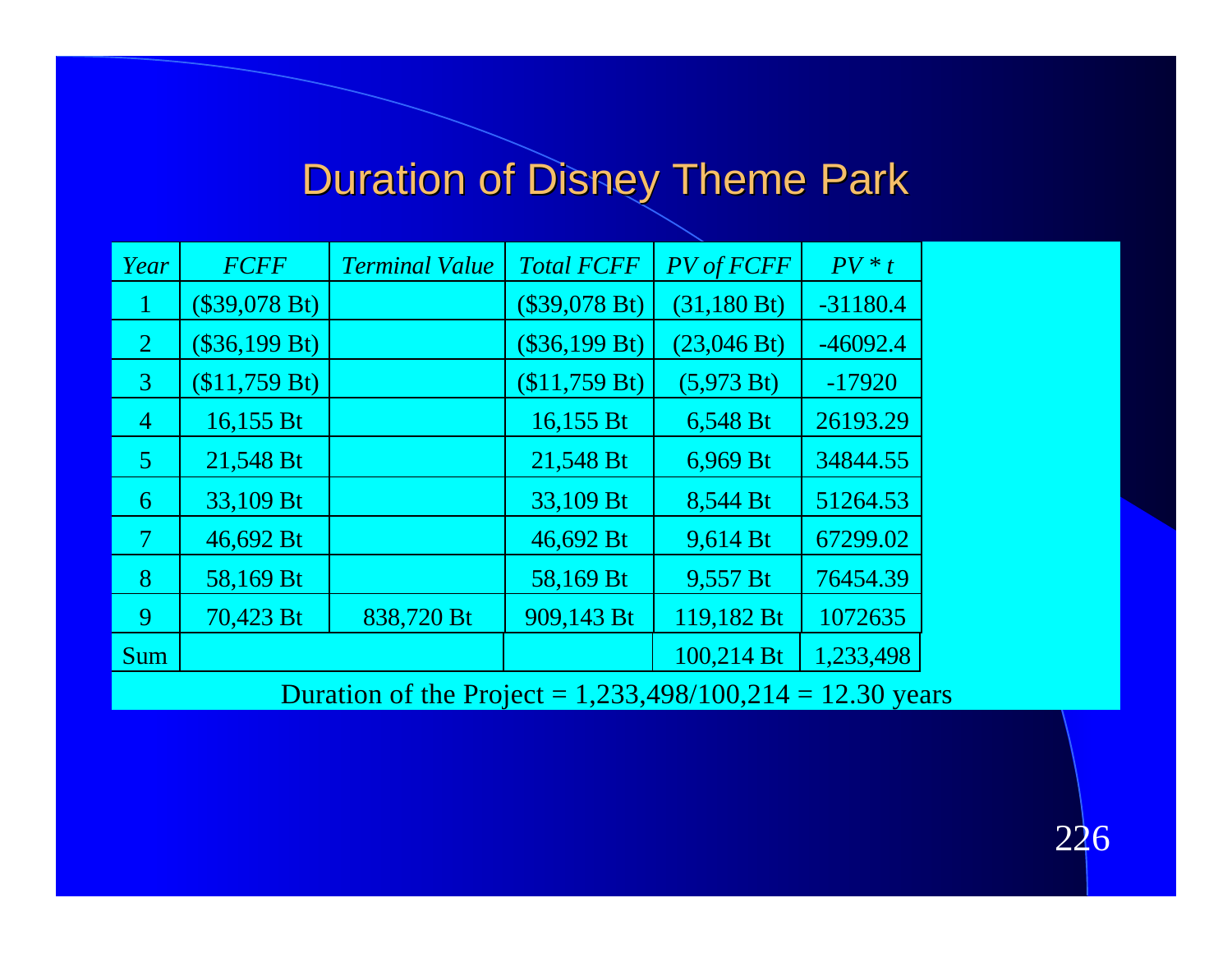# **Duration: Comparing Approaches**

| <b>Traditional Duration</b><br><b>Measures</b>                                                                                                             | $P/r =$<br>Percentage Change<br>in Value for a<br>percentage change in<br><b>Interest Rates</b> | Regression:<br>$P = a + b(r)$                                                                                                                                                                                                                                                                                                            |
|------------------------------------------------------------------------------------------------------------------------------------------------------------|-------------------------------------------------------------------------------------------------|------------------------------------------------------------------------------------------------------------------------------------------------------------------------------------------------------------------------------------------------------------------------------------------------------------------------------------------|
| Uses:<br>1. Projected Cash Flows<br>Assumes:<br>1. Cash Flows are unaffected by<br>changes in interest rates<br>2. Changes in interest rates are<br>small. |                                                                                                 | Uses:<br>1. Historical data on changes in<br>firm value (market) and interest<br>rates<br>Assumes:<br>1. Past project cash flows are<br>similar to future project cash<br>flows.<br>2. Relationship between cash<br>flows and interest rates is<br>stable.<br>3. Changes in market value<br>reflect changes in the value of<br>the firm. |
|                                                                                                                                                            |                                                                                                 |                                                                                                                                                                                                                                                                                                                                          |

227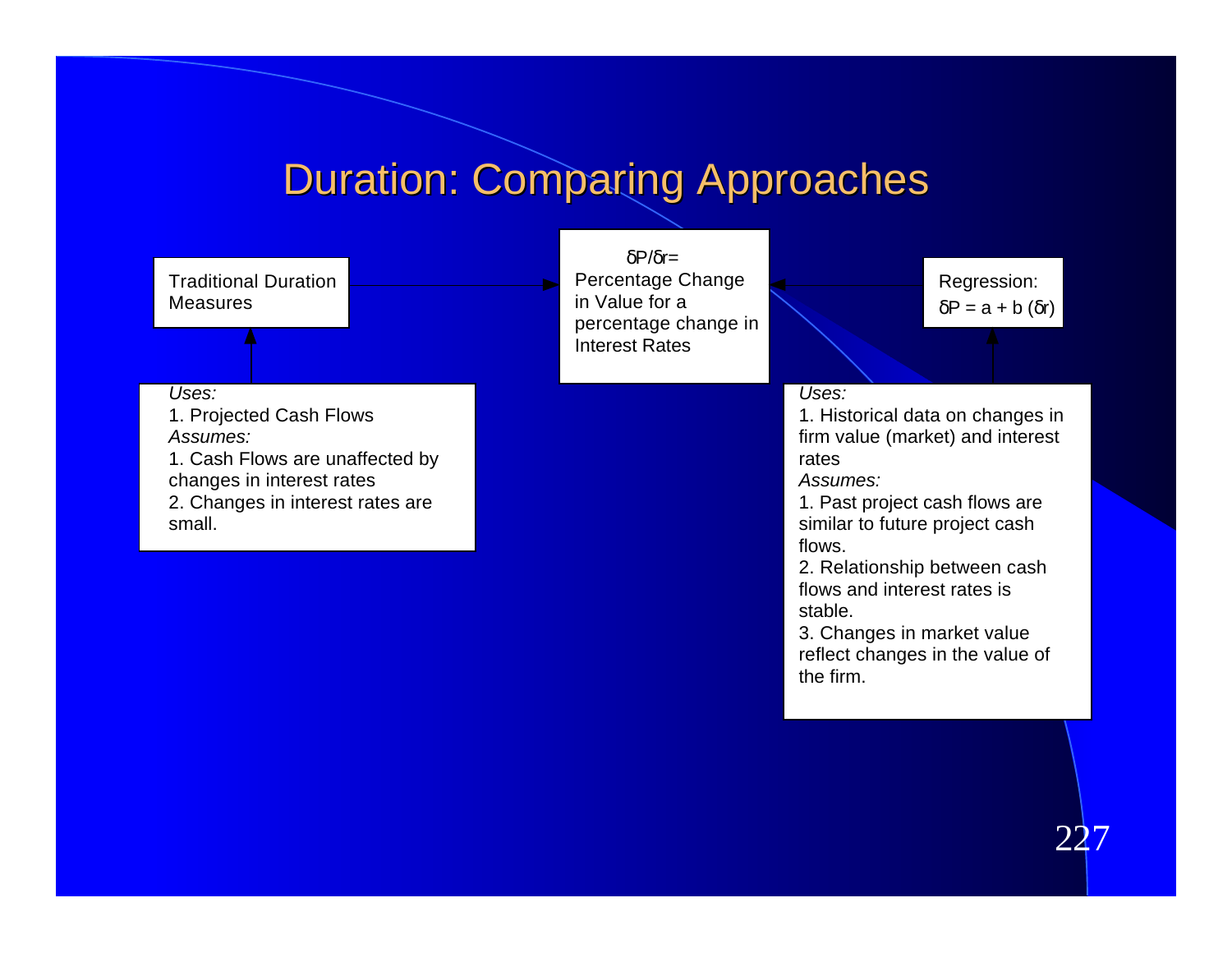# **Operating Income versus Interest Rates**

- **Regressing changes in operating cash flow against changes in interest** rates over this period yields the following regression – Change in Operating Income  $= 0.31 - 4.99$  (Change in Interest Rates) (2.90) (0.78)
	- Conclusion: Disney's operating income, like its firm value, has been very sensitive to interest rates, which confirms our conclusion to use long term debt.
- **C** Generally speaking, the operating cash flows are smoothed out more than the value and hence will exhibit lower duration that the firm value.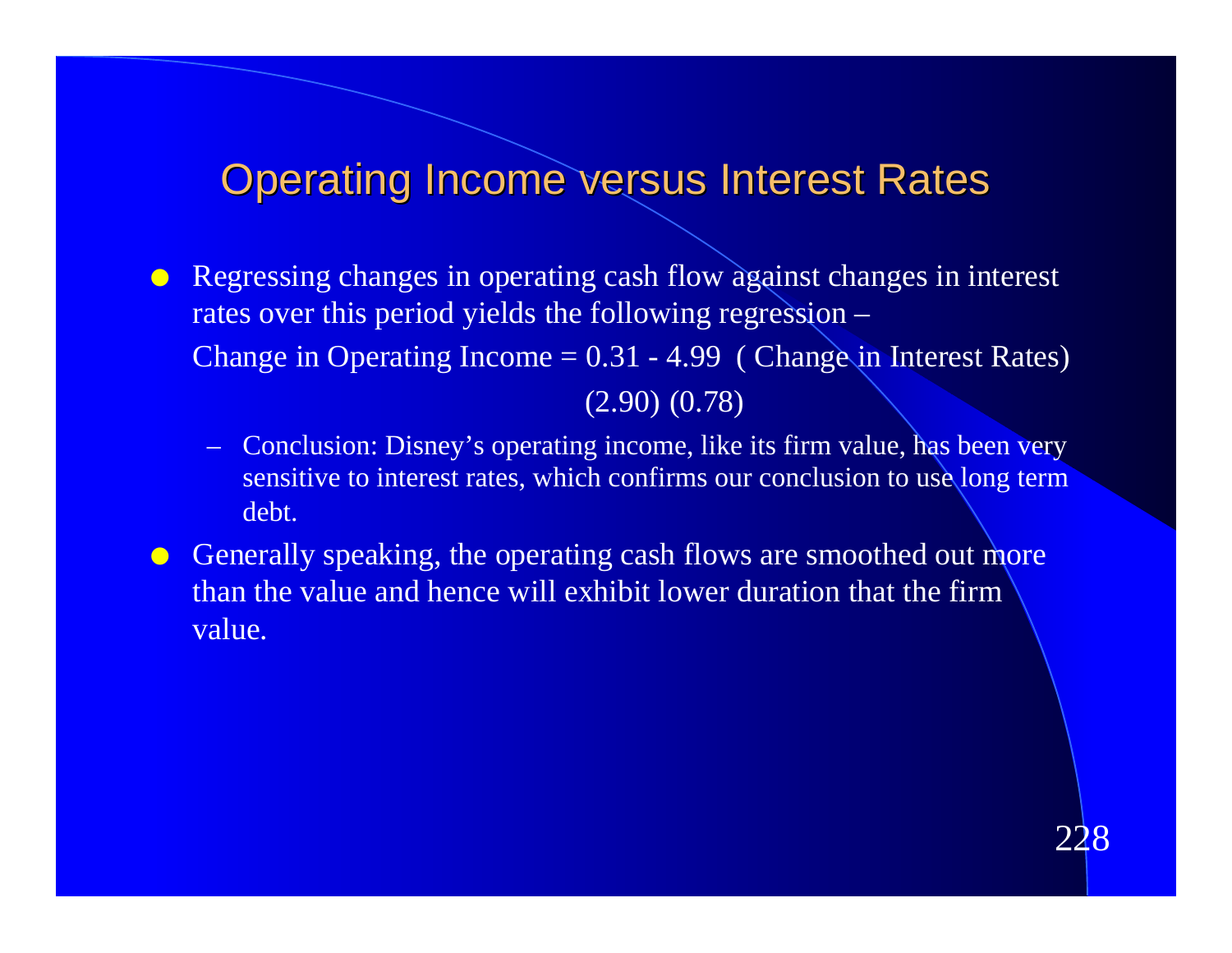# **Sensitivity to Changes in GNP**

• The answer to this question is important because

- it provides insight into whether the firm's cash flows are cyclical and
- whether the cash flows on the firm's debt should be designed to protect against cyclical factors.
- **If the cash flows and firm value are sensitive to movements in the** economy, the firm will either have to issue less debt overall, or add special features to the debt to tie cash flows on the debt to the firm's cash flows.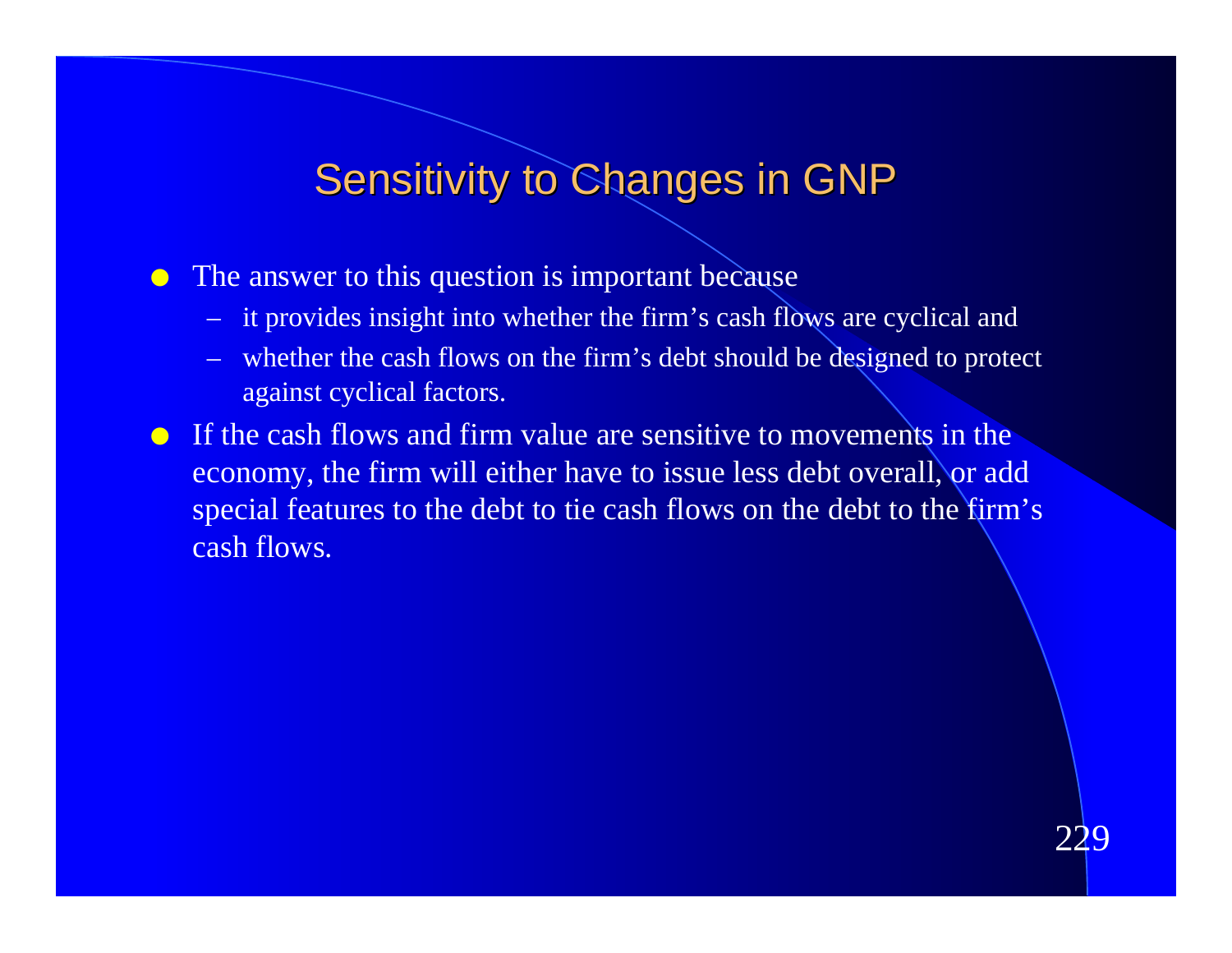#### Regression Results

**• Regressing changes in firm value against changes in the GNP** over this period yields the following regression –

Change in Firm Value =  $0.31 + 1.71$  ( GNP Growth)

 $(2.43)$   $(0.45)$ 

– Conclusion: Disney is only mildly sensitive to cyclical movements in the economy.

**Example 2** Regressing changes in operating cash flow against changes in GNP over this period yields the following regression –

Change in Operating Income  $= 0.17 + 4.06$  (GNP Growth)

 $(1.04)$   $(0.80)$ 

– Conclusion: Disney's operating income is slightly more sensitive to the economic cycle. This may be because of the lagged effect of GNP growth on operating income.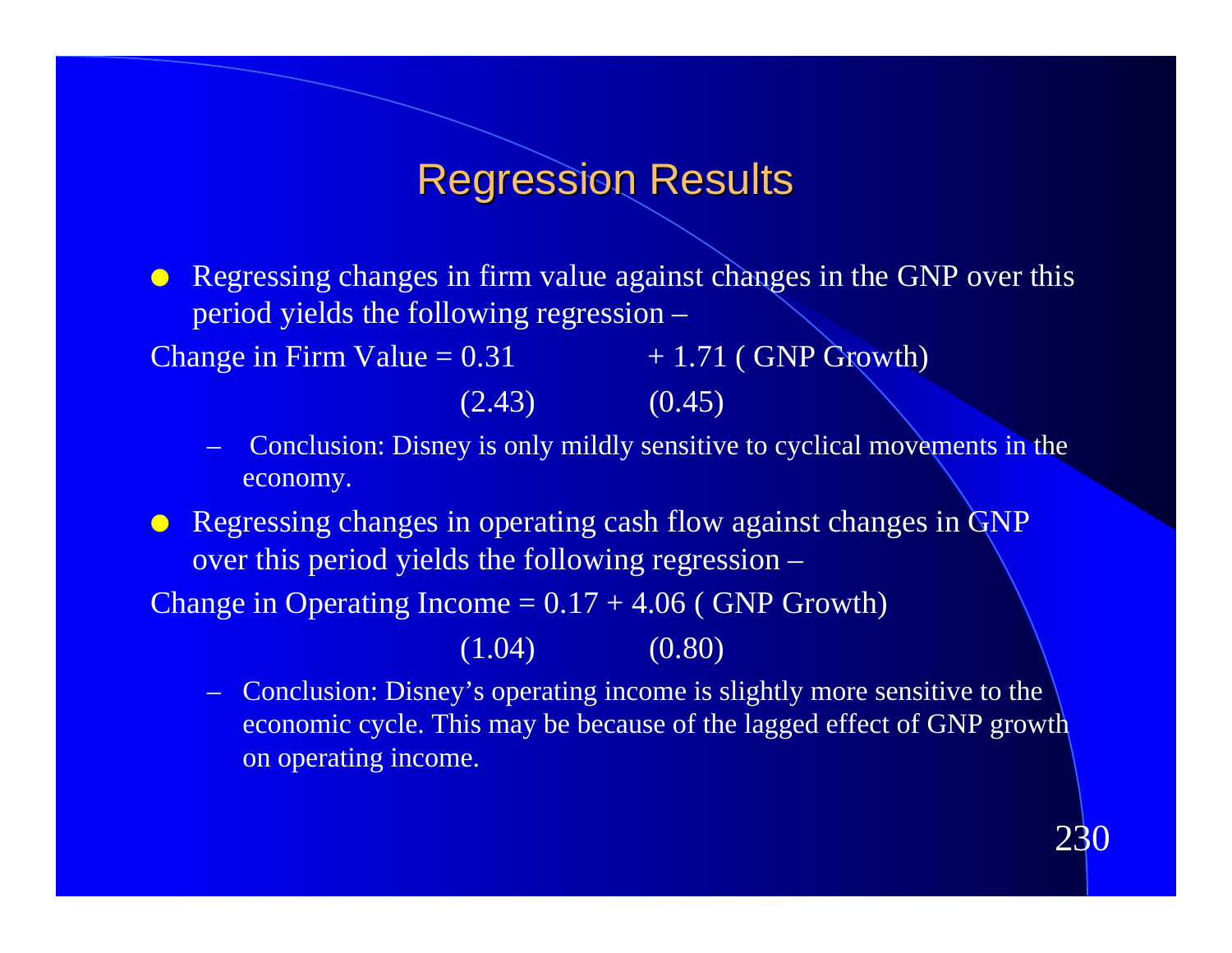# **Sensitivity to Currency Changes**

• The answer to this question is important, because

- it provides a measure of how sensitive cash flows and firm value are to changes in the currency
- it provides guidance on whether the firm should issue debt in another currency that it may be exposed to.

**If cash flows and firm value are sensitive to changes in the dollar, the** firm should

- figure out which currency its cash flows are in;
- and issued some debt in that currency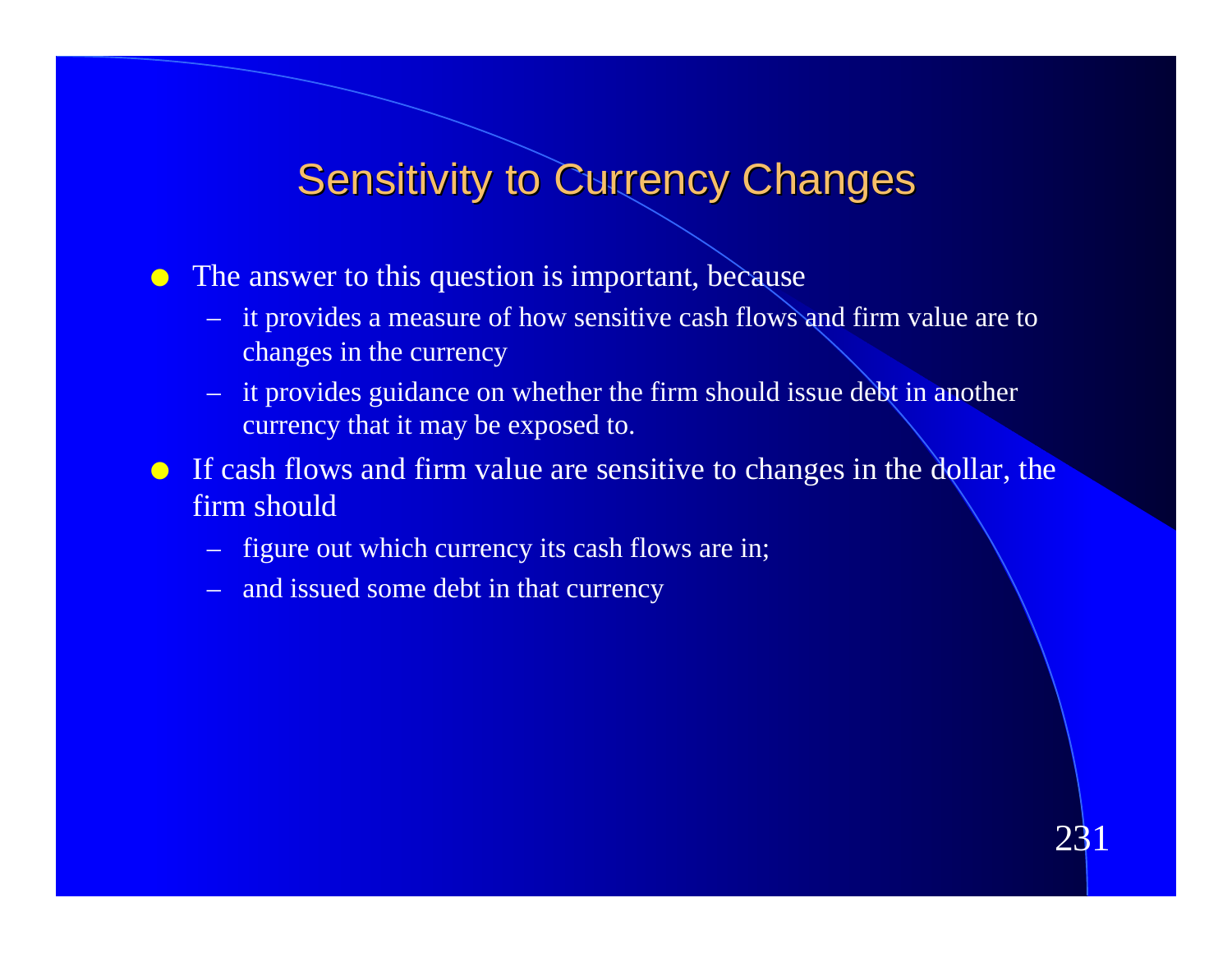#### Regression Results

**Regressing changes in firm value against changes in the dollar over** this period yields the following regression – Change in Firm Value =  $0.26$  - 1.01 (Change in Dollar)

(3.46) (0.98)

– Conclusion: Disney's value has not been very sensitive to changes in the dollar over the last 15 years.

**EXECUTE:** Regressing changes in operating cash flow against changes in the dollar over this period yields the following regression – Change in Operating Income  $= 0.26 - 3.03$  (Change in Dollar)

(3.14) (2.59)

**Conclusion: Disney's operating income has been much more significantly** impacted by the dollar. A stronger dollar seems to hurt operating income.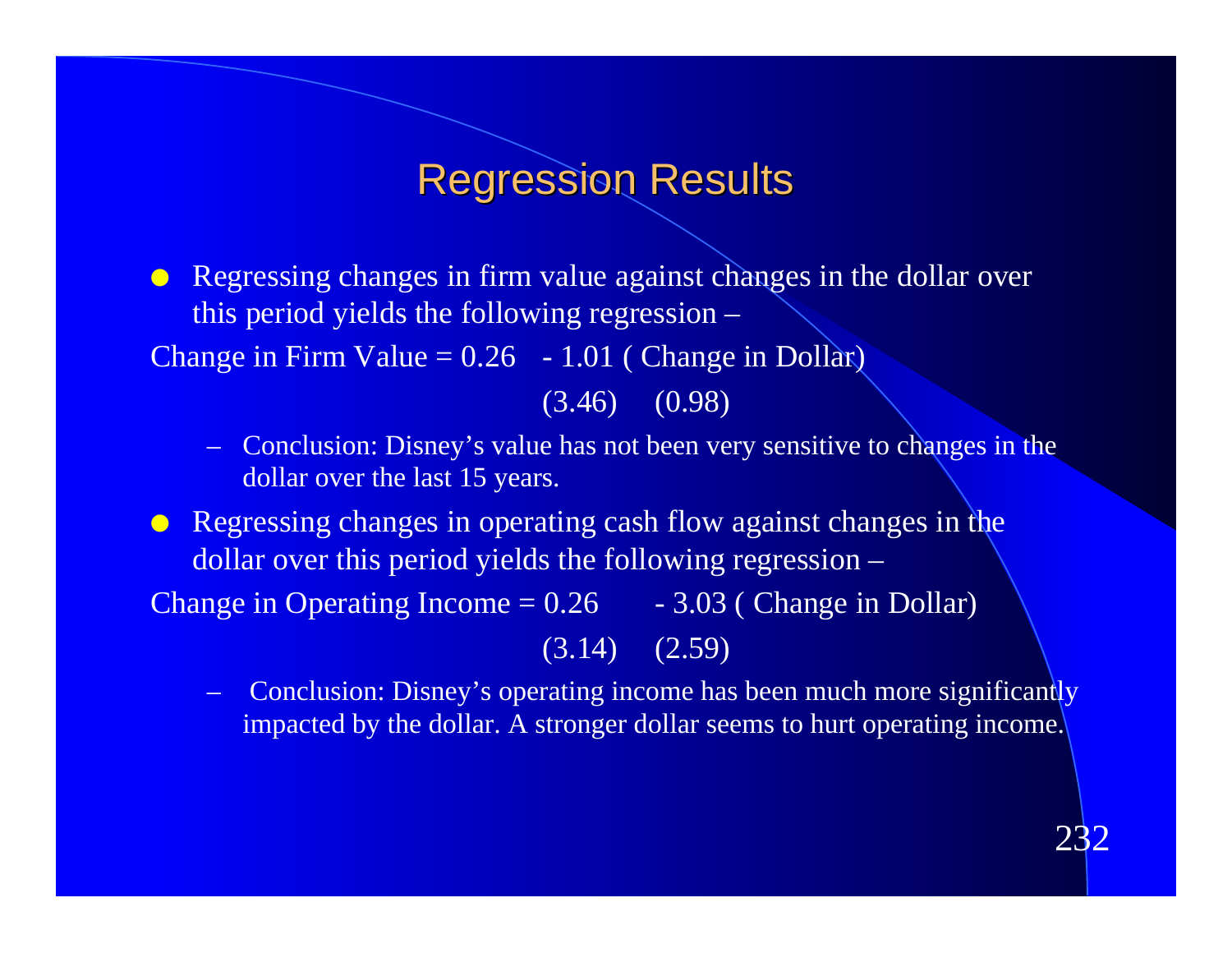# Sensitivity to Inflation

• The answer to this question is important, because

- it provides a measure of whether cash flows are positively or negatively impacted by inflation.
- it then helps in the design of debt; whether the debt should be fixed or floating rate debt.
- **If cash flows move with inflation, increasing (decreasing) as inflation** increases (decreases), the debt should have a larger floating rate component.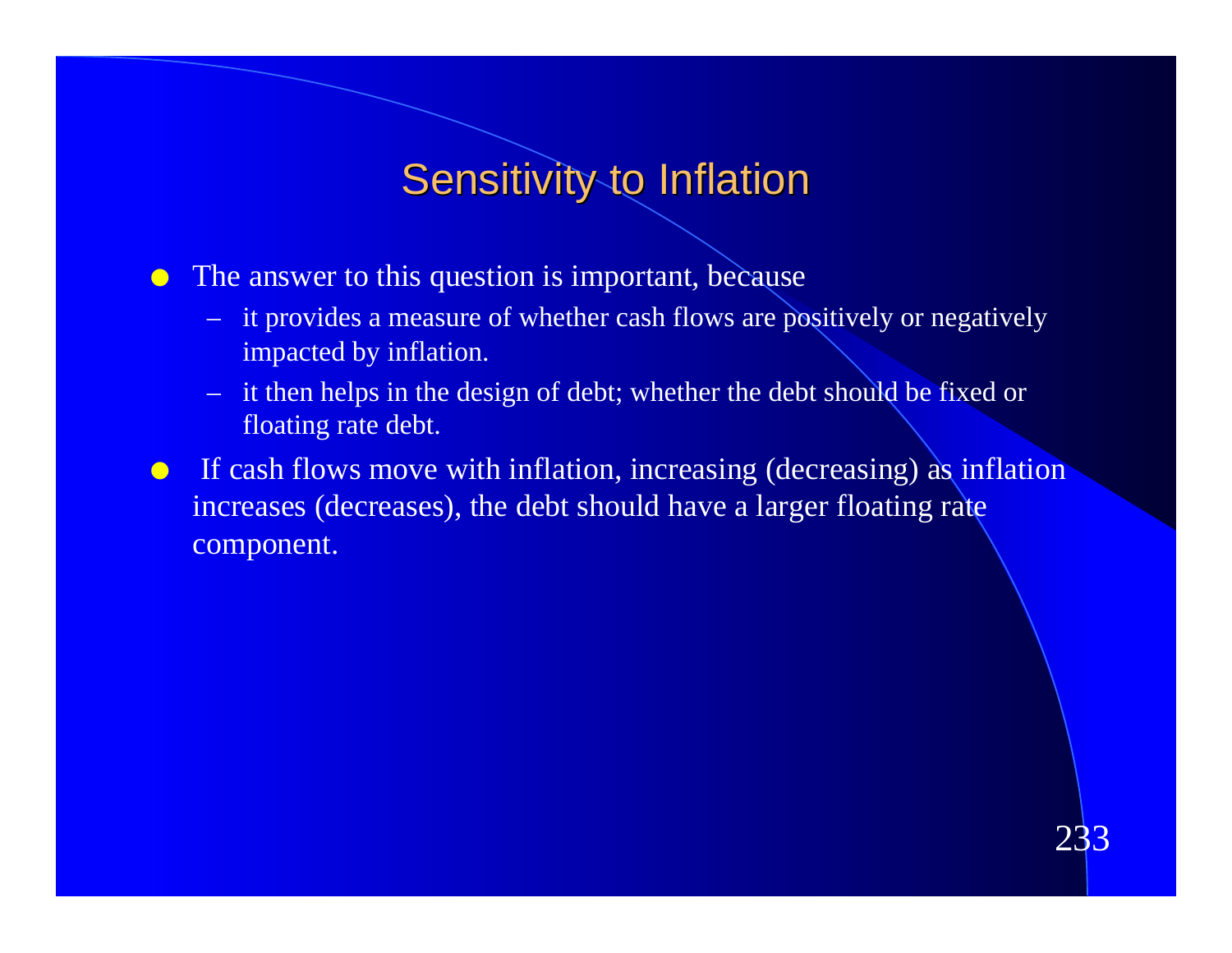#### Regression Results

 $\bullet$  Regressing changes in firm value against changes in inflation over this period yields the following regression –

Change in Firm Value  $= 0.26 - 0.22$  (Change in Inflation Rate) (3.36) (0.05)

- Conclusion: Disney's firm value does not seem to be affected too much by changes in the inflation rate.
- **In Regressing changes in operating cash flow against changes in inflation** over this period yields the following regression –

Change in Operating Income  $= 0.32 + 10.51$  (Change in Inflation Rate)

(3.61) (2.27)

– Conclusion: Disney's operating income seems to increase in periods when inflation increases. However, this increase in operating income seems to be offset by the increase in discount rates leading to a much more muted effect on value.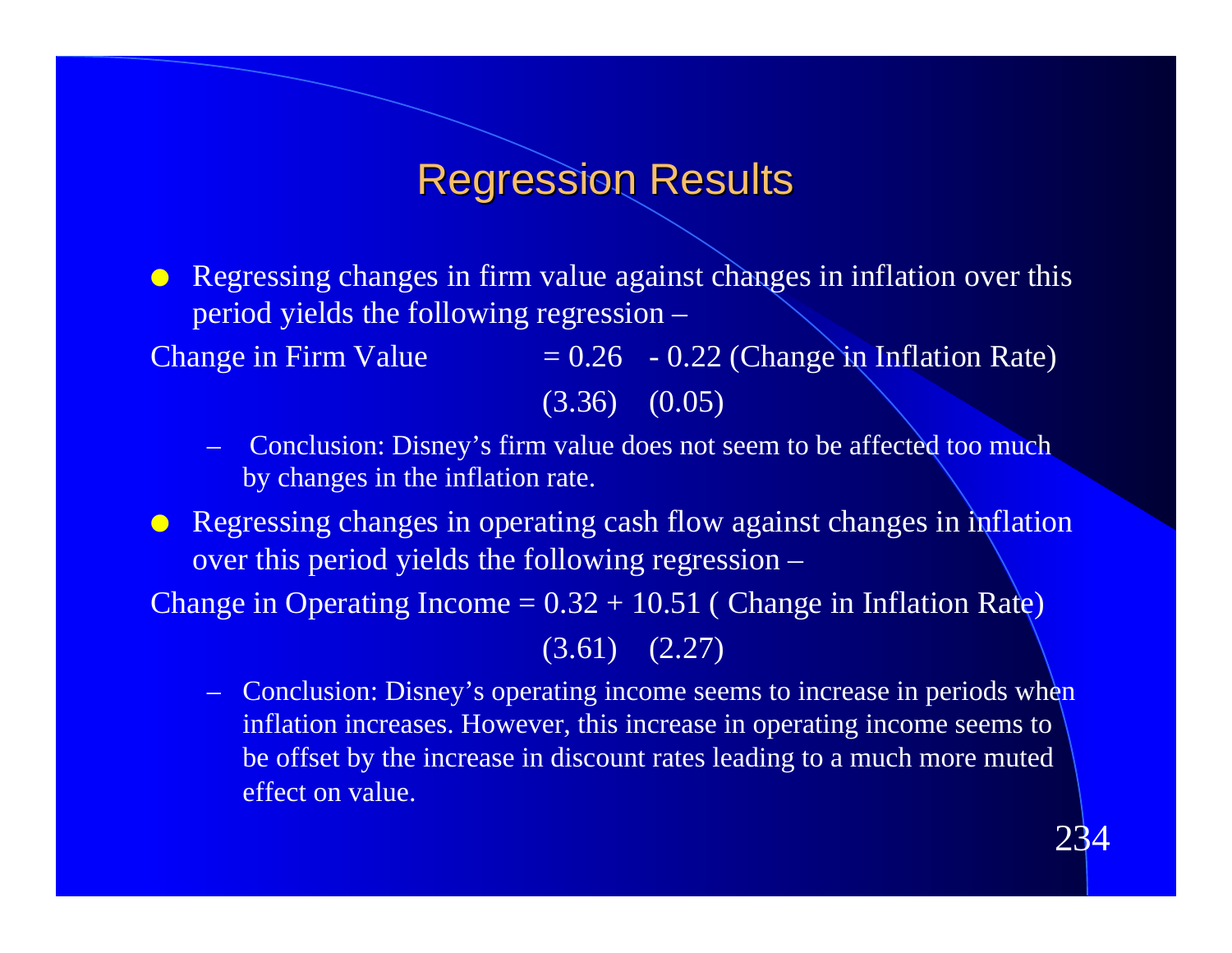### Overall Recommendations

- The debt issued should be long term, and should have an average duration of approximately 7.5 years.
- **Ince the cashflows tend to weaken when the dollar strengthens, some** of the debt should be in foreign currency, with the magnitude of the exposure and the currency used being determined by the mix of tourists that arrive at the theme parks and the expansion plans for the creative content and television businesses.
- **Ince the cash flows tend to move with inflation, a portion of the debt** should be floating rate debt.